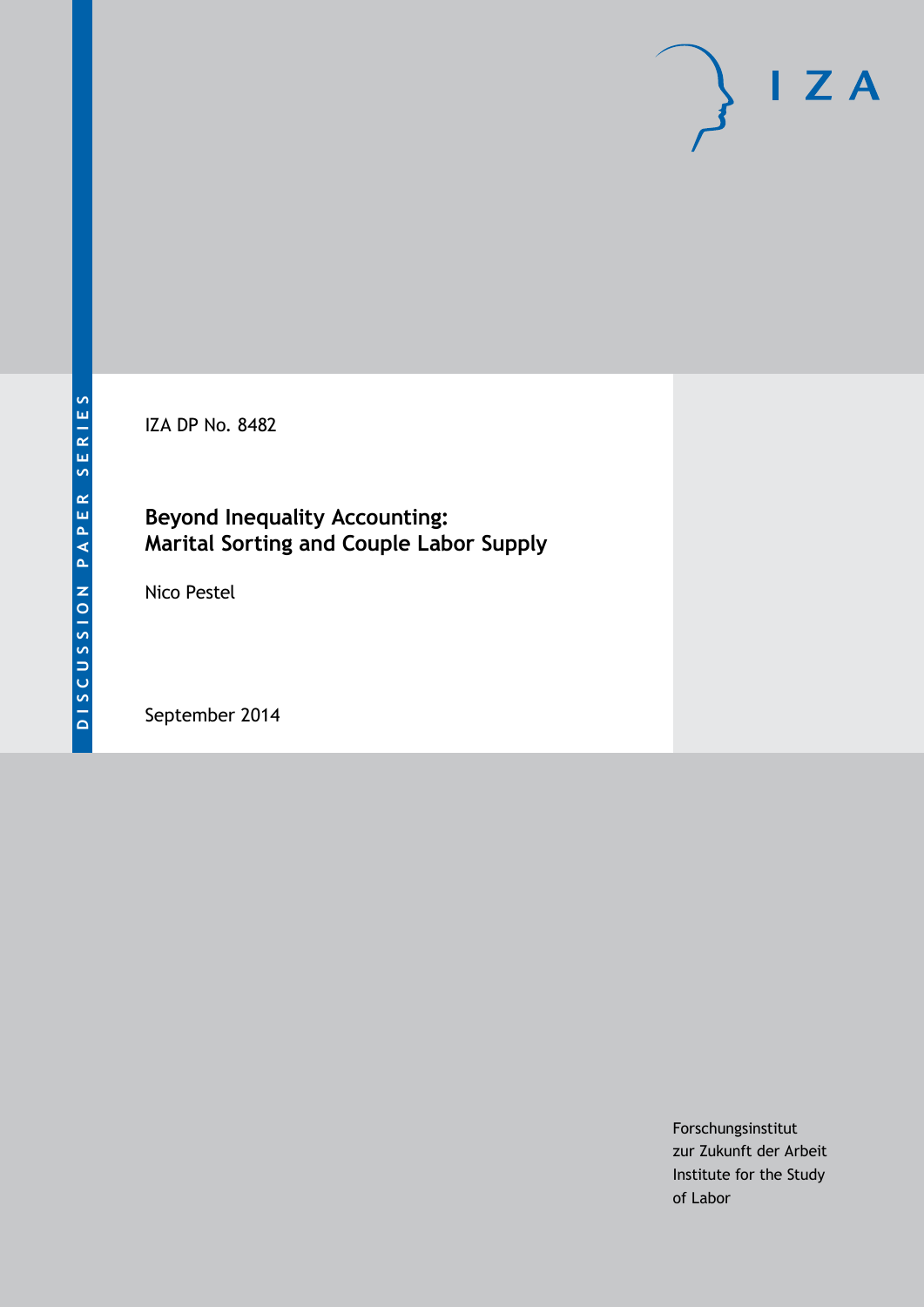# **Beyond Inequality Accounting: Marital Sorting and Couple Labor Supply**

**Nico Pestel** *IZA and ZEW*

Discussion Paper No. 8482 September 2014

IZA

P.O. Box 7240 53072 Bonn **Germany** 

Phone: +49-228-3894-0 Fax: +49-228-3894-180 E-mail: [iza@iza.org](mailto:iza@iza.org)

Any opinions expressed here are those of the author(s) and not those of IZA. Research published in this series may include views on policy, but the institute itself takes no institutional policy positions. The IZA research network is committed to the IZA Guiding Principles of Research Integrity.

The Institute for the Study of Labor (IZA) in Bonn is a local and virtual international research center and a place of communication between science, politics and business. IZA is an independent nonprofit organization supported by Deutsche Post Foundation. The center is associated with the University of Bonn and offers a stimulating research environment through its international network, workshops and conferences, data service, project support, research visits and doctoral program. IZA engages in (i) original and internationally competitive research in all fields of labor economics, (ii) development of policy concepts, and (iii) dissemination of research results and concepts to the interested public.

IZA Discussion Papers often represent preliminary work and are circulated to encourage discussion. Citation of such a paper should account for its provisional character. A revised version may be available directly from the author.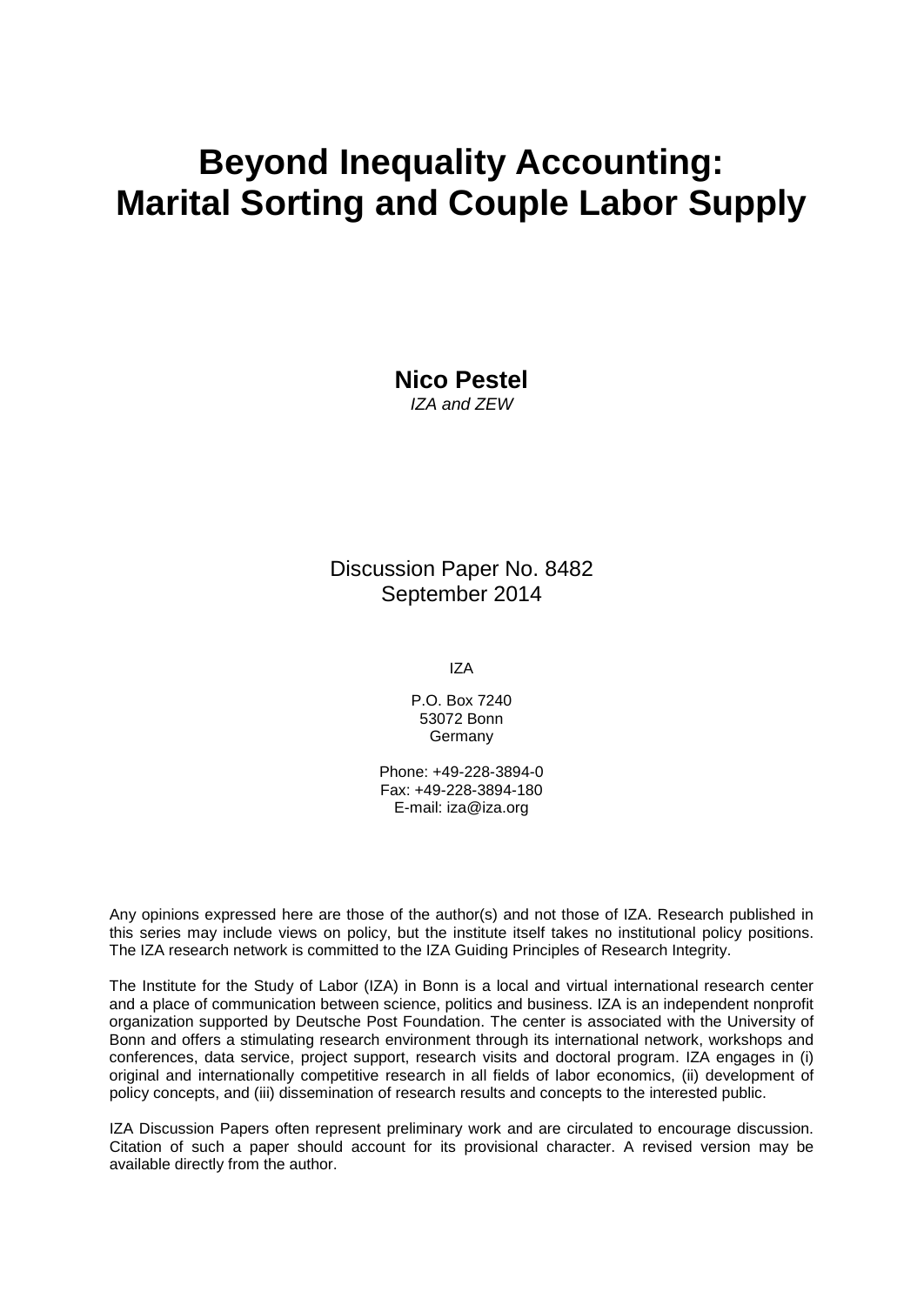IZA Discussion Paper No. 8482 September 2014

# **ABSTRACT**

# **Beyond Inequality Accounting: Marital Sorting and Couple Labor Supply[\\*](#page-2-0)**

This paper examines to what extent non-random sorting of spouses affects earnings inequality while explicitly disentangling effects from increasing assortativeness in couple formation from changing patterns of couples' labor supply behavior. Using German micro data, earnings distributions of observed and randomly matched couples are compared to each other. Earnings of hypothetical couples are adjusted for changes in hours worked given the differences in the household context using predictions based on a structural model of labor supply. The main finding is that the impact of marital sorting on earnings inequality has been underestimated in previous approaches. Predicting hours worked for hypothetical couples reveals a strong disequalizing impact of nonrandom sorting on inequality which is stable since the 1980s. Taking labor supply choices as given would suggest a smaller effect. This suggests that increasing earnings correlation among couples is to a considerable extent driven by changing patterns of labor market behavior rather than changes in the assortativeness in couple formation.

JEL Classification: D31, D63, J12, J22

Keywords: earnings inequality, sorting, labor supply, Germany

Corresponding author:

Nico Pestel IZA P.O. Box 7240 53072 Bonn Germany E-mail: [pestel@iza.org](mailto:pestel@iza.org)

<span id="page-2-0"></span>I am grateful to Rolf Aaberge, Koen Decancq, Mathias Dolls, Max Löffler, Lars Osberg, Andrew Oswald, Andreas Peichl, Gerard Pfann, Janneke Pieters, Sebastian Siegloch, seminar participants at IZA Bonn and the University of Antwerp as well as participants of the Seventh Winter School on Inequality and Social Welfare Theory in Alba di Canazei, the 2012 European Meeting of the International Microsimulation Association in Dublin, the 32nd General Conference of the International Association for Research in Income and Wealth in Boston, the Eighteenth Annual Meetings of the Society of Labor Economists in Boston, the Fifth Meeting of the Society for the Study of Economic Inequality in Bari, the 69th Annual Conference of the International Institute of Public Finance in Taormina and the ZEW Family Economics Workshop in Mannheim for helpful comments and suggestions. The usual disclaimer applies.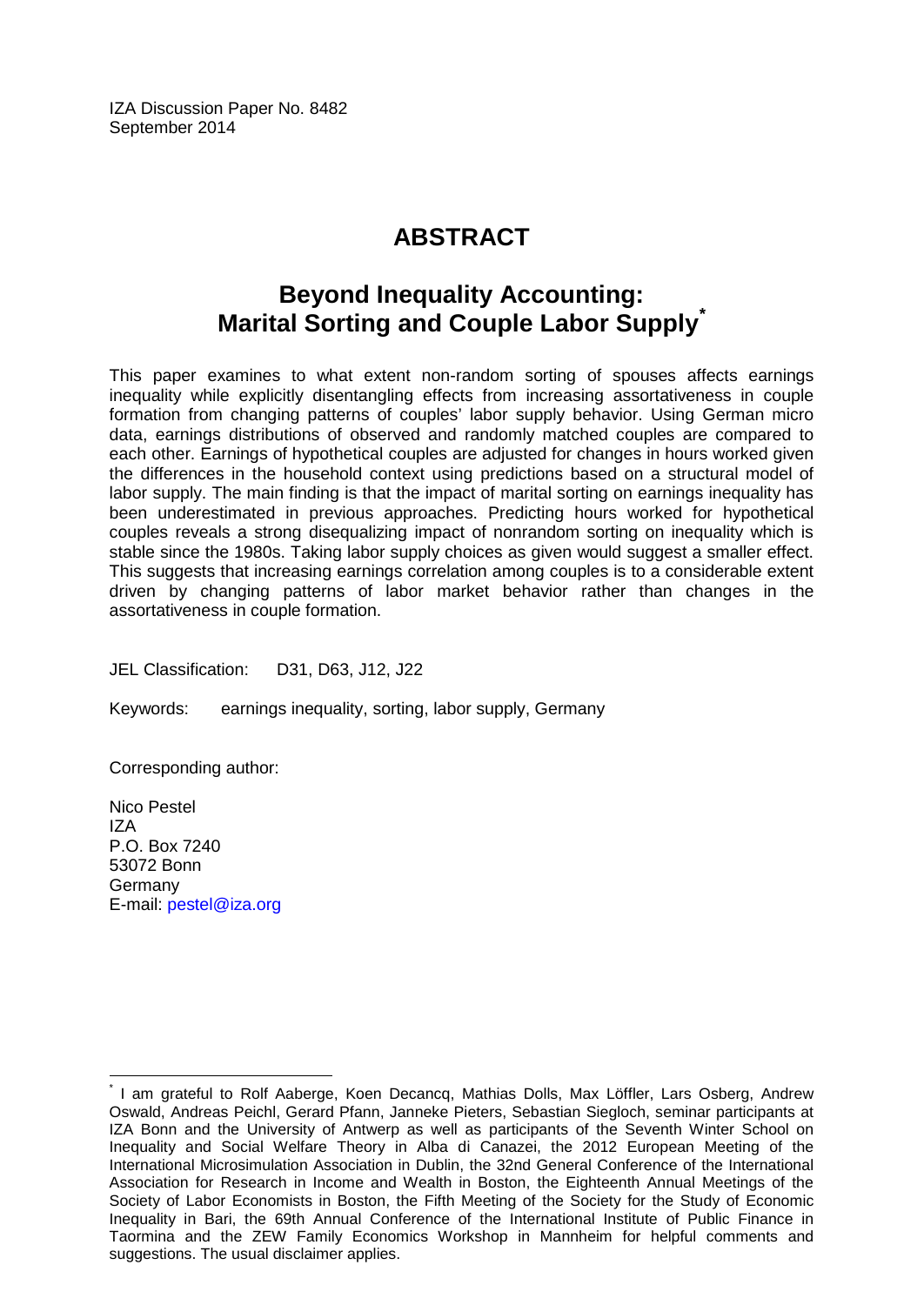# 1 Introduction

Increasing correlation of spouses' earnings is typically interpreted as increasing similarity of spouses in terms of earnings-related characteristics (assortative mating, see [Mare and Schwartz, 2005\)](#page-24-0). Marital sorting has an amplifying effect on inequality across households since it reduces the potential for income equalization within families [\(Burtless, 2009;](#page-23-0) [Schwartz, 2010\)](#page-25-0). When the share of couples with both partners being either high or low wage earners increases, inequality across couple households will be higher compared to a situation where couples with one high and one low wage earner dominate. Since the population living in couple households makes up a large part of the total population, this affects the overall distribution of economic resources. The trend towards more positive sorting in earnings is also related to increasing female labor force participation [\(Bredemeier and Juessen, 2013;](#page-23-1) [Green](#page-24-1)[wood et al., 2014\)](#page-24-1). More generally, changes in household context affecting "who lives with whom" [\(Jenkins and Micklewright, 2007,](#page-24-2) p. 19) have been found to contribute to growing income inequality (see, e.g., [Jenkins, 1995;](#page-24-3) [Daly and Valletta,](#page-23-2) [2006;](#page-23-2) [Martin, 2006;](#page-24-4) [Peichl et al., 2012\)](#page-25-1). Hence, with regard to economic inequality, trends of widening earnings gaps cannot be assessed independently of changes in the socio-demographic composition of the population of interest.

Previous studies on the effect of an increasing association of female and male earnings on inequality can largely be classified as accounting approaches. The observed distribution of income or earnings is typically compared to a number of counterfactual distributions by manipulating female earnings or the correlation between spouses' earnings (e.g., [Karoly and Burtless, 1995;](#page-24-5) [Burtless, 1999;](#page-23-3) [Aaberge](#page-23-4) [et al., 2005\)](#page-23-4). [Cancian and Reed](#page-23-5) [\(1998,](#page-23-5) [1999\)](#page-23-6) emphasize that the question of whether female earnings contribute to income inequality can only be meaningfully assessed when the observed distribution of household income is compared to an appropriate reference distribution. However, when constructing such a counterfactual, the role of behavioral effects (labor supply) has so far not explicitly been taken into account. This is important, since earnings do not only reflect a worker's productivity (the wage rate) but also depend on the number of hours worked, which is determined by the allocation of partners' time on paid work, household production and leisure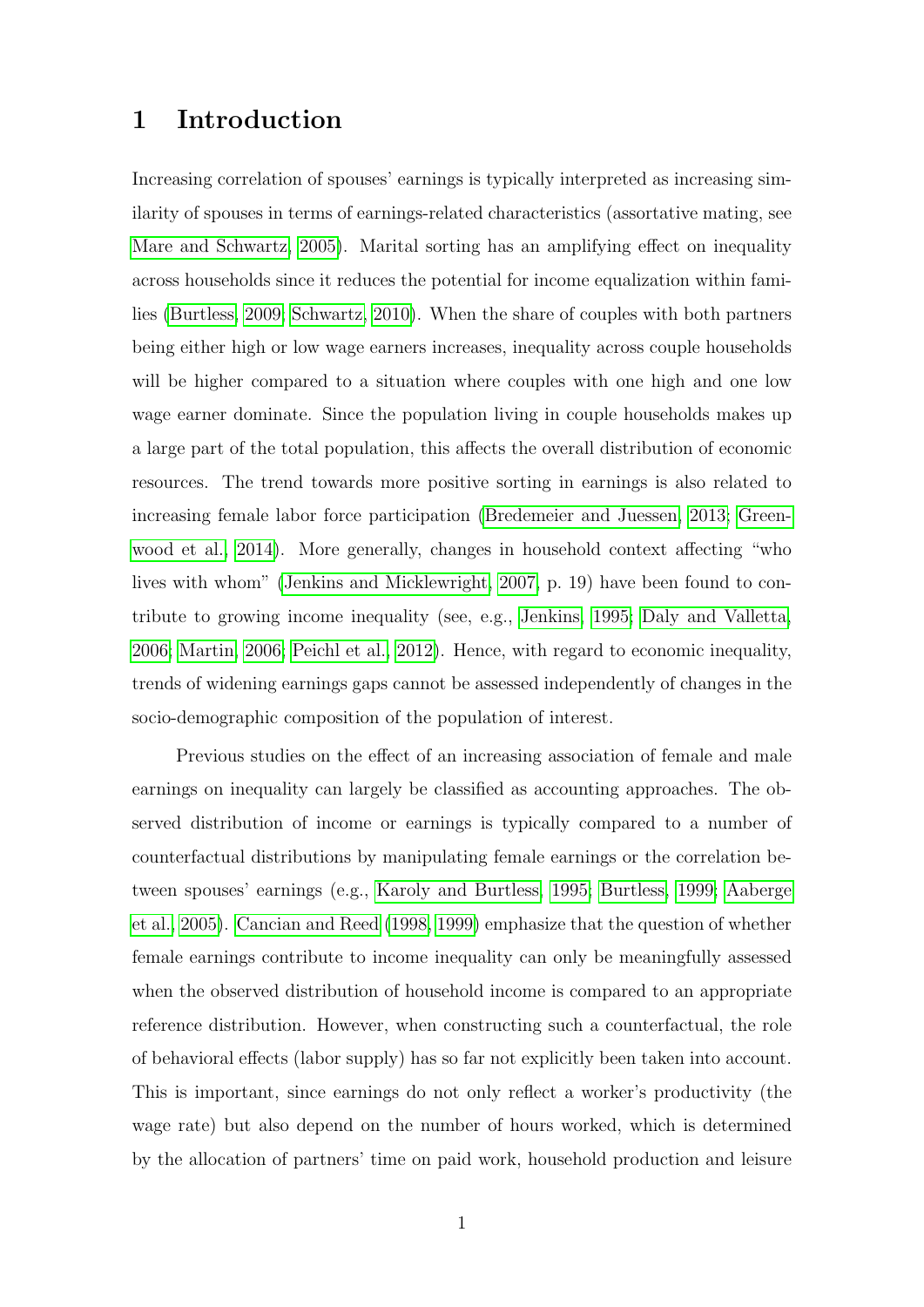[\(Juhn and Murphy, 1997;](#page-24-6) [Devereux, 2004;](#page-23-7) [Gottschalk and Danziger, 2005\)](#page-24-7). This is related to the household context and, therefore, changes in household characteristics are reflected in changing labor supply behavior. That is why the assessment of the effect of marital sorting on earnings inequality should adjust for labor supply behavior in order to explicitly distinguish two different determinants, which are observed simultaneously: First, assortativeness in couple formation is related to partners matching according to their preferences or productivities and is indicated by similar age, education or ethnicity within couples. Second, correlation of spouses' earnings is related to labor supply choices given the observed match. These two related but still different determinants should be disentangled in order to identify the socio-demographic trends of growing inequality.

This paper quantifies to what extent non-random sorting among spouses affects earnings inequality explicitly taking into account labor supply behavior of couples. Using German micro data, earnings distributions of observed and randomly matched couples are compared to each other. Earnings of hypothetical couples are not taken as given, but are adjusted for changes in hours worked given the differences in the household context using predictions based on a structural model of labor supply. This provides estimates on preferences for disposable income, leisure as well as various interactions with household characteristics, which constitute a key part of the household context and affect individual labor supply decisions. In order to capture hypothetical labor supply adjustments, I use the estimated coefficients, predict labor supply behavior of the hypothetical couples and calculate the respective earnings of randomly matched individuals and, hence, total household earnings. Differences in earnings inequality between the distributions of observed and hypothetical couples after labor supply adjustment allow to disentangle the effects of sorting in couple formation and labor supply behavior. For this, an index measuring the effect of the association between spouses' earnings on inequality (the "flocking index", see [Aaberge et al., 2005\)](#page-23-4) is extended to account for hypothetical labor supply choices.

The main finding is that the impact of marital sorting on earnings inequality has been underestimated in previous accounting approaches. Predicting hours worked for hypothetical couples reveals a strong disequalizing impact of non-random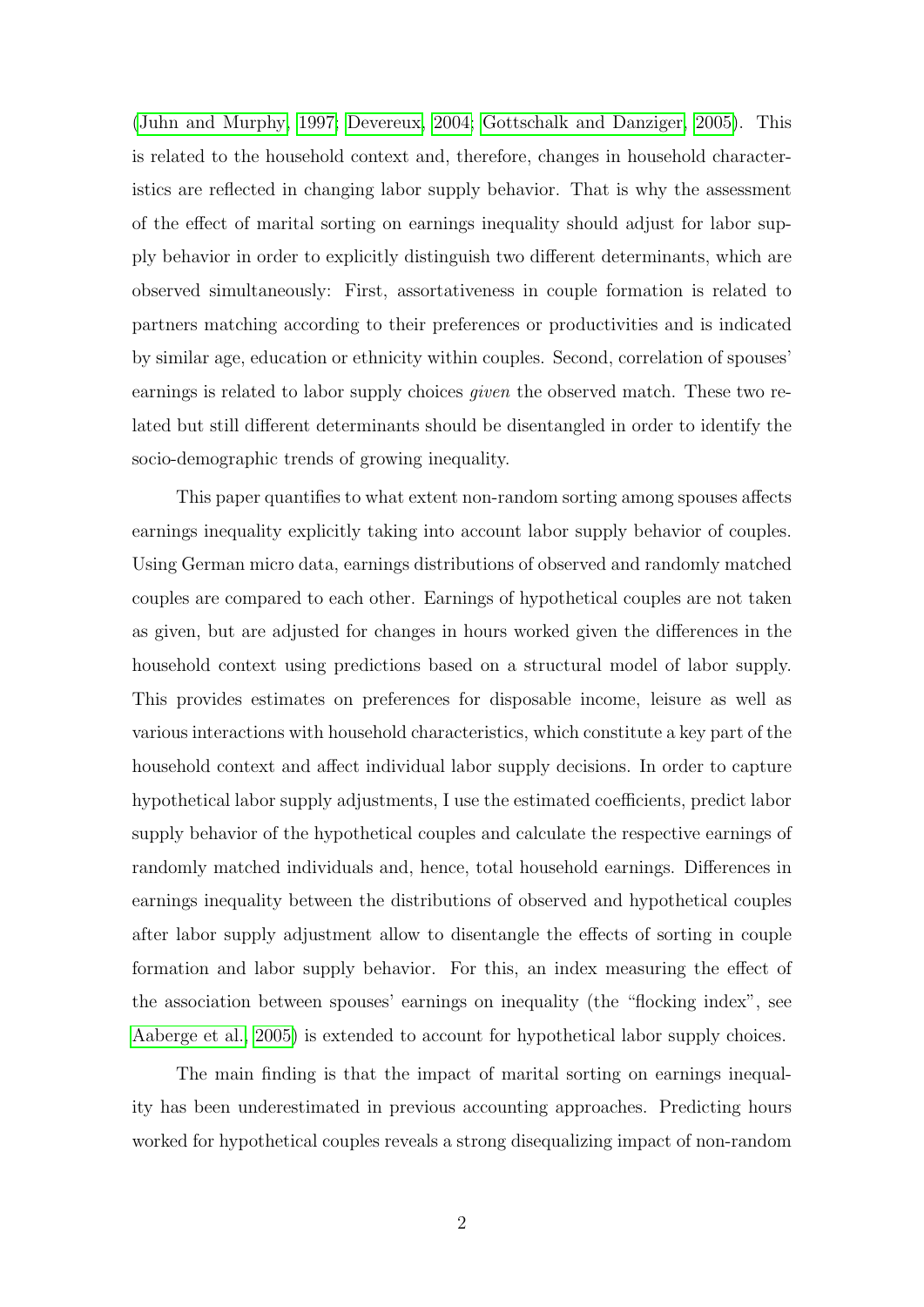sorting on inequality which is stable since the 1980s. Taking labor supply choices as given would suggest a smaller effect. This result is driven by two factors: First, women with high (low) earnings potential tend to couple with high (low) earning men. Second, labor force participation and working hours of women living in couples with high earning men were rather low in the 1980s, but increased disproportionally over the period under consideration. Taken together, this indicates that increasing earnings correlation between females and males results to a large extent from increasing labor force attachment of women rather than from changes in couple formation. From a policy maker's perspective, this result implies a trade-off between policy measures promoting female labor force participation and redistributive policies. Achieving the objective of higher female employment apparently comes at the price of higher inequality. The policy implications are ambiguous. On the one hand, one could argue that government intervention is not justified, since the observed trend of increasing female labor force participation is the result of couples' choices. On the other hand, the growing share of dual earner couples implies a declining importance of intra-family redistribution, which could potentially be substituted by government redistribution.

The paper is organized as follows. Section [2](#page-5-0) gives an overview of previous literature. Section [3](#page-6-0) introduces the methodology and describes the empirical application and the data. Results are presented in section [4.](#page-16-0) Section [5](#page-21-0) concludes.

# <span id="page-5-0"></span>2 Background and Literature

Previous studies have addressed the interrelationship between earnings correlation of couples and household income inequality in various ways. They have in common that observed individual earnings are taken as given when constructing counterfactuals. [Schwartz](#page-25-0) [\(2010\)](#page-25-0) estimates the contribution of the association between spouses' earnings to growing earnings inequality among married couples in the US. She finds that earnings inequality would have been 25–30% lower than actually observed when the trend correlation between male and female earnings in couples would have remained at its level in the 1960s (particularly at the top of the distribution). [Karoly and](#page-24-5)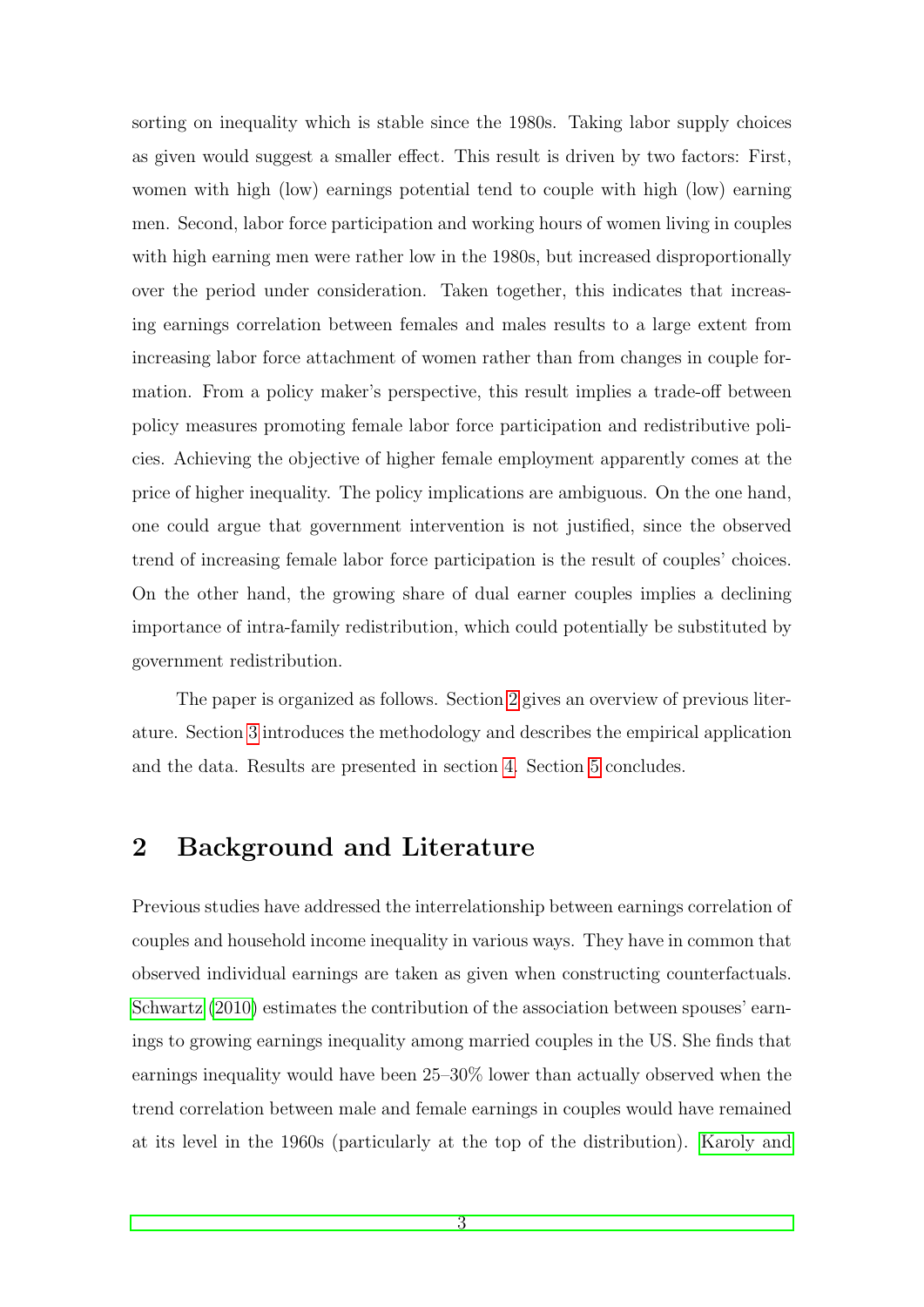[Burtless](#page-24-5) [\(1995\)](#page-24-5) apply the [Lerman and Yitzhaki](#page-24-8) [\(1985\)](#page-24-8) decomposition technique to examine how demographic trends in the US have affected income inequality across families and conclude that female earnings had a key influence on family income inequality due to increasing correlation with total family income since 1980. [Burt](#page-23-3)[less](#page-23-3) [\(1999\)](#page-23-3) attributes 13% of overall inequality to the to the growing correlation of husbands' and wives' earnings. However, [Cancian and Reed](#page-23-5) [\(1998,](#page-23-5) [1999\)](#page-23-6) conclude that female earnings were not the main driving force towards increasing inequality and find the role of husbands' earnings to be much more important. [Reed and](#page-25-2) [Cancian](#page-25-2) [\(2009\)](#page-25-2) find that changes in income sorting account for more than half of the increase in income inequality. They discuss several trends that have contributed to increasing correlation of male and female earnings in couple households, among others increases in assortative mating, the increasing propensity to work for women married to highly educated men and the rise in returns to education.

Based on a decomposition of the Gini coefficient [Aaberge et al.](#page-23-4) [\(2005\)](#page-23-4) introduce an index for the association of spouses' labor incomes and find that this has increased in Norway over the period 1973–1997. In their application, they compare the observed distribution of couple earnings to a reference distribution of randomly matched couples holding individual earnings fixed. However, they write that "the correct way to derive the hypothetical [...] income distribution would consist in, first, randomly matching the partners' productivities, i.e. potential wages, and second, simulating their income-producing choices, given the random match" [\(Aaberge](#page-23-4) [et al., 2005,](#page-23-4) p. 507).

# <span id="page-6-0"></span>3 Methodology

In order to measure the extent of marital sorting on couple earnings inequality, an index derived from a decomposition of the Gini coefficient is used [\(Aaberge et al.,](#page-23-4) [2005\)](#page-23-4). The "flocking index" quantifies both the extent and the sign of the effect of the association of female and male labor earnings ("flocking together"<sup>[1](#page-6-1)</sup>) on inequality

<span id="page-6-1"></span><sup>&</sup>lt;sup>1</sup> The earliest citation of this proverb dates back to [Minsheu](#page-24-9) [\(1599\)](#page-24-9): "*Birdes of a feather will* flocke togither". This means that those with similar taste tend to congregate in groups. A modern version refers to "doctors marrying doctors rather than nurses" [\(OECD, 2011\)](#page-24-10).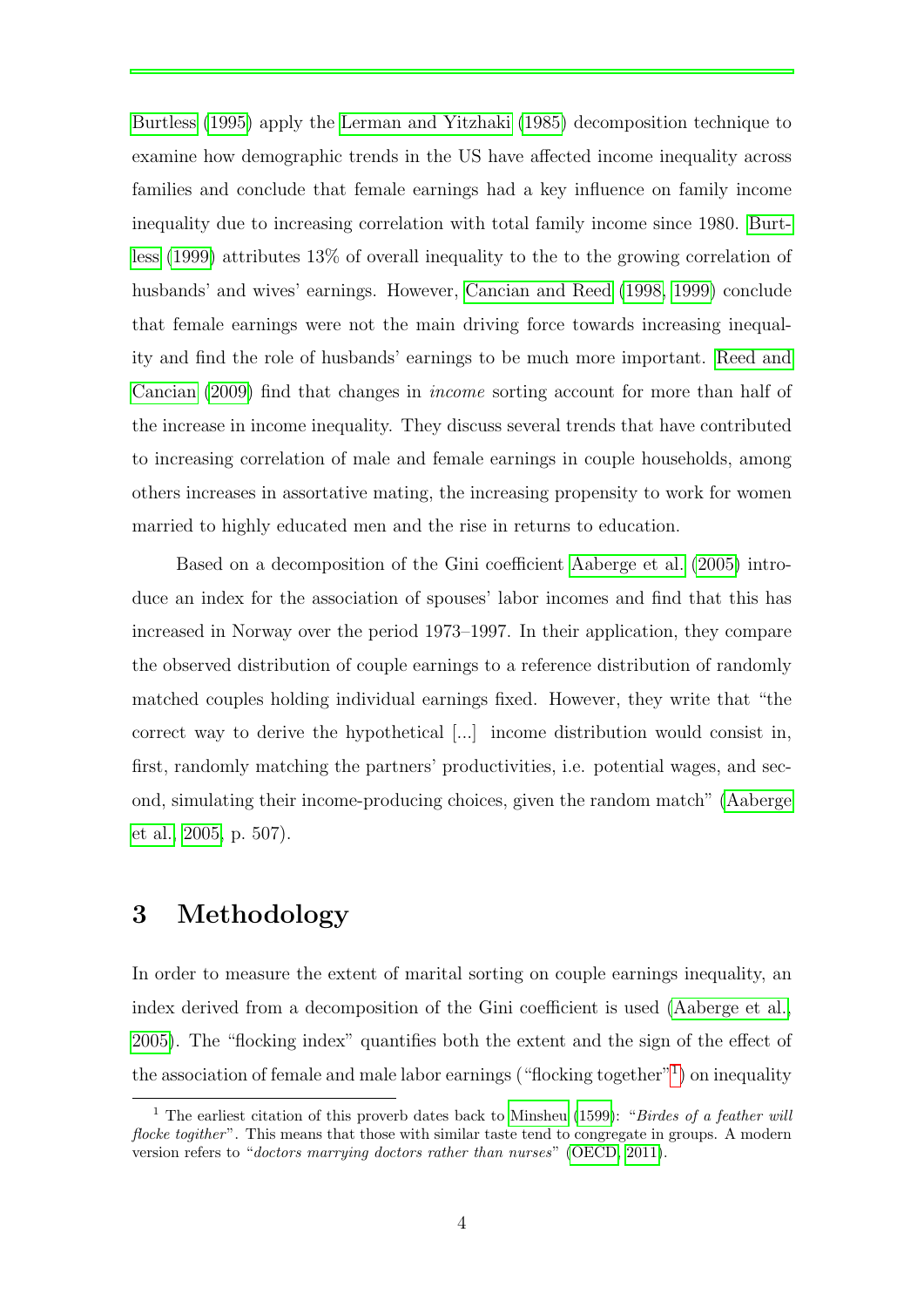across couples. It is calculated based on the observed as well as a hypothetical distribution of couple earnings. The hypothetical distribution is constructed by matching spouses' individual earnings randomly to each other. However, it has to be noted that a shortcoming of previous applications of this index is that the difference between the observed and the counterfactual distribution does not reflect changes due to labor supply behavior. Hence, taking into account labor supply coordination requires a simulation of counterfactual choices given the randomly matched household context. In the following, an extended version of the "flocking index" that adjusts for labor supply choices is suggested.

#### 3.1 The flocking index

Consider a population of n couple households indexed  $i \in \{1, \ldots, n\}$  and a distribution of household earnings  $Y = (y^1, \ldots, y^n)$ , where household i's total earnings are simply the sum of both the female and the male spouse's individual earnings:  $y^{i} = y_{f}^{i} + y_{m}^{i}$ . The distribution of total earnings Y is determined by the genderspecific marginal earnings distributions  $Y_f$  and  $Y_m$  as well as the correlation of spouses' earnings,  $Corr[Y_f, Y_m]$ , and, hence, their positions in the respective earn-ings distribution.<sup>[2](#page-7-0)</sup> Taking  $Y_f$  and  $Y_m$  as given, the level of inequality in total household earnings, represented by the Gini coefficient  $G(Y)$ , is bounded between an upper and a lower extreme value respectively:  $G(Y) \in [G^{min}(Y), G^{max}(Y)]$ . These depend on the spouses' earnings distributions and are defined as

$$
G(Y) = \begin{cases} G^{max}(Y) & if \ F(y_f^i) = F(y_m^i) \\ G^{min}(Y) & if \ F(y_f^i) = 1 - F(y_m^i) \end{cases}
$$
 (1)

This means that the level of total couple earnings inequality is highest (lowest) if the highest earning woman forms a couple with the highest (lowest) earning man, the second highest earning woman with the second highest (lowest) man and so on. Hence, the pattern of marital sorting with respect to earnings has the most (dis)equalizing effect on earnings inequality across couple households in a situation

<span id="page-7-0"></span><sup>&</sup>lt;sup>2</sup> See [Decancq et al.](#page-23-8) [\(2012\)](#page-23-8) for a copula-based decomposition of couple earnings inequality.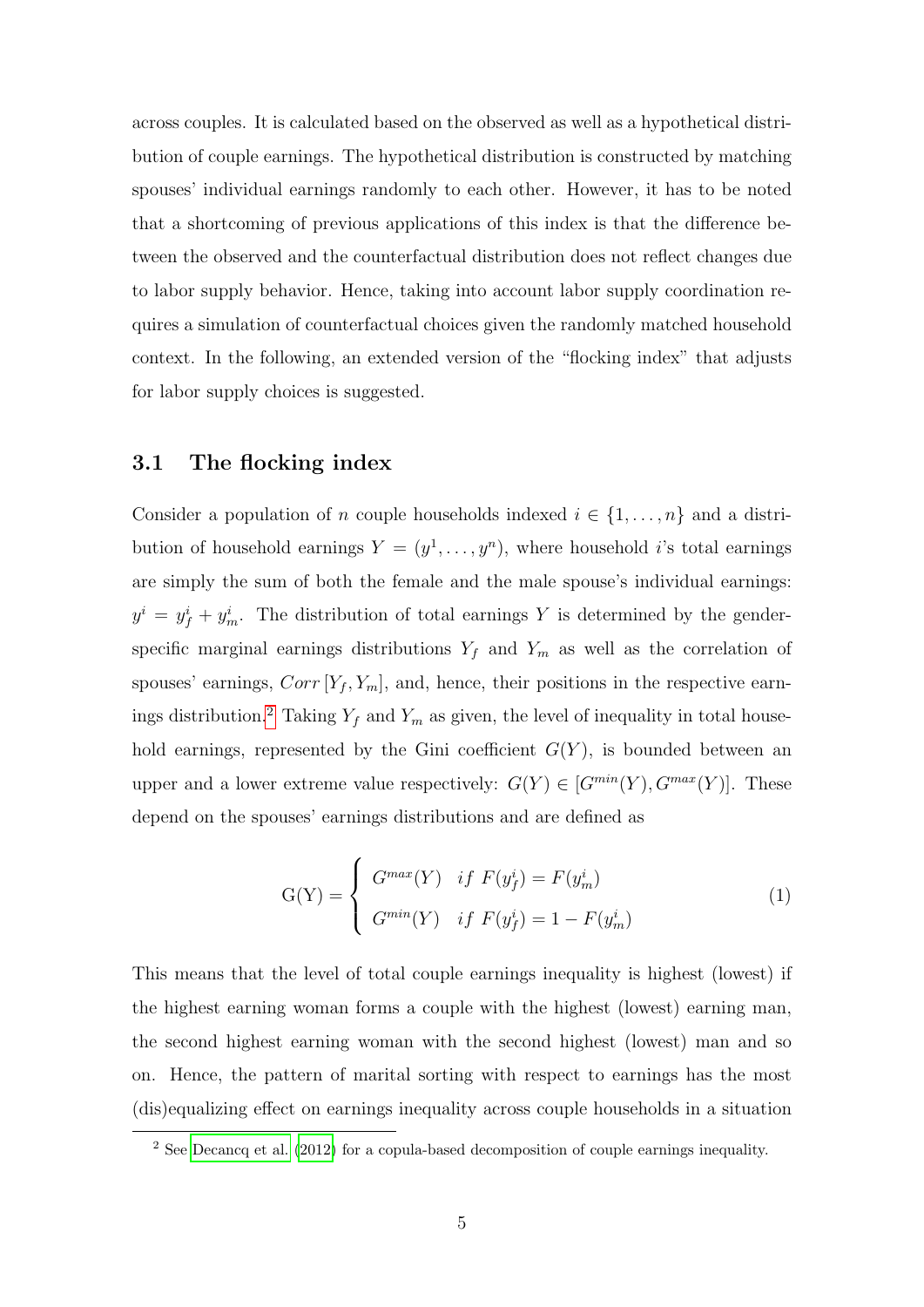where sorting in earnings is perfectly negative (positive).

A way to assess to what extent the observed inequality in the distribution of couple earnings is affected by non-random sorting in earnings is to compare the observed distribution with a hypothetical one where spouses' earnings are randomly matched to each other. Consider a counterfactual distribution of randomly matched couples indexed  $\tilde{i} = \pi(i) \in \{1, \ldots, n\}$  with couple  $\tilde{i}$ 's total earnings  $y^{\tilde{i}} = y^{\tilde{i}}_f + y^{\tilde{i}}_m$ . Note that, without any further adjustments, the inequality levels in the genderspecific marginal distributions do not change, i.e.,  $G(\widetilde{Y}_s) = G(Y_s)$  for  $s \in \{f, m\}.$ However, inequality of total earnings  $\widetilde{Y}$  is affected, since the random matching of couples changes the correlation of spouses' earnings. This implies that in general  $G(\widetilde{Y}) \neq G(Y)$ . Normalizing the difference between the observed and the hypothetical Gini coefficients by the distance between the hypothetical Gini and the upper and lower bounds respectively yields an index of the extent of "flocking together" [\(Aaberge et al., 2005\)](#page-23-4):

<span id="page-8-1"></span>
$$
V(Y,\widetilde{Y}) = \begin{cases} \frac{G(Y) - G(\widetilde{Y})}{G^{max}(Y) - G(\widetilde{Y})} & \text{if } G(Y) \ge G(\widetilde{Y}), \\ \frac{G(Y) - G(\widetilde{Y})}{G(\widetilde{Y}) - G^{min}(Y)} & \text{if } G(Y) < G(\widetilde{Y}), \end{cases} \tag{2}
$$

where  $V \in [-1, 1]$ . Positive values of V imply that  $G(Y) > G(\tilde{Y})$ , i.e., observed inequality of couple earnings is greater than inequality of the distribution of random matches. This reflects a disequalizing pattern of sorting in earnings, while negative values of V indicate a sorting pattern that is equalizing compared to random matching. Note that the extreme cases of either perfect positive, i.e.,  $G(Y) = G^{max}(Y)$ (negative sorting, i.e.,  $G(Y) = G^{min}(Y)$ ) imply the maximum (minimum) values of  $V = 1$  ( $V = -1$ ). Finally, the case of  $V = 0$  represents a situation where observed and random sorting pattern coincide.[3](#page-8-0)

Adjusting for labor supply behavior. Sorting of couples with respect to earnings, i.e., non-zero earnings correlation, does not necessarily only reflect changes in the assortativeness in couple formation but is also affected by changes in the coordi-

<span id="page-8-0"></span><sup>&</sup>lt;sup>3</sup> Note that the interpretation of the flocking index is similar to a measure of correlation between two stochastic variables. [Aaberge et al.](#page-23-4) [\(2005\)](#page-23-4) show that the flocking index is equal to the correlation coefficient when the Gini coefficient is replaced by the squared coefficient of variation.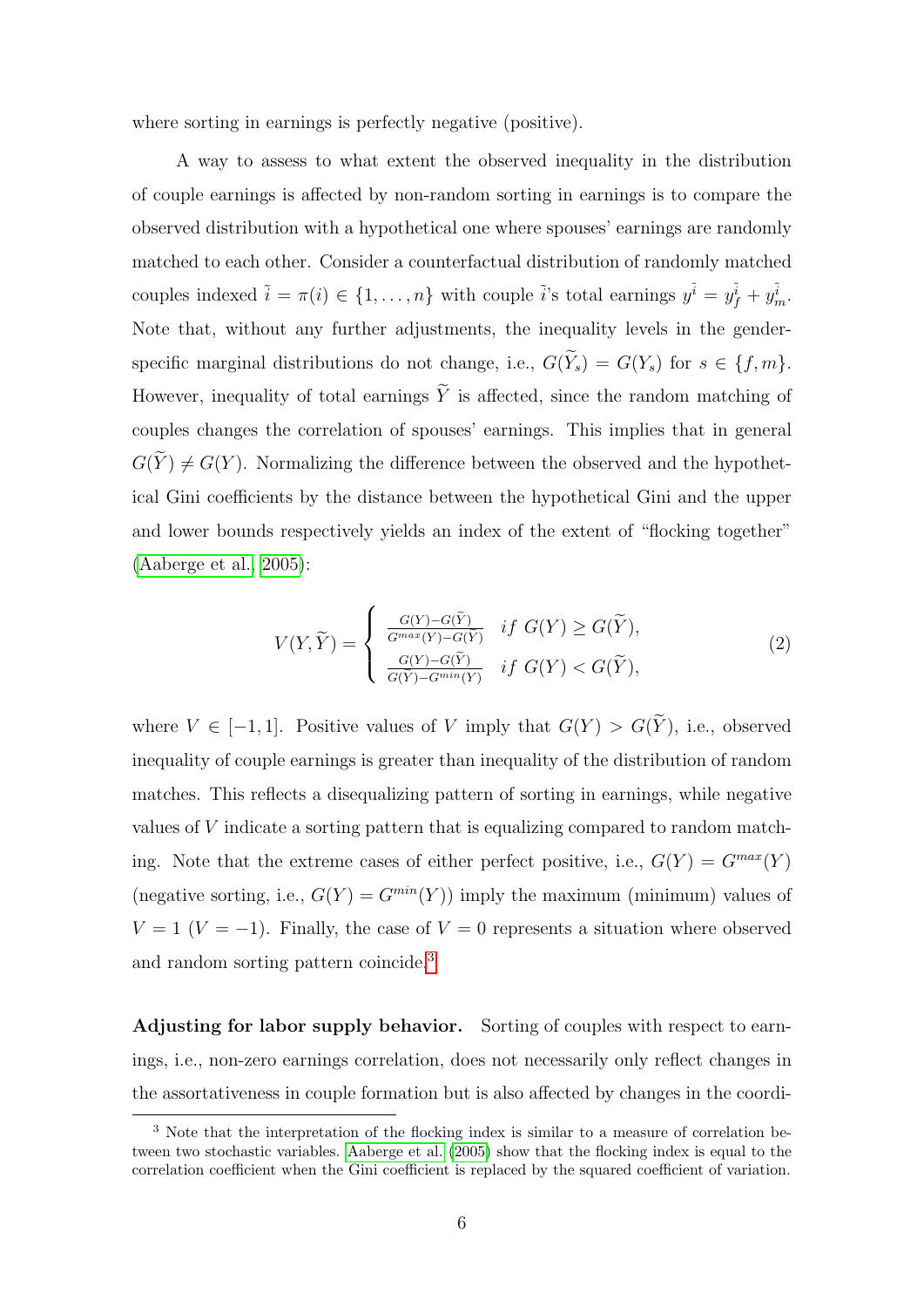nation of couples' labor market behavior. Consider, for example, a perfectly negative sorting pattern where the highest earning woman and the least earning man form a couple and vice versa. This would indicate that sorting with respect to earnings is most equalizing, since resources are typically assumed to be equally shared within the household. However, since earnings are a function of earnings potential (the wage rate) and the supply of working time on the labor market (hours), it is not clear whether earnings correlation rather reflects assortative mating in traits like ability or education (*doctors marry nurses*) rather than patterns of labor market behavior of couples *(female doctors work less when married to a male doctor)*. This example describes a situation where the number of hours worked is negatively associated with spouse's income. This implies that the extent of "flocking together" with respect to earnings can be assumed to be affected by patterns of couples' labor supply choices.

Formally, household *i*'s observed earnings  $y^i$  depend on the spouses' wages, hours worked as well as household characteristics  $X^i$ :

$$
y_s^i = \bar{w}_s^i \cdot h_s^i = \bar{w}_s^i \cdot h_s(\bar{w}_f^i, \bar{w}_m^i, X^i)
$$
\n
$$
\tag{3}
$$

for  $s \in \{f, m\}$  and where  $\bar{w}$  and h denote individual hourly wage rates and hours worked respectively. Hence, taking the thought experiment of a hypothetical random matching of couples seriously, necessarily implies that individual hours worked would adjust given the hypothetical household context, i.e.,  $y_s^i \neq y_s^{\tilde{i}}$  since  $(\bar{w}_f^i, \bar{w}_m^i, X^i) \neq$  $(\bar{w}_f^{\tilde{i}}, \bar{w}_m^{\tilde{i}}, X^{\tilde{i}})$ . In order to adjust for labor supply behavior, one has to impute the hypothetical labor supply choice and, consequently, the earnings for randomly matched couples based on a prediction, which is denoted by a hat:

$$
\hat{y}_s^{\tilde{i}} = \bar{w}_s^{\tilde{i}} \cdot \hat{h}_s(\bar{w}_f^{\tilde{i}}, \bar{w}_m^{\tilde{i}}, X^{\tilde{i}}),\tag{4}
$$

In the empirical application, the prediction of hypothetical labor supply choices will be based on estimates for a structural model of household labor supply. The predictions can then be used to calculate the level of inequality in the counterfactual couple earnings distribution,  $G(\widehat{Y})$ , and finally the flocking index after labor supply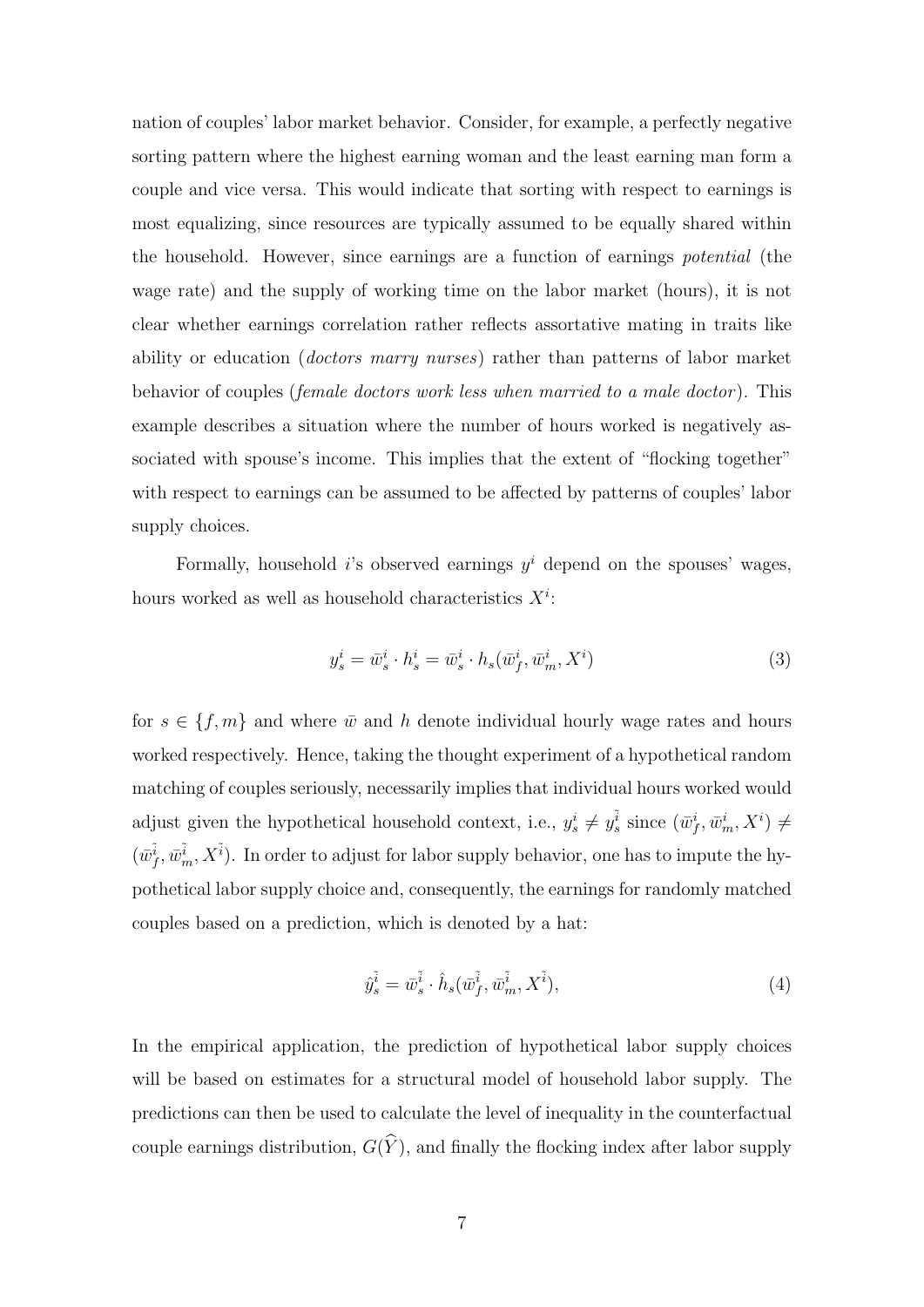adjustment:

$$
\widehat{V} = \widehat{V}(Y, \widehat{Y}).\tag{5}
$$

The interpretation of the adjusted flocking index is the same as before: Positive values indicate a disequalizing and negative values an equalizing pattern. The main difference is that labor supply coordination given the household context is explicitly taken into account. Comparing the unadjusted and the adjusted flocking indexes, V and  $\hat{V}$ , indicates whether taking into account randomly matched couples' labor supply behavior changes the impact of earnings correlation on inequality across couple households. This is summarized in the following cross-tabulation of potential outcomes.

|                                                                           | $\hat{V} > V$                  | V < V |
|---------------------------------------------------------------------------|--------------------------------|-------|
| $V < 0 \rightarrow$ equalizing effect                                     | overestimated   underestimated |       |
| $V > 0 \rightarrow$ disequalizing effect   underestimated   overestimated |                                |       |

The case of  $V < 0$  implies an equalizing effect of spouses' earnings correlation on inequality when not taking into account labor supply adjustments. This is in absolute terms overestimated (underestimated) when adjusting for labor supply yields a larger (smaller) value for  $\hat{V}$ . On the other hand, in the case of  $V > 0$ , the implied disequalizing pattern is underestimated (overestimated) when adjusting for labor supply yields a larger (smaller) value for  $\hat{V}$ . This means that observed patterns of labor supply coordination among couple households may either cushion or exacerbate the extent to which the assortativeness in spouses' characteristics affects earnings inequality across couple households.

Structural model of household labor supply. In order to predict counterfactual labor supply decisions for randomly matched couples, I make use of microsimulation techniques and apply a structural model of household labor supply [\(Aaberge et al., 1995;](#page-23-9) [Van Soest, 1995;](#page-25-3) [Blundell et al., 2000\)](#page-23-10). Assume that a couple  $i$ 's spouses jointly maximize utility U by optimally choosing from a discrete choice set of J combinations of working time categories  $(h_f^{ij})$  $f_j^{ij}, h_m^{ij}$ . Utility of couple i in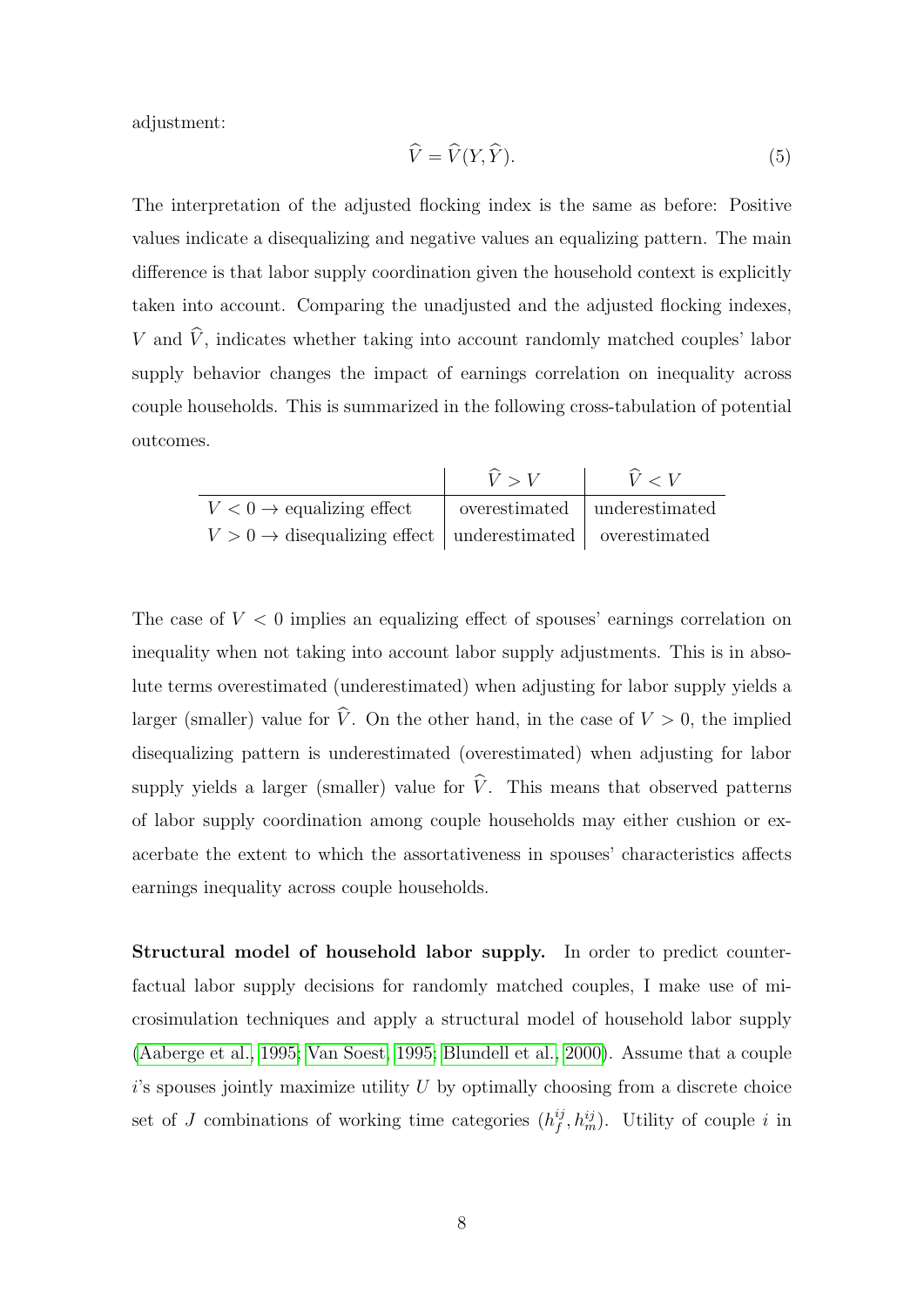category  $j \in \{1, ..., J\}$  is given by

<span id="page-11-0"></span>
$$
U^{ij} = W(D^{ij}, h_f^{ij}, h_m^{ij} | X^i) + \epsilon^{ij}, \tag{6}
$$

where  $W(\cdot)$  captures the systematic part of the utility function with the main arguments being the household's disposable income  $D^{ij}$  and working time of both spouses (assuming disutility from labor) given a set of household characteristics  $X^i$ . Disposable income is given by  $D^{ij} = d(\bar{w}_f^i h_f^{ij})$  $f_j^{ij}, \bar{w}_m^i h_m^{ij}, I^i|X^i$ , where  $\bar{w}$  denotes hourly wage rates, which are assumed to be fix across choices, and  $I<sup>i</sup>$  denotes non-labor income. The tax-benefit function  $d(\cdot)$  transforms labor earnings and other gross income into disposable income given household characteristics. Unobserved heterogeneity in preferences is captured by adding the stochastic term, which is assumed to be *iid* following a Gumbel (extreme value type I) distribution. These assumptions allow the empirical estimation of a conditional logit model following [McFadden](#page-24-11)  $(1974)$ , where the probability that household i chooses working time category k over all other available categories  $l \in \{1, ..., J\} \backslash k$  is

<span id="page-11-1"></span>
$$
P(U^{ik} > U^{il}) = P(W^{ik} - W^{il} > \epsilon^{il} - \epsilon^{ik}) = \frac{\exp(W^{ik})}{\sum_{l=1}^{J} \exp(W^{il})}.
$$
 (7)

The resulting set of estimated coefficients from the systematic part of the utility function  $W(\cdot)$  based on observed couples' behavior can be interpreted as population averages of preferences for disposable income and leisure given observed heterogeneity in household characteristics. The estimates obtained can be used to predict counterfactual labor supply choices for randomly matched couples given hypothetical wages  $(\bar{w}_f^{\tilde{i}}, \bar{w}_m^{\tilde{i}})$  and household characteristics  $X^{\tilde{i}}$ .

#### 3.2 Empirical Application

Labor supply estimation. The structural model of household labor supply and the estimation procedure described in [\(6\)](#page-11-0) and [\(7\)](#page-11-1) are standard tools frequently ap-plied in microsimulation studies.<sup>[4](#page-11-2)</sup> The systematic part  $W(\cdot)$  of the utility function

<span id="page-11-2"></span><sup>4</sup> For detailed overviews of microsimulation models and the empirical estimation of structural labor supply models, see [Creedy and Kalb](#page-23-11) [\(2006\)](#page-23-11); [Bargain et al.](#page-23-12) [\(2014\)](#page-23-12).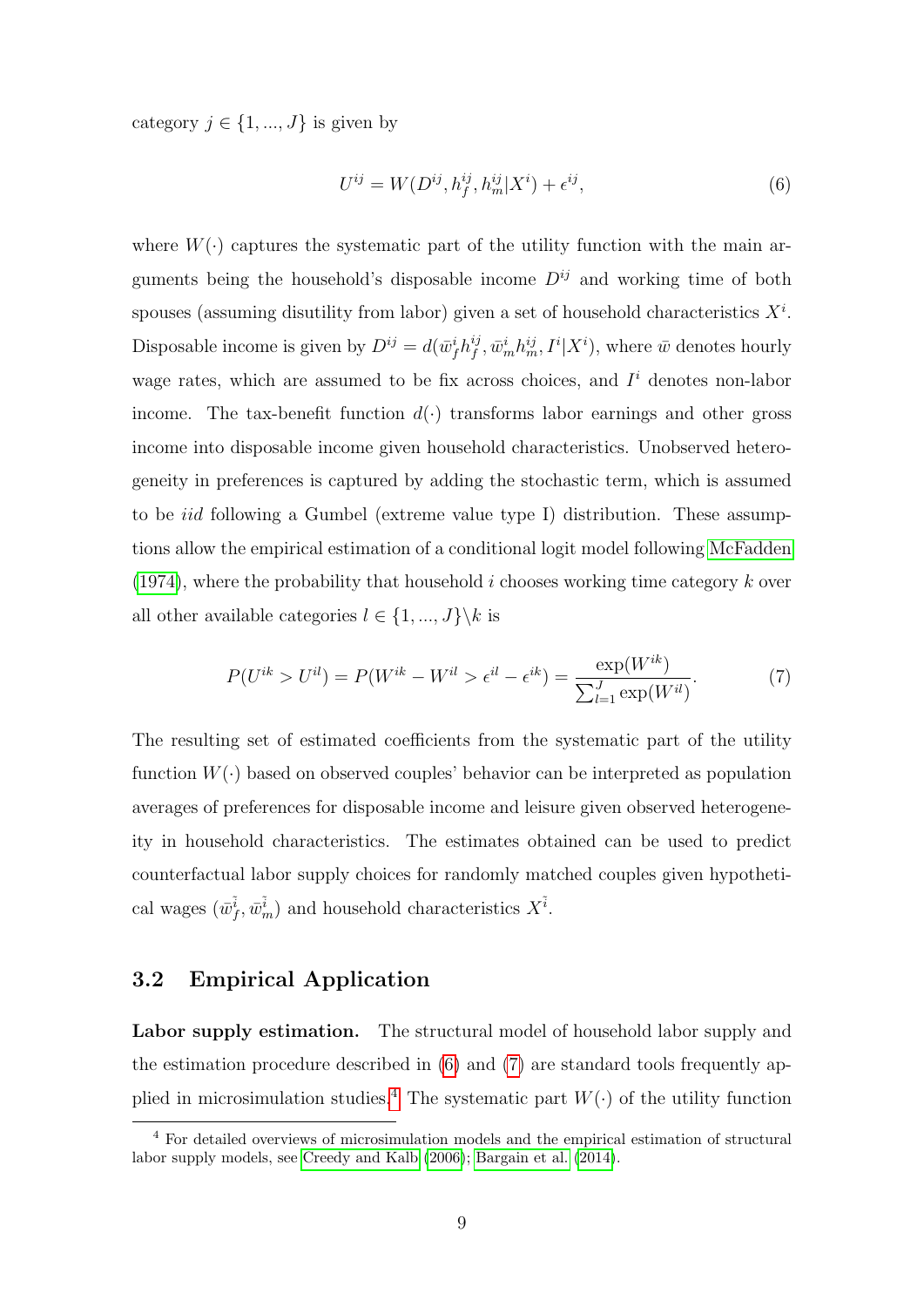in  $(6)$  is represented by a quadratic specification, i.e., the main arguments – disposable income as well as female and male working time – enter both in linear as well as in quadratic form. In addition, several interactions of income and leisure with household characteristics  $X^i$  capture observed heterogeneity in labor supply decisions ("taste shifters"). These comprise individual spouses' characteristics (age, age squared, indicators for high and low skill, indicator for handicap status) as well as household characteristics (indicators for the presence of children aged 0–2, 3–6 and 7–16, marital status and an indicator for the presence of a person needing care). In addition, indicators for fixed cost of work as well as for working time categories are included [\(Van Soest, 1995\)](#page-25-3).

The conditional logit estimation of [\(7\)](#page-11-1) is based on a discrete choice set of seven working time categories for each individual with 10, 20,...,60 hours of work per week as well as the non-work category of zero hours. Therefore, couple households have a choice set of  $7 * 7 = 49$  categories.<sup>[5](#page-12-0)</sup> This requires an imputation of disposable income for working time categories which are not observed. While it is straightforward to impute gross labor earnings for counterfactual categories by multiplying the individual hourly wage rates with the number of working hours assuming that wage rates are determined independently from working time, one of the labor supply model's main arguments is the households' disposable income  $D^{ij}$ .<sup>[6](#page-12-1)</sup> This is imputed based on a reduced-form regression approach (see [Frenette et al., 2007;](#page-24-12) [Biewen and](#page-23-13) [Juhasz, 2012;](#page-23-13) [Peichl, 2012;](#page-24-13) [Bargain et al., 2013\)](#page-23-14), where for each year t observed disposable income of household  $i$  is the left-hand side variable:

$$
D_t^i = X_t^i \alpha_t^x + Z_t^i \alpha_t^z + X Z_t^i \alpha_t^{xz} + u_t^i,\tag{8}
$$

where  $D_t^i$  is observed disposable income,  $Z_{it}$  is a vector of gross incomes (from labor, assets, private pensions and other sources) including third-order polynomials

<span id="page-12-0"></span><sup>&</sup>lt;sup>5</sup> The labor supply model is estimated separately for couples with a choice set restricted to only seven working time categories, where one spouse can adjust hours worked in the market flexibly and the other spouse is in education, in military/civilian service, on parental leave, pensioner, civil servant, self-employed or has capital income exceeding half the level of labor income.

<span id="page-12-1"></span><sup>6</sup> Wage rates are not observed for individuals currently not in employment and are estimated on observed wages using a Heckman correction for sample selection [\(Heckman, 1976,](#page-24-14) [1979\)](#page-24-15). Wages are predicted for the entire sample.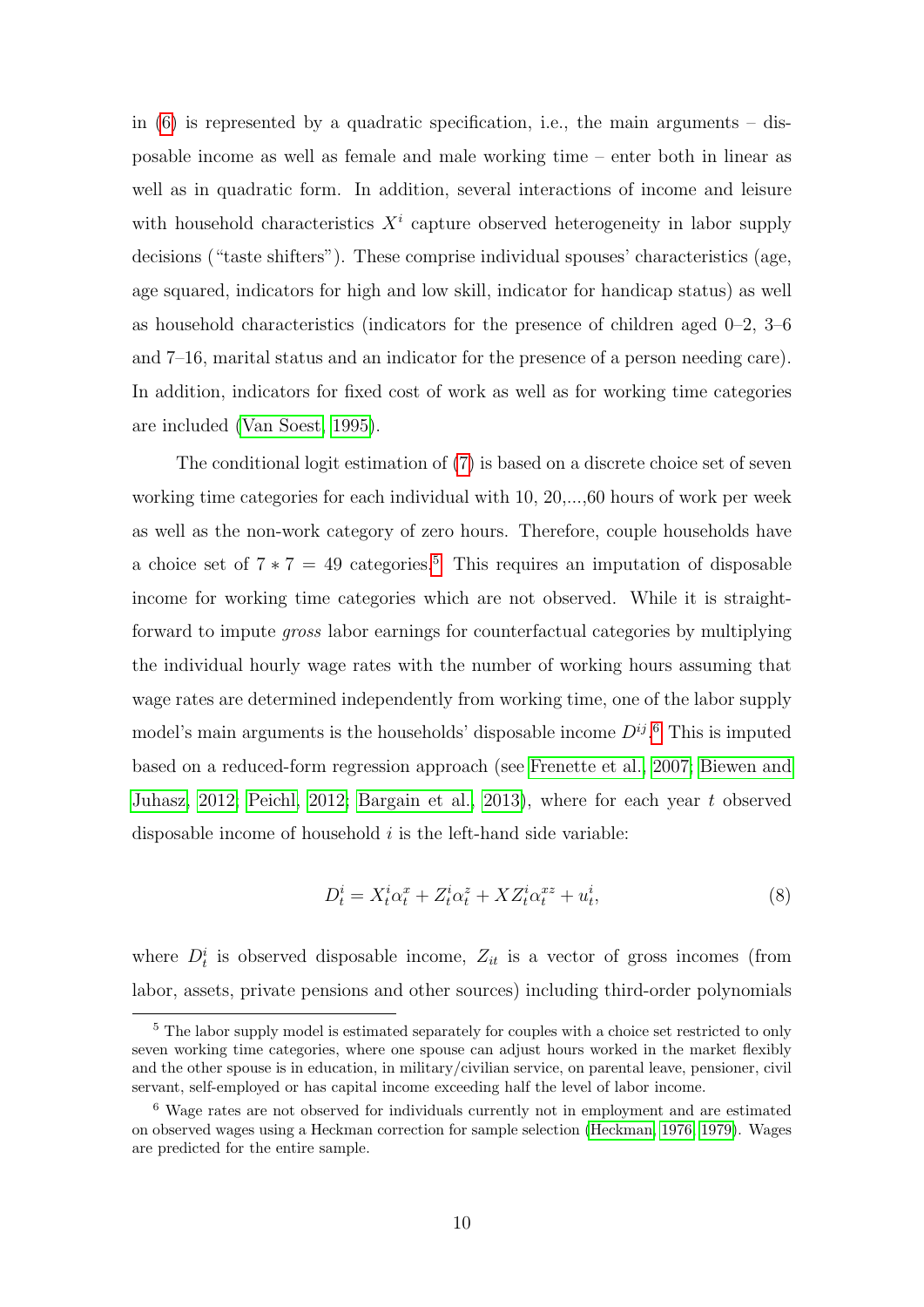and  $X_t^i$  is a set of household characteristics which are relevant for tax-benefit policies in Germany (marital status, age, age squared and hours worked of both spouses, indicators for the presence of children of different ages as well as indicators for civil servants and self-employed). The vector  $XZ_t^i$  comprises various interactions of gross incomes and household characteristics. The error term is denoted by  $u_t^i$ . The regression results yield values for  $R^2$  very close to one (0.97–0.99), which means that this fairly simple regression model captures almost the entire observed variation in disposable household incomes and, therefore, has sufficient predictive power to impute disposable incomes in both observed and counterfactual choice categories. Regression results for both the conditional logit estimations as well as the reducedform tax-benefit model are presented in tables 1–8 in the appendix.

Data, sample selection and randomization. The simulation model is based on micro data from the German Socio-Economic Panel Study (SOEP), which is a panel survey of households and individuals that has been conducted annually since 1984 and currently comprises 29 waves [\(Wagner et al., 2007;](#page-25-4) [SOEP, 2013\)](#page-25-5). Population weights make the respondents' information representative for the German population. The sample is restricted to West Germany, since especially shortly after the reunification of Germany in 1990, labor supply behavior of East Germans differs substantially from that of West Germans. Moreover, income levels are still substantially different between East and West. The sample is further restricted to couples (both married and cohabiting) where both spouses are of prime working age  $(30-59)$ .

Couples observed in the sample are matched randomly to each other separately for each data year. In a baseline scenario, there are no restrictions in the randomization procedure at all. This means that any woman and any man from the sample can potentially be matched to form a hypothetical couple. In order to make sure that predictions of hypothetical labor supply choices are not entirely driven by certain couple characteristics, three additional randomization procedures are performed that restrict the potential hypothetical couples. Hence, the following four different algorithms are applied: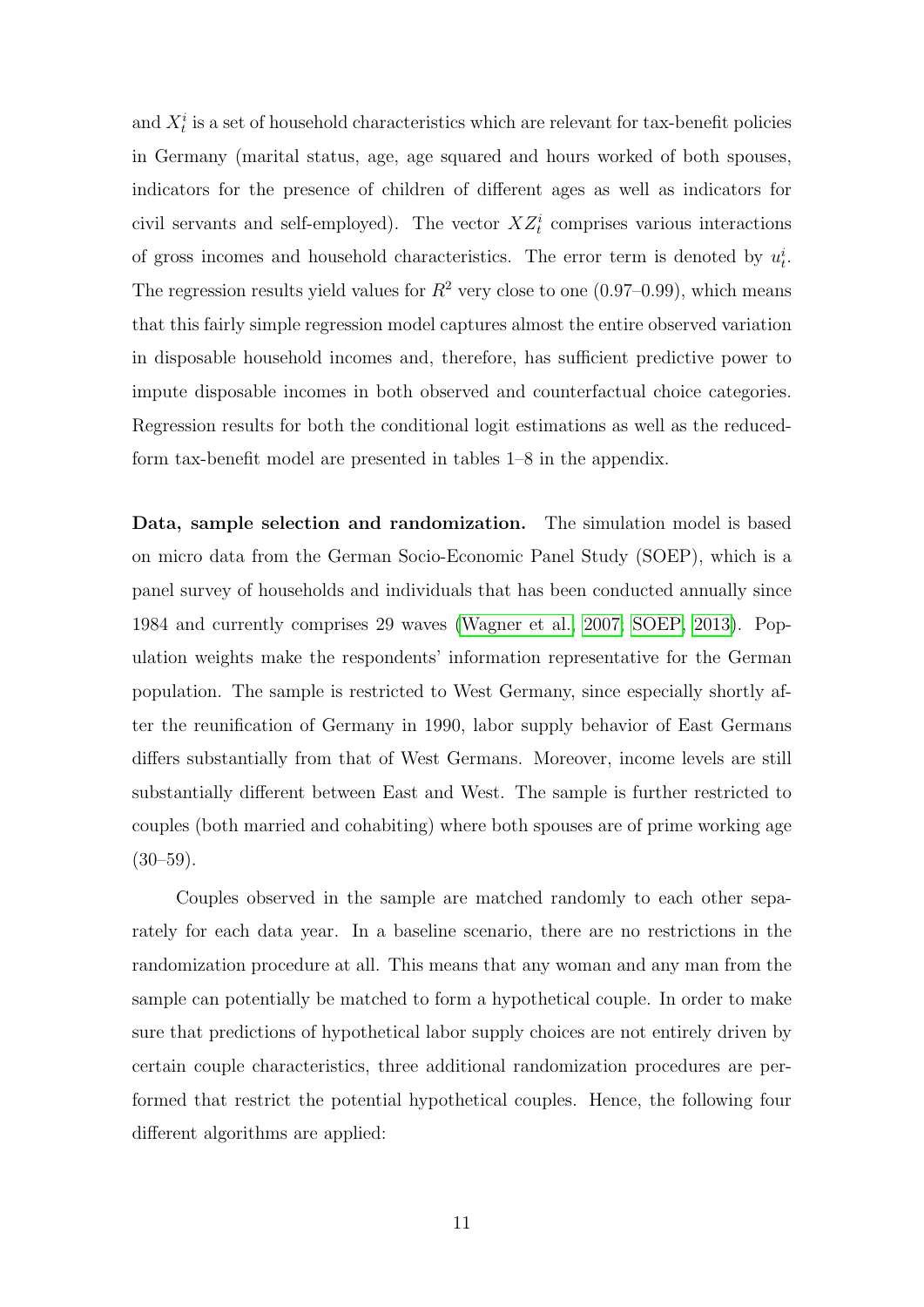- (1) unrestricted: No restrictions on potential hypothetical spouses.
- (2) restricted by marital status: Randomization is done separately by marital status, which implies that married (unmarried) individuals can only be randomly matched with a married (unmarried) individual of the opposite sex.
- (3) restricted by the presence of children: Similar to the restriction by marital status, only individuals with and without dependent children in the household respectively can be matched to each other.
- (4) restricted by age: Finally, randomization is done separately for individuals who are below or above the gender-specific median age.

Figure [1](#page-15-0) shows how the different randomization algorithm perform. Figure [1a](#page-15-0) shows the educational composition of couples both observed in the data as well as after randomization. Here, results are shown for the unrestricted randomization algorithm only. Panels A and C in the left column show the share of couples where both spouses have the same level of education, while panels B and D on the right show the shares where educational levels within the couple are different. It becomes apparent that there is substantial sorting with respect to education since random same-education shares are lower than observed. At the same time, couples with different educational attainment should be observed more often when couple formation was purely random with respect to education. Figure [1b](#page-15-0) shows the correlation coefficient of spouses' ages. Observed age correlation is unsurprisingly very high and steady over time with a coefficient above 0.8. People tend to couple with individuals of similar age. Randomization eliminates age correlation and is close to zero for hypothetical couples. The main exception is the algorithm restricting random matching to younger and older couples respectively. That is why the age correlation coefficient for this algorithm is by construction still quite high at around 0.7, but significantly lower than observed. Another minor exception is the random matching within the groups with and without dependent children. Here, the coefficient is around 0.1, which is not surprising given that parents with children in the house are on average younger than parents whose children have left the house already.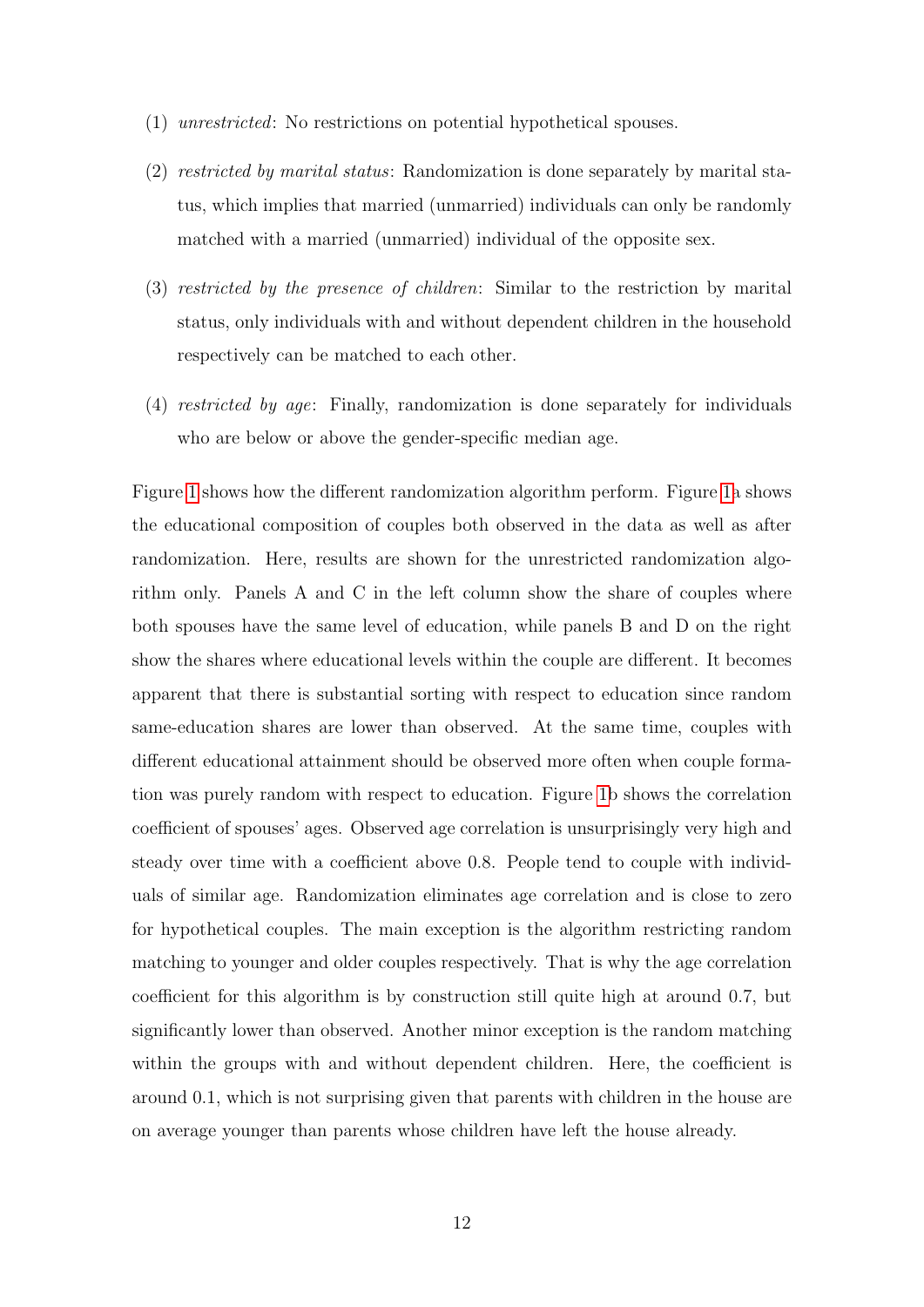<span id="page-15-0"></span>

Source: SOEPv29, own calculations. Note: Dotted lines indicate 95% confidence interval based on 250 bootstrap replications.



a. Educational composition

b. Age correlation

Figure 1: Educational and age composition of couples by randomization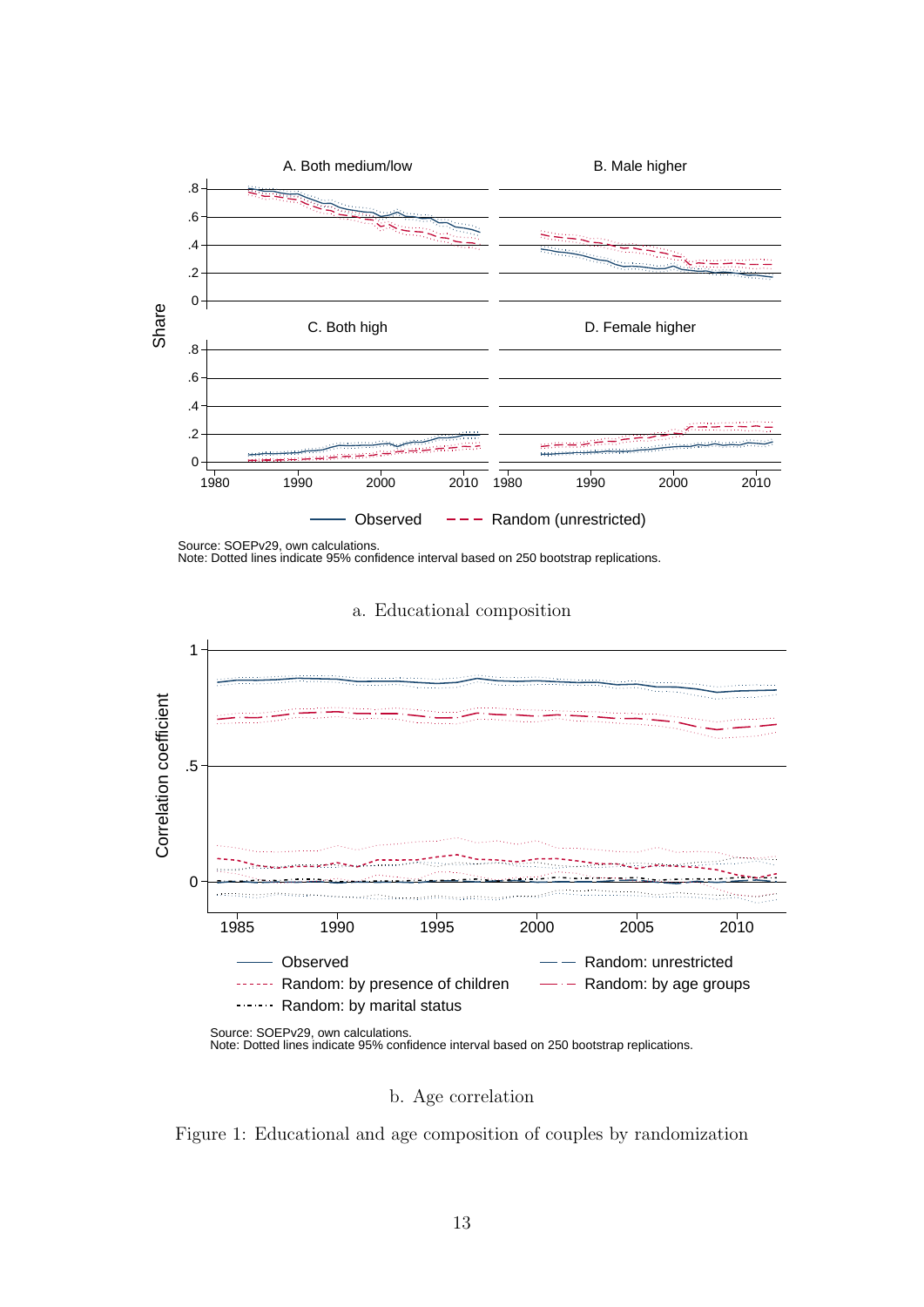# <span id="page-16-0"></span>4 Results

#### 4.1 Descriptives

The trends in observed earnings inequality across couple households in West Germany over the period 1984–2012 is displayed in figure [2a](#page-17-0). The Gini coefficient (left panel) of total labor earnings has increased from around 0.3 by about 10% since the early 2000s. This trend is paralleled by an increase in disposable income inequality from a Gini coefficient below 0.25 in the 1980s and 1990s to above that level in the 2000s.

At the same time, the correlation (right panel) of female and male earnings and wage quintiles have also increased.<sup>[7](#page-16-1)</sup> The correlation in earnings trended upward throughout the period under consideration from slightly negative to slightly positive. Whether this is due to increasing labor force participation or increasing assortativeness in couple formation is a priori unclear.

The fact that the level of the correlation in hourly wage quintiles is positive and more pronounced, particularly in the 1980s and 1990s, indicates that changing labor supply behavior of couples might have played an important role.

This is also in line with the observation that increases in female labor force participation, hours worked in particular, has not been uniformly distributed across the distribution of male earnings [\(Juhn and Murphy, 1997;](#page-24-6) [Bredemeier and Juessen,](#page-23-1) [2013\)](#page-23-1). Figure [2b](#page-17-0) shows the mean change in female hours worked by male earnings quintile. There is a clear U-shaped pattern indicating that women in couples with men at the bottom and the top of the male earnings distribution have expanded their labor supply disproportionally. Comparing the 1980s with the 2000s, the most pronounced increase is observed at the top: Women with a male partner in the top quintile nowadays work about seven hours more per week than in the 1980s, up from about 14–15 hours.

<span id="page-16-1"></span><sup>7</sup> The correlation in gender-specific quintiles is not affected by changes in marginal distributions and therefore is a preferable measure for the assortativeness in earnings and wages.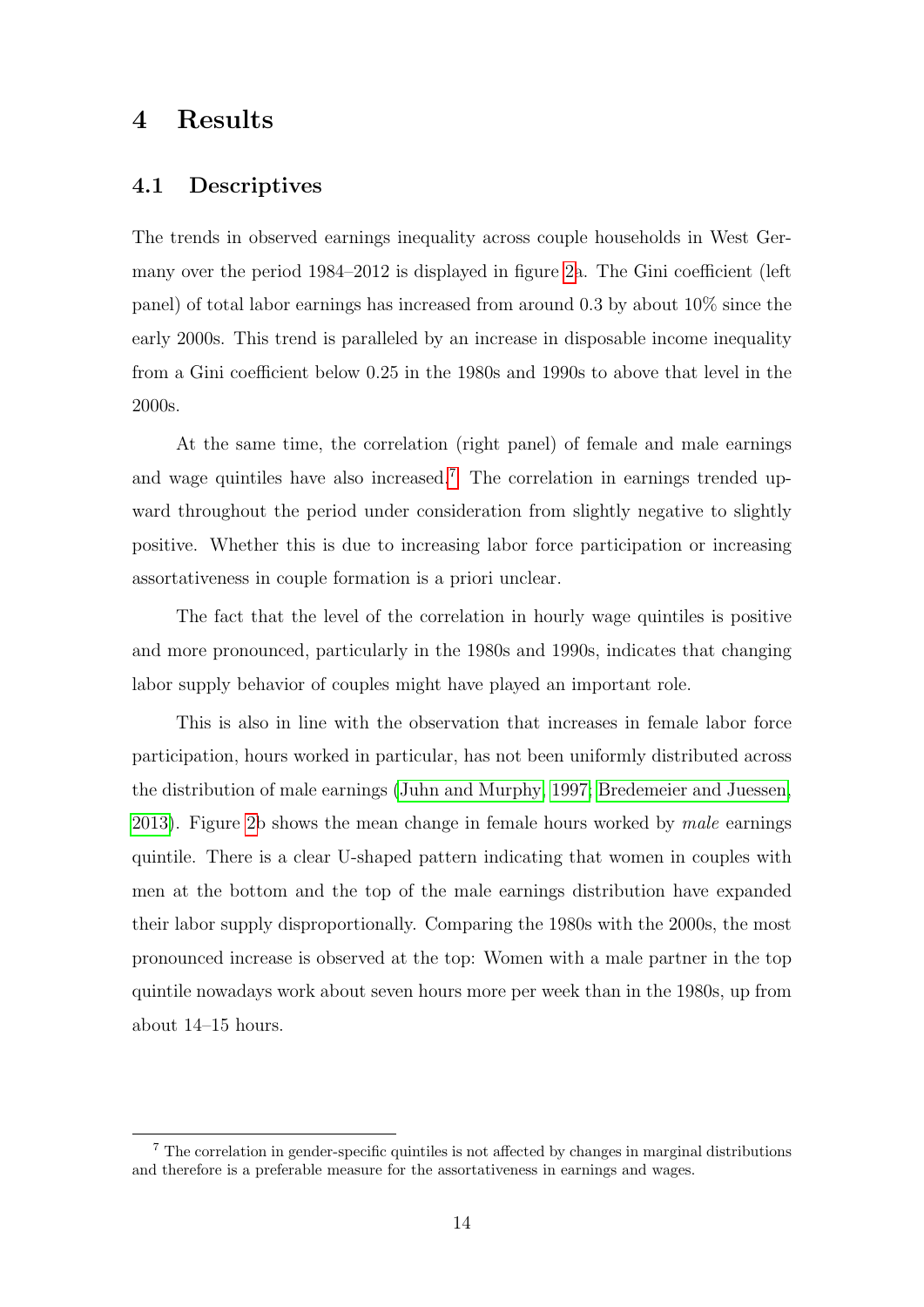<span id="page-17-0"></span>

Source: SOEPv29, own calculations.



a. Inequality and correlation among couple households in West Germany

b. Changes in female hours worked by male earnings quintile

Figure 2: Inequality, correlation and female labor supply of couple households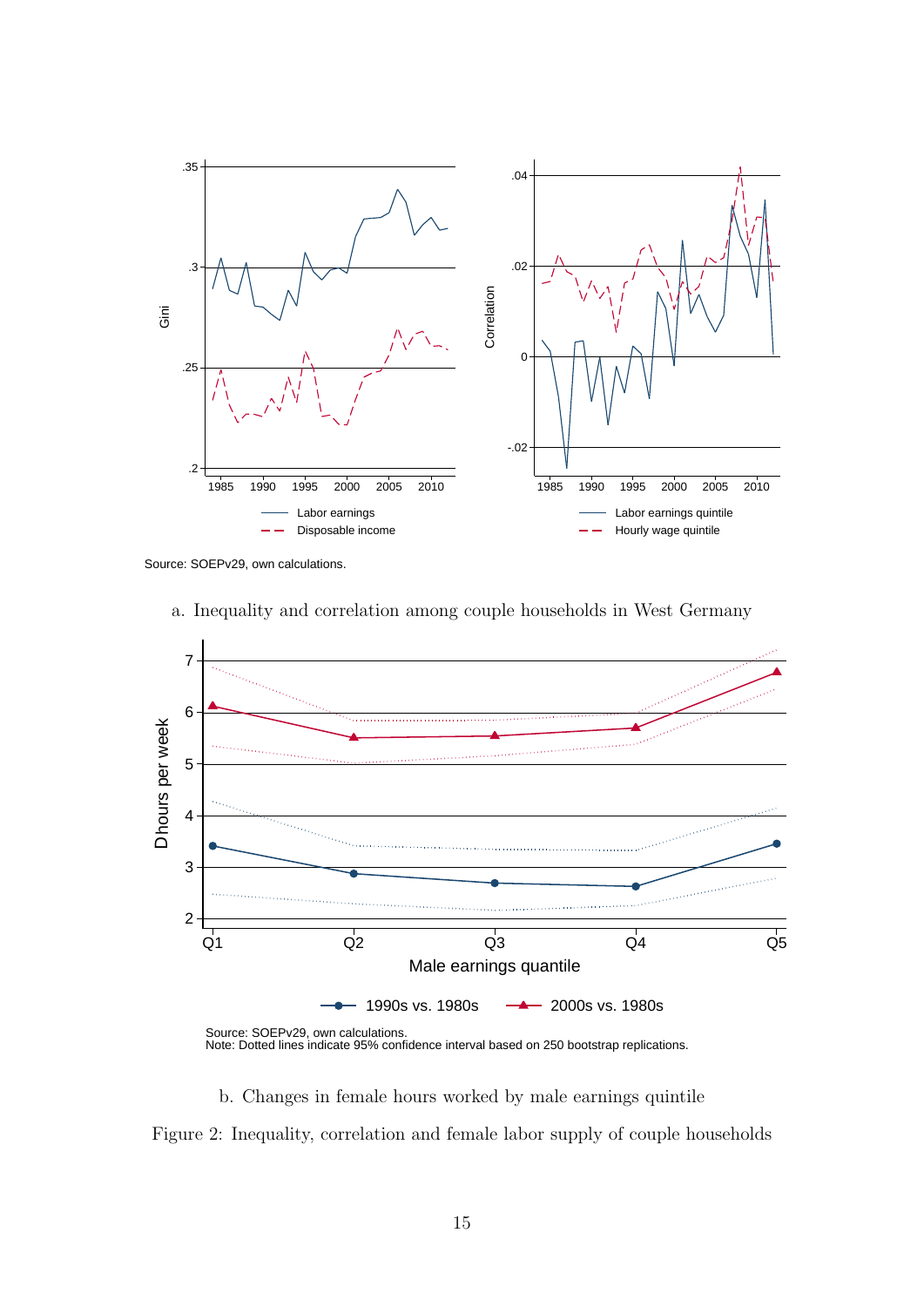#### 4.2 Flocking index

In order to disentangle the effects of assortativeness in couple formation from the effects of changes in couples' labor supply behavior on earnings inequality the flocking indexes, with and without adjustment for labor supply choices, are compared to each other. The flocking index is a function of Gini coefficients, see equation [\(2\)](#page-8-1). Results for the Gini coefficients as well as the resulting flocking indexes are displayed in figure [3](#page-19-0) separately for all four types of randomization procedures.

The solid-dot lines in figure [3a](#page-19-0) indicate the observed trends of the Gini coefficient of couple labor earnings, while the solid lines show the trend of the hypothetical Gini coefficients that result from randomly matching couples to each other, but not adjusting for labor supply choices. There is no significant difference between the two lines, which results in an unadjusted flocking index not significantly different from zero, which is shown by the solid lines in figure [3b](#page-19-0). Recall that the flocking index can vary between  $-1$  (extremely equalizing) and 1 (extremely disequalizing), while a value of zero indicates neutrality. According to this, the pattern of sorting in earnings was rather inequality neutral, at most marginally disequalizing throughout the period under consideration. This reflects the descriptive result of close to zero correlation in earnings in figure [2a](#page-17-0). However, it remains unclear whether this result is rather driven by changes in couple formation or by changes in labor supply behavior.

The dashed lines in figure [3a](#page-19-0) show the Gini coefficients that result from adjusting for labor supply behavior. Randomly matching couples to each other and adjusting for labor supply choices clearly makes the earnings distribution across couples more equal. The line indicating the Gini after labor supply adjustment is significantly below the observed trend in inequality. However, over the period under consideration, the gap has become smaller. The resulting flocking indexes adjusted for labor supply choices are shown in figure [3b](#page-19-0) (dashed lines). The levels are clearly positive over the entire period and also considerably larger than the unadjusted flocking index. The difference between the unadjusted and the adjusted flocking indexes is particularly large in the 1980s and has decreased since then.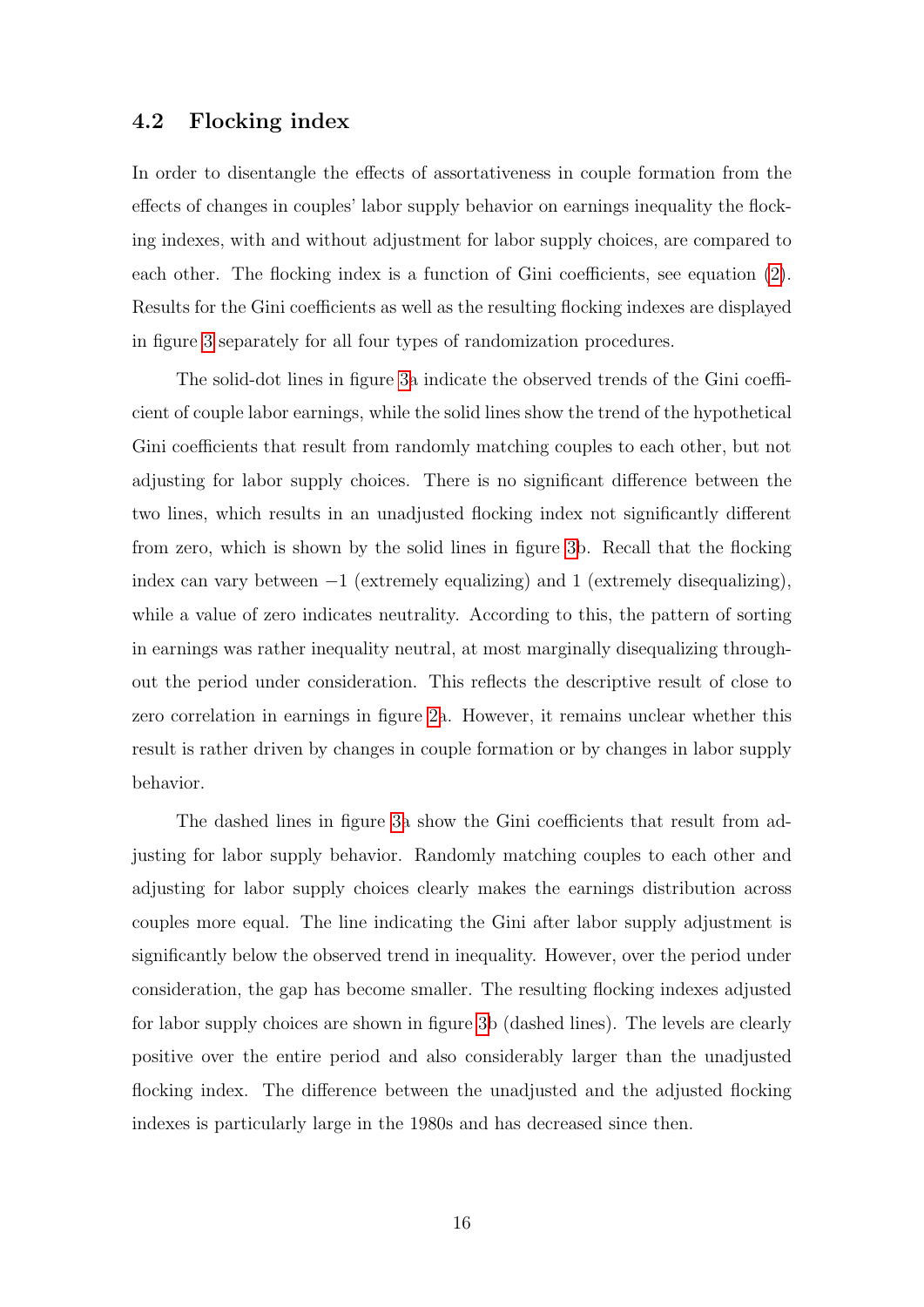<span id="page-19-0"></span>

Source: SOEPv29, own calculations. Note: Dotted lines indicate 95% confidence interval based on 250 bootstrap replications.

#### a. Gini coefficients



Source: SOEPv29, own calculations. Note: Dotted lines indicate 95% confidence interval based on 250 bootstrap replications.

b. Flocking indexes

Figure 3: Gini coefficients and flocking indexes by randomization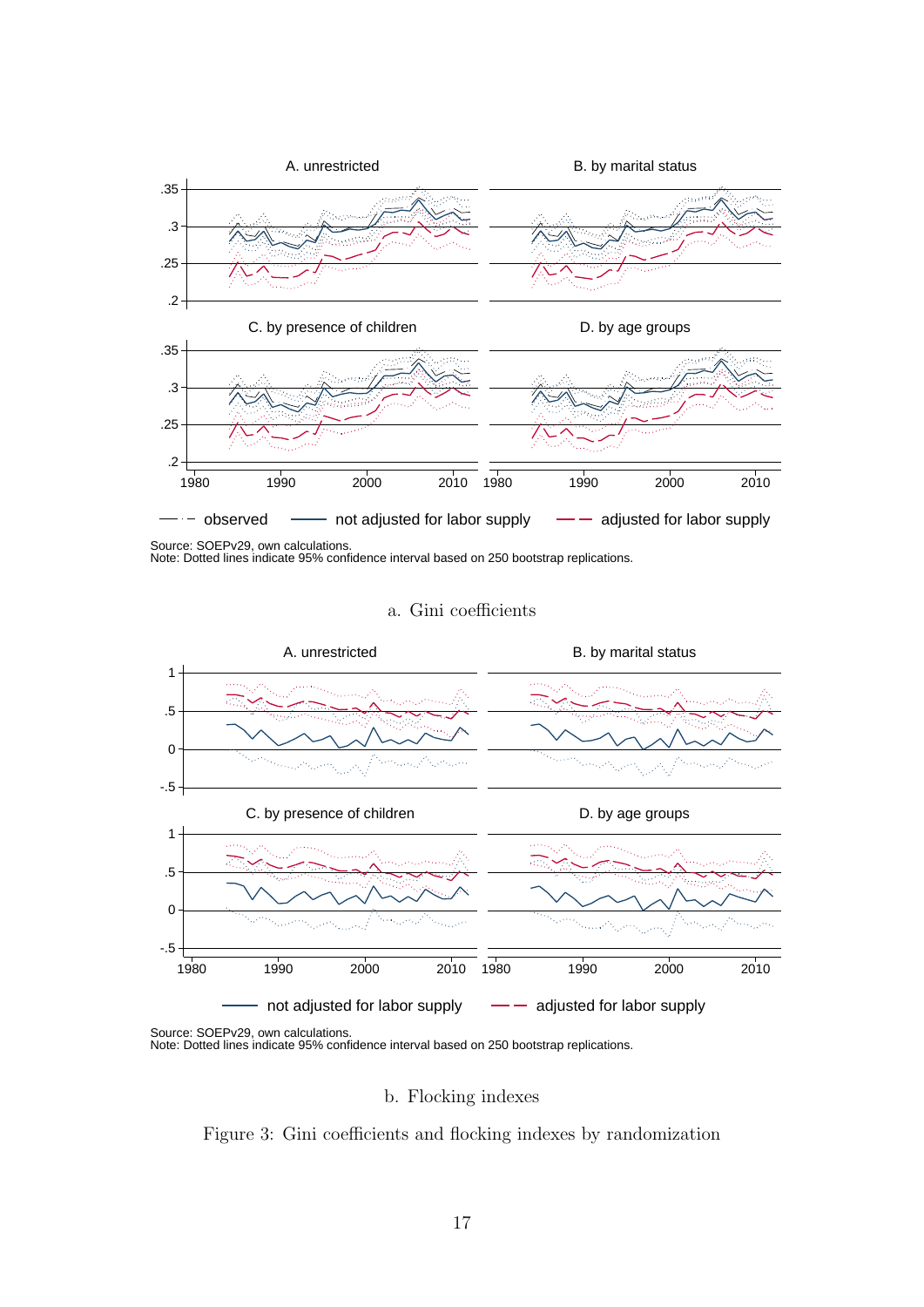The interpretation of this result is that, while the pattern of sorting in earnings has a rather limited impact on couple earnings inequality, the pattern of sorting in earnings potential does have a strong disequalizing impact and is veiled by patterns of labor market behavior of women with high earnings potential in couples with high earning men who were less attached to the labor market in earlier periods. This is consistent with the pattern of hypothetical labor supply adjustments of women across the distribution of male earnings. Figure [4](#page-20-0) shows the mean adjustment of female hours worked by male earnings quintiles. Clearly, women randomly matched to a men at the bottom of the distribution would expand their labor supply, while women matched with high earning men slightly reduce their hours worked. This result is in line with the interpretation of male earnings having an "income effect" on labor supply of women [\(Reed and Cancian, 2009;](#page-25-2) [Bargain et al., 2014\)](#page-23-12).

<span id="page-20-0"></span>

Figure 4: Adjustment of female labor supply by male earnings quintile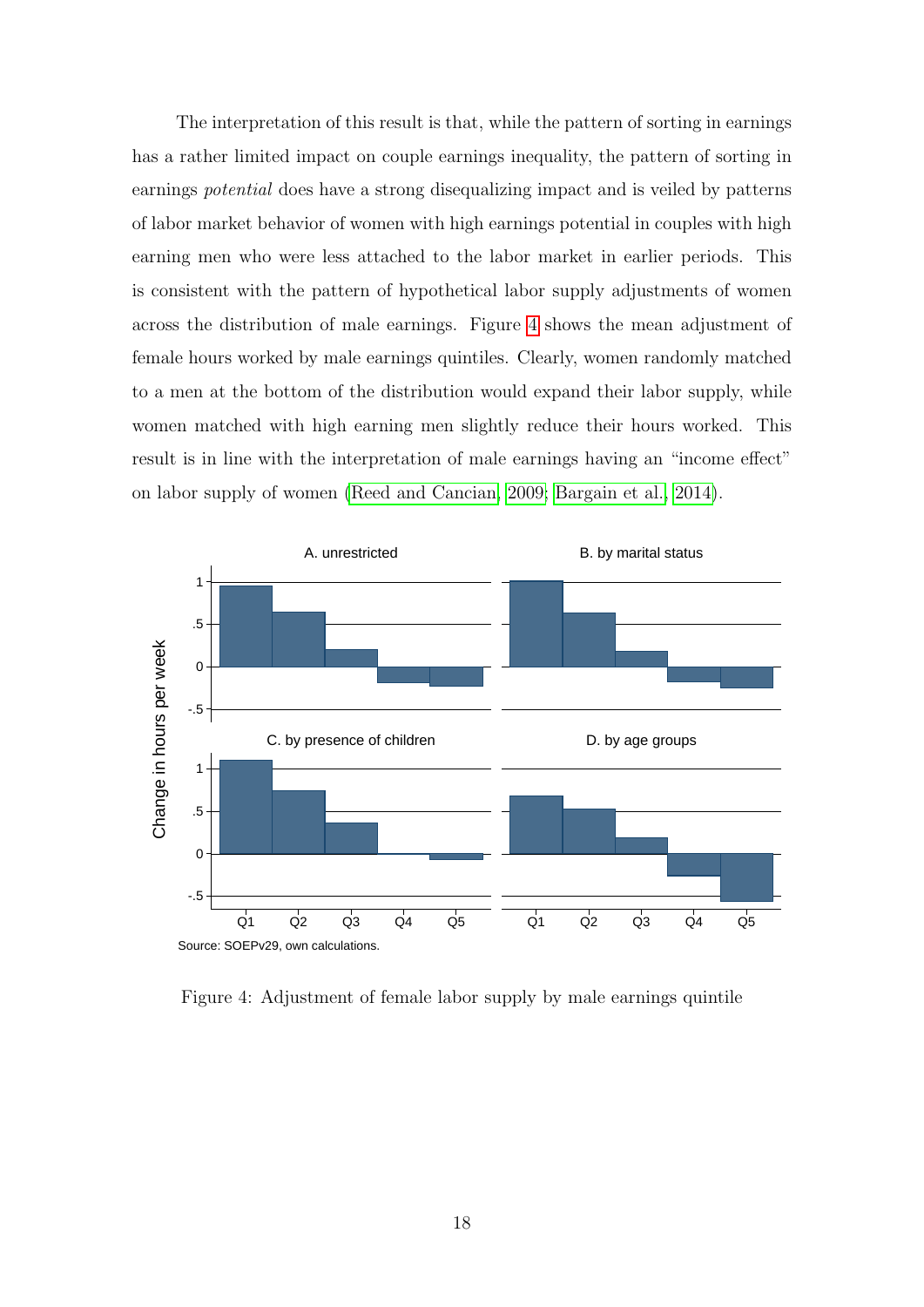### <span id="page-21-0"></span>5 Conclusions

This paper examines to what extent non-random sorting among spouses affects earnings inequality while explicitly taking into account labor supply behavior of couples in order to disentangle effects from increasing assortativeness in couple formation from changing patterns of couples' labor supply behavior. Constructing counterfactual distributions based on observed earnings is misleading since labor supply choices are affected by both earnings potential as well as labor supply coordination in couple households. Using German micro data, earnings distributions of observed and randomly matched couples are compared to each other. Earnings of hypothetical couples are not taken as given, but are adjusted for changes in hours worked given the differences in the household context using predictions from a structural model of labor supply. Based on this, an extended version of the "flocking index" [\(Aaberge](#page-23-4) [et al., 2005\)](#page-23-4), measuring the effect of the association between spouses' earnings on inequality, is calculated to account for hypothetical labor supply choices.

The main finding is that the impact of marital sorting on earnings inequality has been underestimated in previous accounting approaches. Imputing predicted hours worked for hypothetical couples reveals a strong disequalizing impact of nonrandom sorting on inequality which is stable since the 1980s. Taking labor supply choices as given would suggest a smaller effect. This suggests that the observation of increasing correlation of spouses' earnings is to a large extent driven by changing patterns of labor market behavior of couples rather than changes in the assortativeness in couple formation. However, the strongly disequalizing effect of sorting in earnings potential has been cushioned by patterns of labor supply behavior of women in couples with high earning men in the 1980s. Over time, this equalizing effect has been diminishing, since overall increases in female labor force participation were most pronounced at the top of the earnings distribution. This suggests that increasing earnings correlation between females and males in couples results to a considerable extent from advances in labor force attachment of women (especially with high wages) rather than from changes in couple formation.

From a policy perspective, this implies a trade-off, since measures supporting further increases in female labor force participation potentially amplify economic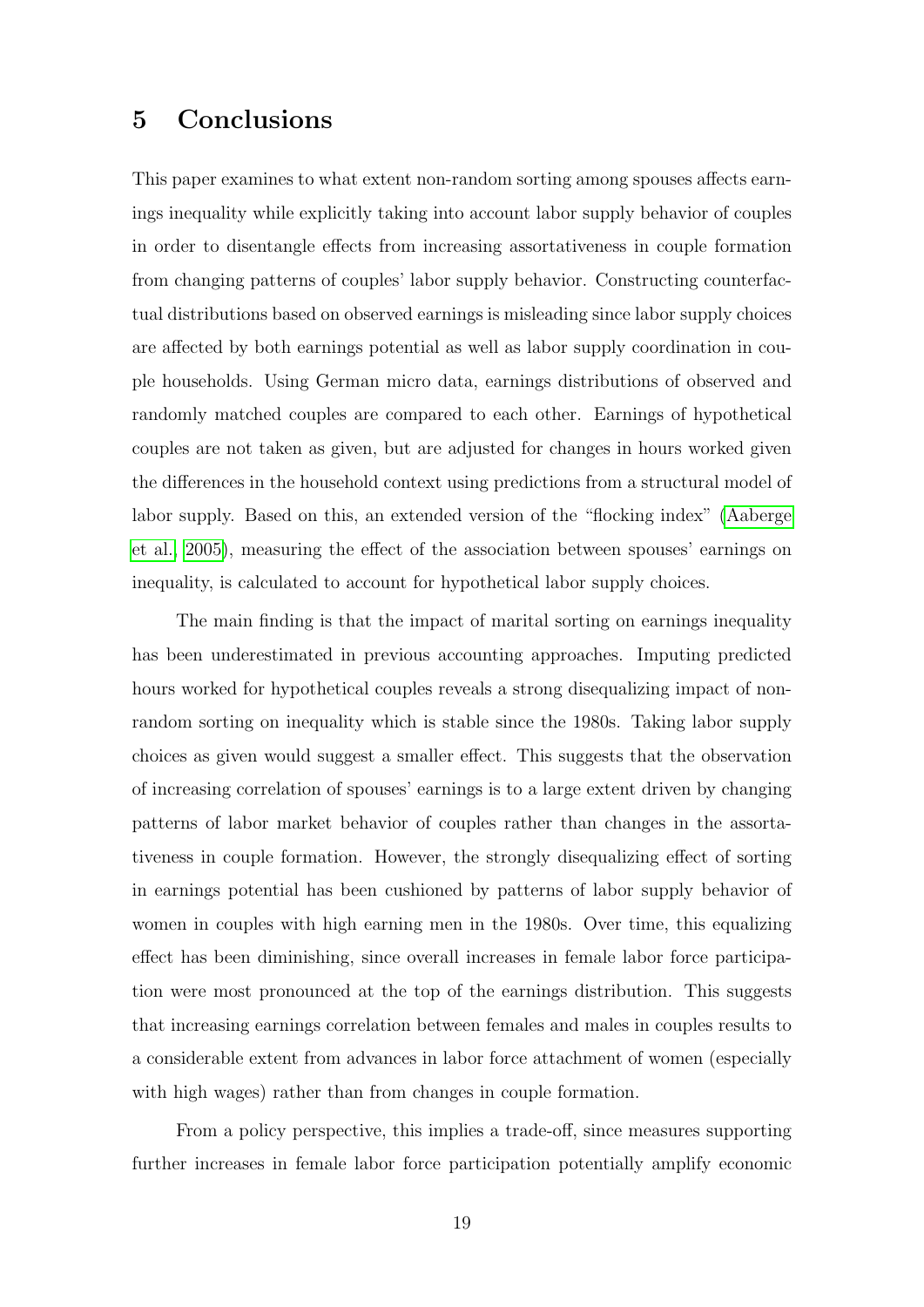inequality across couple households, which make up a large share of the total population. Apparently, increasing female labor market participation comes, to some extent, at the price of higher inequality. However, based on these results, there are no unambiguous policy implications. On the one hand, government intervention is not justified, since the observed trend of increasing female labor force participation is the result of couples' choices. On the other hand, a growing share of dual earner couples implies a declining importance of intra-family redistribution, which might be substituted by government redistribution. Future research should address the normative implications based on a theoretical framework of optimal taxation of couples.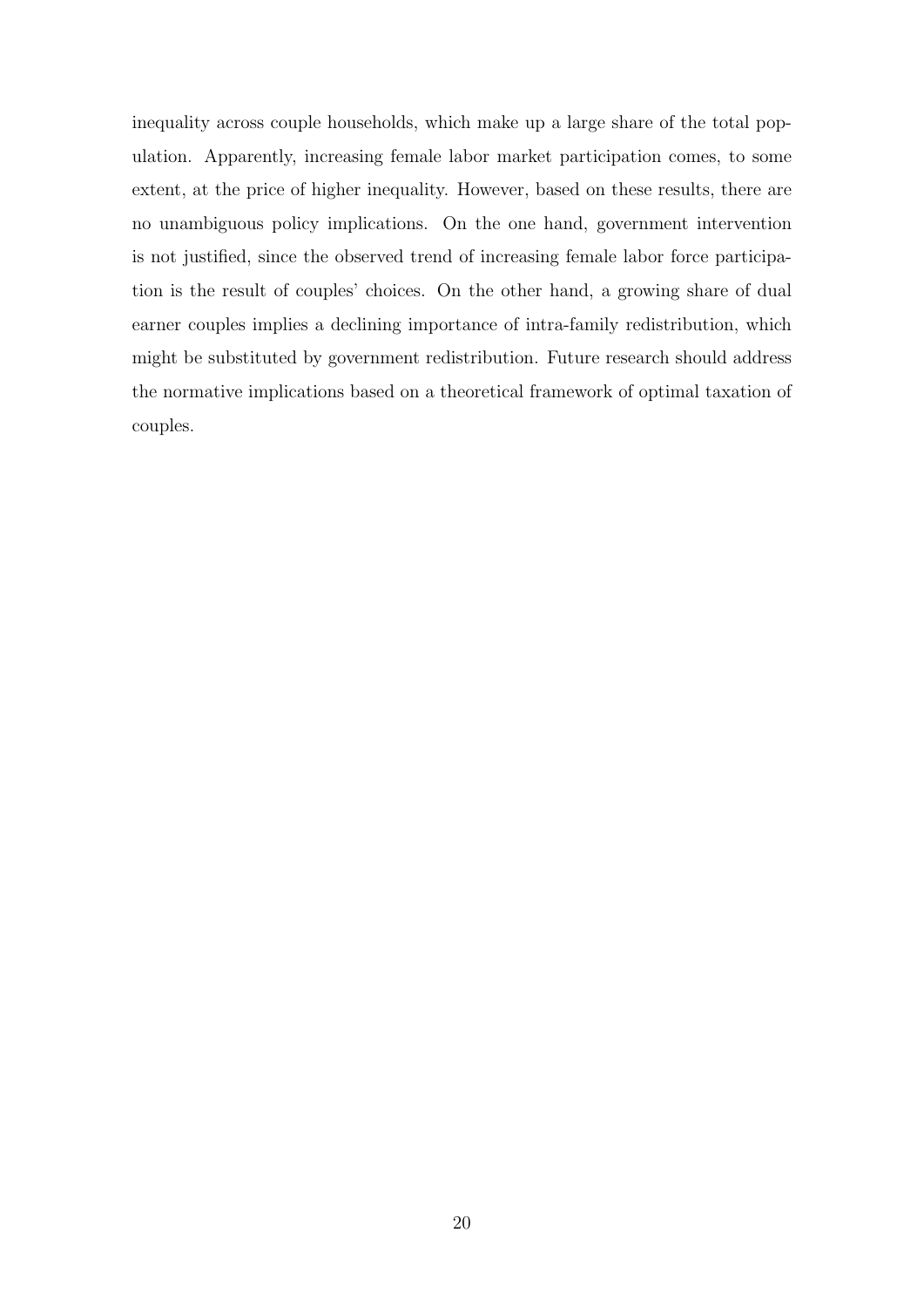### References

- <span id="page-23-4"></span>Aaberge, R., I. Aslaksen, and T. Wennemo (2005). Birds of a Feather Flock Together: The Impact of Choice of Spouse on Family Labor Income Inequality. Labour  $19(3)$ , 491–515.
- <span id="page-23-9"></span>Aaberge, R., J. K. Dagsvik, and S. Strøm (1995). Labour Supply Responses and Welfare Effects of Tax Reforms. Scandinavian Journal of Economics 97(4), 635– 659.
- <span id="page-23-14"></span>Bargain, O., M. Dolls, C. Fuest, D. Neumann, A. Peichl, N. Pestel, and S. Siegloch (2013). Fiscal union in Europe? Redistributive and stabilizing effects of a European tax-benefit system and fiscal equalization mechanism. Economic Policy  $28(75)$ , 375–422.
- <span id="page-23-12"></span>Bargain, O., K. Orsini, and A. Peichl (2014). Comparing Labor Supply Elasticities in Europe and the US: New Results. Journal of Human Resources, forthcoming.
- <span id="page-23-13"></span>Biewen, M. and A. Juhasz (2012). Understanding Rising Inequality in Germany, 1999/2000–2005/06. Review of Income and Wealth, forthcoming.
- <span id="page-23-10"></span>Blundell, R., A. Duncan, J. McCrae, and C. Meghir (2000). The Labour Market Impact of the Working Families' Tax Credit. Fiscal Studies 21 (1), 75–104.
- <span id="page-23-1"></span>Bredemeier, C. and F. Juessen (2013). Assortative Mating and Female Labor Supply. Journal of Labor Economics 31 (3), 603–631.
- <span id="page-23-3"></span>Burtless, G. (1999). Effects of Growing Wage Disparities and Changing Family Composition on the U.S. Income Distribution. European Economic Review 43(4– 6), 853–865.
- <span id="page-23-0"></span>Burtless, G. (2009). Demographic Transformation and Economic Inequality. In W. Salverda, B. Nolan, and T. M. Smeeding (Eds.), The Oxford Handbook of Economic Inequality, pp. 435–454. Oxford University Press, Oxford.
- <span id="page-23-5"></span>Cancian, M. and D. Reed (1998). Assessing the Effects of Wives' Earnings on Family Income Inequality. Review of Economics and Statistics  $80(1)$ , 73–79.
- <span id="page-23-6"></span>Cancian, M. and D. Reed (1999). The Impact of Wives' Earnings on Income Inequality: Issues and Estimates. Demography  $36(2)$ , 173–184.
- <span id="page-23-11"></span>Creedy, J. and G. Kalb (2006). Labour Supply and Microsimulation. The Evaluation of Tax Policy Reforms. Edward Elgar, Cheltenham/Northampton.
- <span id="page-23-2"></span>Daly, M. C. and R. G. Valletta (2006). Inequality and Poverty in United States: The Effects of Rising Dispersion of Men's Earnings and Changing Family Behaviour. Economica 73 (289), 75–98.
- <span id="page-23-8"></span>Decancq, K., A. Peichl, and P. Van Kerm (2012). Unequal by Marriage? A Copulabased Decomposition of Household Inequality in the US, mimeo.
- <span id="page-23-7"></span>Devereux, P. J. (2004). Changes in Relative Wages and Family Labor Supply. Journal of Human Resources 39(3), 696-722.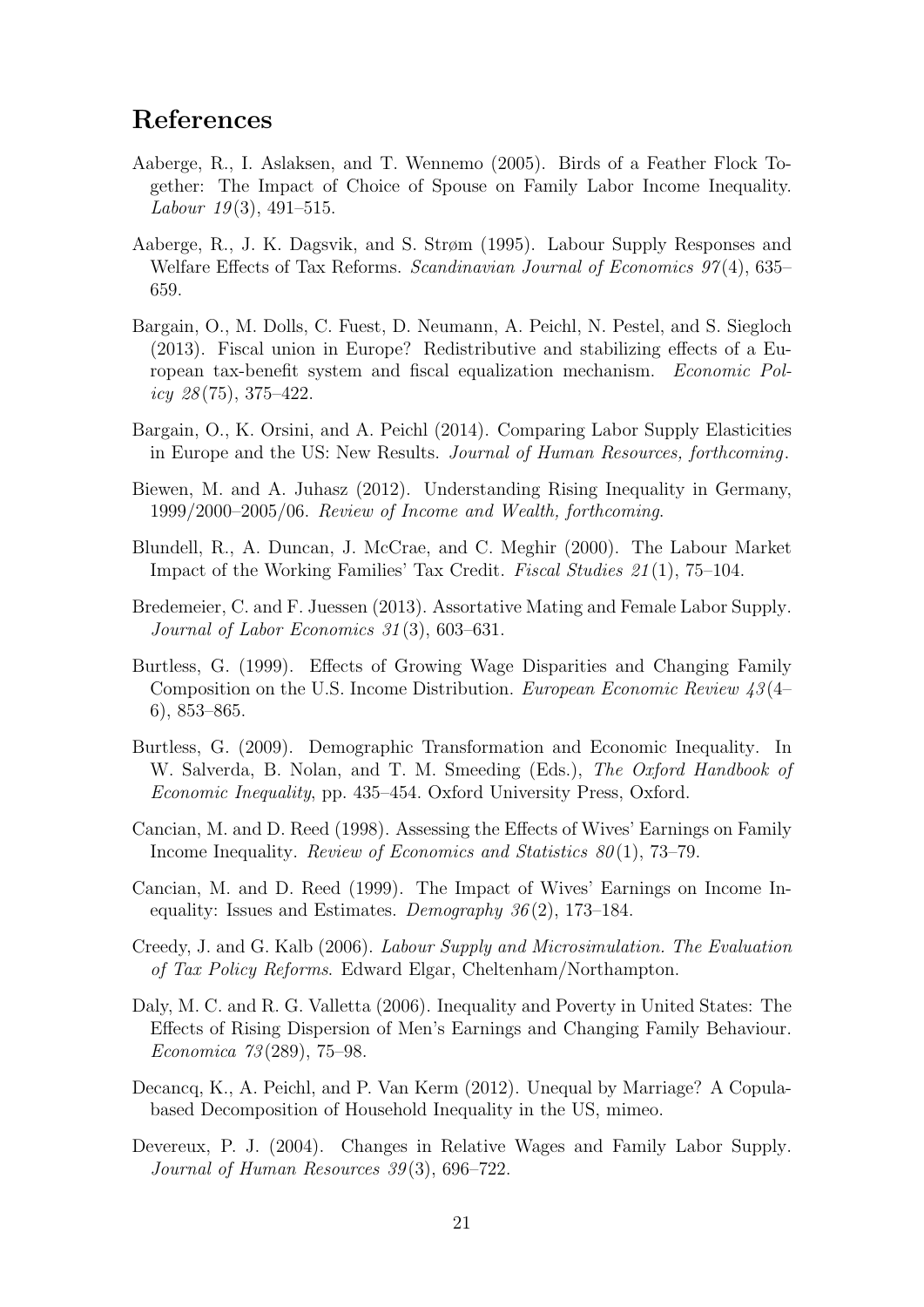- <span id="page-24-12"></span>Frenette, M., D. A. Green, and K. Milligan (2007). The Tale of the Tails: Canadian Income Inequality in the 1980s and 1990s. Canadian Journal of Economics  $40(3)$ , 734–764.
- <span id="page-24-7"></span>Gottschalk, P. and S. Danziger (2005). Inequality of Wage Rates, Earnings and Family Income in the United States, 1975-2002. Review of Income and Wealth 51 (2), 231–254.
- <span id="page-24-1"></span>Greenwood, J., N. Guner, G. Kocharkov, and C. Santos (2014). Marry Your Like: Assortative Mating and Income Inequality. American Economic Review: Papers  $\&$  Proceedings 104(5), 348–353.
- <span id="page-24-14"></span>Heckman, J. (1976). The Common Structure of Statistical Models of Truncation, Sample Selection and Limited Dependent Variables and a Simple Estimator for Such Models. Annals of Economic and Social Measurement 5, 475–492.
- <span id="page-24-15"></span>Heckman, J. (1979). Sample Selection Bias as a Specification Error. Econometrica  $47(1)$ , 153-161.
- <span id="page-24-3"></span>Jenkins, S. P. (1995). Accounting for Inequality Trends: Decomposition Analysis for the UK, 1971–86. *Economica* 62(245), 29–63.
- <span id="page-24-2"></span>Jenkins, S. P. and J. Micklewright (2007). New Directions in the Analysis of Inequality and Poverty. ISER Working Paper No. 2007-11.
- <span id="page-24-6"></span>Juhn, C. and K. M. Murphy (1997). Wage Inequality and Family Labor Supply. Journal of Labor Economics 15 (1), 72–97.
- <span id="page-24-5"></span>Karoly, L. A. and G. Burtless (1995). Demographic Change, Rising Earnings Inequality, and the Distribution of Personal Well-Being, 1959–1989. Demography  $32(3)$ , 379–405.
- <span id="page-24-8"></span>Lerman, R. I. and S. Yitzhaki (1985). Income Inequality Effects by Income Source: A New Approach and Applications to the United States. Review of Economics  $\mathscr$ *Statistics*  $67(1)$ , 151–156.
- <span id="page-24-0"></span>Mare, R. D. and C. R. Schwartz (2005). Trends in Educational Assortative Marriage from 1940 to 2003. Demography  $42(4)$ , 621–646.
- <span id="page-24-4"></span>Martin, M. A. (2006). Family Structure and Income Inequality in Families with Children, 1976 to 2000. Demography  $43(3)$ , 421–445.
- <span id="page-24-11"></span>McFadden, D. (1974). Conditional Logit Analysis of Qualitative Choice Behavior. In P. Zarembka (Ed.), Frontiers in Econometrics, pp. 105–142. Academic Press, New York.
- <span id="page-24-9"></span>Minsheu, J. (1599). The Dictionarie in Spanish and English, London.
- <span id="page-24-10"></span>OECD (2011). Divided we stand. Why Inequality keeps rising. Organisation for Economic Co-Operation and Development, Paris.
- <span id="page-24-13"></span>Peichl, A. (2012). The World is Flat: Existing Tax Benefit Systems Approximate a Linear One, mimeo.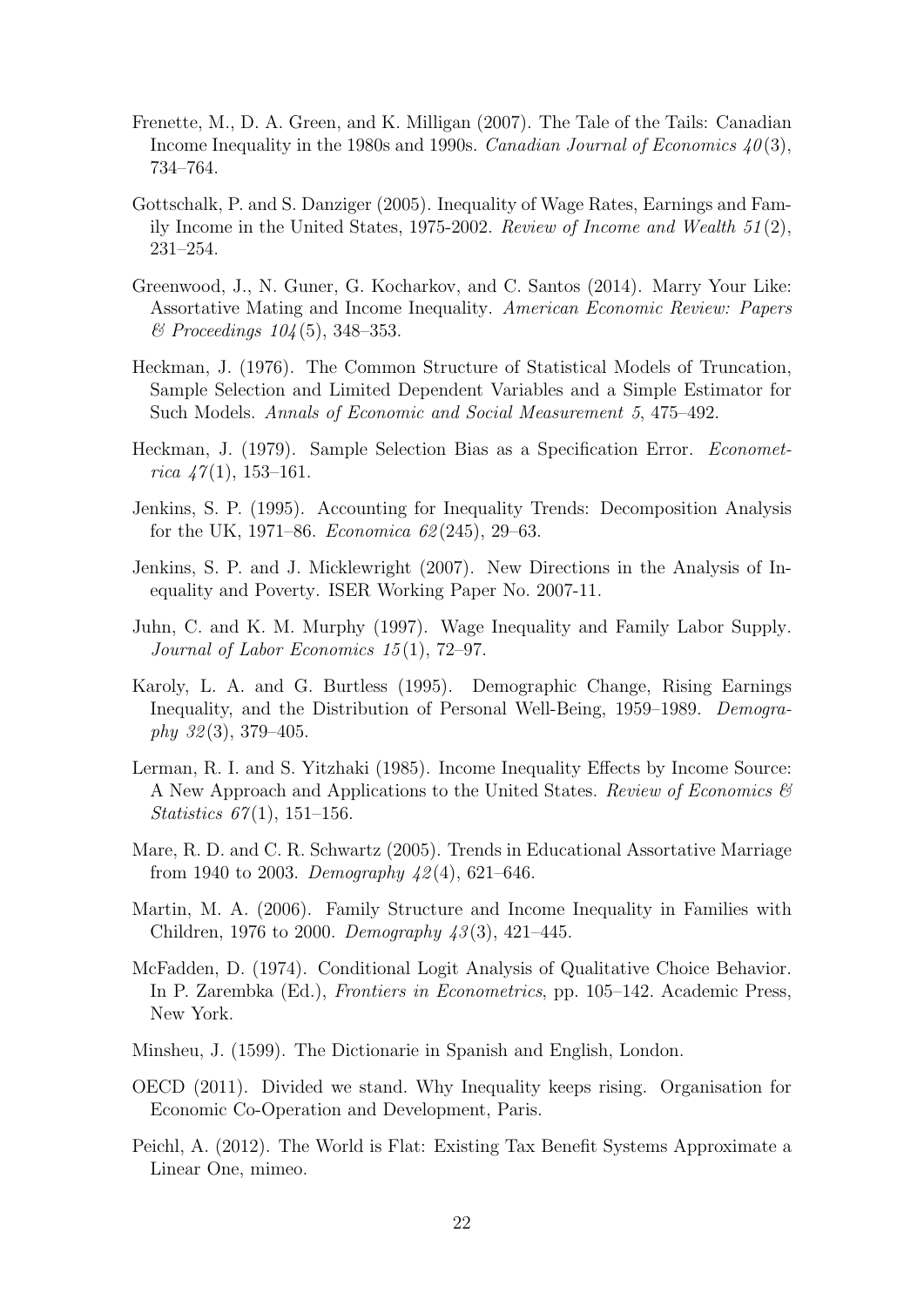- <span id="page-25-1"></span>Peichl, A., N. Pestel, and H. Schneider (2012). Does Size Matter? The Impact of Changes in Household Structure on Income Distribution in Germany. Review of Income and Wealth  $58(1)$ , 118-141.
- <span id="page-25-2"></span>Reed, D. and M. Cancian (2009). Rising Family Income Inequality: The Importance of Sorting, mimeo.
- <span id="page-25-0"></span>Schwartz, C. R. (2010). Earnings Inequality and the Changing Association between Spouses' Earnings. American Journal of Sociology 115 (5), 1524–1557.
- <span id="page-25-5"></span>SOEP (2013). Socio-Economic Panel (SOEP), Data for years 1984-2012, Version 29, doi:10.5684/soep.v29.
- <span id="page-25-3"></span>Van Soest, A. (1995). Structural Models of Family Labor Supply. Journal of Human *Resources*  $30(1)$ , 63–88.
- <span id="page-25-4"></span>Wagner, G. G., J. R. Frick, and J. Schupp (2007). The German Socio-economic Panel Study (SOEP): Scope, Evolution and Enhancements. Schmollers Jahrbuch – Journal of Applied Social Sciences  $127(1)$ , 139–169.

# Appendix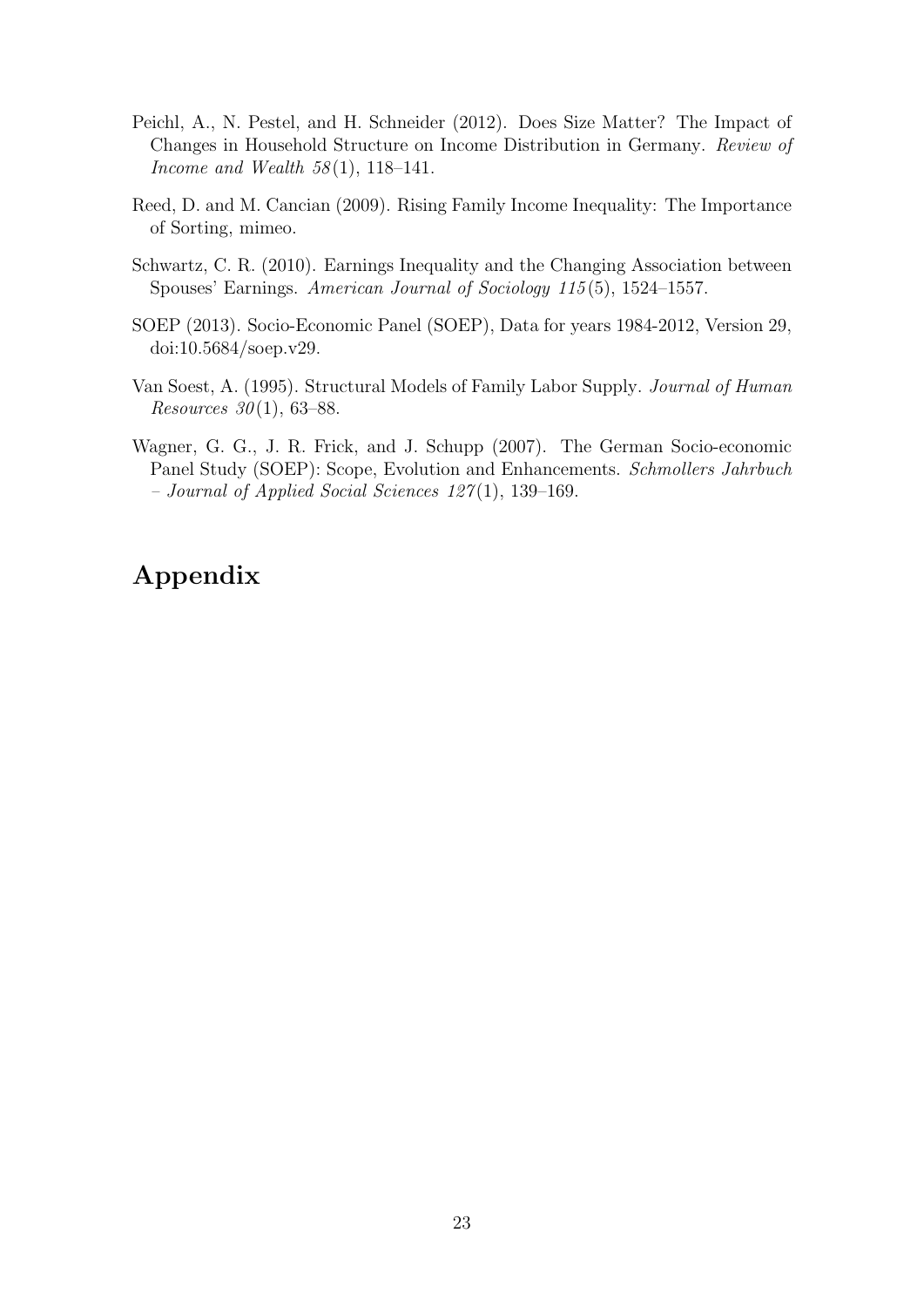| Table 1: Tax-benefit regression results (1984-1998) |  |
|-----------------------------------------------------|--|
|-----------------------------------------------------|--|

|                                                                      | 1984         | 1985        | 1986         | 1987                      | 1988          | 1989        | 1990        | 1991         | 1992          | 1993          | 1994        | 1995                  | 1996          | 1997                      | 1998        |
|----------------------------------------------------------------------|--------------|-------------|--------------|---------------------------|---------------|-------------|-------------|--------------|---------------|---------------|-------------|-----------------------|---------------|---------------------------|-------------|
| total gross inc.                                                     | $0.697**$    | 0.413       | $0.783***$   | $0.490***$                | $0.448***$    | 0.217       | $0.437*$    | $0.401**$    | $0.284**$     | 0.256         | 0.137       | $0.634***$            | $0.175\,$     | $0.275**$                 | $0.406**$   |
| total gross inc. $2/100$                                             | $-0.007$     | 0.003       | $-0.003$     | $-0.006$                  | 0.001         | 0.003       | $-0.003$    | $-0.002$     | $0.004*$      | $0.004*$      | 0.005       | $-0.002$              | 0.001         | $\rm 0.002$               | $-0.001$    |
| total gross inc. $3/1000$                                            | 0.000        | $-0.000$    | 0.000        | 0.000                     | $-0.000$      | 0.000       | 0.000       | 0.000        | $-0.000*$     | $-0.000*$     | $-0.000$    | 0.000                 | 0.000         | $-0.000$                  | $-0.000$    |
| total gross inc. x married                                           | $-0.556*$    | $-0.098$    | $-0.415***$  |                           |               | 0.064       | $-0.021$    | 0.109        | 0.039         |               | 0.091       | $-0.199$              | 0.193         | 0.150                     | 0.020       |
|                                                                      |              |             |              | $-0.158$                  | $-0.156$      |             |             |              |               | 0.124         |             |                       |               |                           |             |
| total gross inc. x kids 0-2                                          | $-0.060$     | $-0.031$    | $-0.351***$  | $-0.161$                  | 0.100         | 0.121       | 0.091       | $-0.184$     | $-0.253*$     | $-0.003$      | 0.153       | 0.079                 | $-0.053$      | $-0.102$                  | $-0.232$    |
| total gross inc. x kids 3-6                                          | 0.175        | $-0.039$    | 0.066        | $-0.029$                  | 0.063         | 0.046       | $-0.104$    | 0.091        | $0.243***$    | 0.114         | 0.097       | $-0.085$              | $-0.122*$     | $-0.042$                  | $-0.185**$  |
| total gross inc. x kids 7-16                                         | $-0.021$     | 0.036       | $-0.054*$    | $-0.102***$               | $-0.091**$    | $-0.006$    | $-0.032$    | $-0.050*$    | $-0.014$      | $-0.022$      | $0.061*$    | $-0.008$              | $-0.088**$    | $-0.019$                  | $-0.073*$   |
| total gross inc. x kids 17-25                                        | $0.220***$   | $0.116***$  | $0.075***$   | $0.132***$                | $0.170***$    | $0.105***$  | $0.066***$  | $0.047*$     | $0.063**$     | $0.067**$     | $0.057*$    | $0.059**$             | $0.092**$     | $\,0.015\,$               | $-0.011$    |
| total gross inc. $^{2}/100$ x married                                |              |             |              |                           |               |             |             |              |               |               |             |                       |               |                           |             |
|                                                                      | 0.013        | $-0.002$    | 0.004        | $0.008*$                  | 0.002         | 0.000       | 0.004       | $\rm 0.002$  | $-0.002$      | $-0.003$      | $-0.000$    | 0.002                 | $-0.000$      | $-0.002$                  | 0.001       |
| total gross inc. $2/100 \times$ kids 0-2                             | 0.000        | 0.000       | $0.006**$    | $\,0.003\,$               | $-0.001$      | $-0.000$    | $-0.001$    | $\rm 0.001$  | $0.006*$      | $-0.001$      | 0.002       | $-0.003$              | 0.001         | $\rm 0.002$               | $\rm 0.002$ |
| total gross inc. $^{2}/100$ x kids 3-6                               | $-0.004**$   | 0.001       | $-0.002$     | $\rm 0.002$               | $-0.001$      | $-0.000$    | 0.001       | $-0.001$     | $-0.004***$   | $-0.001$      | $-0.002*$   | 0.001                 | 0.001         | $-0.001$                  | $0.003**$   |
| total gross inc. $2/100 \times$ kids 7-16                            | $-0.001*$    | $-0.000$    | $0.001***$   | $0.002***$                | $0.002***$    | $-0.000$    | $0.001***$  | $0.001**$    | $0.001*$      | 0.000         | $-0.001$    | 0.000                 | $0.002***$    | $-0.000$                  | 0.001       |
| total gross inc. $^{2}/100$ x kids 17-25                             | $-0.003***$  | $-0.001**$  | $-0.001**$   | $-0.001**$                | $-0.002***$   | $-0.001***$ | $-0.000$    | $-0.000$     | 0.000         | $-0.001*$     | $-0.001$    | $-0.001$ <sup>*</sup> | $-0.000$      | 0.001                     | 0.001       |
| total gross inc. $3/1000$ x married                                  | $-0.000$     | 0.000       | $-0.000$     | $-0.000*$                 | $-0.000$      | $-0.000*$   | $-0.000$    | $-0.000$     | 0.000         | 0.000         | $-0.000$    | $-0.000$              | $-0.000$      | 0.000                     | $-0.000$    |
|                                                                      |              |             |              |                           |               |             |             |              |               |               |             |                       |               |                           |             |
| total gross inc. $3/1000$ x kids 0-2                                 | 0.000        | 0.000       | $-0.000*$    | $-0.000$                  | $-0.000$      | $-0.000$    | 0.000       | 0.000        | $-0.000*$     | 0.000         | $-0.000$    | 0.000                 | $-0.000$      | $-0.000$                  | $-0.000$    |
| total gross inc. $3/1000$ x kids 3-6                                 | $0.000***$   | $-0.000$    | 0.000        | $-0.000$                  | 0.000         | $-0.000$    | $-0.000$    | 0.000        | $0.000**$     | 0.000         | $0.000**$   | $-0.000$              | $-0.000$      | $0.000*$                  | $-0.000*$   |
| total gross inc. $3/1000$ x kids 7-16                                | $0.000***$   | 0.000       | $-0.000***$  | $-0.000***$               | $-0.000**$    | 0.000       | $-0.000***$ | $-0.000**$   | $-0.000**$    | $-0.000$      | 0.000       | 0.000                 | $-0.000***$   | 0.000                     | $-0.000$    |
| total gross inc. $3/1000$ x kids 17-25                               | $0.000***$   | $-0.000$    | $0.000***$   | $-0.000$                  | $0.000***$    | $0.000***$  | $-0.000$    | $-0.000$     | $-0.000***$   | $0.000**$     | $0.000***$  | $0.000**$             | 0.000         | $-0.000$                  | $-0.000$    |
| labor inc. (male)                                                    | $-0.110$     | 0.144       | $-0.294$     | 0.040                     | $-0.163$      | 0.002       | 0.050       | 0.148        | $-0.100$      | 0.102         | 0.079       | $-0.274*$             | 0.160         | $-0.107$                  | $-0.368$    |
| labor inc. (female)                                                  | $-0.231$     | $-0.291$    | $-0.459$     | $-0.472$                  | $-0.092$      | 0.319       | 0.222       | $-0.018$     | $-0.081$      | $-0.220$      | 0.191       | $-0.175$              | $-0.153$      | 0.070                     | $-0.002$    |
|                                                                      |              |             |              |                           |               |             |             |              |               |               |             |                       |               |                           |             |
| labor inc. $(male)^2/100$                                            | 0.003        | $-0.002$    | $-0.001$     | 0.001                     | 0.003         | 0.002       | 0.001       | 0.000        | 0.004         | $-0.003$      | $-0.000$    | $0.004**$             | 0.001         | $\,0.003\,$               | 0.009       |
| labor inc. $(male)^3/1000$                                           | $-0.000$     | 0.000       | 0.000        | $-0.000$                  | $-0.000$      | $-0.000$    | $-0.000$    | $-0.000$     | $-0.000$      | 0.000         | 0.000       | $-0.000*$             | $-0.000$      | $-0.000$                  | $-0.000$    |
| labor inc. $(\text{female})^2/100$                                   | 0.014        | 0.010       | 0.016        | 0.046                     | 0.001         | $-0.016*$   | $-0.004$    | 0.009        | 0.004         | 0.010         | $-0.005$    | 0.005                 | 0.019         | $-0.001$                  | $\rm 0.003$ |
| labor inc. $(female)^3/1000$                                         | $-0.000$     | 0.000       | $-0.000$     | $-0.000*$                 | 0.000         | $0.000**$   | 0.000       | $-0.000$     | $-0.000$      | $-0.000$      | 0.000       | $-0.000$              | $-0.000$      | 0.000                     | $-0.000$    |
| labor inc. (male) x married                                          | 0.209        | $-0.038$    | $\,0.196\,$  | $-0.111$                  | 0.077         | $-0.037$    | $-0.178$    | $-0.270$     | 0.031         | $-0.185$      | $-0.162$    | 0.163                 | $-0.325**$    | $-0.168$                  | 0.062       |
|                                                                      |              |             |              |                           |               |             |             |              |               |               |             |                       |               |                           |             |
| labor inc. (male) x kids 0-2                                         | 0.097        | 0.089       | $0.361***$   | 0.187                     | $-0.095$      | $-0.181$    | $-0.063$    | 0.234        | $0.284*$      | 0.131         | $-0.028$    | 0.045                 | 0.084         | 0.172                     | $0.340*$    |
| labor inc. (male) x kids 3-6                                         | $-0.100$     | 0.070       | $-0.002$     | 0.050                     | 0.000         | $-0.009$    | $0.150*$    | $-0.058$     | $-0.283***$   | $-0.109$      | $-0.040$    | 0.092                 | $0.185***$    | 0.115                     | $0.217***$  |
| labor inc. (male) $x$ kids $7-16$                                    | $0.102***$   | 0.004       | $0.093***$   | $0.141***$                | $0.163***$    | $0.063*$    | $0.082***$  | $0.091***$   | $0.066**$     | $0.076***$    | $-0.017$    | 0.029                 | $0.114***$    | $0.085*$                  | $0.106**$   |
| labor inc. (male) x kids 17-25                                       | $-0.093***$  | $-0.036*$   | 0.040        | $-0.054**$                | $-0.046*$     | $-0.006$    | 0.023       | $\,0.036\,$  | $-0.026$      | 0.037         | $0.066*$    | 0.034                 | $-0.002$      | 0.070                     | $0.128**$   |
| labor inc. (female) x married                                        | 0.393        | 0.432       | $0.510*$     | $0.618*$                  | 0.190         | $-0.259$    | $-0.166$    | 0.052        | $\rm 0.155$   | 0.287         | $-0.101$    | 0.188                 | 0.204         | $-0.092$                  | $-0.050$    |
|                                                                      |              |             |              |                           |               |             |             |              |               |               |             |                       |               |                           |             |
| labor inc. (female) x kids 0-2                                       | 0.209        | 0.288       | $0.372*$     | $-0.128$                  | 0.037         | 0.364       | 0.147       | $0.262**$    | 0.175         | 0.215         | $-0.580**$  | $-0.059$              | $0.253*$      | $\rm 0.275$               | 0.033       |
| labor inc. (female) x kids 3-6                                       | $-0.054$     | 0.027       | 0.019        | $-0.005$                  | $-0.065$      | $-0.016$    | $0.160**$   | 0.031        | 0.006         | 0.110         | 0.087       | 0.069                 | 0.019         | 0.009                     | $-0.098$    |
| labor inc. (female) x kids 7-16                                      | $\,0.075\,$  | 0.000       | $-0.020$     | $-0.025$                  | $-0.051$      | $-0.055$    | $-0.033$    | $-0.029$     | $-0.055*$     | $-0.052$      | $-0.036$    | 0.036                 | 0.005         | $\,0.035\,$               | $0.098**$   |
| labor inc. (female) x kids 17-25                                     | $-0.060$     | $-0.031$    | 0.001        | $-0.156***$               | $-0.028$      | $-0.003$    | $-0.037$    | $-0.021$     | 0.034         | 0.009         | 0.027       | $-0.059$              | $-0.066$      | $-0.027$                  | $-0.001$    |
| labor inc. $(male)^2/100 \times married$                             | $-0.003$     | 0.002       | 0.004        | 0.001                     | $-0.000$      | $-0.000$    | 0.002       | 0.003        | $-0.002$      | 0.006         | 0.003       | $-0.002$              | 0.003         | $\rm 0.002$               | $-0.004$    |
|                                                                      |              |             |              |                           |               |             |             |              |               |               |             |                       |               |                           |             |
| labor inc. $(male)^2/100 \times$ kids 0-2                            | $-0.001$     | $-0.001$    | $-0.004***$  | $-0.002$                  | 0.002         | 0.003       | $\rm 0.002$ | $-0.001$     | $-0.005*$     | $-0.001$      | $-0.003*$   | 0.001                 | 0.001         | $-0.001$                  | $-0.003$    |
| labor inc. $(male)^2/100 \times$ kids 3-6                            | $\,0.002\,$  | $-0.001$    | 0.000        | $-0.000$                  | 0.001         | 0.000       | $-0.001*$   | 0.000        | $0.006***$    | $\rm 0.001$   | 0.001       | $-0.001$              | $-0.002**$    | $-0.001$                  | $-0.002**$  |
| labor inc. $(male)^2/100 \times$ kids 7-16                           | $-0.001*$    | 0.000       | $-0.001***$  | $-0.002***$               | $-0.002***$   | $-0.001*$   | $-0.001***$ | $-0.001***$  | $-0.001***$   | $-0.001***$   | 0.001       | 0.000                 | $-0.001***$   | $-0.001$                  | $-0.001*$   |
| labor inc. $(male)^2/100 \times kids$ 17-25                          | $0.001***$   | 0.000       | $-0.001**$   | $0.001*$                  | 0.000         | $-0.000$    | $-0.001**$  | $-0.001**$   | 0.000         | $-0.001***$   | $-0.001**$  | $-0.001**$            | $-0.000$      | $-0.001$                  | $-0.003***$ |
| labor inc. $(male)^3/1000 \times married$                            | 0.000        | $-0.000$    | $-0.000$     | 0.000                     | 0.000         | 0.000       | $-0.000$    | $-0.000$     | 0.000         | $-0.000$      | $-0.000$    | 0.000                 | $-0.000$      | $-0.000$                  | 0.000       |
| labor inc. $(male)^3/1000 \times kids$ 0-2                           | 0.000        | 0.000       | $0.000***$   | 0.000                     | $-0.000$      | $-0.000$    | $-0.000$    | $-0.000$     | 0.000         | 0.000         | $0.000***$  | $-0.000$              | $-0.000$      | 0.000                     | 0.000       |
|                                                                      |              |             |              |                           |               |             |             |              |               |               |             |                       |               |                           |             |
| labor inc. $(male)^3/1000 \times$ kids 3-6                           | $-0.000*$    | 0.000       | $-0.000$     | 0.000                     | $-0.000*$     | 0.000       | 0.000       | $-0.000$     | $-0.000***$   | $-0.000*$     | $-0.000*$   | 0.000                 | $0.000*$      | 0.000                     | $0.000*$    |
| labor inc. $(male)^3/1000 \times$ kids 7-16                          | 0.000        | $-0.000$    | $0.000***$   | $0.000***$                | $0.000***$    | $0.000*$    | $0.000***$  | $0.000***$   | $0.000***$    | $0.000***$    | $-0.000*$   | $-0.000$              | $0.000**$     | 0.000                     | 0.000       |
| labor inc. $(male)^3/1000 \times kids$ 17-25                         | $-0.000***$  | 0.000       | $0.000*$     | $-0.000***$               | $-0.000$      | 0.000       | $0.000***$  | $0.000***$   | 0.000         | $0.000***$    | $0.000**$   | $0.000**$             | 0.000         | 0.000                     | $0.000***$  |
| labor inc. $(\text{female})^2/100 \times \text{married}$             | $-0.017$     | $-0.008$    | $-0.013$     | $-0.048*$                 | $-0.001$      | $0.016*$    | 0.005       | $-0.009$     | $-0.005$      | $-0.010$      | 0.004       | $-0.005$              | $-0.018$      | $\rm 0.002$               | 0.000       |
| labor inc. (female) $2/100 \times$ kids 0-2                          | $-0.009$     | $-0.019$    | $-0.020$     | 0.010                     | 0.000         | $-0.028$    | $-0.009$    | $-0.005$     | $-0.007$      | $-0.015*$     | $0.042*$    | 0.015                 | $-0.011*$     | $-0.011$                  | 0.010       |
|                                                                      |              |             |              |                           |               |             |             |              |               |               |             |                       |               |                           |             |
| labor inc. $(\text{female})^2/100 \times \text{kids } 3-6$           | 0.003        | $-0.002$    | 0.002        | $\,0.002\,$               | $0.007*$      | 0.001       | $-0.006**$  | $-0.002$     | 0.001         | $-0.007*$     | $-0.001$    | $-0.000$              | $0.004*$      | $0.005*$                  | $0.005*$    |
| labor inc. (female) $2/100 \times$ kids 7-16                         | $-0.001$     | $-0.001$    | 0.002        | 0.001                     | 0.003         | $0.006**$   | 0.002       | 0.002        | $0.003*$      | $0.005**$     | 0.001       | 0.000                 | 0.001         | 0.000                     | $-0.002*$   |
| labor inc. $(\text{female})^2/100 \times \text{kids} 17-25$          | $-0.000$     | $-0.002$    | $-0.001$     | $0.005***$                | 0.000         | $-0.002$    | $-0.000$    | $\rm 0.001$  | $-0.005*$     | $-0.002$      | $-0.005$    | 0.001                 | 0.000         | $-0.001$                  | $-0.001$    |
| labor inc. $(female)^3/1000 \times married$                          | 0.000        | $-0.000$    | 0.000        | $0.000*$                  | $-0.000$      | $-0.000*$   | $-0.000$    | 0.000        | 0.000         | 0.000         | $-0.000$    | 0.000                 | 0.000         | $-0.000$                  | 0.000       |
| labor inc. $(\text{female})^3/1000 \times \text{kids } 0.2$          | 0.000        | 0.000       | 0.000        | $-0.000$                  | $-0.000$      | 0.000       | 0.000       | 0.000        | 0.000         | $0.000*$      | $-0.000*$   | $-0.000$              | $0.000**$     | $0.000*$                  | $-0.000$    |
|                                                                      | $-0.000$     | 0.000       | 0.000        | $-0.000$                  | $-0.000*$     | $-0.000$    | $0.000*$    | 0.000        | $-0.000$      | $0.000**$     | $-0.000$    | $-0.000$              | $-0.000**$    | $-0.000***$               | $-0.000**$  |
| labor inc. $(\text{female})^3/1000 \times \text{kids } 3.6$          |              |             |              |                           |               |             |             |              |               |               |             |                       |               |                           |             |
| labor inc. $(\text{female})^3/1000 \times \text{kids}$ 7-16          | 0.000        | $0.000*$    | $-0.000$     | $-0.000$                  | $-0.000$      | $-0.000**$  | $-0.000$    | $-0.000$     | $-0.000$      | $-0.000***$   | $-0.000$    | $-0.000$              | $-0.000$      | $-0.000$                  | 0.000       |
| labor inc. (female) $3/1000 \times$ kids 17-25                       | 0.000        | $0.000*$    | 0.000        | $-0.000***$               | 0.000         | 0.000       | 0.000       | $-0.000$     | $0.000**$     | 0.000         | 0.000       | $-0.000$              | $-0.000$      | 0.000                     | 0.000       |
| asset inc.                                                           | 1.170        | 0.391       | 0.490        | 1.204                     | $1.788***$    | $5.831***$  | 1.727       | $2.842**$    | 0.784         | $1.390**$     | $1.402*$    | $0.649*$              | $1.101***$    | 1.188                     | 0.465       |
| asset inc. $2/100$                                                   | $-0.224$     | 0.052       | 0.036        | 0.195                     | $-0.160**$    | $-1.370**$  | $-0.308$    | $-0.462*$    | $-0.028$      | $-0.095$      | $-0.112$    | $-0.009$              | $-0.022$      | $-0.015$                  | 0.109       |
| asset inc. $3/1000$                                                  | $\,0.002\,$  | $-0.000$    | $-0.000$     | $-0.003$                  | $0.000**$     | $0.008*$    | 0.001       | $0.002*$     | $0.000*$      | 0.000         | 0.000       | $-0.000$              | 0.000         | $-0.000$                  | $-0.001$    |
| asset inc. x married                                                 | $-0.573$     | 0.136       | 0.188        | 0.076                     | $-1.124*$     | $-5.171**$  | $-1.328$    | $-2.074$     | $-0.265$      | $-0.737$      | $-0.394$    | $-0.036$              | 0.094         | $-0.445$                  | 0.347       |
|                                                                      |              |             |              |                           |               |             |             |              |               |               |             |                       |               |                           |             |
| asset inc. x kids 0-2                                                | 0.392        | $-0.200$    | 1.362        | $\,0.647\,$               | 1.415         | $2.255*$    | $1.133*$    | 1.586        | 1.126         | $-0.641$      | $-0.700$    | $-0.288$              | $-1.093$      | $-0.120$                  | 0.629       |
| asset inc. x kids 3-6                                                | $\,0.005\,$  | $-0.138$    | 0.124        | $-0.393$                  | $-0.321$      | 0.257       | 0.219       | $0.593*$     | 0.211         | $-0.043$      | $-0.248$    | 0.185                 | $-0.055$      | 0.055                     | $-0.410$    |
| asset inc. x kids 7-16                                               | 0.252        | 0.053       | $-0.187*$    | $-0.247*$                 | 0.007         | $-0.143$    | $-0.197*$   | $-0.316***$  | $-0.111$      | $-0.054$      | $-0.381***$ | $-0.070$              | $-0.267**$    | $-0.286*$                 | $-0.239**$  |
| asset inc. x kids 17-25                                              | 0.071        | $-0.117$    | $-0.220***$  | $-0.604***$               | $-0.254**$    | 0.002       | $0.278**$   | $-0.182$     | $-0.034$      | $\,0.096\,$   | $0.257*$    | $0.241*$              | $-0.257*$     | $-0.133$                  | $0.283*$    |
| asset inc. $^{2}/100$ x married                                      | 0.219        | $-0.062$    | $-0.063$     | $-0.295$                  | $0.140**$     | $1.337**$   | 0.306       | 0.412        | 0.015         | $\,0.076\,$   | 0.067       | $-0.004$              | $-0.047**$    | 0.001                     | $-0.127$    |
|                                                                      |              |             |              |                           |               |             |             |              |               |               |             |                       |               |                           |             |
| asset inc. $\frac{2}{100}$ x kids 0-2                                | $-0.065$     | 0.084       | $-0.596$     | $-0.087$                  | $-0.333$      | $-0.657*$   | $-0.113$    | $-0.881$     | $-0.055$      | 0.071         | 0.115       | 0.076                 | 0.130         | $-0.029$                  | $-0.236$    |
| asset inc. $^{2}/100 \times$ kids 3-6                                | $-0.032$     | $\,0.026\,$ | $-0.022$     | 0.039                     | $0.036*$      | $-0.051$    | $-0.036$    | $-0.065*$    | $-0.014$      | 0.000         | 0.019       | $-0.027$              | $-0.020$      | $-0.002$                  | $\,0.022\,$ |
| asset inc. <sup>2</sup> /100 x kids 7-16                             | $-0.035$     | $-0.007$    | $0.011**$    | $0.029**$                 | $-0.006$      | 0.011       | $0.017*$    | $0.035***$   | 0.011         | 0.000         | $0.029***$  | $-0.000$              | $0.028***$    | $0.018\,$                 | $0.010**$   |
| asset inc. $^{2}/100$ x kids 17-25                                   | $-0.023$     | 0.001       | $0.009***$   | $0.067***$                | $0.012*$      | $-0.009$    | $-0.025***$ | $0.023*$     | $-0.000$      | $-0.017$      | $-0.039***$ | $-0.022**$            | 0.013         | $\,0.003\,$               | $-0.015*$   |
| asset inc. $3/1000$ x married                                        | $-0.002$     | 0.000       | 0.000        | 0.003                     | $-0.000**$    | $-0.008*$   | $-0.001$    | $-0.002$     | $-0.000$      | $-0.000$      | $-0.000$    | 0.000                 | $0.000***$    | 0.000                     | 0.001       |
|                                                                      |              |             |              |                           |               |             |             |              |               |               |             |                       |               |                           |             |
| asset inc. <sup>3</sup> /1000 x kids 0-2                             | $0.000\,$    | $-0.001$    | 0.005        | 0.000                     | 0.001         | 0.004       | 0.000       | $0.007*$     | $-0.000$      | $-0.000$      | $-0.000$    | $-0.000$              | $-0.000$      | $0.000\,$                 | 0.001       |
| asset inc. $3/1000 \times$ kids 3-6                                  | 0.000        | $-0.000$    | 0.000        | $-0.000$                  | $-0.000*$     | 0.000       | 0.000       | $0.000*$     | 0.000         | 0.000         | $-0.000$    | $0.000*$              | 0.000         | 0.000                     | 0.000       |
| asset inc. $3/1000 \times$ kids 7-16                                 | 0.000        | 0.000       | $-0.000$     | $-0.000*$                 | $0.000*$      | $-0.000$    | $-0.000$    | $-0.000***$  | $-0.000$      | $-0.000$      | $-0.000**$  | 0.000                 | $-0.000***$   | $-0.000$                  | $-0.000**$  |
| asset inc. $3/1000$ x kids 17-25                                     | 0.000        | 0.000       | $-0.000**$   | $-0.000***$               | $-0.000$      | 0.000       | $0.000***$  | $-0.000**$   | $-0.000$      | 0.000         | $0.000***$  | $0.000*$              | $-0.000$      | 0.000                     | 0.000       |
| Constant                                                             | $967.073***$ | 809.937***  | $942.425***$ | $1015.432^{\ast\ast\ast}$ | $1052.049***$ | 1122.962*** | 1030.466*** | $864.683***$ | $1145.340***$ | $1040.479***$ | 1177.360*** | 980.822***            | $1190.139***$ | $1280.345^{\ast\ast\ast}$ | 1442.355*** |
| $\mathbb{R}^2$                                                       | 0.892        | 0.968       | $\rm 0.971$  | 0.959                     | 0.960         | 0.952       | 0.965       | 0.973        | 0.974         | 0.974         | 0.971       | 0.966                 | 0.971         | 0.958                     | 0.958       |
|                                                                      |              |             |              |                           |               |             |             |              |               |               |             |                       |               |                           |             |
| Observations                                                         | 2397         | 2167        | 2081         | $\,2024$                  | 1915          | 1805        | $1722\,$    | 1692         | 1635          | 1614          | 1580        | 1736                  | 1728          | 1705                      | 1626        |
| $^*$ $p$ $<$ 0.05, $^{**}$ $p$ $<$ 0.01, $^{***}$ $p$ $<$ 0.001 $\,$ |              |             |              |                           |               |             |             |              |               |               |             |                       |               |                           |             |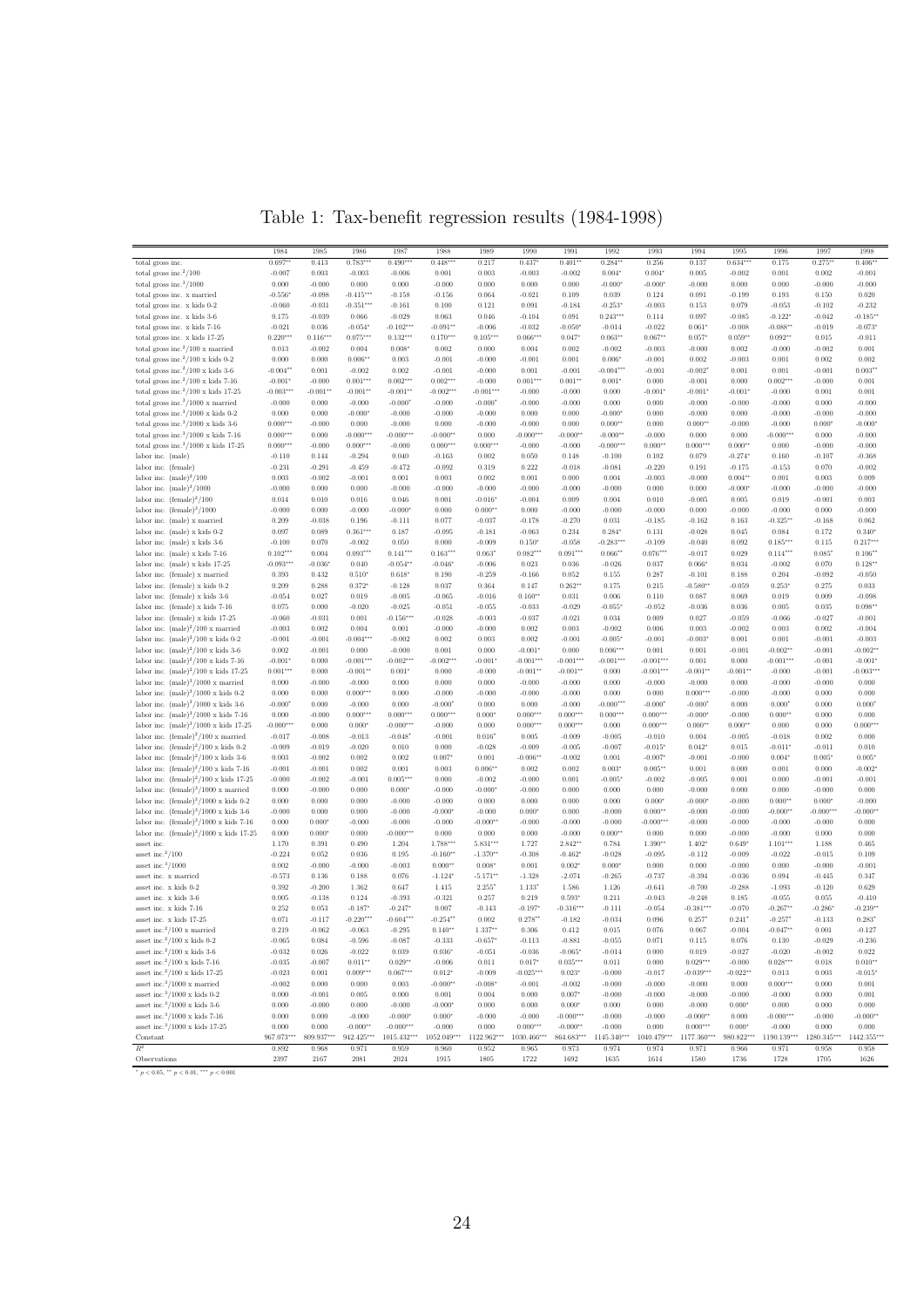|  |  | Table 2: Tax-benefit regression results (1999-2012) |  |  |  |  |
|--|--|-----------------------------------------------------|--|--|--|--|
|--|--|-----------------------------------------------------|--|--|--|--|

| $0.177***$<br>0.166<br>$-0.009$<br>$0.147*$<br>$0.230***$<br>$0.258***$<br>$0.320***$<br>$0.206***$<br>$0.144**$<br>$0.216***$<br>$0.254***$<br>$0.206**$<br>$0.172*$<br>$0.200**$<br>total gross inc.<br>total gross inc. $2/100$<br>$0.003*$<br>$0.004***$<br>0.001<br>$0.001***$<br>0.000<br>$0.001**$<br>0.000<br>$0.002*$<br>0.000<br>0.001<br>$-0.000$<br>0.001<br>$0.001*$<br>0.001<br>$-0.000**$<br>total gross inc. $3/1000$<br>$-0.000***$<br>$-0.000$<br>$-0.000$<br>$-0.000***$<br>0.000<br>0.000<br>0.000<br>$-0.000$<br>$-0.000$<br>$-0.000$<br>$-0.000$<br>$-0.000$<br>0.000<br>$-0.024$<br>0.020<br>0.087<br>total gross inc. x married<br>0.180<br>0.185<br>0.082<br>0.114<br>0.018<br>0.000<br>$-0.085$<br>$-0.013$<br>0.015<br>0.115<br>$-0.009$<br>$0.428***$<br>$0.421***$<br>total gross inc. x kids 0-2<br>$-0.076$<br>$-0.070$<br>0.038<br>0.112<br>$0.173*$<br>$-0.016$<br>0.089<br>0.077<br>$-0.004$<br>0.123<br>$-0.279*$<br>0.198<br>total gross inc. x kids 3-6<br>$-0.191**$<br>$-0.019$<br>$-0.027$<br>$0.126***$<br>$-0.034$<br>$0.085*$<br>$0.131**$<br>$-0.121*$<br>$-0.088*$<br>$-0.023$<br>$-0.051$<br>$-0.026$<br>0.007<br>0.036<br>$0.035***$<br>$0.100***$<br>$0.095***$<br>$0.071**$<br>$0.060***$<br>total gross inc. x kids 7-16<br>$-0.029$<br>$-0.001$<br>0.007<br>0.029<br>0.013<br>$0.029*$<br>$0.039*$<br>0.033<br>0.015<br>total gross inc. x kids 17-25<br>$0.071*$<br>$0.225***$<br>$0.190***$<br>$0.127***$<br>$0.216***$<br>$0.233***$<br>$0.160***$<br>$0.170***$<br>$0.228***$<br>$0.134***$<br>$0.147***$<br>$0.118***$<br>$0.148***$<br>$0.186***$<br>total gross inc. $^{2}/100$ x married<br>$-0.003*$<br>$-0.000$<br>0.000<br>0.001<br>$0.001***$<br>0.000<br>0.000<br>$-0.002$<br>$-0.000$<br>$-0.000$<br>$-0.000$<br>0.000<br>$-0.002$<br>0.001<br>total gross inc. $2/100 \times$ kids 0-2<br>$-0.000$<br>$-0.001$<br>$-0.001$<br>$-0.008***$<br>$-0.002*$<br>$-0.002$<br>0.001<br>$-0.001$<br>$-0.001$<br>$-0.000$<br>$-0.003*$<br>$\rm 0.001$<br>0.005<br>$-0.002$<br>total gross inc. $^{2}/100 \times$ kids 3-6<br>$0.004***$<br>$-0.001***$<br>0.001<br>0.001<br>0.000<br>0.000<br>$-0.001*$<br>$-0.002***$<br>$0.001*$<br>0.000<br>$0.002**$<br>$0.001*$<br>0.000<br>$-0.000$<br>total gross inc. $2/100 \times$ kids 7-16<br>0.001<br>$-0.001***$<br>$-0.000$<br>$-0.001***$<br>$-0.001***$<br>$-0.001***$<br>$-0.001***$<br>0.000<br>$-0.000$<br>$-0.000**$<br>$-0.000$<br>$-0.000$<br>0.000<br>$-0.000$<br>total gross inc. $^{2}/100$ x kids 17-25<br>$-0.002***$<br>$-0.001***$<br>$-0.001***$<br>$-0.001***$<br>$-0.001***$<br>$-0.001***$<br>$-0.001***$<br>$-0.001***$<br>$-0.000***$<br>$-0.001***$<br>$-0.001***$<br>$-0.001***$<br>0.001<br>$-0.001*$<br>total gross inc. $3/1000 \times$ married<br>$0.000**$<br>$-0.000$<br>$-0.000***$<br>0.000<br>0.000<br>$-0.000$<br>0.000<br>$-0.000$<br>$-0.000$<br>0.000<br>0.000<br>$-0.000$<br>0.000<br>$-0.000$<br>total gross inc. $3/1000$ x kids 0-2<br>0.000<br>0.000<br>$0.000**$<br>0.000<br>$-0.000$<br>0.000<br>$0.000*$<br>$-0.000$<br>0.000<br>$0.000*$<br>$-0.000$<br>$-0.000$<br>$-0.000$<br>0.000<br>total gross inc. $3/1000$ x kids 3-6<br>$-0.000***$<br>$-0.000$<br>$-0.000$<br>0.000<br>$0.000***$<br>0.000<br>0.000<br>$0.000***$<br>$-0.000**$<br>$-0.000$<br>$-0.000**$<br>$-0.000**$<br>$-0.000$<br>$-0.000$<br>total gross inc. $3/1000$ x kids 7-16<br>$-0.000*$<br>0.000<br>$0.000***$<br>$0.000***$<br>0.000<br>$-0.000*$<br>$0.000***$<br>$0.000**$<br>0.000<br>$0.000*$<br>$0.000***$<br>0.000<br>$-0.000$<br>$-0.000$<br>$0.000***$<br>$0.000***$<br>$0.000***$<br>total gross inc. $3/1000$ x kids 17-25<br>$-0.000*$<br>$0.000***$<br>$0.000***$<br>0.000<br>$0.000***$<br>$0.000**$<br>0.000<br>$0.000**$<br>$0.000*$<br>0.000<br>$0.000***$<br>$0.185**$<br>$0.182***$<br>labor inc. (male)<br>$-0.052$<br>0.184<br>$0.121*$<br>$0.172***$<br>$0.141**$<br>0.003<br>$0.210***$<br>$0.172***$<br>$0.158**$<br>0.093<br>$0.174*$<br>$0.140**$<br>0.126<br>labor inc. (female)<br>$0.323**$<br>$0.252*$<br>0.073<br>$0.151*$<br>0.017<br>$0.168*$<br>$0.151*$<br>$0.182**$<br>0.023<br>0.129<br>0.155<br>0.005<br>$0.217*$<br>$0.004*$<br>$0.002**$<br>labor inc. $(male)^2/100$<br>0.000<br>$-0.000$<br>0.000<br>$-0.000$<br>$-0.000*$<br>$-0.000$<br>$-0.000$<br>0.000<br>0.001<br>$-0.001$<br>0.001<br>$-0.000$<br>labor inc. $(male)^3/1000$<br>$-0.000$<br>0.000<br>$-0.000$<br>0.000<br>$-0.000**$<br>0.000<br>$-0.000$<br>$-0.000$<br>$-0.000$<br>0.000<br>$-0.000$<br>$-0.000$<br>0.000<br>0.000<br>labor inc. $(\text{female})^2/100$<br>0.001<br>$-0.002$<br>$\,0.006\,$<br>0.002<br>$-0.002$<br>0.005<br>$\rm 0.001$<br>0.001<br>$0.004*$<br>0.000<br>$-0.003$<br>0.000<br>0.001<br>0.000<br>labor inc. $(female)^3/1000$<br>$-0.000$<br>0.000<br>0.000<br>$-0.000$<br>$-0.000$<br>$-0.000$<br>0.000<br>$-0.000$<br>$-0.000$<br>$-0.000$<br>$-0.000$<br>$-0.000$<br>$-0.000$<br>$-0.000$<br>labor inc. (male) x married<br>$-0.082$<br>$-0.157$<br>$-0.090$<br>$-0.163**$<br>0.021<br>$-0.055$<br>$0.145*$<br>$-0.029$<br>0.006<br>$-0.042$<br>$-0.009$<br>$-0.071$<br>$-0.139$<br>0.074<br>0.172<br>$0.230*$<br>0.049<br>$-0.241***$<br>$-0.025$<br>$-0.037$<br>0.076<br>$-0.001$<br>0.010<br>0.102<br>$-0.446***$<br>0.011<br>0.226<br>$-0.063$<br>labor inc. (male) x kids 0-2<br>$0.102***$<br>$0.188***$<br>labor inc. (male) x kids 3-6<br>$0.171*$<br>0.081<br>0.047<br>$0.112***$<br>$-0.055*$<br>$-0.020$<br>$-0.045$<br>$0.069*$<br>0.044<br>$0.157***$<br>$0.139***$<br>0.008<br>0.060<br>labor inc. (male) x kids 7-16<br>$0.064*$<br>$0.048**$<br>$0.040*$<br>0.014<br>$0.044*$<br>0.019<br>$0.031*$<br>$-0.055***$<br>0.008<br>$-0.038$<br>$-0.000$<br>$0.047*$<br>$-0.014$<br>$-0.155***$<br>$-0.092***$<br>$-0.132***$<br>$-0.166***$<br>$-0.071***$<br>$-0.061***$<br>$-0.086***$<br>$-0.013$<br>0.007<br>$-0.051**$<br>$-0.138***$<br>$-0.019$<br>$-0.065*$<br>$-0.114***$<br>labor inc. (male) x kids 17-25<br>$-0.032$<br>$-0.231*$<br>0.047<br>$0.150*$<br>$-0.002$<br>$\,0.093\,$<br>$-0.070$<br>labor inc. (female) x married<br>$-0.138$<br>$-0.010$<br>0.007<br>0.106<br>0.012<br>0.100<br>$-0.059$<br>0.083<br>$-0.401***$<br>$-0.001$<br>$0.363**$<br>labor inc. (female) x kids 0-2<br>0.116<br>$-0.174$<br>0.107<br>0.082<br>0.060<br>$-0.046$<br>0.056<br>0.047<br>$-0.090$<br>$-0.287*$<br>0.014<br>$-0.011$<br>0.028<br>0.004<br>0.042<br>$-0.053$<br>$-0.033$<br>0.047<br>$-0.032$<br>0.032<br>0.089<br>0.037<br>0.000<br>0.001<br>labor inc. (female) x kids 3-6<br>labor inc. (female) x kids 7-16<br>0.029<br>0.043<br>$0.035*$<br>$-0.014$<br>0.002<br>$-0.052*$<br>$-0.038$<br>$-0.003$<br>0.015<br>$-0.015$<br>$-0.000$<br>$-0.019$<br>0.034<br>$-0.024$<br>$-0.069*$<br>$-0.068*$<br>$-0.100***$<br>$-0.143***$<br>$-0.066**$<br>$-0.099***$<br>$-0.220***$<br>$-0.091**$<br>$-0.067*$<br>$-0.031$<br>$-0.102***$<br>labor inc. (female) x kids 17-25<br>$-0.084**$<br>$-0.062*$<br>$-0.076*$<br>$0.002***$<br>labor inc. $(male)^2/100 \times married$<br>$-0.000$<br>0.002<br>$0.001*$<br>0.000<br>$0.001**$<br>$-0.002*$<br>0.000<br>$-0.000$<br>0.001<br>$-0.000$<br>0.000<br>$0.002*$<br>$-0.001*$<br>labor inc. $(male)^2/100 \times$ kids 0-2<br>$-0.001$<br>$0.003***$<br>$0.008***$<br>$-0.001$<br>$-0.002$<br>$-0.000$<br>0.001<br>0.001<br>$-0.001$<br>0.000<br>0.000<br>$-0.001$<br>$-0.002*$<br>0.000<br>labor inc. $(male)^2/100 \times$ kids 3-6<br>$-0.002*$<br>$-0.001***$<br>$-0.001***$<br>$-0.002***$<br>$-0.002***$<br>$-0.001***$<br>$-0.001$<br>$-0.000$<br>$0.000*$<br>0.001<br>0.001<br>$-0.001*$<br>$-0.000$<br>0.000<br>labor inc. $(male)^2/100 \times$ kids 7-16<br>$-0.001$<br>$-0.001**$<br>$-0.000*$<br>$-0.000$<br>$-0.000**$<br>$-0.000$<br>$0.000***$<br>$0.001**$<br>0.000<br>$-0.000$<br>$-0.000$<br>0.000<br>$-0.000$<br>0.000<br>$0.002***$<br>$0.001***$<br>$0.002***$<br>$0.001***$<br>labor inc. $(male)^2/100 \times$ kids 17-25<br>$-0.000$<br>$0.001**$<br>$-0.001**$<br>0.000<br>$0.001**$<br>$0.001***$<br>$0.000*$<br>0.000<br>$-0.000$<br>0.000<br>labor inc. $(male)^3/1000$ x married<br>0.000<br>$-0.000$<br>$-0.000$<br>$-0.000***$<br>$-0.000$<br>$-0.000***$<br>$0.000**$<br>0.000<br>0.000<br>$-0.000$<br>0.000<br>0.000<br>$-0.000*$<br>$0.000**$<br>labor inc. $(male)^3/1000 \times kids$ 0-2<br>$-0.000$<br>0.000<br>0.000<br>$-0.000***$<br>$-0.000$<br>$-0.000$<br>0.000<br>$-0.000$<br>$-0.000$<br>0.000<br>$-0.000***$<br>0.000<br>0.000<br>$-0.000$<br>0.000<br>$0.000***$<br>labor inc. $(male)^3/1000 \times$ kids 3-6<br>0.000<br>$-0.000$<br>$0.000***$<br>$-0.000*$<br>$0.000***$<br>$-0.000*$<br>$-0.000$<br>0.000<br>0.000<br>$0.000***$<br>$0.000***$<br>$-0.000*$<br>$0.000***$<br>$0.000***$<br>labor inc. $(male)^3/1000 \times$ kids 7-16<br>0.000<br>0.000<br>$-0.000$<br>$-0.000$<br>0.000<br>$-0.000$<br>$-0.000***$<br>$-0.000$<br>$-0.000**$<br>$-0.000$<br>0.000<br>$-0.000$<br>labor inc. $(male)^3/1000 \times$ kids 17-25<br>0.000<br>$-0.000***$<br>$-0.000***$<br>$-0.000***$<br>$-0.000***$<br>$-0.000**$<br>$0.000**$<br>$-0.000**$<br>$0.000***$<br>$-0.000$<br>$-0.000$<br>0.000<br>0.000<br>$-0.000***$<br>$-0.000$<br>labor inc. $(\text{female})^2/100 \times \text{married}$<br>0.004<br>0.003<br>$-0.006$<br>0.000<br>$-0.002$<br>$\rm 0.002$<br>$-0.001$<br>$-0.001$<br>$-0.005$<br>$-0.001$<br>$-0.001$<br>$-0.003$<br>0.000<br>labor inc. (female) $2/100 \times$ kids 0-2<br>0.001<br>0.016<br>$-0.004$<br>$-0.004$<br>$-0.001$<br>$\,0.003\,$<br>$-0.001$<br>$-0.003$<br>0.001<br>$-0.002$<br>0.005<br>0.008<br>$-0.011*$<br>0.013<br>labor inc. $(\text{female})^2/100 \times \text{kids } 3-6$<br>$-0.001$<br>$-0.001$<br>$0.005*$<br>$0.002*$<br>$-0.000$<br>$-0.002$<br>$-0.001$<br>$-0.000$<br>$-0.000$<br>0.001<br>$-0.001$<br>$-0.001$<br>$-0.001$<br>0.000<br>labor inc. (female) $2/100 \times$ kids 7-16<br>$-0.001$<br>$-0.001$<br>$-0.001*$<br>$0.001**$<br>$-0.000$<br>$-0.000$<br>0.000<br>$-0.000$<br>0.000<br>$-0.001$<br>0.001<br>0.001<br>0.000<br>$-0.001$<br>$0.002***$<br>labor inc. (female) $\frac{2}{100}$ x kids 17-25<br>0.001<br>0.000<br>0.001<br>$\rm 0.001$<br>0.000<br>0.001<br>0.001<br>$0.002***$<br>$0.001*$<br>0.001<br>0.000<br>$0.001*$<br>0.001<br>labor inc. $(\text{female})^3/1000 \times \text{married}$<br>$-0.000$<br>$-0.000*$<br>$-0.000$<br>0.000<br>$-0.000$<br>0.000<br>$-0.000$<br>0.000<br>0.000<br>0.000<br>0.000<br>0.000<br>0.000<br>0.000<br>labor inc. $(\text{female})^3/1000 \times \text{kids } 0.2$<br>$-0.000$<br>$-0.000$<br>$-0.000$<br>0.000<br>0.000<br>$0.000*$<br>$-0.000$<br>0.000<br>0.000<br>$-0.000$<br>$-0.000$<br>$-0.000$<br>0.000<br>$-0.000$<br>labor inc. (female) $3/1000 \times$ kids 3-6<br>0.000<br>$-0.000**$<br>$-0.000**$<br>0.000<br>0.000<br>$0.000*$<br>$-0.000$<br>0.000<br>$-0.000$<br>0.000<br>0.000<br>0.000<br>$-0.000$<br>$-0.000$<br>$-0.000***$<br>labor inc. $(\text{female})^3/1000 \times \text{kids}$ 7-16<br>0.000<br>0.000<br>0.000<br>$-0.000$<br>0.000<br>$-0.000$<br>0.000<br>0.000<br>$-0.000$<br>$-0.000$<br>0.000<br>$-0.000$<br>$-0.000$<br>labor inc. (female) $3/1000 \times$ kids 17-25<br>$-0.000$<br>0.000<br>$-0.000**$<br>$-0.000***$<br>$-0.000$<br>$-0.000$<br>$-0.000$<br>$-0.000$<br>$-0.000$<br>$-0.000$<br>$-0.000$<br>$-0.000$<br>$-0.000*$<br>$-0.000$<br>$0.974***$<br>$1.020***$<br>$0.509***$<br>$0.599***$<br>$0.818***$<br>$0.456***$<br>$0.666***$<br>$0.677***$<br>0.017<br>$0.595***$<br>$0.504**$<br>$1.256***$<br>$0.979***$<br>asset inc.<br>0.446<br>asset inc. $2/100$<br>$0.020*$<br>$-0.003$<br>$-0.039$<br>$-0.011$<br>$-0.037**$<br>$-0.003$<br>$-0.002$<br>$-0.010**$<br>0.000<br>$-0.002$<br>$-0.010$<br>$-0.013$<br>$-0.037**$<br>$-0.047$<br>asset inc. $3/1000$<br>$-0.000*$<br>$-0.000$<br>0.000<br>0.000<br>$0.000**$<br>$0.000*$<br>$-0.000$<br>0.000<br>0.000<br>$0.000**$<br>0.000<br>$-0.000$<br>$-0.000$<br>0.336<br>$-0.269$<br>$-0.447*$<br>$-0.098$<br>$\,0.015\,$<br>0.233<br>0.228<br>0.190<br>asset inc. x married<br>$0.440*$<br>0.144<br>$-0.144$<br>0.164<br>$-0.510*$<br>$-0.361$<br>asset inc. x kids 0-2<br>$-0.265$<br>$\rm 0.101$<br>$-0.085$<br>$-0.108$<br>0.437<br>$0.901*$<br>$2.007***$<br>0.230<br>0.004<br>0.163<br>$1.331***$<br>1.148<br>$3.406***$<br>0.732<br>$0.202*$<br>asset inc. x kids 3-6<br>0.257<br>0.001<br>0.057<br>$-0.104$<br>0.002<br>0.058<br>$0.492*$<br>0.156<br>0.101<br>$-0.260$<br>0.082<br>$-0.227$<br>$-0.192$<br>$-0.353***$<br>$-0.253**$<br>0.051<br>$-0.112$<br>$-0.054$<br>$-0.129**$<br>$-0.036$<br>0.073<br>0.004<br>$-0.078*$<br>$-0.073$<br>$-0.122*$<br>$-0.012$<br>asset inc. x kids 7-16<br>$-0.086$<br>asset inc. x kids 17-25<br>$0.248**$<br>0.129<br>$-0.224***$<br>$-0.235***$<br>$-0.012$<br>$0.105**$<br>$-0.018$<br>$-0.155***$<br>$-0.200***$<br>$-0.104$<br>$-0.293**$<br>$-0.272**$<br>0.200<br>$-0.070$<br>asset inc. $^{2}/100$ x married<br>$-0.021*$<br>$0.033**$<br>$\rm 0.003$<br>$-0.007$<br>0.029<br>0.000<br>$-0.000$<br>$\,0.005\,$<br>$-0.005$<br>$-0.002$<br>$-0.004$<br>$-0.005$<br>$0.026*$<br>0.040<br>asset inc. <sup>2</sup> /100 x kids 0-2<br>0.072<br>$\rm 0.002$<br>0.005<br>0.003<br>$-0.019$<br>$-0.085$<br>$-0.386***$<br>$-0.094$<br>$-0.004$<br>$-0.054$<br>$-0.128**$<br>$-0.333$<br>$-0.311***$<br>$-0.099$<br>asset inc. <sup>2</sup> /100 x kids 3-6<br>$-0.036$<br>$-0.005$<br>$-0.011$<br>$\,0.002\,$<br>$-0.002$<br>$-0.007$<br>0.006<br>$-0.022$<br>$-0.014$<br>$-0.015*$<br>0.011<br>$-0.009$<br>$\,0.014\,$<br>$\,0.003\,$<br>asset inc. <sup>2</sup> /100 x kids 7-16<br>$-0.005$<br>$-0.004*$<br>$0.012***$<br>$0.009*$<br>$\,0.002\,$<br>0.001<br>0.002<br>$-0.001$<br>$-0.003*$<br>$\rm 0.001$<br>$-0.000$<br>$-0.000$<br>$-0.000$<br>$-0.000$<br>asset inc. $^{2}/100$ x kids 17-25<br>$-0.016***$<br>$-0.016***$<br>$0.005***$<br>$0.008***$<br>$-0.004***$<br>$0.002**$<br>$0.003***$<br>$-0.026***$<br>0.000<br>$-0.001$<br>$-0.000$<br>0.004<br>$0.011*$<br>$\rm 0.007$<br>asset inc. $3/1000$ x married<br>$0.000*$<br>0.000<br>$-0.000*$<br>$0.000*$<br>0.000<br>0.000<br>0.000<br>0.000<br>$-0.000$<br>0.000<br>$-0.000$<br>$-0.000$<br>$-0.000*$<br>asset inc. <sup>3</sup> /1000 x kids 0-2<br>$-0.000$<br>$0.001***$<br>$0.001**$<br>$-0.000$<br>$-0.000$<br>$-0.000$<br>$-0.000$<br>0.000<br>$0.000*$<br>0.000<br>0.000<br>0.000<br>0.002<br>0.000<br>asset inc. $3/1000 \times$ kids 3-6<br>0.000<br>0.000<br>0.000<br>$-0.000$<br>0.000<br>$0.000*$<br>$-0.000$<br>0.000<br>$0.000*$<br>$0.000**$<br>$-0.000$<br>0.000<br>$-0.000$<br>0.000<br>asset inc. <sup>3</sup> /1000 x kids 7-16<br>0.000<br>$-0.000***$<br>0.000<br>$-0.000$<br>$-0.000$<br>$-0.000$<br>0.000<br>0.000<br>$0.000*$<br>$-0.000*$<br>0.000<br>$-0.000*$<br>$-0.000$<br>$-0.000$<br>$0.000***$<br>$-0.000***$<br>$-0.000***$<br>asset inc. $3/1000$ x kids 17-25<br>$0.000***$<br>$-0.000***$<br>$-0.000$<br>0.000<br>$0.000***$<br>$-0.000***$<br>$-0.000$<br>$-0.000$<br>$-0.000$<br>$-0.000$<br>$0.000***$<br>$1334.748^{\ast\ast\ast}$<br>$1157.366^{\ast\ast\ast}$<br>$1258.414^{***}\,$<br>$1174.233***$<br>$1225.213***$<br>1108.209***<br>Constant<br>$1373.274^{\ast\ast\ast}$<br>1231.313***<br>$1187.651***$<br>1228.335***<br>$1200.578***$<br>1138.038***<br>$1031.216***$<br>$1254.044***$<br>$\mathbb{R}^2$<br>$\rm 0.952$<br>0.956<br>0.953<br>0.964<br>0.961<br>0.990<br>0.992<br>0.983<br>0.973<br>0.980<br>0.975<br>0.966<br>0.971<br>0.986<br>Observations<br>1848<br>1769<br>3102<br>2897<br>3176<br>3026<br>2846<br>2634<br>2714<br>2474<br>2228<br>1993<br>1854<br>2151<br>$^*$ $p$ $<$ 0.05, $^{\ast\ast}$ $p$ $<$ 0.01, $^{\ast\ast\ast}$ $p$ $<$ 0.001 |      |      |      |      |      |      |      |      |      |      |      |      |      |      |
|-------------------------------------------------------------------------------------------------------------------------------------------------------------------------------------------------------------------------------------------------------------------------------------------------------------------------------------------------------------------------------------------------------------------------------------------------------------------------------------------------------------------------------------------------------------------------------------------------------------------------------------------------------------------------------------------------------------------------------------------------------------------------------------------------------------------------------------------------------------------------------------------------------------------------------------------------------------------------------------------------------------------------------------------------------------------------------------------------------------------------------------------------------------------------------------------------------------------------------------------------------------------------------------------------------------------------------------------------------------------------------------------------------------------------------------------------------------------------------------------------------------------------------------------------------------------------------------------------------------------------------------------------------------------------------------------------------------------------------------------------------------------------------------------------------------------------------------------------------------------------------------------------------------------------------------------------------------------------------------------------------------------------------------------------------------------------------------------------------------------------------------------------------------------------------------------------------------------------------------------------------------------------------------------------------------------------------------------------------------------------------------------------------------------------------------------------------------------------------------------------------------------------------------------------------------------------------------------------------------------------------------------------------------------------------------------------------------------------------------------------------------------------------------------------------------------------------------------------------------------------------------------------------------------------------------------------------------------------------------------------------------------------------------------------------------------------------------------------------------------------------------------------------------------------------------------------------------------------------------------------------------------------------------------------------------------------------------------------------------------------------------------------------------------------------------------------------------------------------------------------------------------------------------------------------------------------------------------------------------------------------------------------------------------------------------------------------------------------------------------------------------------------------------------------------------------------------------------------------------------------------------------------------------------------------------------------------------------------------------------------------------------------------------------------------------------------------------------------------------------------------------------------------------------------------------------------------------------------------------------------------------------------------------------------------------------------------------------------------------------------------------------------------------------------------------------------------------------------------------------------------------------------------------------------------------------------------------------------------------------------------------------------------------------------------------------------------------------------------------------------------------------------------------------------------------------------------------------------------------------------------------------------------------------------------------------------------------------------------------------------------------------------------------------------------------------------------------------------------------------------------------------------------------------------------------------------------------------------------------------------------------------------------------------------------------------------------------------------------------------------------------------------------------------------------------------------------------------------------------------------------------------------------------------------------------------------------------------------------------------------------------------------------------------------------------------------------------------------------------------------------------------------------------------------------------------------------------------------------------------------------------------------------------------------------------------------------------------------------------------------------------------------------------------------------------------------------------------------------------------------------------------------------------------------------------------------------------------------------------------------------------------------------------------------------------------------------------------------------------------------------------------------------------------------------------------------------------------------------------------------------------------------------------------------------------------------------------------------------------------------------------------------------------------------------------------------------------------------------------------------------------------------------------------------------------------------------------------------------------------------------------------------------------------------------------------------------------------------------------------------------------------------------------------------------------------------------------------------------------------------------------------------------------------------------------------------------------------------------------------------------------------------------------------------------------------------------------------------------------------------------------------------------------------------------------------------------------------------------------------------------------------------------------------------------------------------------------------------------------------------------------------------------------------------------------------------------------------------------------------------------------------------------------------------------------------------------------------------------------------------------------------------------------------------------------------------------------------------------------------------------------------------------------------------------------------------------------------------------------------------------------------------------------------------------------------------------------------------------------------------------------------------------------------------------------------------------------------------------------------------------------------------------------------------------------------------------------------------------------------------------------------------------------------------------------------------------------------------------------------------------------------------------------------------------------------------------------------------------------------------------------------------------------------------------------------------------------------------------------------------------------------------------------------------------------------------------------------------------------------------------------------------------------------------------------------------------------------------------------------------------------------------------------------------------------------------------------------------------------------------------------------------------------------------------------------------------------------------------------------------------------------------------------------------------------------------------------------------------------------------------------------------------------------------------------------------------------------------------------------------------------------------------------------------------------------------------------------------------------------------------------------------------------------------------------------------------------------------------------------------------------------------------------------------------------------------------------------------------------------------------------------------------------------------------------------------------------------------------------------------------------------------------------------------------------------------------------------------------------------------------------------------------------------------------------------------------------------------------------------------------------------------------------------------------------------------------------------------------------------------------------------------------------------------------------------------------------------------------------------------------------------------------------------------------------------------------------------------------------------------------------------------------------------------------------------------------------------------------------------------------------------------------------------------------------------------------------------------------------------------------------------------------------------------------------------------------------------------------------------------------------------------------------------------------------------------------------------------------------------------------------------------------------------------------------------------------------------------------------------------------------------------------------------------------------------------------------------------------------------------------------------------------------------------------------------------------------------------------------------------------------------------------------------------------------------------------------------------------------------------------------------------------------------------------------------------------------------------------------------------------------------------------------------------------------------------------------------------------------------------------------------------------------------------------------------------------------------------------------------------------------------------------------------------------------------------------------------------------------------------------------------------------------------------------------------------------------------------------------------------------------------------------------------------------------------------------------------------------------------------------------------------------------------------------------------------------------------------------------------------------------------------------------------------------------------------------------------------------------------------------------------------------------------------------------------------------------------------------------------------------------------------------------------------------------------------------------------------------------------------------------------------------------------------------------------------------------------------------------------------------------------------------------------------------------------------------------------------------------------------------------------------------------------------------------------------------------------------------------------------------------------------------------------------------------------------------------------------------------------------------------------------------------------------------------------------------------------------------------------------------------------------------------------------------------------------------------------------------------------------------------------------------------------------------------------------------------------------------------------------------------------------------------------------------------------------------------------------------------------------------------------------------------------------------------------------------------------------------------------------------------------------------------------------------------------------------------------------------------------------------------------------------------------------------------------------------------------------------------------------------------------------------------------------------------------------------------------------------------------------------------------------------------------------------------------------------------------------------------------------------------------------------------------------------------------------------------------------------------------------------------------------------------------------------------------------------------------------------------------------------------------------------------------------------------------------------------------------------------------------------------------------------------------------------------------------------------------------------------------------------------------------------------------------------------------------------------------------------------------------------------------------------------------------------------------------------------------------------------------------------------------------------------------------------------------------------------------------------------------------------------------------------------------------------------------------------------------------------------------------------------------------------------------------------------------------------------------------------------------------------------|------|------|------|------|------|------|------|------|------|------|------|------|------|------|
|                                                                                                                                                                                                                                                                                                                                                                                                                                                                                                                                                                                                                                                                                                                                                                                                                                                                                                                                                                                                                                                                                                                                                                                                                                                                                                                                                                                                                                                                                                                                                                                                                                                                                                                                                                                                                                                                                                                                                                                                                                                                                                                                                                                                                                                                                                                                                                                                                                                                                                                                                                                                                                                                                                                                                                                                                                                                                                                                                                                                                                                                                                                                                                                                                                                                                                                                                                                                                                                                                                                                                                                                                                                                                                                                                                                                                                                                                                                                                                                                                                                                                                                                                                                                                                                                                                                                                                                                                                                                                                                                                                                                                                                                                                                                                                                                                                                                                                                                                                                                                                                                                                                                                                                                                                                                                                                                                                                                                                                                                                                                                                                                                                                                                                                                                                                                                                                                                                                                                                                                                                                                                                                                                                                                                                                                                                                                                                                                                                                                                                                                                                                                                                                                                                                                                                                                                                                                                                                                                                                                                                                                                                                                                                                                                                                                                                                                                                                                                                                                                                                                                                                                                                                                                                                                                                                                                                                                                                                                                                                                                                                                                                                                                                                                                                                                                                                                                                                                                                                                                                                                                                                                                                                                                                                                                                                                                                                                                                                                                                                                                                                                                                                                                                                                                                                                                                                                                                                                                                                                                                                                                                                                                                                                                                                                                                                                                                                                                                                                                                                                                                                                                                                                                                                                                                                                                                                                                                                                                                                                                                                                                                                                                                                                                                                                                                                                                                                                                                                                                                                                                                                                                                                                                                                                                                                                                                                                                                                                                                                                                                                                                                                                                                                                                                                                                                                                                                                                                                                                                                                                                                                                                                                                                                                                                                                                                                                                                                                                                                                                                                                                                                                                                                                                                                                                                                                                                                                                                                                                                                                                                                                                                                                                                                                                                                                                                                                                                                                                                                                                                                                                                                                                                                                                                                                                                                                                                                                                                                                                                                                                                                                                                                                                                                                                                                                                                                                                                                                                                                                                                                                                                                                                                                                                                                                                                                                                                                                                                                                                                                                                                                                                                                                                                                                                                                                                                                                                                                                                                                                                                                                                                                                                                                                                                                                                                             | 1999 | 2000 | 2001 | 2002 | 2003 | 2004 | 2005 | 2006 | 2007 | 2008 | 2009 | 2010 | 2011 | 2012 |
|                                                                                                                                                                                                                                                                                                                                                                                                                                                                                                                                                                                                                                                                                                                                                                                                                                                                                                                                                                                                                                                                                                                                                                                                                                                                                                                                                                                                                                                                                                                                                                                                                                                                                                                                                                                                                                                                                                                                                                                                                                                                                                                                                                                                                                                                                                                                                                                                                                                                                                                                                                                                                                                                                                                                                                                                                                                                                                                                                                                                                                                                                                                                                                                                                                                                                                                                                                                                                                                                                                                                                                                                                                                                                                                                                                                                                                                                                                                                                                                                                                                                                                                                                                                                                                                                                                                                                                                                                                                                                                                                                                                                                                                                                                                                                                                                                                                                                                                                                                                                                                                                                                                                                                                                                                                                                                                                                                                                                                                                                                                                                                                                                                                                                                                                                                                                                                                                                                                                                                                                                                                                                                                                                                                                                                                                                                                                                                                                                                                                                                                                                                                                                                                                                                                                                                                                                                                                                                                                                                                                                                                                                                                                                                                                                                                                                                                                                                                                                                                                                                                                                                                                                                                                                                                                                                                                                                                                                                                                                                                                                                                                                                                                                                                                                                                                                                                                                                                                                                                                                                                                                                                                                                                                                                                                                                                                                                                                                                                                                                                                                                                                                                                                                                                                                                                                                                                                                                                                                                                                                                                                                                                                                                                                                                                                                                                                                                                                                                                                                                                                                                                                                                                                                                                                                                                                                                                                                                                                                                                                                                                                                                                                                                                                                                                                                                                                                                                                                                                                                                                                                                                                                                                                                                                                                                                                                                                                                                                                                                                                                                                                                                                                                                                                                                                                                                                                                                                                                                                                                                                                                                                                                                                                                                                                                                                                                                                                                                                                                                                                                                                                                                                                                                                                                                                                                                                                                                                                                                                                                                                                                                                                                                                                                                                                                                                                                                                                                                                                                                                                                                                                                                                                                                                                                                                                                                                                                                                                                                                                                                                                                                                                                                                                                                                                                                                                                                                                                                                                                                                                                                                                                                                                                                                                                                                                                                                                                                                                                                                                                                                                                                                                                                                                                                                                                                                                                                                                                                                                                                                                                                                                                                                                                                                                                                                                                             |      |      |      |      |      |      |      |      |      |      |      |      |      |      |
|                                                                                                                                                                                                                                                                                                                                                                                                                                                                                                                                                                                                                                                                                                                                                                                                                                                                                                                                                                                                                                                                                                                                                                                                                                                                                                                                                                                                                                                                                                                                                                                                                                                                                                                                                                                                                                                                                                                                                                                                                                                                                                                                                                                                                                                                                                                                                                                                                                                                                                                                                                                                                                                                                                                                                                                                                                                                                                                                                                                                                                                                                                                                                                                                                                                                                                                                                                                                                                                                                                                                                                                                                                                                                                                                                                                                                                                                                                                                                                                                                                                                                                                                                                                                                                                                                                                                                                                                                                                                                                                                                                                                                                                                                                                                                                                                                                                                                                                                                                                                                                                                                                                                                                                                                                                                                                                                                                                                                                                                                                                                                                                                                                                                                                                                                                                                                                                                                                                                                                                                                                                                                                                                                                                                                                                                                                                                                                                                                                                                                                                                                                                                                                                                                                                                                                                                                                                                                                                                                                                                                                                                                                                                                                                                                                                                                                                                                                                                                                                                                                                                                                                                                                                                                                                                                                                                                                                                                                                                                                                                                                                                                                                                                                                                                                                                                                                                                                                                                                                                                                                                                                                                                                                                                                                                                                                                                                                                                                                                                                                                                                                                                                                                                                                                                                                                                                                                                                                                                                                                                                                                                                                                                                                                                                                                                                                                                                                                                                                                                                                                                                                                                                                                                                                                                                                                                                                                                                                                                                                                                                                                                                                                                                                                                                                                                                                                                                                                                                                                                                                                                                                                                                                                                                                                                                                                                                                                                                                                                                                                                                                                                                                                                                                                                                                                                                                                                                                                                                                                                                                                                                                                                                                                                                                                                                                                                                                                                                                                                                                                                                                                                                                                                                                                                                                                                                                                                                                                                                                                                                                                                                                                                                                                                                                                                                                                                                                                                                                                                                                                                                                                                                                                                                                                                                                                                                                                                                                                                                                                                                                                                                                                                                                                                                                                                                                                                                                                                                                                                                                                                                                                                                                                                                                                                                                                                                                                                                                                                                                                                                                                                                                                                                                                                                                                                                                                                                                                                                                                                                                                                                                                                                                                                                                                                                                                                             |      |      |      |      |      |      |      |      |      |      |      |      |      |      |
|                                                                                                                                                                                                                                                                                                                                                                                                                                                                                                                                                                                                                                                                                                                                                                                                                                                                                                                                                                                                                                                                                                                                                                                                                                                                                                                                                                                                                                                                                                                                                                                                                                                                                                                                                                                                                                                                                                                                                                                                                                                                                                                                                                                                                                                                                                                                                                                                                                                                                                                                                                                                                                                                                                                                                                                                                                                                                                                                                                                                                                                                                                                                                                                                                                                                                                                                                                                                                                                                                                                                                                                                                                                                                                                                                                                                                                                                                                                                                                                                                                                                                                                                                                                                                                                                                                                                                                                                                                                                                                                                                                                                                                                                                                                                                                                                                                                                                                                                                                                                                                                                                                                                                                                                                                                                                                                                                                                                                                                                                                                                                                                                                                                                                                                                                                                                                                                                                                                                                                                                                                                                                                                                                                                                                                                                                                                                                                                                                                                                                                                                                                                                                                                                                                                                                                                                                                                                                                                                                                                                                                                                                                                                                                                                                                                                                                                                                                                                                                                                                                                                                                                                                                                                                                                                                                                                                                                                                                                                                                                                                                                                                                                                                                                                                                                                                                                                                                                                                                                                                                                                                                                                                                                                                                                                                                                                                                                                                                                                                                                                                                                                                                                                                                                                                                                                                                                                                                                                                                                                                                                                                                                                                                                                                                                                                                                                                                                                                                                                                                                                                                                                                                                                                                                                                                                                                                                                                                                                                                                                                                                                                                                                                                                                                                                                                                                                                                                                                                                                                                                                                                                                                                                                                                                                                                                                                                                                                                                                                                                                                                                                                                                                                                                                                                                                                                                                                                                                                                                                                                                                                                                                                                                                                                                                                                                                                                                                                                                                                                                                                                                                                                                                                                                                                                                                                                                                                                                                                                                                                                                                                                                                                                                                                                                                                                                                                                                                                                                                                                                                                                                                                                                                                                                                                                                                                                                                                                                                                                                                                                                                                                                                                                                                                                                                                                                                                                                                                                                                                                                                                                                                                                                                                                                                                                                                                                                                                                                                                                                                                                                                                                                                                                                                                                                                                                                                                                                                                                                                                                                                                                                                                                                                                                                                                                                                                             |      |      |      |      |      |      |      |      |      |      |      |      |      |      |
|                                                                                                                                                                                                                                                                                                                                                                                                                                                                                                                                                                                                                                                                                                                                                                                                                                                                                                                                                                                                                                                                                                                                                                                                                                                                                                                                                                                                                                                                                                                                                                                                                                                                                                                                                                                                                                                                                                                                                                                                                                                                                                                                                                                                                                                                                                                                                                                                                                                                                                                                                                                                                                                                                                                                                                                                                                                                                                                                                                                                                                                                                                                                                                                                                                                                                                                                                                                                                                                                                                                                                                                                                                                                                                                                                                                                                                                                                                                                                                                                                                                                                                                                                                                                                                                                                                                                                                                                                                                                                                                                                                                                                                                                                                                                                                                                                                                                                                                                                                                                                                                                                                                                                                                                                                                                                                                                                                                                                                                                                                                                                                                                                                                                                                                                                                                                                                                                                                                                                                                                                                                                                                                                                                                                                                                                                                                                                                                                                                                                                                                                                                                                                                                                                                                                                                                                                                                                                                                                                                                                                                                                                                                                                                                                                                                                                                                                                                                                                                                                                                                                                                                                                                                                                                                                                                                                                                                                                                                                                                                                                                                                                                                                                                                                                                                                                                                                                                                                                                                                                                                                                                                                                                                                                                                                                                                                                                                                                                                                                                                                                                                                                                                                                                                                                                                                                                                                                                                                                                                                                                                                                                                                                                                                                                                                                                                                                                                                                                                                                                                                                                                                                                                                                                                                                                                                                                                                                                                                                                                                                                                                                                                                                                                                                                                                                                                                                                                                                                                                                                                                                                                                                                                                                                                                                                                                                                                                                                                                                                                                                                                                                                                                                                                                                                                                                                                                                                                                                                                                                                                                                                                                                                                                                                                                                                                                                                                                                                                                                                                                                                                                                                                                                                                                                                                                                                                                                                                                                                                                                                                                                                                                                                                                                                                                                                                                                                                                                                                                                                                                                                                                                                                                                                                                                                                                                                                                                                                                                                                                                                                                                                                                                                                                                                                                                                                                                                                                                                                                                                                                                                                                                                                                                                                                                                                                                                                                                                                                                                                                                                                                                                                                                                                                                                                                                                                                                                                                                                                                                                                                                                                                                                                                                                                                                                                                                             |      |      |      |      |      |      |      |      |      |      |      |      |      |      |
|                                                                                                                                                                                                                                                                                                                                                                                                                                                                                                                                                                                                                                                                                                                                                                                                                                                                                                                                                                                                                                                                                                                                                                                                                                                                                                                                                                                                                                                                                                                                                                                                                                                                                                                                                                                                                                                                                                                                                                                                                                                                                                                                                                                                                                                                                                                                                                                                                                                                                                                                                                                                                                                                                                                                                                                                                                                                                                                                                                                                                                                                                                                                                                                                                                                                                                                                                                                                                                                                                                                                                                                                                                                                                                                                                                                                                                                                                                                                                                                                                                                                                                                                                                                                                                                                                                                                                                                                                                                                                                                                                                                                                                                                                                                                                                                                                                                                                                                                                                                                                                                                                                                                                                                                                                                                                                                                                                                                                                                                                                                                                                                                                                                                                                                                                                                                                                                                                                                                                                                                                                                                                                                                                                                                                                                                                                                                                                                                                                                                                                                                                                                                                                                                                                                                                                                                                                                                                                                                                                                                                                                                                                                                                                                                                                                                                                                                                                                                                                                                                                                                                                                                                                                                                                                                                                                                                                                                                                                                                                                                                                                                                                                                                                                                                                                                                                                                                                                                                                                                                                                                                                                                                                                                                                                                                                                                                                                                                                                                                                                                                                                                                                                                                                                                                                                                                                                                                                                                                                                                                                                                                                                                                                                                                                                                                                                                                                                                                                                                                                                                                                                                                                                                                                                                                                                                                                                                                                                                                                                                                                                                                                                                                                                                                                                                                                                                                                                                                                                                                                                                                                                                                                                                                                                                                                                                                                                                                                                                                                                                                                                                                                                                                                                                                                                                                                                                                                                                                                                                                                                                                                                                                                                                                                                                                                                                                                                                                                                                                                                                                                                                                                                                                                                                                                                                                                                                                                                                                                                                                                                                                                                                                                                                                                                                                                                                                                                                                                                                                                                                                                                                                                                                                                                                                                                                                                                                                                                                                                                                                                                                                                                                                                                                                                                                                                                                                                                                                                                                                                                                                                                                                                                                                                                                                                                                                                                                                                                                                                                                                                                                                                                                                                                                                                                                                                                                                                                                                                                                                                                                                                                                                                                                                                                                                                                                                             |      |      |      |      |      |      |      |      |      |      |      |      |      |      |
|                                                                                                                                                                                                                                                                                                                                                                                                                                                                                                                                                                                                                                                                                                                                                                                                                                                                                                                                                                                                                                                                                                                                                                                                                                                                                                                                                                                                                                                                                                                                                                                                                                                                                                                                                                                                                                                                                                                                                                                                                                                                                                                                                                                                                                                                                                                                                                                                                                                                                                                                                                                                                                                                                                                                                                                                                                                                                                                                                                                                                                                                                                                                                                                                                                                                                                                                                                                                                                                                                                                                                                                                                                                                                                                                                                                                                                                                                                                                                                                                                                                                                                                                                                                                                                                                                                                                                                                                                                                                                                                                                                                                                                                                                                                                                                                                                                                                                                                                                                                                                                                                                                                                                                                                                                                                                                                                                                                                                                                                                                                                                                                                                                                                                                                                                                                                                                                                                                                                                                                                                                                                                                                                                                                                                                                                                                                                                                                                                                                                                                                                                                                                                                                                                                                                                                                                                                                                                                                                                                                                                                                                                                                                                                                                                                                                                                                                                                                                                                                                                                                                                                                                                                                                                                                                                                                                                                                                                                                                                                                                                                                                                                                                                                                                                                                                                                                                                                                                                                                                                                                                                                                                                                                                                                                                                                                                                                                                                                                                                                                                                                                                                                                                                                                                                                                                                                                                                                                                                                                                                                                                                                                                                                                                                                                                                                                                                                                                                                                                                                                                                                                                                                                                                                                                                                                                                                                                                                                                                                                                                                                                                                                                                                                                                                                                                                                                                                                                                                                                                                                                                                                                                                                                                                                                                                                                                                                                                                                                                                                                                                                                                                                                                                                                                                                                                                                                                                                                                                                                                                                                                                                                                                                                                                                                                                                                                                                                                                                                                                                                                                                                                                                                                                                                                                                                                                                                                                                                                                                                                                                                                                                                                                                                                                                                                                                                                                                                                                                                                                                                                                                                                                                                                                                                                                                                                                                                                                                                                                                                                                                                                                                                                                                                                                                                                                                                                                                                                                                                                                                                                                                                                                                                                                                                                                                                                                                                                                                                                                                                                                                                                                                                                                                                                                                                                                                                                                                                                                                                                                                                                                                                                                                                                                                                                                                                                             |      |      |      |      |      |      |      |      |      |      |      |      |      |      |
|                                                                                                                                                                                                                                                                                                                                                                                                                                                                                                                                                                                                                                                                                                                                                                                                                                                                                                                                                                                                                                                                                                                                                                                                                                                                                                                                                                                                                                                                                                                                                                                                                                                                                                                                                                                                                                                                                                                                                                                                                                                                                                                                                                                                                                                                                                                                                                                                                                                                                                                                                                                                                                                                                                                                                                                                                                                                                                                                                                                                                                                                                                                                                                                                                                                                                                                                                                                                                                                                                                                                                                                                                                                                                                                                                                                                                                                                                                                                                                                                                                                                                                                                                                                                                                                                                                                                                                                                                                                                                                                                                                                                                                                                                                                                                                                                                                                                                                                                                                                                                                                                                                                                                                                                                                                                                                                                                                                                                                                                                                                                                                                                                                                                                                                                                                                                                                                                                                                                                                                                                                                                                                                                                                                                                                                                                                                                                                                                                                                                                                                                                                                                                                                                                                                                                                                                                                                                                                                                                                                                                                                                                                                                                                                                                                                                                                                                                                                                                                                                                                                                                                                                                                                                                                                                                                                                                                                                                                                                                                                                                                                                                                                                                                                                                                                                                                                                                                                                                                                                                                                                                                                                                                                                                                                                                                                                                                                                                                                                                                                                                                                                                                                                                                                                                                                                                                                                                                                                                                                                                                                                                                                                                                                                                                                                                                                                                                                                                                                                                                                                                                                                                                                                                                                                                                                                                                                                                                                                                                                                                                                                                                                                                                                                                                                                                                                                                                                                                                                                                                                                                                                                                                                                                                                                                                                                                                                                                                                                                                                                                                                                                                                                                                                                                                                                                                                                                                                                                                                                                                                                                                                                                                                                                                                                                                                                                                                                                                                                                                                                                                                                                                                                                                                                                                                                                                                                                                                                                                                                                                                                                                                                                                                                                                                                                                                                                                                                                                                                                                                                                                                                                                                                                                                                                                                                                                                                                                                                                                                                                                                                                                                                                                                                                                                                                                                                                                                                                                                                                                                                                                                                                                                                                                                                                                                                                                                                                                                                                                                                                                                                                                                                                                                                                                                                                                                                                                                                                                                                                                                                                                                                                                                                                                                                                                                                                             |      |      |      |      |      |      |      |      |      |      |      |      |      |      |
|                                                                                                                                                                                                                                                                                                                                                                                                                                                                                                                                                                                                                                                                                                                                                                                                                                                                                                                                                                                                                                                                                                                                                                                                                                                                                                                                                                                                                                                                                                                                                                                                                                                                                                                                                                                                                                                                                                                                                                                                                                                                                                                                                                                                                                                                                                                                                                                                                                                                                                                                                                                                                                                                                                                                                                                                                                                                                                                                                                                                                                                                                                                                                                                                                                                                                                                                                                                                                                                                                                                                                                                                                                                                                                                                                                                                                                                                                                                                                                                                                                                                                                                                                                                                                                                                                                                                                                                                                                                                                                                                                                                                                                                                                                                                                                                                                                                                                                                                                                                                                                                                                                                                                                                                                                                                                                                                                                                                                                                                                                                                                                                                                                                                                                                                                                                                                                                                                                                                                                                                                                                                                                                                                                                                                                                                                                                                                                                                                                                                                                                                                                                                                                                                                                                                                                                                                                                                                                                                                                                                                                                                                                                                                                                                                                                                                                                                                                                                                                                                                                                                                                                                                                                                                                                                                                                                                                                                                                                                                                                                                                                                                                                                                                                                                                                                                                                                                                                                                                                                                                                                                                                                                                                                                                                                                                                                                                                                                                                                                                                                                                                                                                                                                                                                                                                                                                                                                                                                                                                                                                                                                                                                                                                                                                                                                                                                                                                                                                                                                                                                                                                                                                                                                                                                                                                                                                                                                                                                                                                                                                                                                                                                                                                                                                                                                                                                                                                                                                                                                                                                                                                                                                                                                                                                                                                                                                                                                                                                                                                                                                                                                                                                                                                                                                                                                                                                                                                                                                                                                                                                                                                                                                                                                                                                                                                                                                                                                                                                                                                                                                                                                                                                                                                                                                                                                                                                                                                                                                                                                                                                                                                                                                                                                                                                                                                                                                                                                                                                                                                                                                                                                                                                                                                                                                                                                                                                                                                                                                                                                                                                                                                                                                                                                                                                                                                                                                                                                                                                                                                                                                                                                                                                                                                                                                                                                                                                                                                                                                                                                                                                                                                                                                                                                                                                                                                                                                                                                                                                                                                                                                                                                                                                                                                                                                                                                             |      |      |      |      |      |      |      |      |      |      |      |      |      |      |
|                                                                                                                                                                                                                                                                                                                                                                                                                                                                                                                                                                                                                                                                                                                                                                                                                                                                                                                                                                                                                                                                                                                                                                                                                                                                                                                                                                                                                                                                                                                                                                                                                                                                                                                                                                                                                                                                                                                                                                                                                                                                                                                                                                                                                                                                                                                                                                                                                                                                                                                                                                                                                                                                                                                                                                                                                                                                                                                                                                                                                                                                                                                                                                                                                                                                                                                                                                                                                                                                                                                                                                                                                                                                                                                                                                                                                                                                                                                                                                                                                                                                                                                                                                                                                                                                                                                                                                                                                                                                                                                                                                                                                                                                                                                                                                                                                                                                                                                                                                                                                                                                                                                                                                                                                                                                                                                                                                                                                                                                                                                                                                                                                                                                                                                                                                                                                                                                                                                                                                                                                                                                                                                                                                                                                                                                                                                                                                                                                                                                                                                                                                                                                                                                                                                                                                                                                                                                                                                                                                                                                                                                                                                                                                                                                                                                                                                                                                                                                                                                                                                                                                                                                                                                                                                                                                                                                                                                                                                                                                                                                                                                                                                                                                                                                                                                                                                                                                                                                                                                                                                                                                                                                                                                                                                                                                                                                                                                                                                                                                                                                                                                                                                                                                                                                                                                                                                                                                                                                                                                                                                                                                                                                                                                                                                                                                                                                                                                                                                                                                                                                                                                                                                                                                                                                                                                                                                                                                                                                                                                                                                                                                                                                                                                                                                                                                                                                                                                                                                                                                                                                                                                                                                                                                                                                                                                                                                                                                                                                                                                                                                                                                                                                                                                                                                                                                                                                                                                                                                                                                                                                                                                                                                                                                                                                                                                                                                                                                                                                                                                                                                                                                                                                                                                                                                                                                                                                                                                                                                                                                                                                                                                                                                                                                                                                                                                                                                                                                                                                                                                                                                                                                                                                                                                                                                                                                                                                                                                                                                                                                                                                                                                                                                                                                                                                                                                                                                                                                                                                                                                                                                                                                                                                                                                                                                                                                                                                                                                                                                                                                                                                                                                                                                                                                                                                                                                                                                                                                                                                                                                                                                                                                                                                                                                                                                                                             |      |      |      |      |      |      |      |      |      |      |      |      |      |      |
|                                                                                                                                                                                                                                                                                                                                                                                                                                                                                                                                                                                                                                                                                                                                                                                                                                                                                                                                                                                                                                                                                                                                                                                                                                                                                                                                                                                                                                                                                                                                                                                                                                                                                                                                                                                                                                                                                                                                                                                                                                                                                                                                                                                                                                                                                                                                                                                                                                                                                                                                                                                                                                                                                                                                                                                                                                                                                                                                                                                                                                                                                                                                                                                                                                                                                                                                                                                                                                                                                                                                                                                                                                                                                                                                                                                                                                                                                                                                                                                                                                                                                                                                                                                                                                                                                                                                                                                                                                                                                                                                                                                                                                                                                                                                                                                                                                                                                                                                                                                                                                                                                                                                                                                                                                                                                                                                                                                                                                                                                                                                                                                                                                                                                                                                                                                                                                                                                                                                                                                                                                                                                                                                                                                                                                                                                                                                                                                                                                                                                                                                                                                                                                                                                                                                                                                                                                                                                                                                                                                                                                                                                                                                                                                                                                                                                                                                                                                                                                                                                                                                                                                                                                                                                                                                                                                                                                                                                                                                                                                                                                                                                                                                                                                                                                                                                                                                                                                                                                                                                                                                                                                                                                                                                                                                                                                                                                                                                                                                                                                                                                                                                                                                                                                                                                                                                                                                                                                                                                                                                                                                                                                                                                                                                                                                                                                                                                                                                                                                                                                                                                                                                                                                                                                                                                                                                                                                                                                                                                                                                                                                                                                                                                                                                                                                                                                                                                                                                                                                                                                                                                                                                                                                                                                                                                                                                                                                                                                                                                                                                                                                                                                                                                                                                                                                                                                                                                                                                                                                                                                                                                                                                                                                                                                                                                                                                                                                                                                                                                                                                                                                                                                                                                                                                                                                                                                                                                                                                                                                                                                                                                                                                                                                                                                                                                                                                                                                                                                                                                                                                                                                                                                                                                                                                                                                                                                                                                                                                                                                                                                                                                                                                                                                                                                                                                                                                                                                                                                                                                                                                                                                                                                                                                                                                                                                                                                                                                                                                                                                                                                                                                                                                                                                                                                                                                                                                                                                                                                                                                                                                                                                                                                                                                                                                                                                                             |      |      |      |      |      |      |      |      |      |      |      |      |      |      |
|                                                                                                                                                                                                                                                                                                                                                                                                                                                                                                                                                                                                                                                                                                                                                                                                                                                                                                                                                                                                                                                                                                                                                                                                                                                                                                                                                                                                                                                                                                                                                                                                                                                                                                                                                                                                                                                                                                                                                                                                                                                                                                                                                                                                                                                                                                                                                                                                                                                                                                                                                                                                                                                                                                                                                                                                                                                                                                                                                                                                                                                                                                                                                                                                                                                                                                                                                                                                                                                                                                                                                                                                                                                                                                                                                                                                                                                                                                                                                                                                                                                                                                                                                                                                                                                                                                                                                                                                                                                                                                                                                                                                                                                                                                                                                                                                                                                                                                                                                                                                                                                                                                                                                                                                                                                                                                                                                                                                                                                                                                                                                                                                                                                                                                                                                                                                                                                                                                                                                                                                                                                                                                                                                                                                                                                                                                                                                                                                                                                                                                                                                                                                                                                                                                                                                                                                                                                                                                                                                                                                                                                                                                                                                                                                                                                                                                                                                                                                                                                                                                                                                                                                                                                                                                                                                                                                                                                                                                                                                                                                                                                                                                                                                                                                                                                                                                                                                                                                                                                                                                                                                                                                                                                                                                                                                                                                                                                                                                                                                                                                                                                                                                                                                                                                                                                                                                                                                                                                                                                                                                                                                                                                                                                                                                                                                                                                                                                                                                                                                                                                                                                                                                                                                                                                                                                                                                                                                                                                                                                                                                                                                                                                                                                                                                                                                                                                                                                                                                                                                                                                                                                                                                                                                                                                                                                                                                                                                                                                                                                                                                                                                                                                                                                                                                                                                                                                                                                                                                                                                                                                                                                                                                                                                                                                                                                                                                                                                                                                                                                                                                                                                                                                                                                                                                                                                                                                                                                                                                                                                                                                                                                                                                                                                                                                                                                                                                                                                                                                                                                                                                                                                                                                                                                                                                                                                                                                                                                                                                                                                                                                                                                                                                                                                                                                                                                                                                                                                                                                                                                                                                                                                                                                                                                                                                                                                                                                                                                                                                                                                                                                                                                                                                                                                                                                                                                                                                                                                                                                                                                                                                                                                                                                                                                                                                                                                             |      |      |      |      |      |      |      |      |      |      |      |      |      |      |
|                                                                                                                                                                                                                                                                                                                                                                                                                                                                                                                                                                                                                                                                                                                                                                                                                                                                                                                                                                                                                                                                                                                                                                                                                                                                                                                                                                                                                                                                                                                                                                                                                                                                                                                                                                                                                                                                                                                                                                                                                                                                                                                                                                                                                                                                                                                                                                                                                                                                                                                                                                                                                                                                                                                                                                                                                                                                                                                                                                                                                                                                                                                                                                                                                                                                                                                                                                                                                                                                                                                                                                                                                                                                                                                                                                                                                                                                                                                                                                                                                                                                                                                                                                                                                                                                                                                                                                                                                                                                                                                                                                                                                                                                                                                                                                                                                                                                                                                                                                                                                                                                                                                                                                                                                                                                                                                                                                                                                                                                                                                                                                                                                                                                                                                                                                                                                                                                                                                                                                                                                                                                                                                                                                                                                                                                                                                                                                                                                                                                                                                                                                                                                                                                                                                                                                                                                                                                                                                                                                                                                                                                                                                                                                                                                                                                                                                                                                                                                                                                                                                                                                                                                                                                                                                                                                                                                                                                                                                                                                                                                                                                                                                                                                                                                                                                                                                                                                                                                                                                                                                                                                                                                                                                                                                                                                                                                                                                                                                                                                                                                                                                                                                                                                                                                                                                                                                                                                                                                                                                                                                                                                                                                                                                                                                                                                                                                                                                                                                                                                                                                                                                                                                                                                                                                                                                                                                                                                                                                                                                                                                                                                                                                                                                                                                                                                                                                                                                                                                                                                                                                                                                                                                                                                                                                                                                                                                                                                                                                                                                                                                                                                                                                                                                                                                                                                                                                                                                                                                                                                                                                                                                                                                                                                                                                                                                                                                                                                                                                                                                                                                                                                                                                                                                                                                                                                                                                                                                                                                                                                                                                                                                                                                                                                                                                                                                                                                                                                                                                                                                                                                                                                                                                                                                                                                                                                                                                                                                                                                                                                                                                                                                                                                                                                                                                                                                                                                                                                                                                                                                                                                                                                                                                                                                                                                                                                                                                                                                                                                                                                                                                                                                                                                                                                                                                                                                                                                                                                                                                                                                                                                                                                                                                                                                                                                                                             |      |      |      |      |      |      |      |      |      |      |      |      |      |      |
|                                                                                                                                                                                                                                                                                                                                                                                                                                                                                                                                                                                                                                                                                                                                                                                                                                                                                                                                                                                                                                                                                                                                                                                                                                                                                                                                                                                                                                                                                                                                                                                                                                                                                                                                                                                                                                                                                                                                                                                                                                                                                                                                                                                                                                                                                                                                                                                                                                                                                                                                                                                                                                                                                                                                                                                                                                                                                                                                                                                                                                                                                                                                                                                                                                                                                                                                                                                                                                                                                                                                                                                                                                                                                                                                                                                                                                                                                                                                                                                                                                                                                                                                                                                                                                                                                                                                                                                                                                                                                                                                                                                                                                                                                                                                                                                                                                                                                                                                                                                                                                                                                                                                                                                                                                                                                                                                                                                                                                                                                                                                                                                                                                                                                                                                                                                                                                                                                                                                                                                                                                                                                                                                                                                                                                                                                                                                                                                                                                                                                                                                                                                                                                                                                                                                                                                                                                                                                                                                                                                                                                                                                                                                                                                                                                                                                                                                                                                                                                                                                                                                                                                                                                                                                                                                                                                                                                                                                                                                                                                                                                                                                                                                                                                                                                                                                                                                                                                                                                                                                                                                                                                                                                                                                                                                                                                                                                                                                                                                                                                                                                                                                                                                                                                                                                                                                                                                                                                                                                                                                                                                                                                                                                                                                                                                                                                                                                                                                                                                                                                                                                                                                                                                                                                                                                                                                                                                                                                                                                                                                                                                                                                                                                                                                                                                                                                                                                                                                                                                                                                                                                                                                                                                                                                                                                                                                                                                                                                                                                                                                                                                                                                                                                                                                                                                                                                                                                                                                                                                                                                                                                                                                                                                                                                                                                                                                                                                                                                                                                                                                                                                                                                                                                                                                                                                                                                                                                                                                                                                                                                                                                                                                                                                                                                                                                                                                                                                                                                                                                                                                                                                                                                                                                                                                                                                                                                                                                                                                                                                                                                                                                                                                                                                                                                                                                                                                                                                                                                                                                                                                                                                                                                                                                                                                                                                                                                                                                                                                                                                                                                                                                                                                                                                                                                                                                                                                                                                                                                                                                                                                                                                                                                                                                                                                                                                                             |      |      |      |      |      |      |      |      |      |      |      |      |      |      |
|                                                                                                                                                                                                                                                                                                                                                                                                                                                                                                                                                                                                                                                                                                                                                                                                                                                                                                                                                                                                                                                                                                                                                                                                                                                                                                                                                                                                                                                                                                                                                                                                                                                                                                                                                                                                                                                                                                                                                                                                                                                                                                                                                                                                                                                                                                                                                                                                                                                                                                                                                                                                                                                                                                                                                                                                                                                                                                                                                                                                                                                                                                                                                                                                                                                                                                                                                                                                                                                                                                                                                                                                                                                                                                                                                                                                                                                                                                                                                                                                                                                                                                                                                                                                                                                                                                                                                                                                                                                                                                                                                                                                                                                                                                                                                                                                                                                                                                                                                                                                                                                                                                                                                                                                                                                                                                                                                                                                                                                                                                                                                                                                                                                                                                                                                                                                                                                                                                                                                                                                                                                                                                                                                                                                                                                                                                                                                                                                                                                                                                                                                                                                                                                                                                                                                                                                                                                                                                                                                                                                                                                                                                                                                                                                                                                                                                                                                                                                                                                                                                                                                                                                                                                                                                                                                                                                                                                                                                                                                                                                                                                                                                                                                                                                                                                                                                                                                                                                                                                                                                                                                                                                                                                                                                                                                                                                                                                                                                                                                                                                                                                                                                                                                                                                                                                                                                                                                                                                                                                                                                                                                                                                                                                                                                                                                                                                                                                                                                                                                                                                                                                                                                                                                                                                                                                                                                                                                                                                                                                                                                                                                                                                                                                                                                                                                                                                                                                                                                                                                                                                                                                                                                                                                                                                                                                                                                                                                                                                                                                                                                                                                                                                                                                                                                                                                                                                                                                                                                                                                                                                                                                                                                                                                                                                                                                                                                                                                                                                                                                                                                                                                                                                                                                                                                                                                                                                                                                                                                                                                                                                                                                                                                                                                                                                                                                                                                                                                                                                                                                                                                                                                                                                                                                                                                                                                                                                                                                                                                                                                                                                                                                                                                                                                                                                                                                                                                                                                                                                                                                                                                                                                                                                                                                                                                                                                                                                                                                                                                                                                                                                                                                                                                                                                                                                                                                                                                                                                                                                                                                                                                                                                                                                                                                                                                                                                             |      |      |      |      |      |      |      |      |      |      |      |      |      |      |
|                                                                                                                                                                                                                                                                                                                                                                                                                                                                                                                                                                                                                                                                                                                                                                                                                                                                                                                                                                                                                                                                                                                                                                                                                                                                                                                                                                                                                                                                                                                                                                                                                                                                                                                                                                                                                                                                                                                                                                                                                                                                                                                                                                                                                                                                                                                                                                                                                                                                                                                                                                                                                                                                                                                                                                                                                                                                                                                                                                                                                                                                                                                                                                                                                                                                                                                                                                                                                                                                                                                                                                                                                                                                                                                                                                                                                                                                                                                                                                                                                                                                                                                                                                                                                                                                                                                                                                                                                                                                                                                                                                                                                                                                                                                                                                                                                                                                                                                                                                                                                                                                                                                                                                                                                                                                                                                                                                                                                                                                                                                                                                                                                                                                                                                                                                                                                                                                                                                                                                                                                                                                                                                                                                                                                                                                                                                                                                                                                                                                                                                                                                                                                                                                                                                                                                                                                                                                                                                                                                                                                                                                                                                                                                                                                                                                                                                                                                                                                                                                                                                                                                                                                                                                                                                                                                                                                                                                                                                                                                                                                                                                                                                                                                                                                                                                                                                                                                                                                                                                                                                                                                                                                                                                                                                                                                                                                                                                                                                                                                                                                                                                                                                                                                                                                                                                                                                                                                                                                                                                                                                                                                                                                                                                                                                                                                                                                                                                                                                                                                                                                                                                                                                                                                                                                                                                                                                                                                                                                                                                                                                                                                                                                                                                                                                                                                                                                                                                                                                                                                                                                                                                                                                                                                                                                                                                                                                                                                                                                                                                                                                                                                                                                                                                                                                                                                                                                                                                                                                                                                                                                                                                                                                                                                                                                                                                                                                                                                                                                                                                                                                                                                                                                                                                                                                                                                                                                                                                                                                                                                                                                                                                                                                                                                                                                                                                                                                                                                                                                                                                                                                                                                                                                                                                                                                                                                                                                                                                                                                                                                                                                                                                                                                                                                                                                                                                                                                                                                                                                                                                                                                                                                                                                                                                                                                                                                                                                                                                                                                                                                                                                                                                                                                                                                                                                                                                                                                                                                                                                                                                                                                                                                                                                                                                                                                                                             |      |      |      |      |      |      |      |      |      |      |      |      |      |      |
|                                                                                                                                                                                                                                                                                                                                                                                                                                                                                                                                                                                                                                                                                                                                                                                                                                                                                                                                                                                                                                                                                                                                                                                                                                                                                                                                                                                                                                                                                                                                                                                                                                                                                                                                                                                                                                                                                                                                                                                                                                                                                                                                                                                                                                                                                                                                                                                                                                                                                                                                                                                                                                                                                                                                                                                                                                                                                                                                                                                                                                                                                                                                                                                                                                                                                                                                                                                                                                                                                                                                                                                                                                                                                                                                                                                                                                                                                                                                                                                                                                                                                                                                                                                                                                                                                                                                                                                                                                                                                                                                                                                                                                                                                                                                                                                                                                                                                                                                                                                                                                                                                                                                                                                                                                                                                                                                                                                                                                                                                                                                                                                                                                                                                                                                                                                                                                                                                                                                                                                                                                                                                                                                                                                                                                                                                                                                                                                                                                                                                                                                                                                                                                                                                                                                                                                                                                                                                                                                                                                                                                                                                                                                                                                                                                                                                                                                                                                                                                                                                                                                                                                                                                                                                                                                                                                                                                                                                                                                                                                                                                                                                                                                                                                                                                                                                                                                                                                                                                                                                                                                                                                                                                                                                                                                                                                                                                                                                                                                                                                                                                                                                                                                                                                                                                                                                                                                                                                                                                                                                                                                                                                                                                                                                                                                                                                                                                                                                                                                                                                                                                                                                                                                                                                                                                                                                                                                                                                                                                                                                                                                                                                                                                                                                                                                                                                                                                                                                                                                                                                                                                                                                                                                                                                                                                                                                                                                                                                                                                                                                                                                                                                                                                                                                                                                                                                                                                                                                                                                                                                                                                                                                                                                                                                                                                                                                                                                                                                                                                                                                                                                                                                                                                                                                                                                                                                                                                                                                                                                                                                                                                                                                                                                                                                                                                                                                                                                                                                                                                                                                                                                                                                                                                                                                                                                                                                                                                                                                                                                                                                                                                                                                                                                                                                                                                                                                                                                                                                                                                                                                                                                                                                                                                                                                                                                                                                                                                                                                                                                                                                                                                                                                                                                                                                                                                                                                                                                                                                                                                                                                                                                                                                                                                                                                                                                                             |      |      |      |      |      |      |      |      |      |      |      |      |      |      |
|                                                                                                                                                                                                                                                                                                                                                                                                                                                                                                                                                                                                                                                                                                                                                                                                                                                                                                                                                                                                                                                                                                                                                                                                                                                                                                                                                                                                                                                                                                                                                                                                                                                                                                                                                                                                                                                                                                                                                                                                                                                                                                                                                                                                                                                                                                                                                                                                                                                                                                                                                                                                                                                                                                                                                                                                                                                                                                                                                                                                                                                                                                                                                                                                                                                                                                                                                                                                                                                                                                                                                                                                                                                                                                                                                                                                                                                                                                                                                                                                                                                                                                                                                                                                                                                                                                                                                                                                                                                                                                                                                                                                                                                                                                                                                                                                                                                                                                                                                                                                                                                                                                                                                                                                                                                                                                                                                                                                                                                                                                                                                                                                                                                                                                                                                                                                                                                                                                                                                                                                                                                                                                                                                                                                                                                                                                                                                                                                                                                                                                                                                                                                                                                                                                                                                                                                                                                                                                                                                                                                                                                                                                                                                                                                                                                                                                                                                                                                                                                                                                                                                                                                                                                                                                                                                                                                                                                                                                                                                                                                                                                                                                                                                                                                                                                                                                                                                                                                                                                                                                                                                                                                                                                                                                                                                                                                                                                                                                                                                                                                                                                                                                                                                                                                                                                                                                                                                                                                                                                                                                                                                                                                                                                                                                                                                                                                                                                                                                                                                                                                                                                                                                                                                                                                                                                                                                                                                                                                                                                                                                                                                                                                                                                                                                                                                                                                                                                                                                                                                                                                                                                                                                                                                                                                                                                                                                                                                                                                                                                                                                                                                                                                                                                                                                                                                                                                                                                                                                                                                                                                                                                                                                                                                                                                                                                                                                                                                                                                                                                                                                                                                                                                                                                                                                                                                                                                                                                                                                                                                                                                                                                                                                                                                                                                                                                                                                                                                                                                                                                                                                                                                                                                                                                                                                                                                                                                                                                                                                                                                                                                                                                                                                                                                                                                                                                                                                                                                                                                                                                                                                                                                                                                                                                                                                                                                                                                                                                                                                                                                                                                                                                                                                                                                                                                                                                                                                                                                                                                                                                                                                                                                                                                                                                                                                                                                             |      |      |      |      |      |      |      |      |      |      |      |      |      |      |
|                                                                                                                                                                                                                                                                                                                                                                                                                                                                                                                                                                                                                                                                                                                                                                                                                                                                                                                                                                                                                                                                                                                                                                                                                                                                                                                                                                                                                                                                                                                                                                                                                                                                                                                                                                                                                                                                                                                                                                                                                                                                                                                                                                                                                                                                                                                                                                                                                                                                                                                                                                                                                                                                                                                                                                                                                                                                                                                                                                                                                                                                                                                                                                                                                                                                                                                                                                                                                                                                                                                                                                                                                                                                                                                                                                                                                                                                                                                                                                                                                                                                                                                                                                                                                                                                                                                                                                                                                                                                                                                                                                                                                                                                                                                                                                                                                                                                                                                                                                                                                                                                                                                                                                                                                                                                                                                                                                                                                                                                                                                                                                                                                                                                                                                                                                                                                                                                                                                                                                                                                                                                                                                                                                                                                                                                                                                                                                                                                                                                                                                                                                                                                                                                                                                                                                                                                                                                                                                                                                                                                                                                                                                                                                                                                                                                                                                                                                                                                                                                                                                                                                                                                                                                                                                                                                                                                                                                                                                                                                                                                                                                                                                                                                                                                                                                                                                                                                                                                                                                                                                                                                                                                                                                                                                                                                                                                                                                                                                                                                                                                                                                                                                                                                                                                                                                                                                                                                                                                                                                                                                                                                                                                                                                                                                                                                                                                                                                                                                                                                                                                                                                                                                                                                                                                                                                                                                                                                                                                                                                                                                                                                                                                                                                                                                                                                                                                                                                                                                                                                                                                                                                                                                                                                                                                                                                                                                                                                                                                                                                                                                                                                                                                                                                                                                                                                                                                                                                                                                                                                                                                                                                                                                                                                                                                                                                                                                                                                                                                                                                                                                                                                                                                                                                                                                                                                                                                                                                                                                                                                                                                                                                                                                                                                                                                                                                                                                                                                                                                                                                                                                                                                                                                                                                                                                                                                                                                                                                                                                                                                                                                                                                                                                                                                                                                                                                                                                                                                                                                                                                                                                                                                                                                                                                                                                                                                                                                                                                                                                                                                                                                                                                                                                                                                                                                                                                                                                                                                                                                                                                                                                                                                                                                                                                                                                                                             |      |      |      |      |      |      |      |      |      |      |      |      |      |      |
|                                                                                                                                                                                                                                                                                                                                                                                                                                                                                                                                                                                                                                                                                                                                                                                                                                                                                                                                                                                                                                                                                                                                                                                                                                                                                                                                                                                                                                                                                                                                                                                                                                                                                                                                                                                                                                                                                                                                                                                                                                                                                                                                                                                                                                                                                                                                                                                                                                                                                                                                                                                                                                                                                                                                                                                                                                                                                                                                                                                                                                                                                                                                                                                                                                                                                                                                                                                                                                                                                                                                                                                                                                                                                                                                                                                                                                                                                                                                                                                                                                                                                                                                                                                                                                                                                                                                                                                                                                                                                                                                                                                                                                                                                                                                                                                                                                                                                                                                                                                                                                                                                                                                                                                                                                                                                                                                                                                                                                                                                                                                                                                                                                                                                                                                                                                                                                                                                                                                                                                                                                                                                                                                                                                                                                                                                                                                                                                                                                                                                                                                                                                                                                                                                                                                                                                                                                                                                                                                                                                                                                                                                                                                                                                                                                                                                                                                                                                                                                                                                                                                                                                                                                                                                                                                                                                                                                                                                                                                                                                                                                                                                                                                                                                                                                                                                                                                                                                                                                                                                                                                                                                                                                                                                                                                                                                                                                                                                                                                                                                                                                                                                                                                                                                                                                                                                                                                                                                                                                                                                                                                                                                                                                                                                                                                                                                                                                                                                                                                                                                                                                                                                                                                                                                                                                                                                                                                                                                                                                                                                                                                                                                                                                                                                                                                                                                                                                                                                                                                                                                                                                                                                                                                                                                                                                                                                                                                                                                                                                                                                                                                                                                                                                                                                                                                                                                                                                                                                                                                                                                                                                                                                                                                                                                                                                                                                                                                                                                                                                                                                                                                                                                                                                                                                                                                                                                                                                                                                                                                                                                                                                                                                                                                                                                                                                                                                                                                                                                                                                                                                                                                                                                                                                                                                                                                                                                                                                                                                                                                                                                                                                                                                                                                                                                                                                                                                                                                                                                                                                                                                                                                                                                                                                                                                                                                                                                                                                                                                                                                                                                                                                                                                                                                                                                                                                                                                                                                                                                                                                                                                                                                                                                                                                                                                                                                                             |      |      |      |      |      |      |      |      |      |      |      |      |      |      |
|                                                                                                                                                                                                                                                                                                                                                                                                                                                                                                                                                                                                                                                                                                                                                                                                                                                                                                                                                                                                                                                                                                                                                                                                                                                                                                                                                                                                                                                                                                                                                                                                                                                                                                                                                                                                                                                                                                                                                                                                                                                                                                                                                                                                                                                                                                                                                                                                                                                                                                                                                                                                                                                                                                                                                                                                                                                                                                                                                                                                                                                                                                                                                                                                                                                                                                                                                                                                                                                                                                                                                                                                                                                                                                                                                                                                                                                                                                                                                                                                                                                                                                                                                                                                                                                                                                                                                                                                                                                                                                                                                                                                                                                                                                                                                                                                                                                                                                                                                                                                                                                                                                                                                                                                                                                                                                                                                                                                                                                                                                                                                                                                                                                                                                                                                                                                                                                                                                                                                                                                                                                                                                                                                                                                                                                                                                                                                                                                                                                                                                                                                                                                                                                                                                                                                                                                                                                                                                                                                                                                                                                                                                                                                                                                                                                                                                                                                                                                                                                                                                                                                                                                                                                                                                                                                                                                                                                                                                                                                                                                                                                                                                                                                                                                                                                                                                                                                                                                                                                                                                                                                                                                                                                                                                                                                                                                                                                                                                                                                                                                                                                                                                                                                                                                                                                                                                                                                                                                                                                                                                                                                                                                                                                                                                                                                                                                                                                                                                                                                                                                                                                                                                                                                                                                                                                                                                                                                                                                                                                                                                                                                                                                                                                                                                                                                                                                                                                                                                                                                                                                                                                                                                                                                                                                                                                                                                                                                                                                                                                                                                                                                                                                                                                                                                                                                                                                                                                                                                                                                                                                                                                                                                                                                                                                                                                                                                                                                                                                                                                                                                                                                                                                                                                                                                                                                                                                                                                                                                                                                                                                                                                                                                                                                                                                                                                                                                                                                                                                                                                                                                                                                                                                                                                                                                                                                                                                                                                                                                                                                                                                                                                                                                                                                                                                                                                                                                                                                                                                                                                                                                                                                                                                                                                                                                                                                                                                                                                                                                                                                                                                                                                                                                                                                                                                                                                                                                                                                                                                                                                                                                                                                                                                                                                                                                                                                             |      |      |      |      |      |      |      |      |      |      |      |      |      |      |
|                                                                                                                                                                                                                                                                                                                                                                                                                                                                                                                                                                                                                                                                                                                                                                                                                                                                                                                                                                                                                                                                                                                                                                                                                                                                                                                                                                                                                                                                                                                                                                                                                                                                                                                                                                                                                                                                                                                                                                                                                                                                                                                                                                                                                                                                                                                                                                                                                                                                                                                                                                                                                                                                                                                                                                                                                                                                                                                                                                                                                                                                                                                                                                                                                                                                                                                                                                                                                                                                                                                                                                                                                                                                                                                                                                                                                                                                                                                                                                                                                                                                                                                                                                                                                                                                                                                                                                                                                                                                                                                                                                                                                                                                                                                                                                                                                                                                                                                                                                                                                                                                                                                                                                                                                                                                                                                                                                                                                                                                                                                                                                                                                                                                                                                                                                                                                                                                                                                                                                                                                                                                                                                                                                                                                                                                                                                                                                                                                                                                                                                                                                                                                                                                                                                                                                                                                                                                                                                                                                                                                                                                                                                                                                                                                                                                                                                                                                                                                                                                                                                                                                                                                                                                                                                                                                                                                                                                                                                                                                                                                                                                                                                                                                                                                                                                                                                                                                                                                                                                                                                                                                                                                                                                                                                                                                                                                                                                                                                                                                                                                                                                                                                                                                                                                                                                                                                                                                                                                                                                                                                                                                                                                                                                                                                                                                                                                                                                                                                                                                                                                                                                                                                                                                                                                                                                                                                                                                                                                                                                                                                                                                                                                                                                                                                                                                                                                                                                                                                                                                                                                                                                                                                                                                                                                                                                                                                                                                                                                                                                                                                                                                                                                                                                                                                                                                                                                                                                                                                                                                                                                                                                                                                                                                                                                                                                                                                                                                                                                                                                                                                                                                                                                                                                                                                                                                                                                                                                                                                                                                                                                                                                                                                                                                                                                                                                                                                                                                                                                                                                                                                                                                                                                                                                                                                                                                                                                                                                                                                                                                                                                                                                                                                                                                                                                                                                                                                                                                                                                                                                                                                                                                                                                                                                                                                                                                                                                                                                                                                                                                                                                                                                                                                                                                                                                                                                                                                                                                                                                                                                                                                                                                                                                                                                                                                                                             |      |      |      |      |      |      |      |      |      |      |      |      |      |      |
|                                                                                                                                                                                                                                                                                                                                                                                                                                                                                                                                                                                                                                                                                                                                                                                                                                                                                                                                                                                                                                                                                                                                                                                                                                                                                                                                                                                                                                                                                                                                                                                                                                                                                                                                                                                                                                                                                                                                                                                                                                                                                                                                                                                                                                                                                                                                                                                                                                                                                                                                                                                                                                                                                                                                                                                                                                                                                                                                                                                                                                                                                                                                                                                                                                                                                                                                                                                                                                                                                                                                                                                                                                                                                                                                                                                                                                                                                                                                                                                                                                                                                                                                                                                                                                                                                                                                                                                                                                                                                                                                                                                                                                                                                                                                                                                                                                                                                                                                                                                                                                                                                                                                                                                                                                                                                                                                                                                                                                                                                                                                                                                                                                                                                                                                                                                                                                                                                                                                                                                                                                                                                                                                                                                                                                                                                                                                                                                                                                                                                                                                                                                                                                                                                                                                                                                                                                                                                                                                                                                                                                                                                                                                                                                                                                                                                                                                                                                                                                                                                                                                                                                                                                                                                                                                                                                                                                                                                                                                                                                                                                                                                                                                                                                                                                                                                                                                                                                                                                                                                                                                                                                                                                                                                                                                                                                                                                                                                                                                                                                                                                                                                                                                                                                                                                                                                                                                                                                                                                                                                                                                                                                                                                                                                                                                                                                                                                                                                                                                                                                                                                                                                                                                                                                                                                                                                                                                                                                                                                                                                                                                                                                                                                                                                                                                                                                                                                                                                                                                                                                                                                                                                                                                                                                                                                                                                                                                                                                                                                                                                                                                                                                                                                                                                                                                                                                                                                                                                                                                                                                                                                                                                                                                                                                                                                                                                                                                                                                                                                                                                                                                                                                                                                                                                                                                                                                                                                                                                                                                                                                                                                                                                                                                                                                                                                                                                                                                                                                                                                                                                                                                                                                                                                                                                                                                                                                                                                                                                                                                                                                                                                                                                                                                                                                                                                                                                                                                                                                                                                                                                                                                                                                                                                                                                                                                                                                                                                                                                                                                                                                                                                                                                                                                                                                                                                                                                                                                                                                                                                                                                                                                                                                                                                                                                                                                                             |      |      |      |      |      |      |      |      |      |      |      |      |      |      |
|                                                                                                                                                                                                                                                                                                                                                                                                                                                                                                                                                                                                                                                                                                                                                                                                                                                                                                                                                                                                                                                                                                                                                                                                                                                                                                                                                                                                                                                                                                                                                                                                                                                                                                                                                                                                                                                                                                                                                                                                                                                                                                                                                                                                                                                                                                                                                                                                                                                                                                                                                                                                                                                                                                                                                                                                                                                                                                                                                                                                                                                                                                                                                                                                                                                                                                                                                                                                                                                                                                                                                                                                                                                                                                                                                                                                                                                                                                                                                                                                                                                                                                                                                                                                                                                                                                                                                                                                                                                                                                                                                                                                                                                                                                                                                                                                                                                                                                                                                                                                                                                                                                                                                                                                                                                                                                                                                                                                                                                                                                                                                                                                                                                                                                                                                                                                                                                                                                                                                                                                                                                                                                                                                                                                                                                                                                                                                                                                                                                                                                                                                                                                                                                                                                                                                                                                                                                                                                                                                                                                                                                                                                                                                                                                                                                                                                                                                                                                                                                                                                                                                                                                                                                                                                                                                                                                                                                                                                                                                                                                                                                                                                                                                                                                                                                                                                                                                                                                                                                                                                                                                                                                                                                                                                                                                                                                                                                                                                                                                                                                                                                                                                                                                                                                                                                                                                                                                                                                                                                                                                                                                                                                                                                                                                                                                                                                                                                                                                                                                                                                                                                                                                                                                                                                                                                                                                                                                                                                                                                                                                                                                                                                                                                                                                                                                                                                                                                                                                                                                                                                                                                                                                                                                                                                                                                                                                                                                                                                                                                                                                                                                                                                                                                                                                                                                                                                                                                                                                                                                                                                                                                                                                                                                                                                                                                                                                                                                                                                                                                                                                                                                                                                                                                                                                                                                                                                                                                                                                                                                                                                                                                                                                                                                                                                                                                                                                                                                                                                                                                                                                                                                                                                                                                                                                                                                                                                                                                                                                                                                                                                                                                                                                                                                                                                                                                                                                                                                                                                                                                                                                                                                                                                                                                                                                                                                                                                                                                                                                                                                                                                                                                                                                                                                                                                                                                                                                                                                                                                                                                                                                                                                                                                                                                                                                                                                             |      |      |      |      |      |      |      |      |      |      |      |      |      |      |
|                                                                                                                                                                                                                                                                                                                                                                                                                                                                                                                                                                                                                                                                                                                                                                                                                                                                                                                                                                                                                                                                                                                                                                                                                                                                                                                                                                                                                                                                                                                                                                                                                                                                                                                                                                                                                                                                                                                                                                                                                                                                                                                                                                                                                                                                                                                                                                                                                                                                                                                                                                                                                                                                                                                                                                                                                                                                                                                                                                                                                                                                                                                                                                                                                                                                                                                                                                                                                                                                                                                                                                                                                                                                                                                                                                                                                                                                                                                                                                                                                                                                                                                                                                                                                                                                                                                                                                                                                                                                                                                                                                                                                                                                                                                                                                                                                                                                                                                                                                                                                                                                                                                                                                                                                                                                                                                                                                                                                                                                                                                                                                                                                                                                                                                                                                                                                                                                                                                                                                                                                                                                                                                                                                                                                                                                                                                                                                                                                                                                                                                                                                                                                                                                                                                                                                                                                                                                                                                                                                                                                                                                                                                                                                                                                                                                                                                                                                                                                                                                                                                                                                                                                                                                                                                                                                                                                                                                                                                                                                                                                                                                                                                                                                                                                                                                                                                                                                                                                                                                                                                                                                                                                                                                                                                                                                                                                                                                                                                                                                                                                                                                                                                                                                                                                                                                                                                                                                                                                                                                                                                                                                                                                                                                                                                                                                                                                                                                                                                                                                                                                                                                                                                                                                                                                                                                                                                                                                                                                                                                                                                                                                                                                                                                                                                                                                                                                                                                                                                                                                                                                                                                                                                                                                                                                                                                                                                                                                                                                                                                                                                                                                                                                                                                                                                                                                                                                                                                                                                                                                                                                                                                                                                                                                                                                                                                                                                                                                                                                                                                                                                                                                                                                                                                                                                                                                                                                                                                                                                                                                                                                                                                                                                                                                                                                                                                                                                                                                                                                                                                                                                                                                                                                                                                                                                                                                                                                                                                                                                                                                                                                                                                                                                                                                                                                                                                                                                                                                                                                                                                                                                                                                                                                                                                                                                                                                                                                                                                                                                                                                                                                                                                                                                                                                                                                                                                                                                                                                                                                                                                                                                                                                                                                                                                                                                                                             |      |      |      |      |      |      |      |      |      |      |      |      |      |      |
|                                                                                                                                                                                                                                                                                                                                                                                                                                                                                                                                                                                                                                                                                                                                                                                                                                                                                                                                                                                                                                                                                                                                                                                                                                                                                                                                                                                                                                                                                                                                                                                                                                                                                                                                                                                                                                                                                                                                                                                                                                                                                                                                                                                                                                                                                                                                                                                                                                                                                                                                                                                                                                                                                                                                                                                                                                                                                                                                                                                                                                                                                                                                                                                                                                                                                                                                                                                                                                                                                                                                                                                                                                                                                                                                                                                                                                                                                                                                                                                                                                                                                                                                                                                                                                                                                                                                                                                                                                                                                                                                                                                                                                                                                                                                                                                                                                                                                                                                                                                                                                                                                                                                                                                                                                                                                                                                                                                                                                                                                                                                                                                                                                                                                                                                                                                                                                                                                                                                                                                                                                                                                                                                                                                                                                                                                                                                                                                                                                                                                                                                                                                                                                                                                                                                                                                                                                                                                                                                                                                                                                                                                                                                                                                                                                                                                                                                                                                                                                                                                                                                                                                                                                                                                                                                                                                                                                                                                                                                                                                                                                                                                                                                                                                                                                                                                                                                                                                                                                                                                                                                                                                                                                                                                                                                                                                                                                                                                                                                                                                                                                                                                                                                                                                                                                                                                                                                                                                                                                                                                                                                                                                                                                                                                                                                                                                                                                                                                                                                                                                                                                                                                                                                                                                                                                                                                                                                                                                                                                                                                                                                                                                                                                                                                                                                                                                                                                                                                                                                                                                                                                                                                                                                                                                                                                                                                                                                                                                                                                                                                                                                                                                                                                                                                                                                                                                                                                                                                                                                                                                                                                                                                                                                                                                                                                                                                                                                                                                                                                                                                                                                                                                                                                                                                                                                                                                                                                                                                                                                                                                                                                                                                                                                                                                                                                                                                                                                                                                                                                                                                                                                                                                                                                                                                                                                                                                                                                                                                                                                                                                                                                                                                                                                                                                                                                                                                                                                                                                                                                                                                                                                                                                                                                                                                                                                                                                                                                                                                                                                                                                                                                                                                                                                                                                                                                                                                                                                                                                                                                                                                                                                                                                                                                                                                                                                                             |      |      |      |      |      |      |      |      |      |      |      |      |      |      |
|                                                                                                                                                                                                                                                                                                                                                                                                                                                                                                                                                                                                                                                                                                                                                                                                                                                                                                                                                                                                                                                                                                                                                                                                                                                                                                                                                                                                                                                                                                                                                                                                                                                                                                                                                                                                                                                                                                                                                                                                                                                                                                                                                                                                                                                                                                                                                                                                                                                                                                                                                                                                                                                                                                                                                                                                                                                                                                                                                                                                                                                                                                                                                                                                                                                                                                                                                                                                                                                                                                                                                                                                                                                                                                                                                                                                                                                                                                                                                                                                                                                                                                                                                                                                                                                                                                                                                                                                                                                                                                                                                                                                                                                                                                                                                                                                                                                                                                                                                                                                                                                                                                                                                                                                                                                                                                                                                                                                                                                                                                                                                                                                                                                                                                                                                                                                                                                                                                                                                                                                                                                                                                                                                                                                                                                                                                                                                                                                                                                                                                                                                                                                                                                                                                                                                                                                                                                                                                                                                                                                                                                                                                                                                                                                                                                                                                                                                                                                                                                                                                                                                                                                                                                                                                                                                                                                                                                                                                                                                                                                                                                                                                                                                                                                                                                                                                                                                                                                                                                                                                                                                                                                                                                                                                                                                                                                                                                                                                                                                                                                                                                                                                                                                                                                                                                                                                                                                                                                                                                                                                                                                                                                                                                                                                                                                                                                                                                                                                                                                                                                                                                                                                                                                                                                                                                                                                                                                                                                                                                                                                                                                                                                                                                                                                                                                                                                                                                                                                                                                                                                                                                                                                                                                                                                                                                                                                                                                                                                                                                                                                                                                                                                                                                                                                                                                                                                                                                                                                                                                                                                                                                                                                                                                                                                                                                                                                                                                                                                                                                                                                                                                                                                                                                                                                                                                                                                                                                                                                                                                                                                                                                                                                                                                                                                                                                                                                                                                                                                                                                                                                                                                                                                                                                                                                                                                                                                                                                                                                                                                                                                                                                                                                                                                                                                                                                                                                                                                                                                                                                                                                                                                                                                                                                                                                                                                                                                                                                                                                                                                                                                                                                                                                                                                                                                                                                                                                                                                                                                                                                                                                                                                                                                                                                                                                                                                             |      |      |      |      |      |      |      |      |      |      |      |      |      |      |
|                                                                                                                                                                                                                                                                                                                                                                                                                                                                                                                                                                                                                                                                                                                                                                                                                                                                                                                                                                                                                                                                                                                                                                                                                                                                                                                                                                                                                                                                                                                                                                                                                                                                                                                                                                                                                                                                                                                                                                                                                                                                                                                                                                                                                                                                                                                                                                                                                                                                                                                                                                                                                                                                                                                                                                                                                                                                                                                                                                                                                                                                                                                                                                                                                                                                                                                                                                                                                                                                                                                                                                                                                                                                                                                                                                                                                                                                                                                                                                                                                                                                                                                                                                                                                                                                                                                                                                                                                                                                                                                                                                                                                                                                                                                                                                                                                                                                                                                                                                                                                                                                                                                                                                                                                                                                                                                                                                                                                                                                                                                                                                                                                                                                                                                                                                                                                                                                                                                                                                                                                                                                                                                                                                                                                                                                                                                                                                                                                                                                                                                                                                                                                                                                                                                                                                                                                                                                                                                                                                                                                                                                                                                                                                                                                                                                                                                                                                                                                                                                                                                                                                                                                                                                                                                                                                                                                                                                                                                                                                                                                                                                                                                                                                                                                                                                                                                                                                                                                                                                                                                                                                                                                                                                                                                                                                                                                                                                                                                                                                                                                                                                                                                                                                                                                                                                                                                                                                                                                                                                                                                                                                                                                                                                                                                                                                                                                                                                                                                                                                                                                                                                                                                                                                                                                                                                                                                                                                                                                                                                                                                                                                                                                                                                                                                                                                                                                                                                                                                                                                                                                                                                                                                                                                                                                                                                                                                                                                                                                                                                                                                                                                                                                                                                                                                                                                                                                                                                                                                                                                                                                                                                                                                                                                                                                                                                                                                                                                                                                                                                                                                                                                                                                                                                                                                                                                                                                                                                                                                                                                                                                                                                                                                                                                                                                                                                                                                                                                                                                                                                                                                                                                                                                                                                                                                                                                                                                                                                                                                                                                                                                                                                                                                                                                                                                                                                                                                                                                                                                                                                                                                                                                                                                                                                                                                                                                                                                                                                                                                                                                                                                                                                                                                                                                                                                                                                                                                                                                                                                                                                                                                                                                                                                                                                                                                                                             |      |      |      |      |      |      |      |      |      |      |      |      |      |      |
|                                                                                                                                                                                                                                                                                                                                                                                                                                                                                                                                                                                                                                                                                                                                                                                                                                                                                                                                                                                                                                                                                                                                                                                                                                                                                                                                                                                                                                                                                                                                                                                                                                                                                                                                                                                                                                                                                                                                                                                                                                                                                                                                                                                                                                                                                                                                                                                                                                                                                                                                                                                                                                                                                                                                                                                                                                                                                                                                                                                                                                                                                                                                                                                                                                                                                                                                                                                                                                                                                                                                                                                                                                                                                                                                                                                                                                                                                                                                                                                                                                                                                                                                                                                                                                                                                                                                                                                                                                                                                                                                                                                                                                                                                                                                                                                                                                                                                                                                                                                                                                                                                                                                                                                                                                                                                                                                                                                                                                                                                                                                                                                                                                                                                                                                                                                                                                                                                                                                                                                                                                                                                                                                                                                                                                                                                                                                                                                                                                                                                                                                                                                                                                                                                                                                                                                                                                                                                                                                                                                                                                                                                                                                                                                                                                                                                                                                                                                                                                                                                                                                                                                                                                                                                                                                                                                                                                                                                                                                                                                                                                                                                                                                                                                                                                                                                                                                                                                                                                                                                                                                                                                                                                                                                                                                                                                                                                                                                                                                                                                                                                                                                                                                                                                                                                                                                                                                                                                                                                                                                                                                                                                                                                                                                                                                                                                                                                                                                                                                                                                                                                                                                                                                                                                                                                                                                                                                                                                                                                                                                                                                                                                                                                                                                                                                                                                                                                                                                                                                                                                                                                                                                                                                                                                                                                                                                                                                                                                                                                                                                                                                                                                                                                                                                                                                                                                                                                                                                                                                                                                                                                                                                                                                                                                                                                                                                                                                                                                                                                                                                                                                                                                                                                                                                                                                                                                                                                                                                                                                                                                                                                                                                                                                                                                                                                                                                                                                                                                                                                                                                                                                                                                                                                                                                                                                                                                                                                                                                                                                                                                                                                                                                                                                                                                                                                                                                                                                                                                                                                                                                                                                                                                                                                                                                                                                                                                                                                                                                                                                                                                                                                                                                                                                                                                                                                                                                                                                                                                                                                                                                                                                                                                                                                                                                                                                                             |      |      |      |      |      |      |      |      |      |      |      |      |      |      |
|                                                                                                                                                                                                                                                                                                                                                                                                                                                                                                                                                                                                                                                                                                                                                                                                                                                                                                                                                                                                                                                                                                                                                                                                                                                                                                                                                                                                                                                                                                                                                                                                                                                                                                                                                                                                                                                                                                                                                                                                                                                                                                                                                                                                                                                                                                                                                                                                                                                                                                                                                                                                                                                                                                                                                                                                                                                                                                                                                                                                                                                                                                                                                                                                                                                                                                                                                                                                                                                                                                                                                                                                                                                                                                                                                                                                                                                                                                                                                                                                                                                                                                                                                                                                                                                                                                                                                                                                                                                                                                                                                                                                                                                                                                                                                                                                                                                                                                                                                                                                                                                                                                                                                                                                                                                                                                                                                                                                                                                                                                                                                                                                                                                                                                                                                                                                                                                                                                                                                                                                                                                                                                                                                                                                                                                                                                                                                                                                                                                                                                                                                                                                                                                                                                                                                                                                                                                                                                                                                                                                                                                                                                                                                                                                                                                                                                                                                                                                                                                                                                                                                                                                                                                                                                                                                                                                                                                                                                                                                                                                                                                                                                                                                                                                                                                                                                                                                                                                                                                                                                                                                                                                                                                                                                                                                                                                                                                                                                                                                                                                                                                                                                                                                                                                                                                                                                                                                                                                                                                                                                                                                                                                                                                                                                                                                                                                                                                                                                                                                                                                                                                                                                                                                                                                                                                                                                                                                                                                                                                                                                                                                                                                                                                                                                                                                                                                                                                                                                                                                                                                                                                                                                                                                                                                                                                                                                                                                                                                                                                                                                                                                                                                                                                                                                                                                                                                                                                                                                                                                                                                                                                                                                                                                                                                                                                                                                                                                                                                                                                                                                                                                                                                                                                                                                                                                                                                                                                                                                                                                                                                                                                                                                                                                                                                                                                                                                                                                                                                                                                                                                                                                                                                                                                                                                                                                                                                                                                                                                                                                                                                                                                                                                                                                                                                                                                                                                                                                                                                                                                                                                                                                                                                                                                                                                                                                                                                                                                                                                                                                                                                                                                                                                                                                                                                                                                                                                                                                                                                                                                                                                                                                                                                                                                                                                                                                             |      |      |      |      |      |      |      |      |      |      |      |      |      |      |
|                                                                                                                                                                                                                                                                                                                                                                                                                                                                                                                                                                                                                                                                                                                                                                                                                                                                                                                                                                                                                                                                                                                                                                                                                                                                                                                                                                                                                                                                                                                                                                                                                                                                                                                                                                                                                                                                                                                                                                                                                                                                                                                                                                                                                                                                                                                                                                                                                                                                                                                                                                                                                                                                                                                                                                                                                                                                                                                                                                                                                                                                                                                                                                                                                                                                                                                                                                                                                                                                                                                                                                                                                                                                                                                                                                                                                                                                                                                                                                                                                                                                                                                                                                                                                                                                                                                                                                                                                                                                                                                                                                                                                                                                                                                                                                                                                                                                                                                                                                                                                                                                                                                                                                                                                                                                                                                                                                                                                                                                                                                                                                                                                                                                                                                                                                                                                                                                                                                                                                                                                                                                                                                                                                                                                                                                                                                                                                                                                                                                                                                                                                                                                                                                                                                                                                                                                                                                                                                                                                                                                                                                                                                                                                                                                                                                                                                                                                                                                                                                                                                                                                                                                                                                                                                                                                                                                                                                                                                                                                                                                                                                                                                                                                                                                                                                                                                                                                                                                                                                                                                                                                                                                                                                                                                                                                                                                                                                                                                                                                                                                                                                                                                                                                                                                                                                                                                                                                                                                                                                                                                                                                                                                                                                                                                                                                                                                                                                                                                                                                                                                                                                                                                                                                                                                                                                                                                                                                                                                                                                                                                                                                                                                                                                                                                                                                                                                                                                                                                                                                                                                                                                                                                                                                                                                                                                                                                                                                                                                                                                                                                                                                                                                                                                                                                                                                                                                                                                                                                                                                                                                                                                                                                                                                                                                                                                                                                                                                                                                                                                                                                                                                                                                                                                                                                                                                                                                                                                                                                                                                                                                                                                                                                                                                                                                                                                                                                                                                                                                                                                                                                                                                                                                                                                                                                                                                                                                                                                                                                                                                                                                                                                                                                                                                                                                                                                                                                                                                                                                                                                                                                                                                                                                                                                                                                                                                                                                                                                                                                                                                                                                                                                                                                                                                                                                                                                                                                                                                                                                                                                                                                                                                                                                                                                                                                                                             |      |      |      |      |      |      |      |      |      |      |      |      |      |      |
|                                                                                                                                                                                                                                                                                                                                                                                                                                                                                                                                                                                                                                                                                                                                                                                                                                                                                                                                                                                                                                                                                                                                                                                                                                                                                                                                                                                                                                                                                                                                                                                                                                                                                                                                                                                                                                                                                                                                                                                                                                                                                                                                                                                                                                                                                                                                                                                                                                                                                                                                                                                                                                                                                                                                                                                                                                                                                                                                                                                                                                                                                                                                                                                                                                                                                                                                                                                                                                                                                                                                                                                                                                                                                                                                                                                                                                                                                                                                                                                                                                                                                                                                                                                                                                                                                                                                                                                                                                                                                                                                                                                                                                                                                                                                                                                                                                                                                                                                                                                                                                                                                                                                                                                                                                                                                                                                                                                                                                                                                                                                                                                                                                                                                                                                                                                                                                                                                                                                                                                                                                                                                                                                                                                                                                                                                                                                                                                                                                                                                                                                                                                                                                                                                                                                                                                                                                                                                                                                                                                                                                                                                                                                                                                                                                                                                                                                                                                                                                                                                                                                                                                                                                                                                                                                                                                                                                                                                                                                                                                                                                                                                                                                                                                                                                                                                                                                                                                                                                                                                                                                                                                                                                                                                                                                                                                                                                                                                                                                                                                                                                                                                                                                                                                                                                                                                                                                                                                                                                                                                                                                                                                                                                                                                                                                                                                                                                                                                                                                                                                                                                                                                                                                                                                                                                                                                                                                                                                                                                                                                                                                                                                                                                                                                                                                                                                                                                                                                                                                                                                                                                                                                                                                                                                                                                                                                                                                                                                                                                                                                                                                                                                                                                                                                                                                                                                                                                                                                                                                                                                                                                                                                                                                                                                                                                                                                                                                                                                                                                                                                                                                                                                                                                                                                                                                                                                                                                                                                                                                                                                                                                                                                                                                                                                                                                                                                                                                                                                                                                                                                                                                                                                                                                                                                                                                                                                                                                                                                                                                                                                                                                                                                                                                                                                                                                                                                                                                                                                                                                                                                                                                                                                                                                                                                                                                                                                                                                                                                                                                                                                                                                                                                                                                                                                                                                                                                                                                                                                                                                                                                                                                                                                                                                                                                                                                                             |      |      |      |      |      |      |      |      |      |      |      |      |      |      |
|                                                                                                                                                                                                                                                                                                                                                                                                                                                                                                                                                                                                                                                                                                                                                                                                                                                                                                                                                                                                                                                                                                                                                                                                                                                                                                                                                                                                                                                                                                                                                                                                                                                                                                                                                                                                                                                                                                                                                                                                                                                                                                                                                                                                                                                                                                                                                                                                                                                                                                                                                                                                                                                                                                                                                                                                                                                                                                                                                                                                                                                                                                                                                                                                                                                                                                                                                                                                                                                                                                                                                                                                                                                                                                                                                                                                                                                                                                                                                                                                                                                                                                                                                                                                                                                                                                                                                                                                                                                                                                                                                                                                                                                                                                                                                                                                                                                                                                                                                                                                                                                                                                                                                                                                                                                                                                                                                                                                                                                                                                                                                                                                                                                                                                                                                                                                                                                                                                                                                                                                                                                                                                                                                                                                                                                                                                                                                                                                                                                                                                                                                                                                                                                                                                                                                                                                                                                                                                                                                                                                                                                                                                                                                                                                                                                                                                                                                                                                                                                                                                                                                                                                                                                                                                                                                                                                                                                                                                                                                                                                                                                                                                                                                                                                                                                                                                                                                                                                                                                                                                                                                                                                                                                                                                                                                                                                                                                                                                                                                                                                                                                                                                                                                                                                                                                                                                                                                                                                                                                                                                                                                                                                                                                                                                                                                                                                                                                                                                                                                                                                                                                                                                                                                                                                                                                                                                                                                                                                                                                                                                                                                                                                                                                                                                                                                                                                                                                                                                                                                                                                                                                                                                                                                                                                                                                                                                                                                                                                                                                                                                                                                                                                                                                                                                                                                                                                                                                                                                                                                                                                                                                                                                                                                                                                                                                                                                                                                                                                                                                                                                                                                                                                                                                                                                                                                                                                                                                                                                                                                                                                                                                                                                                                                                                                                                                                                                                                                                                                                                                                                                                                                                                                                                                                                                                                                                                                                                                                                                                                                                                                                                                                                                                                                                                                                                                                                                                                                                                                                                                                                                                                                                                                                                                                                                                                                                                                                                                                                                                                                                                                                                                                                                                                                                                                                                                                                                                                                                                                                                                                                                                                                                                                                                                                                                                                                             |      |      |      |      |      |      |      |      |      |      |      |      |      |      |
|                                                                                                                                                                                                                                                                                                                                                                                                                                                                                                                                                                                                                                                                                                                                                                                                                                                                                                                                                                                                                                                                                                                                                                                                                                                                                                                                                                                                                                                                                                                                                                                                                                                                                                                                                                                                                                                                                                                                                                                                                                                                                                                                                                                                                                                                                                                                                                                                                                                                                                                                                                                                                                                                                                                                                                                                                                                                                                                                                                                                                                                                                                                                                                                                                                                                                                                                                                                                                                                                                                                                                                                                                                                                                                                                                                                                                                                                                                                                                                                                                                                                                                                                                                                                                                                                                                                                                                                                                                                                                                                                                                                                                                                                                                                                                                                                                                                                                                                                                                                                                                                                                                                                                                                                                                                                                                                                                                                                                                                                                                                                                                                                                                                                                                                                                                                                                                                                                                                                                                                                                                                                                                                                                                                                                                                                                                                                                                                                                                                                                                                                                                                                                                                                                                                                                                                                                                                                                                                                                                                                                                                                                                                                                                                                                                                                                                                                                                                                                                                                                                                                                                                                                                                                                                                                                                                                                                                                                                                                                                                                                                                                                                                                                                                                                                                                                                                                                                                                                                                                                                                                                                                                                                                                                                                                                                                                                                                                                                                                                                                                                                                                                                                                                                                                                                                                                                                                                                                                                                                                                                                                                                                                                                                                                                                                                                                                                                                                                                                                                                                                                                                                                                                                                                                                                                                                                                                                                                                                                                                                                                                                                                                                                                                                                                                                                                                                                                                                                                                                                                                                                                                                                                                                                                                                                                                                                                                                                                                                                                                                                                                                                                                                                                                                                                                                                                                                                                                                                                                                                                                                                                                                                                                                                                                                                                                                                                                                                                                                                                                                                                                                                                                                                                                                                                                                                                                                                                                                                                                                                                                                                                                                                                                                                                                                                                                                                                                                                                                                                                                                                                                                                                                                                                                                                                                                                                                                                                                                                                                                                                                                                                                                                                                                                                                                                                                                                                                                                                                                                                                                                                                                                                                                                                                                                                                                                                                                                                                                                                                                                                                                                                                                                                                                                                                                                                                                                                                                                                                                                                                                                                                                                                                                                                                                                                                                                             |      |      |      |      |      |      |      |      |      |      |      |      |      |      |
|                                                                                                                                                                                                                                                                                                                                                                                                                                                                                                                                                                                                                                                                                                                                                                                                                                                                                                                                                                                                                                                                                                                                                                                                                                                                                                                                                                                                                                                                                                                                                                                                                                                                                                                                                                                                                                                                                                                                                                                                                                                                                                                                                                                                                                                                                                                                                                                                                                                                                                                                                                                                                                                                                                                                                                                                                                                                                                                                                                                                                                                                                                                                                                                                                                                                                                                                                                                                                                                                                                                                                                                                                                                                                                                                                                                                                                                                                                                                                                                                                                                                                                                                                                                                                                                                                                                                                                                                                                                                                                                                                                                                                                                                                                                                                                                                                                                                                                                                                                                                                                                                                                                                                                                                                                                                                                                                                                                                                                                                                                                                                                                                                                                                                                                                                                                                                                                                                                                                                                                                                                                                                                                                                                                                                                                                                                                                                                                                                                                                                                                                                                                                                                                                                                                                                                                                                                                                                                                                                                                                                                                                                                                                                                                                                                                                                                                                                                                                                                                                                                                                                                                                                                                                                                                                                                                                                                                                                                                                                                                                                                                                                                                                                                                                                                                                                                                                                                                                                                                                                                                                                                                                                                                                                                                                                                                                                                                                                                                                                                                                                                                                                                                                                                                                                                                                                                                                                                                                                                                                                                                                                                                                                                                                                                                                                                                                                                                                                                                                                                                                                                                                                                                                                                                                                                                                                                                                                                                                                                                                                                                                                                                                                                                                                                                                                                                                                                                                                                                                                                                                                                                                                                                                                                                                                                                                                                                                                                                                                                                                                                                                                                                                                                                                                                                                                                                                                                                                                                                                                                                                                                                                                                                                                                                                                                                                                                                                                                                                                                                                                                                                                                                                                                                                                                                                                                                                                                                                                                                                                                                                                                                                                                                                                                                                                                                                                                                                                                                                                                                                                                                                                                                                                                                                                                                                                                                                                                                                                                                                                                                                                                                                                                                                                                                                                                                                                                                                                                                                                                                                                                                                                                                                                                                                                                                                                                                                                                                                                                                                                                                                                                                                                                                                                                                                                                                                                                                                                                                                                                                                                                                                                                                                                                                                                                                                                             |      |      |      |      |      |      |      |      |      |      |      |      |      |      |
|                                                                                                                                                                                                                                                                                                                                                                                                                                                                                                                                                                                                                                                                                                                                                                                                                                                                                                                                                                                                                                                                                                                                                                                                                                                                                                                                                                                                                                                                                                                                                                                                                                                                                                                                                                                                                                                                                                                                                                                                                                                                                                                                                                                                                                                                                                                                                                                                                                                                                                                                                                                                                                                                                                                                                                                                                                                                                                                                                                                                                                                                                                                                                                                                                                                                                                                                                                                                                                                                                                                                                                                                                                                                                                                                                                                                                                                                                                                                                                                                                                                                                                                                                                                                                                                                                                                                                                                                                                                                                                                                                                                                                                                                                                                                                                                                                                                                                                                                                                                                                                                                                                                                                                                                                                                                                                                                                                                                                                                                                                                                                                                                                                                                                                                                                                                                                                                                                                                                                                                                                                                                                                                                                                                                                                                                                                                                                                                                                                                                                                                                                                                                                                                                                                                                                                                                                                                                                                                                                                                                                                                                                                                                                                                                                                                                                                                                                                                                                                                                                                                                                                                                                                                                                                                                                                                                                                                                                                                                                                                                                                                                                                                                                                                                                                                                                                                                                                                                                                                                                                                                                                                                                                                                                                                                                                                                                                                                                                                                                                                                                                                                                                                                                                                                                                                                                                                                                                                                                                                                                                                                                                                                                                                                                                                                                                                                                                                                                                                                                                                                                                                                                                                                                                                                                                                                                                                                                                                                                                                                                                                                                                                                                                                                                                                                                                                                                                                                                                                                                                                                                                                                                                                                                                                                                                                                                                                                                                                                                                                                                                                                                                                                                                                                                                                                                                                                                                                                                                                                                                                                                                                                                                                                                                                                                                                                                                                                                                                                                                                                                                                                                                                                                                                                                                                                                                                                                                                                                                                                                                                                                                                                                                                                                                                                                                                                                                                                                                                                                                                                                                                                                                                                                                                                                                                                                                                                                                                                                                                                                                                                                                                                                                                                                                                                                                                                                                                                                                                                                                                                                                                                                                                                                                                                                                                                                                                                                                                                                                                                                                                                                                                                                                                                                                                                                                                                                                                                                                                                                                                                                                                                                                                                                                                                                                                                                             |      |      |      |      |      |      |      |      |      |      |      |      |      |      |
|                                                                                                                                                                                                                                                                                                                                                                                                                                                                                                                                                                                                                                                                                                                                                                                                                                                                                                                                                                                                                                                                                                                                                                                                                                                                                                                                                                                                                                                                                                                                                                                                                                                                                                                                                                                                                                                                                                                                                                                                                                                                                                                                                                                                                                                                                                                                                                                                                                                                                                                                                                                                                                                                                                                                                                                                                                                                                                                                                                                                                                                                                                                                                                                                                                                                                                                                                                                                                                                                                                                                                                                                                                                                                                                                                                                                                                                                                                                                                                                                                                                                                                                                                                                                                                                                                                                                                                                                                                                                                                                                                                                                                                                                                                                                                                                                                                                                                                                                                                                                                                                                                                                                                                                                                                                                                                                                                                                                                                                                                                                                                                                                                                                                                                                                                                                                                                                                                                                                                                                                                                                                                                                                                                                                                                                                                                                                                                                                                                                                                                                                                                                                                                                                                                                                                                                                                                                                                                                                                                                                                                                                                                                                                                                                                                                                                                                                                                                                                                                                                                                                                                                                                                                                                                                                                                                                                                                                                                                                                                                                                                                                                                                                                                                                                                                                                                                                                                                                                                                                                                                                                                                                                                                                                                                                                                                                                                                                                                                                                                                                                                                                                                                                                                                                                                                                                                                                                                                                                                                                                                                                                                                                                                                                                                                                                                                                                                                                                                                                                                                                                                                                                                                                                                                                                                                                                                                                                                                                                                                                                                                                                                                                                                                                                                                                                                                                                                                                                                                                                                                                                                                                                                                                                                                                                                                                                                                                                                                                                                                                                                                                                                                                                                                                                                                                                                                                                                                                                                                                                                                                                                                                                                                                                                                                                                                                                                                                                                                                                                                                                                                                                                                                                                                                                                                                                                                                                                                                                                                                                                                                                                                                                                                                                                                                                                                                                                                                                                                                                                                                                                                                                                                                                                                                                                                                                                                                                                                                                                                                                                                                                                                                                                                                                                                                                                                                                                                                                                                                                                                                                                                                                                                                                                                                                                                                                                                                                                                                                                                                                                                                                                                                                                                                                                                                                                                                                                                                                                                                                                                                                                                                                                                                                                                                                                                                                             |      |      |      |      |      |      |      |      |      |      |      |      |      |      |
|                                                                                                                                                                                                                                                                                                                                                                                                                                                                                                                                                                                                                                                                                                                                                                                                                                                                                                                                                                                                                                                                                                                                                                                                                                                                                                                                                                                                                                                                                                                                                                                                                                                                                                                                                                                                                                                                                                                                                                                                                                                                                                                                                                                                                                                                                                                                                                                                                                                                                                                                                                                                                                                                                                                                                                                                                                                                                                                                                                                                                                                                                                                                                                                                                                                                                                                                                                                                                                                                                                                                                                                                                                                                                                                                                                                                                                                                                                                                                                                                                                                                                                                                                                                                                                                                                                                                                                                                                                                                                                                                                                                                                                                                                                                                                                                                                                                                                                                                                                                                                                                                                                                                                                                                                                                                                                                                                                                                                                                                                                                                                                                                                                                                                                                                                                                                                                                                                                                                                                                                                                                                                                                                                                                                                                                                                                                                                                                                                                                                                                                                                                                                                                                                                                                                                                                                                                                                                                                                                                                                                                                                                                                                                                                                                                                                                                                                                                                                                                                                                                                                                                                                                                                                                                                                                                                                                                                                                                                                                                                                                                                                                                                                                                                                                                                                                                                                                                                                                                                                                                                                                                                                                                                                                                                                                                                                                                                                                                                                                                                                                                                                                                                                                                                                                                                                                                                                                                                                                                                                                                                                                                                                                                                                                                                                                                                                                                                                                                                                                                                                                                                                                                                                                                                                                                                                                                                                                                                                                                                                                                                                                                                                                                                                                                                                                                                                                                                                                                                                                                                                                                                                                                                                                                                                                                                                                                                                                                                                                                                                                                                                                                                                                                                                                                                                                                                                                                                                                                                                                                                                                                                                                                                                                                                                                                                                                                                                                                                                                                                                                                                                                                                                                                                                                                                                                                                                                                                                                                                                                                                                                                                                                                                                                                                                                                                                                                                                                                                                                                                                                                                                                                                                                                                                                                                                                                                                                                                                                                                                                                                                                                                                                                                                                                                                                                                                                                                                                                                                                                                                                                                                                                                                                                                                                                                                                                                                                                                                                                                                                                                                                                                                                                                                                                                                                                                                                                                                                                                                                                                                                                                                                                                                                                                                                                                                                             |      |      |      |      |      |      |      |      |      |      |      |      |      |      |
|                                                                                                                                                                                                                                                                                                                                                                                                                                                                                                                                                                                                                                                                                                                                                                                                                                                                                                                                                                                                                                                                                                                                                                                                                                                                                                                                                                                                                                                                                                                                                                                                                                                                                                                                                                                                                                                                                                                                                                                                                                                                                                                                                                                                                                                                                                                                                                                                                                                                                                                                                                                                                                                                                                                                                                                                                                                                                                                                                                                                                                                                                                                                                                                                                                                                                                                                                                                                                                                                                                                                                                                                                                                                                                                                                                                                                                                                                                                                                                                                                                                                                                                                                                                                                                                                                                                                                                                                                                                                                                                                                                                                                                                                                                                                                                                                                                                                                                                                                                                                                                                                                                                                                                                                                                                                                                                                                                                                                                                                                                                                                                                                                                                                                                                                                                                                                                                                                                                                                                                                                                                                                                                                                                                                                                                                                                                                                                                                                                                                                                                                                                                                                                                                                                                                                                                                                                                                                                                                                                                                                                                                                                                                                                                                                                                                                                                                                                                                                                                                                                                                                                                                                                                                                                                                                                                                                                                                                                                                                                                                                                                                                                                                                                                                                                                                                                                                                                                                                                                                                                                                                                                                                                                                                                                                                                                                                                                                                                                                                                                                                                                                                                                                                                                                                                                                                                                                                                                                                                                                                                                                                                                                                                                                                                                                                                                                                                                                                                                                                                                                                                                                                                                                                                                                                                                                                                                                                                                                                                                                                                                                                                                                                                                                                                                                                                                                                                                                                                                                                                                                                                                                                                                                                                                                                                                                                                                                                                                                                                                                                                                                                                                                                                                                                                                                                                                                                                                                                                                                                                                                                                                                                                                                                                                                                                                                                                                                                                                                                                                                                                                                                                                                                                                                                                                                                                                                                                                                                                                                                                                                                                                                                                                                                                                                                                                                                                                                                                                                                                                                                                                                                                                                                                                                                                                                                                                                                                                                                                                                                                                                                                                                                                                                                                                                                                                                                                                                                                                                                                                                                                                                                                                                                                                                                                                                                                                                                                                                                                                                                                                                                                                                                                                                                                                                                                                                                                                                                                                                                                                                                                                                                                                                                                                                                                                                                             |      |      |      |      |      |      |      |      |      |      |      |      |      |      |
|                                                                                                                                                                                                                                                                                                                                                                                                                                                                                                                                                                                                                                                                                                                                                                                                                                                                                                                                                                                                                                                                                                                                                                                                                                                                                                                                                                                                                                                                                                                                                                                                                                                                                                                                                                                                                                                                                                                                                                                                                                                                                                                                                                                                                                                                                                                                                                                                                                                                                                                                                                                                                                                                                                                                                                                                                                                                                                                                                                                                                                                                                                                                                                                                                                                                                                                                                                                                                                                                                                                                                                                                                                                                                                                                                                                                                                                                                                                                                                                                                                                                                                                                                                                                                                                                                                                                                                                                                                                                                                                                                                                                                                                                                                                                                                                                                                                                                                                                                                                                                                                                                                                                                                                                                                                                                                                                                                                                                                                                                                                                                                                                                                                                                                                                                                                                                                                                                                                                                                                                                                                                                                                                                                                                                                                                                                                                                                                                                                                                                                                                                                                                                                                                                                                                                                                                                                                                                                                                                                                                                                                                                                                                                                                                                                                                                                                                                                                                                                                                                                                                                                                                                                                                                                                                                                                                                                                                                                                                                                                                                                                                                                                                                                                                                                                                                                                                                                                                                                                                                                                                                                                                                                                                                                                                                                                                                                                                                                                                                                                                                                                                                                                                                                                                                                                                                                                                                                                                                                                                                                                                                                                                                                                                                                                                                                                                                                                                                                                                                                                                                                                                                                                                                                                                                                                                                                                                                                                                                                                                                                                                                                                                                                                                                                                                                                                                                                                                                                                                                                                                                                                                                                                                                                                                                                                                                                                                                                                                                                                                                                                                                                                                                                                                                                                                                                                                                                                                                                                                                                                                                                                                                                                                                                                                                                                                                                                                                                                                                                                                                                                                                                                                                                                                                                                                                                                                                                                                                                                                                                                                                                                                                                                                                                                                                                                                                                                                                                                                                                                                                                                                                                                                                                                                                                                                                                                                                                                                                                                                                                                                                                                                                                                                                                                                                                                                                                                                                                                                                                                                                                                                                                                                                                                                                                                                                                                                                                                                                                                                                                                                                                                                                                                                                                                                                                                                                                                                                                                                                                                                                                                                                                                                                                                                                                                                                             |      |      |      |      |      |      |      |      |      |      |      |      |      |      |
|                                                                                                                                                                                                                                                                                                                                                                                                                                                                                                                                                                                                                                                                                                                                                                                                                                                                                                                                                                                                                                                                                                                                                                                                                                                                                                                                                                                                                                                                                                                                                                                                                                                                                                                                                                                                                                                                                                                                                                                                                                                                                                                                                                                                                                                                                                                                                                                                                                                                                                                                                                                                                                                                                                                                                                                                                                                                                                                                                                                                                                                                                                                                                                                                                                                                                                                                                                                                                                                                                                                                                                                                                                                                                                                                                                                                                                                                                                                                                                                                                                                                                                                                                                                                                                                                                                                                                                                                                                                                                                                                                                                                                                                                                                                                                                                                                                                                                                                                                                                                                                                                                                                                                                                                                                                                                                                                                                                                                                                                                                                                                                                                                                                                                                                                                                                                                                                                                                                                                                                                                                                                                                                                                                                                                                                                                                                                                                                                                                                                                                                                                                                                                                                                                                                                                                                                                                                                                                                                                                                                                                                                                                                                                                                                                                                                                                                                                                                                                                                                                                                                                                                                                                                                                                                                                                                                                                                                                                                                                                                                                                                                                                                                                                                                                                                                                                                                                                                                                                                                                                                                                                                                                                                                                                                                                                                                                                                                                                                                                                                                                                                                                                                                                                                                                                                                                                                                                                                                                                                                                                                                                                                                                                                                                                                                                                                                                                                                                                                                                                                                                                                                                                                                                                                                                                                                                                                                                                                                                                                                                                                                                                                                                                                                                                                                                                                                                                                                                                                                                                                                                                                                                                                                                                                                                                                                                                                                                                                                                                                                                                                                                                                                                                                                                                                                                                                                                                                                                                                                                                                                                                                                                                                                                                                                                                                                                                                                                                                                                                                                                                                                                                                                                                                                                                                                                                                                                                                                                                                                                                                                                                                                                                                                                                                                                                                                                                                                                                                                                                                                                                                                                                                                                                                                                                                                                                                                                                                                                                                                                                                                                                                                                                                                                                                                                                                                                                                                                                                                                                                                                                                                                                                                                                                                                                                                                                                                                                                                                                                                                                                                                                                                                                                                                                                                                                                                                                                                                                                                                                                                                                                                                                                                                                                                                                                                                             |      |      |      |      |      |      |      |      |      |      |      |      |      |      |
|                                                                                                                                                                                                                                                                                                                                                                                                                                                                                                                                                                                                                                                                                                                                                                                                                                                                                                                                                                                                                                                                                                                                                                                                                                                                                                                                                                                                                                                                                                                                                                                                                                                                                                                                                                                                                                                                                                                                                                                                                                                                                                                                                                                                                                                                                                                                                                                                                                                                                                                                                                                                                                                                                                                                                                                                                                                                                                                                                                                                                                                                                                                                                                                                                                                                                                                                                                                                                                                                                                                                                                                                                                                                                                                                                                                                                                                                                                                                                                                                                                                                                                                                                                                                                                                                                                                                                                                                                                                                                                                                                                                                                                                                                                                                                                                                                                                                                                                                                                                                                                                                                                                                                                                                                                                                                                                                                                                                                                                                                                                                                                                                                                                                                                                                                                                                                                                                                                                                                                                                                                                                                                                                                                                                                                                                                                                                                                                                                                                                                                                                                                                                                                                                                                                                                                                                                                                                                                                                                                                                                                                                                                                                                                                                                                                                                                                                                                                                                                                                                                                                                                                                                                                                                                                                                                                                                                                                                                                                                                                                                                                                                                                                                                                                                                                                                                                                                                                                                                                                                                                                                                                                                                                                                                                                                                                                                                                                                                                                                                                                                                                                                                                                                                                                                                                                                                                                                                                                                                                                                                                                                                                                                                                                                                                                                                                                                                                                                                                                                                                                                                                                                                                                                                                                                                                                                                                                                                                                                                                                                                                                                                                                                                                                                                                                                                                                                                                                                                                                                                                                                                                                                                                                                                                                                                                                                                                                                                                                                                                                                                                                                                                                                                                                                                                                                                                                                                                                                                                                                                                                                                                                                                                                                                                                                                                                                                                                                                                                                                                                                                                                                                                                                                                                                                                                                                                                                                                                                                                                                                                                                                                                                                                                                                                                                                                                                                                                                                                                                                                                                                                                                                                                                                                                                                                                                                                                                                                                                                                                                                                                                                                                                                                                                                                                                                                                                                                                                                                                                                                                                                                                                                                                                                                                                                                                                                                                                                                                                                                                                                                                                                                                                                                                                                                                                                                                                                                                                                                                                                                                                                                                                                                                                                                                                                                                                             |      |      |      |      |      |      |      |      |      |      |      |      |      |      |
|                                                                                                                                                                                                                                                                                                                                                                                                                                                                                                                                                                                                                                                                                                                                                                                                                                                                                                                                                                                                                                                                                                                                                                                                                                                                                                                                                                                                                                                                                                                                                                                                                                                                                                                                                                                                                                                                                                                                                                                                                                                                                                                                                                                                                                                                                                                                                                                                                                                                                                                                                                                                                                                                                                                                                                                                                                                                                                                                                                                                                                                                                                                                                                                                                                                                                                                                                                                                                                                                                                                                                                                                                                                                                                                                                                                                                                                                                                                                                                                                                                                                                                                                                                                                                                                                                                                                                                                                                                                                                                                                                                                                                                                                                                                                                                                                                                                                                                                                                                                                                                                                                                                                                                                                                                                                                                                                                                                                                                                                                                                                                                                                                                                                                                                                                                                                                                                                                                                                                                                                                                                                                                                                                                                                                                                                                                                                                                                                                                                                                                                                                                                                                                                                                                                                                                                                                                                                                                                                                                                                                                                                                                                                                                                                                                                                                                                                                                                                                                                                                                                                                                                                                                                                                                                                                                                                                                                                                                                                                                                                                                                                                                                                                                                                                                                                                                                                                                                                                                                                                                                                                                                                                                                                                                                                                                                                                                                                                                                                                                                                                                                                                                                                                                                                                                                                                                                                                                                                                                                                                                                                                                                                                                                                                                                                                                                                                                                                                                                                                                                                                                                                                                                                                                                                                                                                                                                                                                                                                                                                                                                                                                                                                                                                                                                                                                                                                                                                                                                                                                                                                                                                                                                                                                                                                                                                                                                                                                                                                                                                                                                                                                                                                                                                                                                                                                                                                                                                                                                                                                                                                                                                                                                                                                                                                                                                                                                                                                                                                                                                                                                                                                                                                                                                                                                                                                                                                                                                                                                                                                                                                                                                                                                                                                                                                                                                                                                                                                                                                                                                                                                                                                                                                                                                                                                                                                                                                                                                                                                                                                                                                                                                                                                                                                                                                                                                                                                                                                                                                                                                                                                                                                                                                                                                                                                                                                                                                                                                                                                                                                                                                                                                                                                                                                                                                                                                                                                                                                                                                                                                                                                                                                                                                                                                                                                                                             |      |      |      |      |      |      |      |      |      |      |      |      |      |      |
|                                                                                                                                                                                                                                                                                                                                                                                                                                                                                                                                                                                                                                                                                                                                                                                                                                                                                                                                                                                                                                                                                                                                                                                                                                                                                                                                                                                                                                                                                                                                                                                                                                                                                                                                                                                                                                                                                                                                                                                                                                                                                                                                                                                                                                                                                                                                                                                                                                                                                                                                                                                                                                                                                                                                                                                                                                                                                                                                                                                                                                                                                                                                                                                                                                                                                                                                                                                                                                                                                                                                                                                                                                                                                                                                                                                                                                                                                                                                                                                                                                                                                                                                                                                                                                                                                                                                                                                                                                                                                                                                                                                                                                                                                                                                                                                                                                                                                                                                                                                                                                                                                                                                                                                                                                                                                                                                                                                                                                                                                                                                                                                                                                                                                                                                                                                                                                                                                                                                                                                                                                                                                                                                                                                                                                                                                                                                                                                                                                                                                                                                                                                                                                                                                                                                                                                                                                                                                                                                                                                                                                                                                                                                                                                                                                                                                                                                                                                                                                                                                                                                                                                                                                                                                                                                                                                                                                                                                                                                                                                                                                                                                                                                                                                                                                                                                                                                                                                                                                                                                                                                                                                                                                                                                                                                                                                                                                                                                                                                                                                                                                                                                                                                                                                                                                                                                                                                                                                                                                                                                                                                                                                                                                                                                                                                                                                                                                                                                                                                                                                                                                                                                                                                                                                                                                                                                                                                                                                                                                                                                                                                                                                                                                                                                                                                                                                                                                                                                                                                                                                                                                                                                                                                                                                                                                                                                                                                                                                                                                                                                                                                                                                                                                                                                                                                                                                                                                                                                                                                                                                                                                                                                                                                                                                                                                                                                                                                                                                                                                                                                                                                                                                                                                                                                                                                                                                                                                                                                                                                                                                                                                                                                                                                                                                                                                                                                                                                                                                                                                                                                                                                                                                                                                                                                                                                                                                                                                                                                                                                                                                                                                                                                                                                                                                                                                                                                                                                                                                                                                                                                                                                                                                                                                                                                                                                                                                                                                                                                                                                                                                                                                                                                                                                                                                                                                                                                                                                                                                                                                                                                                                                                                                                                                                                                                                                                             |      |      |      |      |      |      |      |      |      |      |      |      |      |      |
|                                                                                                                                                                                                                                                                                                                                                                                                                                                                                                                                                                                                                                                                                                                                                                                                                                                                                                                                                                                                                                                                                                                                                                                                                                                                                                                                                                                                                                                                                                                                                                                                                                                                                                                                                                                                                                                                                                                                                                                                                                                                                                                                                                                                                                                                                                                                                                                                                                                                                                                                                                                                                                                                                                                                                                                                                                                                                                                                                                                                                                                                                                                                                                                                                                                                                                                                                                                                                                                                                                                                                                                                                                                                                                                                                                                                                                                                                                                                                                                                                                                                                                                                                                                                                                                                                                                                                                                                                                                                                                                                                                                                                                                                                                                                                                                                                                                                                                                                                                                                                                                                                                                                                                                                                                                                                                                                                                                                                                                                                                                                                                                                                                                                                                                                                                                                                                                                                                                                                                                                                                                                                                                                                                                                                                                                                                                                                                                                                                                                                                                                                                                                                                                                                                                                                                                                                                                                                                                                                                                                                                                                                                                                                                                                                                                                                                                                                                                                                                                                                                                                                                                                                                                                                                                                                                                                                                                                                                                                                                                                                                                                                                                                                                                                                                                                                                                                                                                                                                                                                                                                                                                                                                                                                                                                                                                                                                                                                                                                                                                                                                                                                                                                                                                                                                                                                                                                                                                                                                                                                                                                                                                                                                                                                                                                                                                                                                                                                                                                                                                                                                                                                                                                                                                                                                                                                                                                                                                                                                                                                                                                                                                                                                                                                                                                                                                                                                                                                                                                                                                                                                                                                                                                                                                                                                                                                                                                                                                                                                                                                                                                                                                                                                                                                                                                                                                                                                                                                                                                                                                                                                                                                                                                                                                                                                                                                                                                                                                                                                                                                                                                                                                                                                                                                                                                                                                                                                                                                                                                                                                                                                                                                                                                                                                                                                                                                                                                                                                                                                                                                                                                                                                                                                                                                                                                                                                                                                                                                                                                                                                                                                                                                                                                                                                                                                                                                                                                                                                                                                                                                                                                                                                                                                                                                                                                                                                                                                                                                                                                                                                                                                                                                                                                                                                                                                                                                                                                                                                                                                                                                                                                                                                                                                                                                                                                                             |      |      |      |      |      |      |      |      |      |      |      |      |      |      |
|                                                                                                                                                                                                                                                                                                                                                                                                                                                                                                                                                                                                                                                                                                                                                                                                                                                                                                                                                                                                                                                                                                                                                                                                                                                                                                                                                                                                                                                                                                                                                                                                                                                                                                                                                                                                                                                                                                                                                                                                                                                                                                                                                                                                                                                                                                                                                                                                                                                                                                                                                                                                                                                                                                                                                                                                                                                                                                                                                                                                                                                                                                                                                                                                                                                                                                                                                                                                                                                                                                                                                                                                                                                                                                                                                                                                                                                                                                                                                                                                                                                                                                                                                                                                                                                                                                                                                                                                                                                                                                                                                                                                                                                                                                                                                                                                                                                                                                                                                                                                                                                                                                                                                                                                                                                                                                                                                                                                                                                                                                                                                                                                                                                                                                                                                                                                                                                                                                                                                                                                                                                                                                                                                                                                                                                                                                                                                                                                                                                                                                                                                                                                                                                                                                                                                                                                                                                                                                                                                                                                                                                                                                                                                                                                                                                                                                                                                                                                                                                                                                                                                                                                                                                                                                                                                                                                                                                                                                                                                                                                                                                                                                                                                                                                                                                                                                                                                                                                                                                                                                                                                                                                                                                                                                                                                                                                                                                                                                                                                                                                                                                                                                                                                                                                                                                                                                                                                                                                                                                                                                                                                                                                                                                                                                                                                                                                                                                                                                                                                                                                                                                                                                                                                                                                                                                                                                                                                                                                                                                                                                                                                                                                                                                                                                                                                                                                                                                                                                                                                                                                                                                                                                                                                                                                                                                                                                                                                                                                                                                                                                                                                                                                                                                                                                                                                                                                                                                                                                                                                                                                                                                                                                                                                                                                                                                                                                                                                                                                                                                                                                                                                                                                                                                                                                                                                                                                                                                                                                                                                                                                                                                                                                                                                                                                                                                                                                                                                                                                                                                                                                                                                                                                                                                                                                                                                                                                                                                                                                                                                                                                                                                                                                                                                                                                                                                                                                                                                                                                                                                                                                                                                                                                                                                                                                                                                                                                                                                                                                                                                                                                                                                                                                                                                                                                                                                                                                                                                                                                                                                                                                                                                                                                                                                                                                                                                             |      |      |      |      |      |      |      |      |      |      |      |      |      |      |
|                                                                                                                                                                                                                                                                                                                                                                                                                                                                                                                                                                                                                                                                                                                                                                                                                                                                                                                                                                                                                                                                                                                                                                                                                                                                                                                                                                                                                                                                                                                                                                                                                                                                                                                                                                                                                                                                                                                                                                                                                                                                                                                                                                                                                                                                                                                                                                                                                                                                                                                                                                                                                                                                                                                                                                                                                                                                                                                                                                                                                                                                                                                                                                                                                                                                                                                                                                                                                                                                                                                                                                                                                                                                                                                                                                                                                                                                                                                                                                                                                                                                                                                                                                                                                                                                                                                                                                                                                                                                                                                                                                                                                                                                                                                                                                                                                                                                                                                                                                                                                                                                                                                                                                                                                                                                                                                                                                                                                                                                                                                                                                                                                                                                                                                                                                                                                                                                                                                                                                                                                                                                                                                                                                                                                                                                                                                                                                                                                                                                                                                                                                                                                                                                                                                                                                                                                                                                                                                                                                                                                                                                                                                                                                                                                                                                                                                                                                                                                                                                                                                                                                                                                                                                                                                                                                                                                                                                                                                                                                                                                                                                                                                                                                                                                                                                                                                                                                                                                                                                                                                                                                                                                                                                                                                                                                                                                                                                                                                                                                                                                                                                                                                                                                                                                                                                                                                                                                                                                                                                                                                                                                                                                                                                                                                                                                                                                                                                                                                                                                                                                                                                                                                                                                                                                                                                                                                                                                                                                                                                                                                                                                                                                                                                                                                                                                                                                                                                                                                                                                                                                                                                                                                                                                                                                                                                                                                                                                                                                                                                                                                                                                                                                                                                                                                                                                                                                                                                                                                                                                                                                                                                                                                                                                                                                                                                                                                                                                                                                                                                                                                                                                                                                                                                                                                                                                                                                                                                                                                                                                                                                                                                                                                                                                                                                                                                                                                                                                                                                                                                                                                                                                                                                                                                                                                                                                                                                                                                                                                                                                                                                                                                                                                                                                                                                                                                                                                                                                                                                                                                                                                                                                                                                                                                                                                                                                                                                                                                                                                                                                                                                                                                                                                                                                                                                                                                                                                                                                                                                                                                                                                                                                                                                                                                                                                                                             |      |      |      |      |      |      |      |      |      |      |      |      |      |      |
|                                                                                                                                                                                                                                                                                                                                                                                                                                                                                                                                                                                                                                                                                                                                                                                                                                                                                                                                                                                                                                                                                                                                                                                                                                                                                                                                                                                                                                                                                                                                                                                                                                                                                                                                                                                                                                                                                                                                                                                                                                                                                                                                                                                                                                                                                                                                                                                                                                                                                                                                                                                                                                                                                                                                                                                                                                                                                                                                                                                                                                                                                                                                                                                                                                                                                                                                                                                                                                                                                                                                                                                                                                                                                                                                                                                                                                                                                                                                                                                                                                                                                                                                                                                                                                                                                                                                                                                                                                                                                                                                                                                                                                                                                                                                                                                                                                                                                                                                                                                                                                                                                                                                                                                                                                                                                                                                                                                                                                                                                                                                                                                                                                                                                                                                                                                                                                                                                                                                                                                                                                                                                                                                                                                                                                                                                                                                                                                                                                                                                                                                                                                                                                                                                                                                                                                                                                                                                                                                                                                                                                                                                                                                                                                                                                                                                                                                                                                                                                                                                                                                                                                                                                                                                                                                                                                                                                                                                                                                                                                                                                                                                                                                                                                                                                                                                                                                                                                                                                                                                                                                                                                                                                                                                                                                                                                                                                                                                                                                                                                                                                                                                                                                                                                                                                                                                                                                                                                                                                                                                                                                                                                                                                                                                                                                                                                                                                                                                                                                                                                                                                                                                                                                                                                                                                                                                                                                                                                                                                                                                                                                                                                                                                                                                                                                                                                                                                                                                                                                                                                                                                                                                                                                                                                                                                                                                                                                                                                                                                                                                                                                                                                                                                                                                                                                                                                                                                                                                                                                                                                                                                                                                                                                                                                                                                                                                                                                                                                                                                                                                                                                                                                                                                                                                                                                                                                                                                                                                                                                                                                                                                                                                                                                                                                                                                                                                                                                                                                                                                                                                                                                                                                                                                                                                                                                                                                                                                                                                                                                                                                                                                                                                                                                                                                                                                                                                                                                                                                                                                                                                                                                                                                                                                                                                                                                                                                                                                                                                                                                                                                                                                                                                                                                                                                                                                                                                                                                                                                                                                                                                                                                                                                                                                                                                                                                                             |      |      |      |      |      |      |      |      |      |      |      |      |      |      |
|                                                                                                                                                                                                                                                                                                                                                                                                                                                                                                                                                                                                                                                                                                                                                                                                                                                                                                                                                                                                                                                                                                                                                                                                                                                                                                                                                                                                                                                                                                                                                                                                                                                                                                                                                                                                                                                                                                                                                                                                                                                                                                                                                                                                                                                                                                                                                                                                                                                                                                                                                                                                                                                                                                                                                                                                                                                                                                                                                                                                                                                                                                                                                                                                                                                                                                                                                                                                                                                                                                                                                                                                                                                                                                                                                                                                                                                                                                                                                                                                                                                                                                                                                                                                                                                                                                                                                                                                                                                                                                                                                                                                                                                                                                                                                                                                                                                                                                                                                                                                                                                                                                                                                                                                                                                                                                                                                                                                                                                                                                                                                                                                                                                                                                                                                                                                                                                                                                                                                                                                                                                                                                                                                                                                                                                                                                                                                                                                                                                                                                                                                                                                                                                                                                                                                                                                                                                                                                                                                                                                                                                                                                                                                                                                                                                                                                                                                                                                                                                                                                                                                                                                                                                                                                                                                                                                                                                                                                                                                                                                                                                                                                                                                                                                                                                                                                                                                                                                                                                                                                                                                                                                                                                                                                                                                                                                                                                                                                                                                                                                                                                                                                                                                                                                                                                                                                                                                                                                                                                                                                                                                                                                                                                                                                                                                                                                                                                                                                                                                                                                                                                                                                                                                                                                                                                                                                                                                                                                                                                                                                                                                                                                                                                                                                                                                                                                                                                                                                                                                                                                                                                                                                                                                                                                                                                                                                                                                                                                                                                                                                                                                                                                                                                                                                                                                                                                                                                                                                                                                                                                                                                                                                                                                                                                                                                                                                                                                                                                                                                                                                                                                                                                                                                                                                                                                                                                                                                                                                                                                                                                                                                                                                                                                                                                                                                                                                                                                                                                                                                                                                                                                                                                                                                                                                                                                                                                                                                                                                                                                                                                                                                                                                                                                                                                                                                                                                                                                                                                                                                                                                                                                                                                                                                                                                                                                                                                                                                                                                                                                                                                                                                                                                                                                                                                                                                                                                                                                                                                                                                                                                                                                                                                                                                                                                                                                             |      |      |      |      |      |      |      |      |      |      |      |      |      |      |
|                                                                                                                                                                                                                                                                                                                                                                                                                                                                                                                                                                                                                                                                                                                                                                                                                                                                                                                                                                                                                                                                                                                                                                                                                                                                                                                                                                                                                                                                                                                                                                                                                                                                                                                                                                                                                                                                                                                                                                                                                                                                                                                                                                                                                                                                                                                                                                                                                                                                                                                                                                                                                                                                                                                                                                                                                                                                                                                                                                                                                                                                                                                                                                                                                                                                                                                                                                                                                                                                                                                                                                                                                                                                                                                                                                                                                                                                                                                                                                                                                                                                                                                                                                                                                                                                                                                                                                                                                                                                                                                                                                                                                                                                                                                                                                                                                                                                                                                                                                                                                                                                                                                                                                                                                                                                                                                                                                                                                                                                                                                                                                                                                                                                                                                                                                                                                                                                                                                                                                                                                                                                                                                                                                                                                                                                                                                                                                                                                                                                                                                                                                                                                                                                                                                                                                                                                                                                                                                                                                                                                                                                                                                                                                                                                                                                                                                                                                                                                                                                                                                                                                                                                                                                                                                                                                                                                                                                                                                                                                                                                                                                                                                                                                                                                                                                                                                                                                                                                                                                                                                                                                                                                                                                                                                                                                                                                                                                                                                                                                                                                                                                                                                                                                                                                                                                                                                                                                                                                                                                                                                                                                                                                                                                                                                                                                                                                                                                                                                                                                                                                                                                                                                                                                                                                                                                                                                                                                                                                                                                                                                                                                                                                                                                                                                                                                                                                                                                                                                                                                                                                                                                                                                                                                                                                                                                                                                                                                                                                                                                                                                                                                                                                                                                                                                                                                                                                                                                                                                                                                                                                                                                                                                                                                                                                                                                                                                                                                                                                                                                                                                                                                                                                                                                                                                                                                                                                                                                                                                                                                                                                                                                                                                                                                                                                                                                                                                                                                                                                                                                                                                                                                                                                                                                                                                                                                                                                                                                                                                                                                                                                                                                                                                                                                                                                                                                                                                                                                                                                                                                                                                                                                                                                                                                                                                                                                                                                                                                                                                                                                                                                                                                                                                                                                                                                                                                                                                                                                                                                                                                                                                                                                                                                                                                                                                                                             |      |      |      |      |      |      |      |      |      |      |      |      |      |      |
|                                                                                                                                                                                                                                                                                                                                                                                                                                                                                                                                                                                                                                                                                                                                                                                                                                                                                                                                                                                                                                                                                                                                                                                                                                                                                                                                                                                                                                                                                                                                                                                                                                                                                                                                                                                                                                                                                                                                                                                                                                                                                                                                                                                                                                                                                                                                                                                                                                                                                                                                                                                                                                                                                                                                                                                                                                                                                                                                                                                                                                                                                                                                                                                                                                                                                                                                                                                                                                                                                                                                                                                                                                                                                                                                                                                                                                                                                                                                                                                                                                                                                                                                                                                                                                                                                                                                                                                                                                                                                                                                                                                                                                                                                                                                                                                                                                                                                                                                                                                                                                                                                                                                                                                                                                                                                                                                                                                                                                                                                                                                                                                                                                                                                                                                                                                                                                                                                                                                                                                                                                                                                                                                                                                                                                                                                                                                                                                                                                                                                                                                                                                                                                                                                                                                                                                                                                                                                                                                                                                                                                                                                                                                                                                                                                                                                                                                                                                                                                                                                                                                                                                                                                                                                                                                                                                                                                                                                                                                                                                                                                                                                                                                                                                                                                                                                                                                                                                                                                                                                                                                                                                                                                                                                                                                                                                                                                                                                                                                                                                                                                                                                                                                                                                                                                                                                                                                                                                                                                                                                                                                                                                                                                                                                                                                                                                                                                                                                                                                                                                                                                                                                                                                                                                                                                                                                                                                                                                                                                                                                                                                                                                                                                                                                                                                                                                                                                                                                                                                                                                                                                                                                                                                                                                                                                                                                                                                                                                                                                                                                                                                                                                                                                                                                                                                                                                                                                                                                                                                                                                                                                                                                                                                                                                                                                                                                                                                                                                                                                                                                                                                                                                                                                                                                                                                                                                                                                                                                                                                                                                                                                                                                                                                                                                                                                                                                                                                                                                                                                                                                                                                                                                                                                                                                                                                                                                                                                                                                                                                                                                                                                                                                                                                                                                                                                                                                                                                                                                                                                                                                                                                                                                                                                                                                                                                                                                                                                                                                                                                                                                                                                                                                                                                                                                                                                                                                                                                                                                                                                                                                                                                                                                                                                                                                                                                                             |      |      |      |      |      |      |      |      |      |      |      |      |      |      |
|                                                                                                                                                                                                                                                                                                                                                                                                                                                                                                                                                                                                                                                                                                                                                                                                                                                                                                                                                                                                                                                                                                                                                                                                                                                                                                                                                                                                                                                                                                                                                                                                                                                                                                                                                                                                                                                                                                                                                                                                                                                                                                                                                                                                                                                                                                                                                                                                                                                                                                                                                                                                                                                                                                                                                                                                                                                                                                                                                                                                                                                                                                                                                                                                                                                                                                                                                                                                                                                                                                                                                                                                                                                                                                                                                                                                                                                                                                                                                                                                                                                                                                                                                                                                                                                                                                                                                                                                                                                                                                                                                                                                                                                                                                                                                                                                                                                                                                                                                                                                                                                                                                                                                                                                                                                                                                                                                                                                                                                                                                                                                                                                                                                                                                                                                                                                                                                                                                                                                                                                                                                                                                                                                                                                                                                                                                                                                                                                                                                                                                                                                                                                                                                                                                                                                                                                                                                                                                                                                                                                                                                                                                                                                                                                                                                                                                                                                                                                                                                                                                                                                                                                                                                                                                                                                                                                                                                                                                                                                                                                                                                                                                                                                                                                                                                                                                                                                                                                                                                                                                                                                                                                                                                                                                                                                                                                                                                                                                                                                                                                                                                                                                                                                                                                                                                                                                                                                                                                                                                                                                                                                                                                                                                                                                                                                                                                                                                                                                                                                                                                                                                                                                                                                                                                                                                                                                                                                                                                                                                                                                                                                                                                                                                                                                                                                                                                                                                                                                                                                                                                                                                                                                                                                                                                                                                                                                                                                                                                                                                                                                                                                                                                                                                                                                                                                                                                                                                                                                                                                                                                                                                                                                                                                                                                                                                                                                                                                                                                                                                                                                                                                                                                                                                                                                                                                                                                                                                                                                                                                                                                                                                                                                                                                                                                                                                                                                                                                                                                                                                                                                                                                                                                                                                                                                                                                                                                                                                                                                                                                                                                                                                                                                                                                                                                                                                                                                                                                                                                                                                                                                                                                                                                                                                                                                                                                                                                                                                                                                                                                                                                                                                                                                                                                                                                                                                                                                                                                                                                                                                                                                                                                                                                                                                                                                                                                             |      |      |      |      |      |      |      |      |      |      |      |      |      |      |
|                                                                                                                                                                                                                                                                                                                                                                                                                                                                                                                                                                                                                                                                                                                                                                                                                                                                                                                                                                                                                                                                                                                                                                                                                                                                                                                                                                                                                                                                                                                                                                                                                                                                                                                                                                                                                                                                                                                                                                                                                                                                                                                                                                                                                                                                                                                                                                                                                                                                                                                                                                                                                                                                                                                                                                                                                                                                                                                                                                                                                                                                                                                                                                                                                                                                                                                                                                                                                                                                                                                                                                                                                                                                                                                                                                                                                                                                                                                                                                                                                                                                                                                                                                                                                                                                                                                                                                                                                                                                                                                                                                                                                                                                                                                                                                                                                                                                                                                                                                                                                                                                                                                                                                                                                                                                                                                                                                                                                                                                                                                                                                                                                                                                                                                                                                                                                                                                                                                                                                                                                                                                                                                                                                                                                                                                                                                                                                                                                                                                                                                                                                                                                                                                                                                                                                                                                                                                                                                                                                                                                                                                                                                                                                                                                                                                                                                                                                                                                                                                                                                                                                                                                                                                                                                                                                                                                                                                                                                                                                                                                                                                                                                                                                                                                                                                                                                                                                                                                                                                                                                                                                                                                                                                                                                                                                                                                                                                                                                                                                                                                                                                                                                                                                                                                                                                                                                                                                                                                                                                                                                                                                                                                                                                                                                                                                                                                                                                                                                                                                                                                                                                                                                                                                                                                                                                                                                                                                                                                                                                                                                                                                                                                                                                                                                                                                                                                                                                                                                                                                                                                                                                                                                                                                                                                                                                                                                                                                                                                                                                                                                                                                                                                                                                                                                                                                                                                                                                                                                                                                                                                                                                                                                                                                                                                                                                                                                                                                                                                                                                                                                                                                                                                                                                                                                                                                                                                                                                                                                                                                                                                                                                                                                                                                                                                                                                                                                                                                                                                                                                                                                                                                                                                                                                                                                                                                                                                                                                                                                                                                                                                                                                                                                                                                                                                                                                                                                                                                                                                                                                                                                                                                                                                                                                                                                                                                                                                                                                                                                                                                                                                                                                                                                                                                                                                                                                                                                                                                                                                                                                                                                                                                                                                                                                                                                                                             |      |      |      |      |      |      |      |      |      |      |      |      |      |      |
|                                                                                                                                                                                                                                                                                                                                                                                                                                                                                                                                                                                                                                                                                                                                                                                                                                                                                                                                                                                                                                                                                                                                                                                                                                                                                                                                                                                                                                                                                                                                                                                                                                                                                                                                                                                                                                                                                                                                                                                                                                                                                                                                                                                                                                                                                                                                                                                                                                                                                                                                                                                                                                                                                                                                                                                                                                                                                                                                                                                                                                                                                                                                                                                                                                                                                                                                                                                                                                                                                                                                                                                                                                                                                                                                                                                                                                                                                                                                                                                                                                                                                                                                                                                                                                                                                                                                                                                                                                                                                                                                                                                                                                                                                                                                                                                                                                                                                                                                                                                                                                                                                                                                                                                                                                                                                                                                                                                                                                                                                                                                                                                                                                                                                                                                                                                                                                                                                                                                                                                                                                                                                                                                                                                                                                                                                                                                                                                                                                                                                                                                                                                                                                                                                                                                                                                                                                                                                                                                                                                                                                                                                                                                                                                                                                                                                                                                                                                                                                                                                                                                                                                                                                                                                                                                                                                                                                                                                                                                                                                                                                                                                                                                                                                                                                                                                                                                                                                                                                                                                                                                                                                                                                                                                                                                                                                                                                                                                                                                                                                                                                                                                                                                                                                                                                                                                                                                                                                                                                                                                                                                                                                                                                                                                                                                                                                                                                                                                                                                                                                                                                                                                                                                                                                                                                                                                                                                                                                                                                                                                                                                                                                                                                                                                                                                                                                                                                                                                                                                                                                                                                                                                                                                                                                                                                                                                                                                                                                                                                                                                                                                                                                                                                                                                                                                                                                                                                                                                                                                                                                                                                                                                                                                                                                                                                                                                                                                                                                                                                                                                                                                                                                                                                                                                                                                                                                                                                                                                                                                                                                                                                                                                                                                                                                                                                                                                                                                                                                                                                                                                                                                                                                                                                                                                                                                                                                                                                                                                                                                                                                                                                                                                                                                                                                                                                                                                                                                                                                                                                                                                                                                                                                                                                                                                                                                                                                                                                                                                                                                                                                                                                                                                                                                                                                                                                                                                                                                                                                                                                                                                                                                                                                                                                                                                                                                                             |      |      |      |      |      |      |      |      |      |      |      |      |      |      |
|                                                                                                                                                                                                                                                                                                                                                                                                                                                                                                                                                                                                                                                                                                                                                                                                                                                                                                                                                                                                                                                                                                                                                                                                                                                                                                                                                                                                                                                                                                                                                                                                                                                                                                                                                                                                                                                                                                                                                                                                                                                                                                                                                                                                                                                                                                                                                                                                                                                                                                                                                                                                                                                                                                                                                                                                                                                                                                                                                                                                                                                                                                                                                                                                                                                                                                                                                                                                                                                                                                                                                                                                                                                                                                                                                                                                                                                                                                                                                                                                                                                                                                                                                                                                                                                                                                                                                                                                                                                                                                                                                                                                                                                                                                                                                                                                                                                                                                                                                                                                                                                                                                                                                                                                                                                                                                                                                                                                                                                                                                                                                                                                                                                                                                                                                                                                                                                                                                                                                                                                                                                                                                                                                                                                                                                                                                                                                                                                                                                                                                                                                                                                                                                                                                                                                                                                                                                                                                                                                                                                                                                                                                                                                                                                                                                                                                                                                                                                                                                                                                                                                                                                                                                                                                                                                                                                                                                                                                                                                                                                                                                                                                                                                                                                                                                                                                                                                                                                                                                                                                                                                                                                                                                                                                                                                                                                                                                                                                                                                                                                                                                                                                                                                                                                                                                                                                                                                                                                                                                                                                                                                                                                                                                                                                                                                                                                                                                                                                                                                                                                                                                                                                                                                                                                                                                                                                                                                                                                                                                                                                                                                                                                                                                                                                                                                                                                                                                                                                                                                                                                                                                                                                                                                                                                                                                                                                                                                                                                                                                                                                                                                                                                                                                                                                                                                                                                                                                                                                                                                                                                                                                                                                                                                                                                                                                                                                                                                                                                                                                                                                                                                                                                                                                                                                                                                                                                                                                                                                                                                                                                                                                                                                                                                                                                                                                                                                                                                                                                                                                                                                                                                                                                                                                                                                                                                                                                                                                                                                                                                                                                                                                                                                                                                                                                                                                                                                                                                                                                                                                                                                                                                                                                                                                                                                                                                                                                                                                                                                                                                                                                                                                                                                                                                                                                                                                                                                                                                                                                                                                                                                                                                                                                                                                                                                                                                             |      |      |      |      |      |      |      |      |      |      |      |      |      |      |
|                                                                                                                                                                                                                                                                                                                                                                                                                                                                                                                                                                                                                                                                                                                                                                                                                                                                                                                                                                                                                                                                                                                                                                                                                                                                                                                                                                                                                                                                                                                                                                                                                                                                                                                                                                                                                                                                                                                                                                                                                                                                                                                                                                                                                                                                                                                                                                                                                                                                                                                                                                                                                                                                                                                                                                                                                                                                                                                                                                                                                                                                                                                                                                                                                                                                                                                                                                                                                                                                                                                                                                                                                                                                                                                                                                                                                                                                                                                                                                                                                                                                                                                                                                                                                                                                                                                                                                                                                                                                                                                                                                                                                                                                                                                                                                                                                                                                                                                                                                                                                                                                                                                                                                                                                                                                                                                                                                                                                                                                                                                                                                                                                                                                                                                                                                                                                                                                                                                                                                                                                                                                                                                                                                                                                                                                                                                                                                                                                                                                                                                                                                                                                                                                                                                                                                                                                                                                                                                                                                                                                                                                                                                                                                                                                                                                                                                                                                                                                                                                                                                                                                                                                                                                                                                                                                                                                                                                                                                                                                                                                                                                                                                                                                                                                                                                                                                                                                                                                                                                                                                                                                                                                                                                                                                                                                                                                                                                                                                                                                                                                                                                                                                                                                                                                                                                                                                                                                                                                                                                                                                                                                                                                                                                                                                                                                                                                                                                                                                                                                                                                                                                                                                                                                                                                                                                                                                                                                                                                                                                                                                                                                                                                                                                                                                                                                                                                                                                                                                                                                                                                                                                                                                                                                                                                                                                                                                                                                                                                                                                                                                                                                                                                                                                                                                                                                                                                                                                                                                                                                                                                                                                                                                                                                                                                                                                                                                                                                                                                                                                                                                                                                                                                                                                                                                                                                                                                                                                                                                                                                                                                                                                                                                                                                                                                                                                                                                                                                                                                                                                                                                                                                                                                                                                                                                                                                                                                                                                                                                                                                                                                                                                                                                                                                                                                                                                                                                                                                                                                                                                                                                                                                                                                                                                                                                                                                                                                                                                                                                                                                                                                                                                                                                                                                                                                                                                                                                                                                                                                                                                                                                                                                                                                                                                                                                                                             |      |      |      |      |      |      |      |      |      |      |      |      |      |      |
|                                                                                                                                                                                                                                                                                                                                                                                                                                                                                                                                                                                                                                                                                                                                                                                                                                                                                                                                                                                                                                                                                                                                                                                                                                                                                                                                                                                                                                                                                                                                                                                                                                                                                                                                                                                                                                                                                                                                                                                                                                                                                                                                                                                                                                                                                                                                                                                                                                                                                                                                                                                                                                                                                                                                                                                                                                                                                                                                                                                                                                                                                                                                                                                                                                                                                                                                                                                                                                                                                                                                                                                                                                                                                                                                                                                                                                                                                                                                                                                                                                                                                                                                                                                                                                                                                                                                                                                                                                                                                                                                                                                                                                                                                                                                                                                                                                                                                                                                                                                                                                                                                                                                                                                                                                                                                                                                                                                                                                                                                                                                                                                                                                                                                                                                                                                                                                                                                                                                                                                                                                                                                                                                                                                                                                                                                                                                                                                                                                                                                                                                                                                                                                                                                                                                                                                                                                                                                                                                                                                                                                                                                                                                                                                                                                                                                                                                                                                                                                                                                                                                                                                                                                                                                                                                                                                                                                                                                                                                                                                                                                                                                                                                                                                                                                                                                                                                                                                                                                                                                                                                                                                                                                                                                                                                                                                                                                                                                                                                                                                                                                                                                                                                                                                                                                                                                                                                                                                                                                                                                                                                                                                                                                                                                                                                                                                                                                                                                                                                                                                                                                                                                                                                                                                                                                                                                                                                                                                                                                                                                                                                                                                                                                                                                                                                                                                                                                                                                                                                                                                                                                                                                                                                                                                                                                                                                                                                                                                                                                                                                                                                                                                                                                                                                                                                                                                                                                                                                                                                                                                                                                                                                                                                                                                                                                                                                                                                                                                                                                                                                                                                                                                                                                                                                                                                                                                                                                                                                                                                                                                                                                                                                                                                                                                                                                                                                                                                                                                                                                                                                                                                                                                                                                                                                                                                                                                                                                                                                                                                                                                                                                                                                                                                                                                                                                                                                                                                                                                                                                                                                                                                                                                                                                                                                                                                                                                                                                                                                                                                                                                                                                                                                                                                                                                                                                                                                                                                                                                                                                                                                                                                                                                                                                                                                                                                                             |      |      |      |      |      |      |      |      |      |      |      |      |      |      |
|                                                                                                                                                                                                                                                                                                                                                                                                                                                                                                                                                                                                                                                                                                                                                                                                                                                                                                                                                                                                                                                                                                                                                                                                                                                                                                                                                                                                                                                                                                                                                                                                                                                                                                                                                                                                                                                                                                                                                                                                                                                                                                                                                                                                                                                                                                                                                                                                                                                                                                                                                                                                                                                                                                                                                                                                                                                                                                                                                                                                                                                                                                                                                                                                                                                                                                                                                                                                                                                                                                                                                                                                                                                                                                                                                                                                                                                                                                                                                                                                                                                                                                                                                                                                                                                                                                                                                                                                                                                                                                                                                                                                                                                                                                                                                                                                                                                                                                                                                                                                                                                                                                                                                                                                                                                                                                                                                                                                                                                                                                                                                                                                                                                                                                                                                                                                                                                                                                                                                                                                                                                                                                                                                                                                                                                                                                                                                                                                                                                                                                                                                                                                                                                                                                                                                                                                                                                                                                                                                                                                                                                                                                                                                                                                                                                                                                                                                                                                                                                                                                                                                                                                                                                                                                                                                                                                                                                                                                                                                                                                                                                                                                                                                                                                                                                                                                                                                                                                                                                                                                                                                                                                                                                                                                                                                                                                                                                                                                                                                                                                                                                                                                                                                                                                                                                                                                                                                                                                                                                                                                                                                                                                                                                                                                                                                                                                                                                                                                                                                                                                                                                                                                                                                                                                                                                                                                                                                                                                                                                                                                                                                                                                                                                                                                                                                                                                                                                                                                                                                                                                                                                                                                                                                                                                                                                                                                                                                                                                                                                                                                                                                                                                                                                                                                                                                                                                                                                                                                                                                                                                                                                                                                                                                                                                                                                                                                                                                                                                                                                                                                                                                                                                                                                                                                                                                                                                                                                                                                                                                                                                                                                                                                                                                                                                                                                                                                                                                                                                                                                                                                                                                                                                                                                                                                                                                                                                                                                                                                                                                                                                                                                                                                                                                                                                                                                                                                                                                                                                                                                                                                                                                                                                                                                                                                                                                                                                                                                                                                                                                                                                                                                                                                                                                                                                                                                                                                                                                                                                                                                                                                                                                                                                                                                                                                                                                             |      |      |      |      |      |      |      |      |      |      |      |      |      |      |
|                                                                                                                                                                                                                                                                                                                                                                                                                                                                                                                                                                                                                                                                                                                                                                                                                                                                                                                                                                                                                                                                                                                                                                                                                                                                                                                                                                                                                                                                                                                                                                                                                                                                                                                                                                                                                                                                                                                                                                                                                                                                                                                                                                                                                                                                                                                                                                                                                                                                                                                                                                                                                                                                                                                                                                                                                                                                                                                                                                                                                                                                                                                                                                                                                                                                                                                                                                                                                                                                                                                                                                                                                                                                                                                                                                                                                                                                                                                                                                                                                                                                                                                                                                                                                                                                                                                                                                                                                                                                                                                                                                                                                                                                                                                                                                                                                                                                                                                                                                                                                                                                                                                                                                                                                                                                                                                                                                                                                                                                                                                                                                                                                                                                                                                                                                                                                                                                                                                                                                                                                                                                                                                                                                                                                                                                                                                                                                                                                                                                                                                                                                                                                                                                                                                                                                                                                                                                                                                                                                                                                                                                                                                                                                                                                                                                                                                                                                                                                                                                                                                                                                                                                                                                                                                                                                                                                                                                                                                                                                                                                                                                                                                                                                                                                                                                                                                                                                                                                                                                                                                                                                                                                                                                                                                                                                                                                                                                                                                                                                                                                                                                                                                                                                                                                                                                                                                                                                                                                                                                                                                                                                                                                                                                                                                                                                                                                                                                                                                                                                                                                                                                                                                                                                                                                                                                                                                                                                                                                                                                                                                                                                                                                                                                                                                                                                                                                                                                                                                                                                                                                                                                                                                                                                                                                                                                                                                                                                                                                                                                                                                                                                                                                                                                                                                                                                                                                                                                                                                                                                                                                                                                                                                                                                                                                                                                                                                                                                                                                                                                                                                                                                                                                                                                                                                                                                                                                                                                                                                                                                                                                                                                                                                                                                                                                                                                                                                                                                                                                                                                                                                                                                                                                                                                                                                                                                                                                                                                                                                                                                                                                                                                                                                                                                                                                                                                                                                                                                                                                                                                                                                                                                                                                                                                                                                                                                                                                                                                                                                                                                                                                                                                                                                                                                                                                                                                                                                                                                                                                                                                                                                                                                                                                                                                                                                                                             |      |      |      |      |      |      |      |      |      |      |      |      |      |      |
|                                                                                                                                                                                                                                                                                                                                                                                                                                                                                                                                                                                                                                                                                                                                                                                                                                                                                                                                                                                                                                                                                                                                                                                                                                                                                                                                                                                                                                                                                                                                                                                                                                                                                                                                                                                                                                                                                                                                                                                                                                                                                                                                                                                                                                                                                                                                                                                                                                                                                                                                                                                                                                                                                                                                                                                                                                                                                                                                                                                                                                                                                                                                                                                                                                                                                                                                                                                                                                                                                                                                                                                                                                                                                                                                                                                                                                                                                                                                                                                                                                                                                                                                                                                                                                                                                                                                                                                                                                                                                                                                                                                                                                                                                                                                                                                                                                                                                                                                                                                                                                                                                                                                                                                                                                                                                                                                                                                                                                                                                                                                                                                                                                                                                                                                                                                                                                                                                                                                                                                                                                                                                                                                                                                                                                                                                                                                                                                                                                                                                                                                                                                                                                                                                                                                                                                                                                                                                                                                                                                                                                                                                                                                                                                                                                                                                                                                                                                                                                                                                                                                                                                                                                                                                                                                                                                                                                                                                                                                                                                                                                                                                                                                                                                                                                                                                                                                                                                                                                                                                                                                                                                                                                                                                                                                                                                                                                                                                                                                                                                                                                                                                                                                                                                                                                                                                                                                                                                                                                                                                                                                                                                                                                                                                                                                                                                                                                                                                                                                                                                                                                                                                                                                                                                                                                                                                                                                                                                                                                                                                                                                                                                                                                                                                                                                                                                                                                                                                                                                                                                                                                                                                                                                                                                                                                                                                                                                                                                                                                                                                                                                                                                                                                                                                                                                                                                                                                                                                                                                                                                                                                                                                                                                                                                                                                                                                                                                                                                                                                                                                                                                                                                                                                                                                                                                                                                                                                                                                                                                                                                                                                                                                                                                                                                                                                                                                                                                                                                                                                                                                                                                                                                                                                                                                                                                                                                                                                                                                                                                                                                                                                                                                                                                                                                                                                                                                                                                                                                                                                                                                                                                                                                                                                                                                                                                                                                                                                                                                                                                                                                                                                                                                                                                                                                                                                                                                                                                                                                                                                                                                                                                                                                                                                                                                                                                                             |      |      |      |      |      |      |      |      |      |      |      |      |      |      |
|                                                                                                                                                                                                                                                                                                                                                                                                                                                                                                                                                                                                                                                                                                                                                                                                                                                                                                                                                                                                                                                                                                                                                                                                                                                                                                                                                                                                                                                                                                                                                                                                                                                                                                                                                                                                                                                                                                                                                                                                                                                                                                                                                                                                                                                                                                                                                                                                                                                                                                                                                                                                                                                                                                                                                                                                                                                                                                                                                                                                                                                                                                                                                                                                                                                                                                                                                                                                                                                                                                                                                                                                                                                                                                                                                                                                                                                                                                                                                                                                                                                                                                                                                                                                                                                                                                                                                                                                                                                                                                                                                                                                                                                                                                                                                                                                                                                                                                                                                                                                                                                                                                                                                                                                                                                                                                                                                                                                                                                                                                                                                                                                                                                                                                                                                                                                                                                                                                                                                                                                                                                                                                                                                                                                                                                                                                                                                                                                                                                                                                                                                                                                                                                                                                                                                                                                                                                                                                                                                                                                                                                                                                                                                                                                                                                                                                                                                                                                                                                                                                                                                                                                                                                                                                                                                                                                                                                                                                                                                                                                                                                                                                                                                                                                                                                                                                                                                                                                                                                                                                                                                                                                                                                                                                                                                                                                                                                                                                                                                                                                                                                                                                                                                                                                                                                                                                                                                                                                                                                                                                                                                                                                                                                                                                                                                                                                                                                                                                                                                                                                                                                                                                                                                                                                                                                                                                                                                                                                                                                                                                                                                                                                                                                                                                                                                                                                                                                                                                                                                                                                                                                                                                                                                                                                                                                                                                                                                                                                                                                                                                                                                                                                                                                                                                                                                                                                                                                                                                                                                                                                                                                                                                                                                                                                                                                                                                                                                                                                                                                                                                                                                                                                                                                                                                                                                                                                                                                                                                                                                                                                                                                                                                                                                                                                                                                                                                                                                                                                                                                                                                                                                                                                                                                                                                                                                                                                                                                                                                                                                                                                                                                                                                                                                                                                                                                                                                                                                                                                                                                                                                                                                                                                                                                                                                                                                                                                                                                                                                                                                                                                                                                                                                                                                                                                                                                                                                                                                                                                                                                                                                                                                                                                                                                                                                                                                             |      |      |      |      |      |      |      |      |      |      |      |      |      |      |
|                                                                                                                                                                                                                                                                                                                                                                                                                                                                                                                                                                                                                                                                                                                                                                                                                                                                                                                                                                                                                                                                                                                                                                                                                                                                                                                                                                                                                                                                                                                                                                                                                                                                                                                                                                                                                                                                                                                                                                                                                                                                                                                                                                                                                                                                                                                                                                                                                                                                                                                                                                                                                                                                                                                                                                                                                                                                                                                                                                                                                                                                                                                                                                                                                                                                                                                                                                                                                                                                                                                                                                                                                                                                                                                                                                                                                                                                                                                                                                                                                                                                                                                                                                                                                                                                                                                                                                                                                                                                                                                                                                                                                                                                                                                                                                                                                                                                                                                                                                                                                                                                                                                                                                                                                                                                                                                                                                                                                                                                                                                                                                                                                                                                                                                                                                                                                                                                                                                                                                                                                                                                                                                                                                                                                                                                                                                                                                                                                                                                                                                                                                                                                                                                                                                                                                                                                                                                                                                                                                                                                                                                                                                                                                                                                                                                                                                                                                                                                                                                                                                                                                                                                                                                                                                                                                                                                                                                                                                                                                                                                                                                                                                                                                                                                                                                                                                                                                                                                                                                                                                                                                                                                                                                                                                                                                                                                                                                                                                                                                                                                                                                                                                                                                                                                                                                                                                                                                                                                                                                                                                                                                                                                                                                                                                                                                                                                                                                                                                                                                                                                                                                                                                                                                                                                                                                                                                                                                                                                                                                                                                                                                                                                                                                                                                                                                                                                                                                                                                                                                                                                                                                                                                                                                                                                                                                                                                                                                                                                                                                                                                                                                                                                                                                                                                                                                                                                                                                                                                                                                                                                                                                                                                                                                                                                                                                                                                                                                                                                                                                                                                                                                                                                                                                                                                                                                                                                                                                                                                                                                                                                                                                                                                                                                                                                                                                                                                                                                                                                                                                                                                                                                                                                                                                                                                                                                                                                                                                                                                                                                                                                                                                                                                                                                                                                                                                                                                                                                                                                                                                                                                                                                                                                                                                                                                                                                                                                                                                                                                                                                                                                                                                                                                                                                                                                                                                                                                                                                                                                                                                                                                                                                                                                                                                                                                                                             |      |      |      |      |      |      |      |      |      |      |      |      |      |      |
|                                                                                                                                                                                                                                                                                                                                                                                                                                                                                                                                                                                                                                                                                                                                                                                                                                                                                                                                                                                                                                                                                                                                                                                                                                                                                                                                                                                                                                                                                                                                                                                                                                                                                                                                                                                                                                                                                                                                                                                                                                                                                                                                                                                                                                                                                                                                                                                                                                                                                                                                                                                                                                                                                                                                                                                                                                                                                                                                                                                                                                                                                                                                                                                                                                                                                                                                                                                                                                                                                                                                                                                                                                                                                                                                                                                                                                                                                                                                                                                                                                                                                                                                                                                                                                                                                                                                                                                                                                                                                                                                                                                                                                                                                                                                                                                                                                                                                                                                                                                                                                                                                                                                                                                                                                                                                                                                                                                                                                                                                                                                                                                                                                                                                                                                                                                                                                                                                                                                                                                                                                                                                                                                                                                                                                                                                                                                                                                                                                                                                                                                                                                                                                                                                                                                                                                                                                                                                                                                                                                                                                                                                                                                                                                                                                                                                                                                                                                                                                                                                                                                                                                                                                                                                                                                                                                                                                                                                                                                                                                                                                                                                                                                                                                                                                                                                                                                                                                                                                                                                                                                                                                                                                                                                                                                                                                                                                                                                                                                                                                                                                                                                                                                                                                                                                                                                                                                                                                                                                                                                                                                                                                                                                                                                                                                                                                                                                                                                                                                                                                                                                                                                                                                                                                                                                                                                                                                                                                                                                                                                                                                                                                                                                                                                                                                                                                                                                                                                                                                                                                                                                                                                                                                                                                                                                                                                                                                                                                                                                                                                                                                                                                                                                                                                                                                                                                                                                                                                                                                                                                                                                                                                                                                                                                                                                                                                                                                                                                                                                                                                                                                                                                                                                                                                                                                                                                                                                                                                                                                                                                                                                                                                                                                                                                                                                                                                                                                                                                                                                                                                                                                                                                                                                                                                                                                                                                                                                                                                                                                                                                                                                                                                                                                                                                                                                                                                                                                                                                                                                                                                                                                                                                                                                                                                                                                                                                                                                                                                                                                                                                                                                                                                                                                                                                                                                                                                                                                                                                                                                                                                                                                                                                                                                                                                                                                                             |      |      |      |      |      |      |      |      |      |      |      |      |      |      |
|                                                                                                                                                                                                                                                                                                                                                                                                                                                                                                                                                                                                                                                                                                                                                                                                                                                                                                                                                                                                                                                                                                                                                                                                                                                                                                                                                                                                                                                                                                                                                                                                                                                                                                                                                                                                                                                                                                                                                                                                                                                                                                                                                                                                                                                                                                                                                                                                                                                                                                                                                                                                                                                                                                                                                                                                                                                                                                                                                                                                                                                                                                                                                                                                                                                                                                                                                                                                                                                                                                                                                                                                                                                                                                                                                                                                                                                                                                                                                                                                                                                                                                                                                                                                                                                                                                                                                                                                                                                                                                                                                                                                                                                                                                                                                                                                                                                                                                                                                                                                                                                                                                                                                                                                                                                                                                                                                                                                                                                                                                                                                                                                                                                                                                                                                                                                                                                                                                                                                                                                                                                                                                                                                                                                                                                                                                                                                                                                                                                                                                                                                                                                                                                                                                                                                                                                                                                                                                                                                                                                                                                                                                                                                                                                                                                                                                                                                                                                                                                                                                                                                                                                                                                                                                                                                                                                                                                                                                                                                                                                                                                                                                                                                                                                                                                                                                                                                                                                                                                                                                                                                                                                                                                                                                                                                                                                                                                                                                                                                                                                                                                                                                                                                                                                                                                                                                                                                                                                                                                                                                                                                                                                                                                                                                                                                                                                                                                                                                                                                                                                                                                                                                                                                                                                                                                                                                                                                                                                                                                                                                                                                                                                                                                                                                                                                                                                                                                                                                                                                                                                                                                                                                                                                                                                                                                                                                                                                                                                                                                                                                                                                                                                                                                                                                                                                                                                                                                                                                                                                                                                                                                                                                                                                                                                                                                                                                                                                                                                                                                                                                                                                                                                                                                                                                                                                                                                                                                                                                                                                                                                                                                                                                                                                                                                                                                                                                                                                                                                                                                                                                                                                                                                                                                                                                                                                                                                                                                                                                                                                                                                                                                                                                                                                                                                                                                                                                                                                                                                                                                                                                                                                                                                                                                                                                                                                                                                                                                                                                                                                                                                                                                                                                                                                                                                                                                                                                                                                                                                                                                                                                                                                                                                                                                                                                                                                             |      |      |      |      |      |      |      |      |      |      |      |      |      |      |
|                                                                                                                                                                                                                                                                                                                                                                                                                                                                                                                                                                                                                                                                                                                                                                                                                                                                                                                                                                                                                                                                                                                                                                                                                                                                                                                                                                                                                                                                                                                                                                                                                                                                                                                                                                                                                                                                                                                                                                                                                                                                                                                                                                                                                                                                                                                                                                                                                                                                                                                                                                                                                                                                                                                                                                                                                                                                                                                                                                                                                                                                                                                                                                                                                                                                                                                                                                                                                                                                                                                                                                                                                                                                                                                                                                                                                                                                                                                                                                                                                                                                                                                                                                                                                                                                                                                                                                                                                                                                                                                                                                                                                                                                                                                                                                                                                                                                                                                                                                                                                                                                                                                                                                                                                                                                                                                                                                                                                                                                                                                                                                                                                                                                                                                                                                                                                                                                                                                                                                                                                                                                                                                                                                                                                                                                                                                                                                                                                                                                                                                                                                                                                                                                                                                                                                                                                                                                                                                                                                                                                                                                                                                                                                                                                                                                                                                                                                                                                                                                                                                                                                                                                                                                                                                                                                                                                                                                                                                                                                                                                                                                                                                                                                                                                                                                                                                                                                                                                                                                                                                                                                                                                                                                                                                                                                                                                                                                                                                                                                                                                                                                                                                                                                                                                                                                                                                                                                                                                                                                                                                                                                                                                                                                                                                                                                                                                                                                                                                                                                                                                                                                                                                                                                                                                                                                                                                                                                                                                                                                                                                                                                                                                                                                                                                                                                                                                                                                                                                                                                                                                                                                                                                                                                                                                                                                                                                                                                                                                                                                                                                                                                                                                                                                                                                                                                                                                                                                                                                                                                                                                                                                                                                                                                                                                                                                                                                                                                                                                                                                                                                                                                                                                                                                                                                                                                                                                                                                                                                                                                                                                                                                                                                                                                                                                                                                                                                                                                                                                                                                                                                                                                                                                                                                                                                                                                                                                                                                                                                                                                                                                                                                                                                                                                                                                                                                                                                                                                                                                                                                                                                                                                                                                                                                                                                                                                                                                                                                                                                                                                                                                                                                                                                                                                                                                                                                                                                                                                                                                                                                                                                                                                                                                                                                                                                                                             |      |      |      |      |      |      |      |      |      |      |      |      |      |      |
|                                                                                                                                                                                                                                                                                                                                                                                                                                                                                                                                                                                                                                                                                                                                                                                                                                                                                                                                                                                                                                                                                                                                                                                                                                                                                                                                                                                                                                                                                                                                                                                                                                                                                                                                                                                                                                                                                                                                                                                                                                                                                                                                                                                                                                                                                                                                                                                                                                                                                                                                                                                                                                                                                                                                                                                                                                                                                                                                                                                                                                                                                                                                                                                                                                                                                                                                                                                                                                                                                                                                                                                                                                                                                                                                                                                                                                                                                                                                                                                                                                                                                                                                                                                                                                                                                                                                                                                                                                                                                                                                                                                                                                                                                                                                                                                                                                                                                                                                                                                                                                                                                                                                                                                                                                                                                                                                                                                                                                                                                                                                                                                                                                                                                                                                                                                                                                                                                                                                                                                                                                                                                                                                                                                                                                                                                                                                                                                                                                                                                                                                                                                                                                                                                                                                                                                                                                                                                                                                                                                                                                                                                                                                                                                                                                                                                                                                                                                                                                                                                                                                                                                                                                                                                                                                                                                                                                                                                                                                                                                                                                                                                                                                                                                                                                                                                                                                                                                                                                                                                                                                                                                                                                                                                                                                                                                                                                                                                                                                                                                                                                                                                                                                                                                                                                                                                                                                                                                                                                                                                                                                                                                                                                                                                                                                                                                                                                                                                                                                                                                                                                                                                                                                                                                                                                                                                                                                                                                                                                                                                                                                                                                                                                                                                                                                                                                                                                                                                                                                                                                                                                                                                                                                                                                                                                                                                                                                                                                                                                                                                                                                                                                                                                                                                                                                                                                                                                                                                                                                                                                                                                                                                                                                                                                                                                                                                                                                                                                                                                                                                                                                                                                                                                                                                                                                                                                                                                                                                                                                                                                                                                                                                                                                                                                                                                                                                                                                                                                                                                                                                                                                                                                                                                                                                                                                                                                                                                                                                                                                                                                                                                                                                                                                                                                                                                                                                                                                                                                                                                                                                                                                                                                                                                                                                                                                                                                                                                                                                                                                                                                                                                                                                                                                                                                                                                                                                                                                                                                                                                                                                                                                                                                                                                                                                                                                                             |      |      |      |      |      |      |      |      |      |      |      |      |      |      |
|                                                                                                                                                                                                                                                                                                                                                                                                                                                                                                                                                                                                                                                                                                                                                                                                                                                                                                                                                                                                                                                                                                                                                                                                                                                                                                                                                                                                                                                                                                                                                                                                                                                                                                                                                                                                                                                                                                                                                                                                                                                                                                                                                                                                                                                                                                                                                                                                                                                                                                                                                                                                                                                                                                                                                                                                                                                                                                                                                                                                                                                                                                                                                                                                                                                                                                                                                                                                                                                                                                                                                                                                                                                                                                                                                                                                                                                                                                                                                                                                                                                                                                                                                                                                                                                                                                                                                                                                                                                                                                                                                                                                                                                                                                                                                                                                                                                                                                                                                                                                                                                                                                                                                                                                                                                                                                                                                                                                                                                                                                                                                                                                                                                                                                                                                                                                                                                                                                                                                                                                                                                                                                                                                                                                                                                                                                                                                                                                                                                                                                                                                                                                                                                                                                                                                                                                                                                                                                                                                                                                                                                                                                                                                                                                                                                                                                                                                                                                                                                                                                                                                                                                                                                                                                                                                                                                                                                                                                                                                                                                                                                                                                                                                                                                                                                                                                                                                                                                                                                                                                                                                                                                                                                                                                                                                                                                                                                                                                                                                                                                                                                                                                                                                                                                                                                                                                                                                                                                                                                                                                                                                                                                                                                                                                                                                                                                                                                                                                                                                                                                                                                                                                                                                                                                                                                                                                                                                                                                                                                                                                                                                                                                                                                                                                                                                                                                                                                                                                                                                                                                                                                                                                                                                                                                                                                                                                                                                                                                                                                                                                                                                                                                                                                                                                                                                                                                                                                                                                                                                                                                                                                                                                                                                                                                                                                                                                                                                                                                                                                                                                                                                                                                                                                                                                                                                                                                                                                                                                                                                                                                                                                                                                                                                                                                                                                                                                                                                                                                                                                                                                                                                                                                                                                                                                                                                                                                                                                                                                                                                                                                                                                                                                                                                                                                                                                                                                                                                                                                                                                                                                                                                                                                                                                                                                                                                                                                                                                                                                                                                                                                                                                                                                                                                                                                                                                                                                                                                                                                                                                                                                                                                                                                                                                                                                                                                             |      |      |      |      |      |      |      |      |      |      |      |      |      |      |
|                                                                                                                                                                                                                                                                                                                                                                                                                                                                                                                                                                                                                                                                                                                                                                                                                                                                                                                                                                                                                                                                                                                                                                                                                                                                                                                                                                                                                                                                                                                                                                                                                                                                                                                                                                                                                                                                                                                                                                                                                                                                                                                                                                                                                                                                                                                                                                                                                                                                                                                                                                                                                                                                                                                                                                                                                                                                                                                                                                                                                                                                                                                                                                                                                                                                                                                                                                                                                                                                                                                                                                                                                                                                                                                                                                                                                                                                                                                                                                                                                                                                                                                                                                                                                                                                                                                                                                                                                                                                                                                                                                                                                                                                                                                                                                                                                                                                                                                                                                                                                                                                                                                                                                                                                                                                                                                                                                                                                                                                                                                                                                                                                                                                                                                                                                                                                                                                                                                                                                                                                                                                                                                                                                                                                                                                                                                                                                                                                                                                                                                                                                                                                                                                                                                                                                                                                                                                                                                                                                                                                                                                                                                                                                                                                                                                                                                                                                                                                                                                                                                                                                                                                                                                                                                                                                                                                                                                                                                                                                                                                                                                                                                                                                                                                                                                                                                                                                                                                                                                                                                                                                                                                                                                                                                                                                                                                                                                                                                                                                                                                                                                                                                                                                                                                                                                                                                                                                                                                                                                                                                                                                                                                                                                                                                                                                                                                                                                                                                                                                                                                                                                                                                                                                                                                                                                                                                                                                                                                                                                                                                                                                                                                                                                                                                                                                                                                                                                                                                                                                                                                                                                                                                                                                                                                                                                                                                                                                                                                                                                                                                                                                                                                                                                                                                                                                                                                                                                                                                                                                                                                                                                                                                                                                                                                                                                                                                                                                                                                                                                                                                                                                                                                                                                                                                                                                                                                                                                                                                                                                                                                                                                                                                                                                                                                                                                                                                                                                                                                                                                                                                                                                                                                                                                                                                                                                                                                                                                                                                                                                                                                                                                                                                                                                                                                                                                                                                                                                                                                                                                                                                                                                                                                                                                                                                                                                                                                                                                                                                                                                                                                                                                                                                                                                                                                                                                                                                                                                                                                                                                                                                                                                                                                                                                                                                                                             |      |      |      |      |      |      |      |      |      |      |      |      |      |      |
|                                                                                                                                                                                                                                                                                                                                                                                                                                                                                                                                                                                                                                                                                                                                                                                                                                                                                                                                                                                                                                                                                                                                                                                                                                                                                                                                                                                                                                                                                                                                                                                                                                                                                                                                                                                                                                                                                                                                                                                                                                                                                                                                                                                                                                                                                                                                                                                                                                                                                                                                                                                                                                                                                                                                                                                                                                                                                                                                                                                                                                                                                                                                                                                                                                                                                                                                                                                                                                                                                                                                                                                                                                                                                                                                                                                                                                                                                                                                                                                                                                                                                                                                                                                                                                                                                                                                                                                                                                                                                                                                                                                                                                                                                                                                                                                                                                                                                                                                                                                                                                                                                                                                                                                                                                                                                                                                                                                                                                                                                                                                                                                                                                                                                                                                                                                                                                                                                                                                                                                                                                                                                                                                                                                                                                                                                                                                                                                                                                                                                                                                                                                                                                                                                                                                                                                                                                                                                                                                                                                                                                                                                                                                                                                                                                                                                                                                                                                                                                                                                                                                                                                                                                                                                                                                                                                                                                                                                                                                                                                                                                                                                                                                                                                                                                                                                                                                                                                                                                                                                                                                                                                                                                                                                                                                                                                                                                                                                                                                                                                                                                                                                                                                                                                                                                                                                                                                                                                                                                                                                                                                                                                                                                                                                                                                                                                                                                                                                                                                                                                                                                                                                                                                                                                                                                                                                                                                                                                                                                                                                                                                                                                                                                                                                                                                                                                                                                                                                                                                                                                                                                                                                                                                                                                                                                                                                                                                                                                                                                                                                                                                                                                                                                                                                                                                                                                                                                                                                                                                                                                                                                                                                                                                                                                                                                                                                                                                                                                                                                                                                                                                                                                                                                                                                                                                                                                                                                                                                                                                                                                                                                                                                                                                                                                                                                                                                                                                                                                                                                                                                                                                                                                                                                                                                                                                                                                                                                                                                                                                                                                                                                                                                                                                                                                                                                                                                                                                                                                                                                                                                                                                                                                                                                                                                                                                                                                                                                                                                                                                                                                                                                                                                                                                                                                                                                                                                                                                                                                                                                                                                                                                                                                                                                                                                                                                                             |      |      |      |      |      |      |      |      |      |      |      |      |      |      |
|                                                                                                                                                                                                                                                                                                                                                                                                                                                                                                                                                                                                                                                                                                                                                                                                                                                                                                                                                                                                                                                                                                                                                                                                                                                                                                                                                                                                                                                                                                                                                                                                                                                                                                                                                                                                                                                                                                                                                                                                                                                                                                                                                                                                                                                                                                                                                                                                                                                                                                                                                                                                                                                                                                                                                                                                                                                                                                                                                                                                                                                                                                                                                                                                                                                                                                                                                                                                                                                                                                                                                                                                                                                                                                                                                                                                                                                                                                                                                                                                                                                                                                                                                                                                                                                                                                                                                                                                                                                                                                                                                                                                                                                                                                                                                                                                                                                                                                                                                                                                                                                                                                                                                                                                                                                                                                                                                                                                                                                                                                                                                                                                                                                                                                                                                                                                                                                                                                                                                                                                                                                                                                                                                                                                                                                                                                                                                                                                                                                                                                                                                                                                                                                                                                                                                                                                                                                                                                                                                                                                                                                                                                                                                                                                                                                                                                                                                                                                                                                                                                                                                                                                                                                                                                                                                                                                                                                                                                                                                                                                                                                                                                                                                                                                                                                                                                                                                                                                                                                                                                                                                                                                                                                                                                                                                                                                                                                                                                                                                                                                                                                                                                                                                                                                                                                                                                                                                                                                                                                                                                                                                                                                                                                                                                                                                                                                                                                                                                                                                                                                                                                                                                                                                                                                                                                                                                                                                                                                                                                                                                                                                                                                                                                                                                                                                                                                                                                                                                                                                                                                                                                                                                                                                                                                                                                                                                                                                                                                                                                                                                                                                                                                                                                                                                                                                                                                                                                                                                                                                                                                                                                                                                                                                                                                                                                                                                                                                                                                                                                                                                                                                                                                                                                                                                                                                                                                                                                                                                                                                                                                                                                                                                                                                                                                                                                                                                                                                                                                                                                                                                                                                                                                                                                                                                                                                                                                                                                                                                                                                                                                                                                                                                                                                                                                                                                                                                                                                                                                                                                                                                                                                                                                                                                                                                                                                                                                                                                                                                                                                                                                                                                                                                                                                                                                                                                                                                                                                                                                                                                                                                                                                                                                                                                                                                                                                             |      |      |      |      |      |      |      |      |      |      |      |      |      |      |
|                                                                                                                                                                                                                                                                                                                                                                                                                                                                                                                                                                                                                                                                                                                                                                                                                                                                                                                                                                                                                                                                                                                                                                                                                                                                                                                                                                                                                                                                                                                                                                                                                                                                                                                                                                                                                                                                                                                                                                                                                                                                                                                                                                                                                                                                                                                                                                                                                                                                                                                                                                                                                                                                                                                                                                                                                                                                                                                                                                                                                                                                                                                                                                                                                                                                                                                                                                                                                                                                                                                                                                                                                                                                                                                                                                                                                                                                                                                                                                                                                                                                                                                                                                                                                                                                                                                                                                                                                                                                                                                                                                                                                                                                                                                                                                                                                                                                                                                                                                                                                                                                                                                                                                                                                                                                                                                                                                                                                                                                                                                                                                                                                                                                                                                                                                                                                                                                                                                                                                                                                                                                                                                                                                                                                                                                                                                                                                                                                                                                                                                                                                                                                                                                                                                                                                                                                                                                                                                                                                                                                                                                                                                                                                                                                                                                                                                                                                                                                                                                                                                                                                                                                                                                                                                                                                                                                                                                                                                                                                                                                                                                                                                                                                                                                                                                                                                                                                                                                                                                                                                                                                                                                                                                                                                                                                                                                                                                                                                                                                                                                                                                                                                                                                                                                                                                                                                                                                                                                                                                                                                                                                                                                                                                                                                                                                                                                                                                                                                                                                                                                                                                                                                                                                                                                                                                                                                                                                                                                                                                                                                                                                                                                                                                                                                                                                                                                                                                                                                                                                                                                                                                                                                                                                                                                                                                                                                                                                                                                                                                                                                                                                                                                                                                                                                                                                                                                                                                                                                                                                                                                                                                                                                                                                                                                                                                                                                                                                                                                                                                                                                                                                                                                                                                                                                                                                                                                                                                                                                                                                                                                                                                                                                                                                                                                                                                                                                                                                                                                                                                                                                                                                                                                                                                                                                                                                                                                                                                                                                                                                                                                                                                                                                                                                                                                                                                                                                                                                                                                                                                                                                                                                                                                                                                                                                                                                                                                                                                                                                                                                                                                                                                                                                                                                                                                                                                                                                                                                                                                                                                                                                                                                                                                                                                                                                                                             |      |      |      |      |      |      |      |      |      |      |      |      |      |      |
|                                                                                                                                                                                                                                                                                                                                                                                                                                                                                                                                                                                                                                                                                                                                                                                                                                                                                                                                                                                                                                                                                                                                                                                                                                                                                                                                                                                                                                                                                                                                                                                                                                                                                                                                                                                                                                                                                                                                                                                                                                                                                                                                                                                                                                                                                                                                                                                                                                                                                                                                                                                                                                                                                                                                                                                                                                                                                                                                                                                                                                                                                                                                                                                                                                                                                                                                                                                                                                                                                                                                                                                                                                                                                                                                                                                                                                                                                                                                                                                                                                                                                                                                                                                                                                                                                                                                                                                                                                                                                                                                                                                                                                                                                                                                                                                                                                                                                                                                                                                                                                                                                                                                                                                                                                                                                                                                                                                                                                                                                                                                                                                                                                                                                                                                                                                                                                                                                                                                                                                                                                                                                                                                                                                                                                                                                                                                                                                                                                                                                                                                                                                                                                                                                                                                                                                                                                                                                                                                                                                                                                                                                                                                                                                                                                                                                                                                                                                                                                                                                                                                                                                                                                                                                                                                                                                                                                                                                                                                                                                                                                                                                                                                                                                                                                                                                                                                                                                                                                                                                                                                                                                                                                                                                                                                                                                                                                                                                                                                                                                                                                                                                                                                                                                                                                                                                                                                                                                                                                                                                                                                                                                                                                                                                                                                                                                                                                                                                                                                                                                                                                                                                                                                                                                                                                                                                                                                                                                                                                                                                                                                                                                                                                                                                                                                                                                                                                                                                                                                                                                                                                                                                                                                                                                                                                                                                                                                                                                                                                                                                                                                                                                                                                                                                                                                                                                                                                                                                                                                                                                                                                                                                                                                                                                                                                                                                                                                                                                                                                                                                                                                                                                                                                                                                                                                                                                                                                                                                                                                                                                                                                                                                                                                                                                                                                                                                                                                                                                                                                                                                                                                                                                                                                                                                                                                                                                                                                                                                                                                                                                                                                                                                                                                                                                                                                                                                                                                                                                                                                                                                                                                                                                                                                                                                                                                                                                                                                                                                                                                                                                                                                                                                                                                                                                                                                                                                                                                                                                                                                                                                                                                                                                                                                                                                                                                                             |      |      |      |      |      |      |      |      |      |      |      |      |      |      |
|                                                                                                                                                                                                                                                                                                                                                                                                                                                                                                                                                                                                                                                                                                                                                                                                                                                                                                                                                                                                                                                                                                                                                                                                                                                                                                                                                                                                                                                                                                                                                                                                                                                                                                                                                                                                                                                                                                                                                                                                                                                                                                                                                                                                                                                                                                                                                                                                                                                                                                                                                                                                                                                                                                                                                                                                                                                                                                                                                                                                                                                                                                                                                                                                                                                                                                                                                                                                                                                                                                                                                                                                                                                                                                                                                                                                                                                                                                                                                                                                                                                                                                                                                                                                                                                                                                                                                                                                                                                                                                                                                                                                                                                                                                                                                                                                                                                                                                                                                                                                                                                                                                                                                                                                                                                                                                                                                                                                                                                                                                                                                                                                                                                                                                                                                                                                                                                                                                                                                                                                                                                                                                                                                                                                                                                                                                                                                                                                                                                                                                                                                                                                                                                                                                                                                                                                                                                                                                                                                                                                                                                                                                                                                                                                                                                                                                                                                                                                                                                                                                                                                                                                                                                                                                                                                                                                                                                                                                                                                                                                                                                                                                                                                                                                                                                                                                                                                                                                                                                                                                                                                                                                                                                                                                                                                                                                                                                                                                                                                                                                                                                                                                                                                                                                                                                                                                                                                                                                                                                                                                                                                                                                                                                                                                                                                                                                                                                                                                                                                                                                                                                                                                                                                                                                                                                                                                                                                                                                                                                                                                                                                                                                                                                                                                                                                                                                                                                                                                                                                                                                                                                                                                                                                                                                                                                                                                                                                                                                                                                                                                                                                                                                                                                                                                                                                                                                                                                                                                                                                                                                                                                                                                                                                                                                                                                                                                                                                                                                                                                                                                                                                                                                                                                                                                                                                                                                                                                                                                                                                                                                                                                                                                                                                                                                                                                                                                                                                                                                                                                                                                                                                                                                                                                                                                                                                                                                                                                                                                                                                                                                                                                                                                                                                                                                                                                                                                                                                                                                                                                                                                                                                                                                                                                                                                                                                                                                                                                                                                                                                                                                                                                                                                                                                                                                                                                                                                                                                                                                                                                                                                                                                                                                                                                                                                                                                             |      |      |      |      |      |      |      |      |      |      |      |      |      |      |
|                                                                                                                                                                                                                                                                                                                                                                                                                                                                                                                                                                                                                                                                                                                                                                                                                                                                                                                                                                                                                                                                                                                                                                                                                                                                                                                                                                                                                                                                                                                                                                                                                                                                                                                                                                                                                                                                                                                                                                                                                                                                                                                                                                                                                                                                                                                                                                                                                                                                                                                                                                                                                                                                                                                                                                                                                                                                                                                                                                                                                                                                                                                                                                                                                                                                                                                                                                                                                                                                                                                                                                                                                                                                                                                                                                                                                                                                                                                                                                                                                                                                                                                                                                                                                                                                                                                                                                                                                                                                                                                                                                                                                                                                                                                                                                                                                                                                                                                                                                                                                                                                                                                                                                                                                                                                                                                                                                                                                                                                                                                                                                                                                                                                                                                                                                                                                                                                                                                                                                                                                                                                                                                                                                                                                                                                                                                                                                                                                                                                                                                                                                                                                                                                                                                                                                                                                                                                                                                                                                                                                                                                                                                                                                                                                                                                                                                                                                                                                                                                                                                                                                                                                                                                                                                                                                                                                                                                                                                                                                                                                                                                                                                                                                                                                                                                                                                                                                                                                                                                                                                                                                                                                                                                                                                                                                                                                                                                                                                                                                                                                                                                                                                                                                                                                                                                                                                                                                                                                                                                                                                                                                                                                                                                                                                                                                                                                                                                                                                                                                                                                                                                                                                                                                                                                                                                                                                                                                                                                                                                                                                                                                                                                                                                                                                                                                                                                                                                                                                                                                                                                                                                                                                                                                                                                                                                                                                                                                                                                                                                                                                                                                                                                                                                                                                                                                                                                                                                                                                                                                                                                                                                                                                                                                                                                                                                                                                                                                                                                                                                                                                                                                                                                                                                                                                                                                                                                                                                                                                                                                                                                                                                                                                                                                                                                                                                                                                                                                                                                                                                                                                                                                                                                                                                                                                                                                                                                                                                                                                                                                                                                                                                                                                                                                                                                                                                                                                                                                                                                                                                                                                                                                                                                                                                                                                                                                                                                                                                                                                                                                                                                                                                                                                                                                                                                                                                                                                                                                                                                                                                                                                                                                                                                                                                                                                                                             |      |      |      |      |      |      |      |      |      |      |      |      |      |      |
|                                                                                                                                                                                                                                                                                                                                                                                                                                                                                                                                                                                                                                                                                                                                                                                                                                                                                                                                                                                                                                                                                                                                                                                                                                                                                                                                                                                                                                                                                                                                                                                                                                                                                                                                                                                                                                                                                                                                                                                                                                                                                                                                                                                                                                                                                                                                                                                                                                                                                                                                                                                                                                                                                                                                                                                                                                                                                                                                                                                                                                                                                                                                                                                                                                                                                                                                                                                                                                                                                                                                                                                                                                                                                                                                                                                                                                                                                                                                                                                                                                                                                                                                                                                                                                                                                                                                                                                                                                                                                                                                                                                                                                                                                                                                                                                                                                                                                                                                                                                                                                                                                                                                                                                                                                                                                                                                                                                                                                                                                                                                                                                                                                                                                                                                                                                                                                                                                                                                                                                                                                                                                                                                                                                                                                                                                                                                                                                                                                                                                                                                                                                                                                                                                                                                                                                                                                                                                                                                                                                                                                                                                                                                                                                                                                                                                                                                                                                                                                                                                                                                                                                                                                                                                                                                                                                                                                                                                                                                                                                                                                                                                                                                                                                                                                                                                                                                                                                                                                                                                                                                                                                                                                                                                                                                                                                                                                                                                                                                                                                                                                                                                                                                                                                                                                                                                                                                                                                                                                                                                                                                                                                                                                                                                                                                                                                                                                                                                                                                                                                                                                                                                                                                                                                                                                                                                                                                                                                                                                                                                                                                                                                                                                                                                                                                                                                                                                                                                                                                                                                                                                                                                                                                                                                                                                                                                                                                                                                                                                                                                                                                                                                                                                                                                                                                                                                                                                                                                                                                                                                                                                                                                                                                                                                                                                                                                                                                                                                                                                                                                                                                                                                                                                                                                                                                                                                                                                                                                                                                                                                                                                                                                                                                                                                                                                                                                                                                                                                                                                                                                                                                                                                                                                                                                                                                                                                                                                                                                                                                                                                                                                                                                                                                                                                                                                                                                                                                                                                                                                                                                                                                                                                                                                                                                                                                                                                                                                                                                                                                                                                                                                                                                                                                                                                                                                                                                                                                                                                                                                                                                                                                                                                                                                                                                                                                                             |      |      |      |      |      |      |      |      |      |      |      |      |      |      |
|                                                                                                                                                                                                                                                                                                                                                                                                                                                                                                                                                                                                                                                                                                                                                                                                                                                                                                                                                                                                                                                                                                                                                                                                                                                                                                                                                                                                                                                                                                                                                                                                                                                                                                                                                                                                                                                                                                                                                                                                                                                                                                                                                                                                                                                                                                                                                                                                                                                                                                                                                                                                                                                                                                                                                                                                                                                                                                                                                                                                                                                                                                                                                                                                                                                                                                                                                                                                                                                                                                                                                                                                                                                                                                                                                                                                                                                                                                                                                                                                                                                                                                                                                                                                                                                                                                                                                                                                                                                                                                                                                                                                                                                                                                                                                                                                                                                                                                                                                                                                                                                                                                                                                                                                                                                                                                                                                                                                                                                                                                                                                                                                                                                                                                                                                                                                                                                                                                                                                                                                                                                                                                                                                                                                                                                                                                                                                                                                                                                                                                                                                                                                                                                                                                                                                                                                                                                                                                                                                                                                                                                                                                                                                                                                                                                                                                                                                                                                                                                                                                                                                                                                                                                                                                                                                                                                                                                                                                                                                                                                                                                                                                                                                                                                                                                                                                                                                                                                                                                                                                                                                                                                                                                                                                                                                                                                                                                                                                                                                                                                                                                                                                                                                                                                                                                                                                                                                                                                                                                                                                                                                                                                                                                                                                                                                                                                                                                                                                                                                                                                                                                                                                                                                                                                                                                                                                                                                                                                                                                                                                                                                                                                                                                                                                                                                                                                                                                                                                                                                                                                                                                                                                                                                                                                                                                                                                                                                                                                                                                                                                                                                                                                                                                                                                                                                                                                                                                                                                                                                                                                                                                                                                                                                                                                                                                                                                                                                                                                                                                                                                                                                                                                                                                                                                                                                                                                                                                                                                                                                                                                                                                                                                                                                                                                                                                                                                                                                                                                                                                                                                                                                                                                                                                                                                                                                                                                                                                                                                                                                                                                                                                                                                                                                                                                                                                                                                                                                                                                                                                                                                                                                                                                                                                                                                                                                                                                                                                                                                                                                                                                                                                                                                                                                                                                                                                                                                                                                                                                                                                                                                                                                                                                                                                                                                                                                             |      |      |      |      |      |      |      |      |      |      |      |      |      |      |
|                                                                                                                                                                                                                                                                                                                                                                                                                                                                                                                                                                                                                                                                                                                                                                                                                                                                                                                                                                                                                                                                                                                                                                                                                                                                                                                                                                                                                                                                                                                                                                                                                                                                                                                                                                                                                                                                                                                                                                                                                                                                                                                                                                                                                                                                                                                                                                                                                                                                                                                                                                                                                                                                                                                                                                                                                                                                                                                                                                                                                                                                                                                                                                                                                                                                                                                                                                                                                                                                                                                                                                                                                                                                                                                                                                                                                                                                                                                                                                                                                                                                                                                                                                                                                                                                                                                                                                                                                                                                                                                                                                                                                                                                                                                                                                                                                                                                                                                                                                                                                                                                                                                                                                                                                                                                                                                                                                                                                                                                                                                                                                                                                                                                                                                                                                                                                                                                                                                                                                                                                                                                                                                                                                                                                                                                                                                                                                                                                                                                                                                                                                                                                                                                                                                                                                                                                                                                                                                                                                                                                                                                                                                                                                                                                                                                                                                                                                                                                                                                                                                                                                                                                                                                                                                                                                                                                                                                                                                                                                                                                                                                                                                                                                                                                                                                                                                                                                                                                                                                                                                                                                                                                                                                                                                                                                                                                                                                                                                                                                                                                                                                                                                                                                                                                                                                                                                                                                                                                                                                                                                                                                                                                                                                                                                                                                                                                                                                                                                                                                                                                                                                                                                                                                                                                                                                                                                                                                                                                                                                                                                                                                                                                                                                                                                                                                                                                                                                                                                                                                                                                                                                                                                                                                                                                                                                                                                                                                                                                                                                                                                                                                                                                                                                                                                                                                                                                                                                                                                                                                                                                                                                                                                                                                                                                                                                                                                                                                                                                                                                                                                                                                                                                                                                                                                                                                                                                                                                                                                                                                                                                                                                                                                                                                                                                                                                                                                                                                                                                                                                                                                                                                                                                                                                                                                                                                                                                                                                                                                                                                                                                                                                                                                                                                                                                                                                                                                                                                                                                                                                                                                                                                                                                                                                                                                                                                                                                                                                                                                                                                                                                                                                                                                                                                                                                                                                                                                                                                                                                                                                                                                                                                                                                                                                                                                                                             |      |      |      |      |      |      |      |      |      |      |      |      |      |      |
|                                                                                                                                                                                                                                                                                                                                                                                                                                                                                                                                                                                                                                                                                                                                                                                                                                                                                                                                                                                                                                                                                                                                                                                                                                                                                                                                                                                                                                                                                                                                                                                                                                                                                                                                                                                                                                                                                                                                                                                                                                                                                                                                                                                                                                                                                                                                                                                                                                                                                                                                                                                                                                                                                                                                                                                                                                                                                                                                                                                                                                                                                                                                                                                                                                                                                                                                                                                                                                                                                                                                                                                                                                                                                                                                                                                                                                                                                                                                                                                                                                                                                                                                                                                                                                                                                                                                                                                                                                                                                                                                                                                                                                                                                                                                                                                                                                                                                                                                                                                                                                                                                                                                                                                                                                                                                                                                                                                                                                                                                                                                                                                                                                                                                                                                                                                                                                                                                                                                                                                                                                                                                                                                                                                                                                                                                                                                                                                                                                                                                                                                                                                                                                                                                                                                                                                                                                                                                                                                                                                                                                                                                                                                                                                                                                                                                                                                                                                                                                                                                                                                                                                                                                                                                                                                                                                                                                                                                                                                                                                                                                                                                                                                                                                                                                                                                                                                                                                                                                                                                                                                                                                                                                                                                                                                                                                                                                                                                                                                                                                                                                                                                                                                                                                                                                                                                                                                                                                                                                                                                                                                                                                                                                                                                                                                                                                                                                                                                                                                                                                                                                                                                                                                                                                                                                                                                                                                                                                                                                                                                                                                                                                                                                                                                                                                                                                                                                                                                                                                                                                                                                                                                                                                                                                                                                                                                                                                                                                                                                                                                                                                                                                                                                                                                                                                                                                                                                                                                                                                                                                                                                                                                                                                                                                                                                                                                                                                                                                                                                                                                                                                                                                                                                                                                                                                                                                                                                                                                                                                                                                                                                                                                                                                                                                                                                                                                                                                                                                                                                                                                                                                                                                                                                                                                                                                                                                                                                                                                                                                                                                                                                                                                                                                                                                                                                                                                                                                                                                                                                                                                                                                                                                                                                                                                                                                                                                                                                                                                                                                                                                                                                                                                                                                                                                                                                                                                                                                                                                                                                                                                                                                                                                                                                                                                                                                                             |      |      |      |      |      |      |      |      |      |      |      |      |      |      |
|                                                                                                                                                                                                                                                                                                                                                                                                                                                                                                                                                                                                                                                                                                                                                                                                                                                                                                                                                                                                                                                                                                                                                                                                                                                                                                                                                                                                                                                                                                                                                                                                                                                                                                                                                                                                                                                                                                                                                                                                                                                                                                                                                                                                                                                                                                                                                                                                                                                                                                                                                                                                                                                                                                                                                                                                                                                                                                                                                                                                                                                                                                                                                                                                                                                                                                                                                                                                                                                                                                                                                                                                                                                                                                                                                                                                                                                                                                                                                                                                                                                                                                                                                                                                                                                                                                                                                                                                                                                                                                                                                                                                                                                                                                                                                                                                                                                                                                                                                                                                                                                                                                                                                                                                                                                                                                                                                                                                                                                                                                                                                                                                                                                                                                                                                                                                                                                                                                                                                                                                                                                                                                                                                                                                                                                                                                                                                                                                                                                                                                                                                                                                                                                                                                                                                                                                                                                                                                                                                                                                                                                                                                                                                                                                                                                                                                                                                                                                                                                                                                                                                                                                                                                                                                                                                                                                                                                                                                                                                                                                                                                                                                                                                                                                                                                                                                                                                                                                                                                                                                                                                                                                                                                                                                                                                                                                                                                                                                                                                                                                                                                                                                                                                                                                                                                                                                                                                                                                                                                                                                                                                                                                                                                                                                                                                                                                                                                                                                                                                                                                                                                                                                                                                                                                                                                                                                                                                                                                                                                                                                                                                                                                                                                                                                                                                                                                                                                                                                                                                                                                                                                                                                                                                                                                                                                                                                                                                                                                                                                                                                                                                                                                                                                                                                                                                                                                                                                                                                                                                                                                                                                                                                                                                                                                                                                                                                                                                                                                                                                                                                                                                                                                                                                                                                                                                                                                                                                                                                                                                                                                                                                                                                                                                                                                                                                                                                                                                                                                                                                                                                                                                                                                                                                                                                                                                                                                                                                                                                                                                                                                                                                                                                                                                                                                                                                                                                                                                                                                                                                                                                                                                                                                                                                                                                                                                                                                                                                                                                                                                                                                                                                                                                                                                                                                                                                                                                                                                                                                                                                                                                                                                                                                                                                                                                                                                             |      |      |      |      |      |      |      |      |      |      |      |      |      |      |
|                                                                                                                                                                                                                                                                                                                                                                                                                                                                                                                                                                                                                                                                                                                                                                                                                                                                                                                                                                                                                                                                                                                                                                                                                                                                                                                                                                                                                                                                                                                                                                                                                                                                                                                                                                                                                                                                                                                                                                                                                                                                                                                                                                                                                                                                                                                                                                                                                                                                                                                                                                                                                                                                                                                                                                                                                                                                                                                                                                                                                                                                                                                                                                                                                                                                                                                                                                                                                                                                                                                                                                                                                                                                                                                                                                                                                                                                                                                                                                                                                                                                                                                                                                                                                                                                                                                                                                                                                                                                                                                                                                                                                                                                                                                                                                                                                                                                                                                                                                                                                                                                                                                                                                                                                                                                                                                                                                                                                                                                                                                                                                                                                                                                                                                                                                                                                                                                                                                                                                                                                                                                                                                                                                                                                                                                                                                                                                                                                                                                                                                                                                                                                                                                                                                                                                                                                                                                                                                                                                                                                                                                                                                                                                                                                                                                                                                                                                                                                                                                                                                                                                                                                                                                                                                                                                                                                                                                                                                                                                                                                                                                                                                                                                                                                                                                                                                                                                                                                                                                                                                                                                                                                                                                                                                                                                                                                                                                                                                                                                                                                                                                                                                                                                                                                                                                                                                                                                                                                                                                                                                                                                                                                                                                                                                                                                                                                                                                                                                                                                                                                                                                                                                                                                                                                                                                                                                                                                                                                                                                                                                                                                                                                                                                                                                                                                                                                                                                                                                                                                                                                                                                                                                                                                                                                                                                                                                                                                                                                                                                                                                                                                                                                                                                                                                                                                                                                                                                                                                                                                                                                                                                                                                                                                                                                                                                                                                                                                                                                                                                                                                                                                                                                                                                                                                                                                                                                                                                                                                                                                                                                                                                                                                                                                                                                                                                                                                                                                                                                                                                                                                                                                                                                                                                                                                                                                                                                                                                                                                                                                                                                                                                                                                                                                                                                                                                                                                                                                                                                                                                                                                                                                                                                                                                                                                                                                                                                                                                                                                                                                                                                                                                                                                                                                                                                                                                                                                                                                                                                                                                                                                                                                                                                                                                                                                                                             |      |      |      |      |      |      |      |      |      |      |      |      |      |      |
|                                                                                                                                                                                                                                                                                                                                                                                                                                                                                                                                                                                                                                                                                                                                                                                                                                                                                                                                                                                                                                                                                                                                                                                                                                                                                                                                                                                                                                                                                                                                                                                                                                                                                                                                                                                                                                                                                                                                                                                                                                                                                                                                                                                                                                                                                                                                                                                                                                                                                                                                                                                                                                                                                                                                                                                                                                                                                                                                                                                                                                                                                                                                                                                                                                                                                                                                                                                                                                                                                                                                                                                                                                                                                                                                                                                                                                                                                                                                                                                                                                                                                                                                                                                                                                                                                                                                                                                                                                                                                                                                                                                                                                                                                                                                                                                                                                                                                                                                                                                                                                                                                                                                                                                                                                                                                                                                                                                                                                                                                                                                                                                                                                                                                                                                                                                                                                                                                                                                                                                                                                                                                                                                                                                                                                                                                                                                                                                                                                                                                                                                                                                                                                                                                                                                                                                                                                                                                                                                                                                                                                                                                                                                                                                                                                                                                                                                                                                                                                                                                                                                                                                                                                                                                                                                                                                                                                                                                                                                                                                                                                                                                                                                                                                                                                                                                                                                                                                                                                                                                                                                                                                                                                                                                                                                                                                                                                                                                                                                                                                                                                                                                                                                                                                                                                                                                                                                                                                                                                                                                                                                                                                                                                                                                                                                                                                                                                                                                                                                                                                                                                                                                                                                                                                                                                                                                                                                                                                                                                                                                                                                                                                                                                                                                                                                                                                                                                                                                                                                                                                                                                                                                                                                                                                                                                                                                                                                                                                                                                                                                                                                                                                                                                                                                                                                                                                                                                                                                                                                                                                                                                                                                                                                                                                                                                                                                                                                                                                                                                                                                                                                                                                                                                                                                                                                                                                                                                                                                                                                                                                                                                                                                                                                                                                                                                                                                                                                                                                                                                                                                                                                                                                                                                                                                                                                                                                                                                                                                                                                                                                                                                                                                                                                                                                                                                                                                                                                                                                                                                                                                                                                                                                                                                                                                                                                                                                                                                                                                                                                                                                                                                                                                                                                                                                                                                                                                                                                                                                                                                                                                                                                                                                                                                                                                                                                                             |      |      |      |      |      |      |      |      |      |      |      |      |      |      |
|                                                                                                                                                                                                                                                                                                                                                                                                                                                                                                                                                                                                                                                                                                                                                                                                                                                                                                                                                                                                                                                                                                                                                                                                                                                                                                                                                                                                                                                                                                                                                                                                                                                                                                                                                                                                                                                                                                                                                                                                                                                                                                                                                                                                                                                                                                                                                                                                                                                                                                                                                                                                                                                                                                                                                                                                                                                                                                                                                                                                                                                                                                                                                                                                                                                                                                                                                                                                                                                                                                                                                                                                                                                                                                                                                                                                                                                                                                                                                                                                                                                                                                                                                                                                                                                                                                                                                                                                                                                                                                                                                                                                                                                                                                                                                                                                                                                                                                                                                                                                                                                                                                                                                                                                                                                                                                                                                                                                                                                                                                                                                                                                                                                                                                                                                                                                                                                                                                                                                                                                                                                                                                                                                                                                                                                                                                                                                                                                                                                                                                                                                                                                                                                                                                                                                                                                                                                                                                                                                                                                                                                                                                                                                                                                                                                                                                                                                                                                                                                                                                                                                                                                                                                                                                                                                                                                                                                                                                                                                                                                                                                                                                                                                                                                                                                                                                                                                                                                                                                                                                                                                                                                                                                                                                                                                                                                                                                                                                                                                                                                                                                                                                                                                                                                                                                                                                                                                                                                                                                                                                                                                                                                                                                                                                                                                                                                                                                                                                                                                                                                                                                                                                                                                                                                                                                                                                                                                                                                                                                                                                                                                                                                                                                                                                                                                                                                                                                                                                                                                                                                                                                                                                                                                                                                                                                                                                                                                                                                                                                                                                                                                                                                                                                                                                                                                                                                                                                                                                                                                                                                                                                                                                                                                                                                                                                                                                                                                                                                                                                                                                                                                                                                                                                                                                                                                                                                                                                                                                                                                                                                                                                                                                                                                                                                                                                                                                                                                                                                                                                                                                                                                                                                                                                                                                                                                                                                                                                                                                                                                                                                                                                                                                                                                                                                                                                                                                                                                                                                                                                                                                                                                                                                                                                                                                                                                                                                                                                                                                                                                                                                                                                                                                                                                                                                                                                                                                                                                                                                                                                                                                                                                                                                                                                                                                                                                             |      |      |      |      |      |      |      |      |      |      |      |      |      |      |
|                                                                                                                                                                                                                                                                                                                                                                                                                                                                                                                                                                                                                                                                                                                                                                                                                                                                                                                                                                                                                                                                                                                                                                                                                                                                                                                                                                                                                                                                                                                                                                                                                                                                                                                                                                                                                                                                                                                                                                                                                                                                                                                                                                                                                                                                                                                                                                                                                                                                                                                                                                                                                                                                                                                                                                                                                                                                                                                                                                                                                                                                                                                                                                                                                                                                                                                                                                                                                                                                                                                                                                                                                                                                                                                                                                                                                                                                                                                                                                                                                                                                                                                                                                                                                                                                                                                                                                                                                                                                                                                                                                                                                                                                                                                                                                                                                                                                                                                                                                                                                                                                                                                                                                                                                                                                                                                                                                                                                                                                                                                                                                                                                                                                                                                                                                                                                                                                                                                                                                                                                                                                                                                                                                                                                                                                                                                                                                                                                                                                                                                                                                                                                                                                                                                                                                                                                                                                                                                                                                                                                                                                                                                                                                                                                                                                                                                                                                                                                                                                                                                                                                                                                                                                                                                                                                                                                                                                                                                                                                                                                                                                                                                                                                                                                                                                                                                                                                                                                                                                                                                                                                                                                                                                                                                                                                                                                                                                                                                                                                                                                                                                                                                                                                                                                                                                                                                                                                                                                                                                                                                                                                                                                                                                                                                                                                                                                                                                                                                                                                                                                                                                                                                                                                                                                                                                                                                                                                                                                                                                                                                                                                                                                                                                                                                                                                                                                                                                                                                                                                                                                                                                                                                                                                                                                                                                                                                                                                                                                                                                                                                                                                                                                                                                                                                                                                                                                                                                                                                                                                                                                                                                                                                                                                                                                                                                                                                                                                                                                                                                                                                                                                                                                                                                                                                                                                                                                                                                                                                                                                                                                                                                                                                                                                                                                                                                                                                                                                                                                                                                                                                                                                                                                                                                                                                                                                                                                                                                                                                                                                                                                                                                                                                                                                                                                                                                                                                                                                                                                                                                                                                                                                                                                                                                                                                                                                                                                                                                                                                                                                                                                                                                                                                                                                                                                                                                                                                                                                                                                                                                                                                                                                                                                                                                                                                                                             |      |      |      |      |      |      |      |      |      |      |      |      |      |      |
|                                                                                                                                                                                                                                                                                                                                                                                                                                                                                                                                                                                                                                                                                                                                                                                                                                                                                                                                                                                                                                                                                                                                                                                                                                                                                                                                                                                                                                                                                                                                                                                                                                                                                                                                                                                                                                                                                                                                                                                                                                                                                                                                                                                                                                                                                                                                                                                                                                                                                                                                                                                                                                                                                                                                                                                                                                                                                                                                                                                                                                                                                                                                                                                                                                                                                                                                                                                                                                                                                                                                                                                                                                                                                                                                                                                                                                                                                                                                                                                                                                                                                                                                                                                                                                                                                                                                                                                                                                                                                                                                                                                                                                                                                                                                                                                                                                                                                                                                                                                                                                                                                                                                                                                                                                                                                                                                                                                                                                                                                                                                                                                                                                                                                                                                                                                                                                                                                                                                                                                                                                                                                                                                                                                                                                                                                                                                                                                                                                                                                                                                                                                                                                                                                                                                                                                                                                                                                                                                                                                                                                                                                                                                                                                                                                                                                                                                                                                                                                                                                                                                                                                                                                                                                                                                                                                                                                                                                                                                                                                                                                                                                                                                                                                                                                                                                                                                                                                                                                                                                                                                                                                                                                                                                                                                                                                                                                                                                                                                                                                                                                                                                                                                                                                                                                                                                                                                                                                                                                                                                                                                                                                                                                                                                                                                                                                                                                                                                                                                                                                                                                                                                                                                                                                                                                                                                                                                                                                                                                                                                                                                                                                                                                                                                                                                                                                                                                                                                                                                                                                                                                                                                                                                                                                                                                                                                                                                                                                                                                                                                                                                                                                                                                                                                                                                                                                                                                                                                                                                                                                                                                                                                                                                                                                                                                                                                                                                                                                                                                                                                                                                                                                                                                                                                                                                                                                                                                                                                                                                                                                                                                                                                                                                                                                                                                                                                                                                                                                                                                                                                                                                                                                                                                                                                                                                                                                                                                                                                                                                                                                                                                                                                                                                                                                                                                                                                                                                                                                                                                                                                                                                                                                                                                                                                                                                                                                                                                                                                                                                                                                                                                                                                                                                                                                                                                                                                                                                                                                                                                                                                                                                                                                                                                                                                                                                                             |      |      |      |      |      |      |      |      |      |      |      |      |      |      |
|                                                                                                                                                                                                                                                                                                                                                                                                                                                                                                                                                                                                                                                                                                                                                                                                                                                                                                                                                                                                                                                                                                                                                                                                                                                                                                                                                                                                                                                                                                                                                                                                                                                                                                                                                                                                                                                                                                                                                                                                                                                                                                                                                                                                                                                                                                                                                                                                                                                                                                                                                                                                                                                                                                                                                                                                                                                                                                                                                                                                                                                                                                                                                                                                                                                                                                                                                                                                                                                                                                                                                                                                                                                                                                                                                                                                                                                                                                                                                                                                                                                                                                                                                                                                                                                                                                                                                                                                                                                                                                                                                                                                                                                                                                                                                                                                                                                                                                                                                                                                                                                                                                                                                                                                                                                                                                                                                                                                                                                                                                                                                                                                                                                                                                                                                                                                                                                                                                                                                                                                                                                                                                                                                                                                                                                                                                                                                                                                                                                                                                                                                                                                                                                                                                                                                                                                                                                                                                                                                                                                                                                                                                                                                                                                                                                                                                                                                                                                                                                                                                                                                                                                                                                                                                                                                                                                                                                                                                                                                                                                                                                                                                                                                                                                                                                                                                                                                                                                                                                                                                                                                                                                                                                                                                                                                                                                                                                                                                                                                                                                                                                                                                                                                                                                                                                                                                                                                                                                                                                                                                                                                                                                                                                                                                                                                                                                                                                                                                                                                                                                                                                                                                                                                                                                                                                                                                                                                                                                                                                                                                                                                                                                                                                                                                                                                                                                                                                                                                                                                                                                                                                                                                                                                                                                                                                                                                                                                                                                                                                                                                                                                                                                                                                                                                                                                                                                                                                                                                                                                                                                                                                                                                                                                                                                                                                                                                                                                                                                                                                                                                                                                                                                                                                                                                                                                                                                                                                                                                                                                                                                                                                                                                                                                                                                                                                                                                                                                                                                                                                                                                                                                                                                                                                                                                                                                                                                                                                                                                                                                                                                                                                                                                                                                                                                                                                                                                                                                                                                                                                                                                                                                                                                                                                                                                                                                                                                                                                                                                                                                                                                                                                                                                                                                                                                                                                                                                                                                                                                                                                                                                                                                                                                                                                                                                                                                             |      |      |      |      |      |      |      |      |      |      |      |      |      |      |
|                                                                                                                                                                                                                                                                                                                                                                                                                                                                                                                                                                                                                                                                                                                                                                                                                                                                                                                                                                                                                                                                                                                                                                                                                                                                                                                                                                                                                                                                                                                                                                                                                                                                                                                                                                                                                                                                                                                                                                                                                                                                                                                                                                                                                                                                                                                                                                                                                                                                                                                                                                                                                                                                                                                                                                                                                                                                                                                                                                                                                                                                                                                                                                                                                                                                                                                                                                                                                                                                                                                                                                                                                                                                                                                                                                                                                                                                                                                                                                                                                                                                                                                                                                                                                                                                                                                                                                                                                                                                                                                                                                                                                                                                                                                                                                                                                                                                                                                                                                                                                                                                                                                                                                                                                                                                                                                                                                                                                                                                                                                                                                                                                                                                                                                                                                                                                                                                                                                                                                                                                                                                                                                                                                                                                                                                                                                                                                                                                                                                                                                                                                                                                                                                                                                                                                                                                                                                                                                                                                                                                                                                                                                                                                                                                                                                                                                                                                                                                                                                                                                                                                                                                                                                                                                                                                                                                                                                                                                                                                                                                                                                                                                                                                                                                                                                                                                                                                                                                                                                                                                                                                                                                                                                                                                                                                                                                                                                                                                                                                                                                                                                                                                                                                                                                                                                                                                                                                                                                                                                                                                                                                                                                                                                                                                                                                                                                                                                                                                                                                                                                                                                                                                                                                                                                                                                                                                                                                                                                                                                                                                                                                                                                                                                                                                                                                                                                                                                                                                                                                                                                                                                                                                                                                                                                                                                                                                                                                                                                                                                                                                                                                                                                                                                                                                                                                                                                                                                                                                                                                                                                                                                                                                                                                                                                                                                                                                                                                                                                                                                                                                                                                                                                                                                                                                                                                                                                                                                                                                                                                                                                                                                                                                                                                                                                                                                                                                                                                                                                                                                                                                                                                                                                                                                                                                                                                                                                                                                                                                                                                                                                                                                                                                                                                                                                                                                                                                                                                                                                                                                                                                                                                                                                                                                                                                                                                                                                                                                                                                                                                                                                                                                                                                                                                                                                                                                                                                                                                                                                                                                                                                                                                                                                                                                                                                                                             |      |      |      |      |      |      |      |      |      |      |      |      |      |      |
|                                                                                                                                                                                                                                                                                                                                                                                                                                                                                                                                                                                                                                                                                                                                                                                                                                                                                                                                                                                                                                                                                                                                                                                                                                                                                                                                                                                                                                                                                                                                                                                                                                                                                                                                                                                                                                                                                                                                                                                                                                                                                                                                                                                                                                                                                                                                                                                                                                                                                                                                                                                                                                                                                                                                                                                                                                                                                                                                                                                                                                                                                                                                                                                                                                                                                                                                                                                                                                                                                                                                                                                                                                                                                                                                                                                                                                                                                                                                                                                                                                                                                                                                                                                                                                                                                                                                                                                                                                                                                                                                                                                                                                                                                                                                                                                                                                                                                                                                                                                                                                                                                                                                                                                                                                                                                                                                                                                                                                                                                                                                                                                                                                                                                                                                                                                                                                                                                                                                                                                                                                                                                                                                                                                                                                                                                                                                                                                                                                                                                                                                                                                                                                                                                                                                                                                                                                                                                                                                                                                                                                                                                                                                                                                                                                                                                                                                                                                                                                                                                                                                                                                                                                                                                                                                                                                                                                                                                                                                                                                                                                                                                                                                                                                                                                                                                                                                                                                                                                                                                                                                                                                                                                                                                                                                                                                                                                                                                                                                                                                                                                                                                                                                                                                                                                                                                                                                                                                                                                                                                                                                                                                                                                                                                                                                                                                                                                                                                                                                                                                                                                                                                                                                                                                                                                                                                                                                                                                                                                                                                                                                                                                                                                                                                                                                                                                                                                                                                                                                                                                                                                                                                                                                                                                                                                                                                                                                                                                                                                                                                                                                                                                                                                                                                                                                                                                                                                                                                                                                                                                                                                                                                                                                                                                                                                                                                                                                                                                                                                                                                                                                                                                                                                                                                                                                                                                                                                                                                                                                                                                                                                                                                                                                                                                                                                                                                                                                                                                                                                                                                                                                                                                                                                                                                                                                                                                                                                                                                                                                                                                                                                                                                                                                                                                                                                                                                                                                                                                                                                                                                                                                                                                                                                                                                                                                                                                                                                                                                                                                                                                                                                                                                                                                                                                                                                                                                                                                                                                                                                                                                                                                                                                                                                                                                                                                                             |      |      |      |      |      |      |      |      |      |      |      |      |      |      |
|                                                                                                                                                                                                                                                                                                                                                                                                                                                                                                                                                                                                                                                                                                                                                                                                                                                                                                                                                                                                                                                                                                                                                                                                                                                                                                                                                                                                                                                                                                                                                                                                                                                                                                                                                                                                                                                                                                                                                                                                                                                                                                                                                                                                                                                                                                                                                                                                                                                                                                                                                                                                                                                                                                                                                                                                                                                                                                                                                                                                                                                                                                                                                                                                                                                                                                                                                                                                                                                                                                                                                                                                                                                                                                                                                                                                                                                                                                                                                                                                                                                                                                                                                                                                                                                                                                                                                                                                                                                                                                                                                                                                                                                                                                                                                                                                                                                                                                                                                                                                                                                                                                                                                                                                                                                                                                                                                                                                                                                                                                                                                                                                                                                                                                                                                                                                                                                                                                                                                                                                                                                                                                                                                                                                                                                                                                                                                                                                                                                                                                                                                                                                                                                                                                                                                                                                                                                                                                                                                                                                                                                                                                                                                                                                                                                                                                                                                                                                                                                                                                                                                                                                                                                                                                                                                                                                                                                                                                                                                                                                                                                                                                                                                                                                                                                                                                                                                                                                                                                                                                                                                                                                                                                                                                                                                                                                                                                                                                                                                                                                                                                                                                                                                                                                                                                                                                                                                                                                                                                                                                                                                                                                                                                                                                                                                                                                                                                                                                                                                                                                                                                                                                                                                                                                                                                                                                                                                                                                                                                                                                                                                                                                                                                                                                                                                                                                                                                                                                                                                                                                                                                                                                                                                                                                                                                                                                                                                                                                                                                                                                                                                                                                                                                                                                                                                                                                                                                                                                                                                                                                                                                                                                                                                                                                                                                                                                                                                                                                                                                                                                                                                                                                                                                                                                                                                                                                                                                                                                                                                                                                                                                                                                                                                                                                                                                                                                                                                                                                                                                                                                                                                                                                                                                                                                                                                                                                                                                                                                                                                                                                                                                                                                                                                                                                                                                                                                                                                                                                                                                                                                                                                                                                                                                                                                                                                                                                                                                                                                                                                                                                                                                                                                                                                                                                                                                                                                                                                                                                                                                                                                                                                                                                                                                                                                                                                             |      |      |      |      |      |      |      |      |      |      |      |      |      |      |
|                                                                                                                                                                                                                                                                                                                                                                                                                                                                                                                                                                                                                                                                                                                                                                                                                                                                                                                                                                                                                                                                                                                                                                                                                                                                                                                                                                                                                                                                                                                                                                                                                                                                                                                                                                                                                                                                                                                                                                                                                                                                                                                                                                                                                                                                                                                                                                                                                                                                                                                                                                                                                                                                                                                                                                                                                                                                                                                                                                                                                                                                                                                                                                                                                                                                                                                                                                                                                                                                                                                                                                                                                                                                                                                                                                                                                                                                                                                                                                                                                                                                                                                                                                                                                                                                                                                                                                                                                                                                                                                                                                                                                                                                                                                                                                                                                                                                                                                                                                                                                                                                                                                                                                                                                                                                                                                                                                                                                                                                                                                                                                                                                                                                                                                                                                                                                                                                                                                                                                                                                                                                                                                                                                                                                                                                                                                                                                                                                                                                                                                                                                                                                                                                                                                                                                                                                                                                                                                                                                                                                                                                                                                                                                                                                                                                                                                                                                                                                                                                                                                                                                                                                                                                                                                                                                                                                                                                                                                                                                                                                                                                                                                                                                                                                                                                                                                                                                                                                                                                                                                                                                                                                                                                                                                                                                                                                                                                                                                                                                                                                                                                                                                                                                                                                                                                                                                                                                                                                                                                                                                                                                                                                                                                                                                                                                                                                                                                                                                                                                                                                                                                                                                                                                                                                                                                                                                                                                                                                                                                                                                                                                                                                                                                                                                                                                                                                                                                                                                                                                                                                                                                                                                                                                                                                                                                                                                                                                                                                                                                                                                                                                                                                                                                                                                                                                                                                                                                                                                                                                                                                                                                                                                                                                                                                                                                                                                                                                                                                                                                                                                                                                                                                                                                                                                                                                                                                                                                                                                                                                                                                                                                                                                                                                                                                                                                                                                                                                                                                                                                                                                                                                                                                                                                                                                                                                                                                                                                                                                                                                                                                                                                                                                                                                                                                                                                                                                                                                                                                                                                                                                                                                                                                                                                                                                                                                                                                                                                                                                                                                                                                                                                                                                                                                                                                                                                                                                                                                                                                                                                                                                                                                                                                                                                                                                                                             |      |      |      |      |      |      |      |      |      |      |      |      |      |      |
|                                                                                                                                                                                                                                                                                                                                                                                                                                                                                                                                                                                                                                                                                                                                                                                                                                                                                                                                                                                                                                                                                                                                                                                                                                                                                                                                                                                                                                                                                                                                                                                                                                                                                                                                                                                                                                                                                                                                                                                                                                                                                                                                                                                                                                                                                                                                                                                                                                                                                                                                                                                                                                                                                                                                                                                                                                                                                                                                                                                                                                                                                                                                                                                                                                                                                                                                                                                                                                                                                                                                                                                                                                                                                                                                                                                                                                                                                                                                                                                                                                                                                                                                                                                                                                                                                                                                                                                                                                                                                                                                                                                                                                                                                                                                                                                                                                                                                                                                                                                                                                                                                                                                                                                                                                                                                                                                                                                                                                                                                                                                                                                                                                                                                                                                                                                                                                                                                                                                                                                                                                                                                                                                                                                                                                                                                                                                                                                                                                                                                                                                                                                                                                                                                                                                                                                                                                                                                                                                                                                                                                                                                                                                                                                                                                                                                                                                                                                                                                                                                                                                                                                                                                                                                                                                                                                                                                                                                                                                                                                                                                                                                                                                                                                                                                                                                                                                                                                                                                                                                                                                                                                                                                                                                                                                                                                                                                                                                                                                                                                                                                                                                                                                                                                                                                                                                                                                                                                                                                                                                                                                                                                                                                                                                                                                                                                                                                                                                                                                                                                                                                                                                                                                                                                                                                                                                                                                                                                                                                                                                                                                                                                                                                                                                                                                                                                                                                                                                                                                                                                                                                                                                                                                                                                                                                                                                                                                                                                                                                                                                                                                                                                                                                                                                                                                                                                                                                                                                                                                                                                                                                                                                                                                                                                                                                                                                                                                                                                                                                                                                                                                                                                                                                                                                                                                                                                                                                                                                                                                                                                                                                                                                                                                                                                                                                                                                                                                                                                                                                                                                                                                                                                                                                                                                                                                                                                                                                                                                                                                                                                                                                                                                                                                                                                                                                                                                                                                                                                                                                                                                                                                                                                                                                                                                                                                                                                                                                                                                                                                                                                                                                                                                                                                                                                                                                                                                                                                                                                                                                                                                                                                                                                                                                                                                                                                                             |      |      |      |      |      |      |      |      |      |      |      |      |      |      |
|                                                                                                                                                                                                                                                                                                                                                                                                                                                                                                                                                                                                                                                                                                                                                                                                                                                                                                                                                                                                                                                                                                                                                                                                                                                                                                                                                                                                                                                                                                                                                                                                                                                                                                                                                                                                                                                                                                                                                                                                                                                                                                                                                                                                                                                                                                                                                                                                                                                                                                                                                                                                                                                                                                                                                                                                                                                                                                                                                                                                                                                                                                                                                                                                                                                                                                                                                                                                                                                                                                                                                                                                                                                                                                                                                                                                                                                                                                                                                                                                                                                                                                                                                                                                                                                                                                                                                                                                                                                                                                                                                                                                                                                                                                                                                                                                                                                                                                                                                                                                                                                                                                                                                                                                                                                                                                                                                                                                                                                                                                                                                                                                                                                                                                                                                                                                                                                                                                                                                                                                                                                                                                                                                                                                                                                                                                                                                                                                                                                                                                                                                                                                                                                                                                                                                                                                                                                                                                                                                                                                                                                                                                                                                                                                                                                                                                                                                                                                                                                                                                                                                                                                                                                                                                                                                                                                                                                                                                                                                                                                                                                                                                                                                                                                                                                                                                                                                                                                                                                                                                                                                                                                                                                                                                                                                                                                                                                                                                                                                                                                                                                                                                                                                                                                                                                                                                                                                                                                                                                                                                                                                                                                                                                                                                                                                                                                                                                                                                                                                                                                                                                                                                                                                                                                                                                                                                                                                                                                                                                                                                                                                                                                                                                                                                                                                                                                                                                                                                                                                                                                                                                                                                                                                                                                                                                                                                                                                                                                                                                                                                                                                                                                                                                                                                                                                                                                                                                                                                                                                                                                                                                                                                                                                                                                                                                                                                                                                                                                                                                                                                                                                                                                                                                                                                                                                                                                                                                                                                                                                                                                                                                                                                                                                                                                                                                                                                                                                                                                                                                                                                                                                                                                                                                                                                                                                                                                                                                                                                                                                                                                                                                                                                                                                                                                                                                                                                                                                                                                                                                                                                                                                                                                                                                                                                                                                                                                                                                                                                                                                                                                                                                                                                                                                                                                                                                                                                                                                                                                                                                                                                                                                                                                                                                                                                                                                             |      |      |      |      |      |      |      |      |      |      |      |      |      |      |
|                                                                                                                                                                                                                                                                                                                                                                                                                                                                                                                                                                                                                                                                                                                                                                                                                                                                                                                                                                                                                                                                                                                                                                                                                                                                                                                                                                                                                                                                                                                                                                                                                                                                                                                                                                                                                                                                                                                                                                                                                                                                                                                                                                                                                                                                                                                                                                                                                                                                                                                                                                                                                                                                                                                                                                                                                                                                                                                                                                                                                                                                                                                                                                                                                                                                                                                                                                                                                                                                                                                                                                                                                                                                                                                                                                                                                                                                                                                                                                                                                                                                                                                                                                                                                                                                                                                                                                                                                                                                                                                                                                                                                                                                                                                                                                                                                                                                                                                                                                                                                                                                                                                                                                                                                                                                                                                                                                                                                                                                                                                                                                                                                                                                                                                                                                                                                                                                                                                                                                                                                                                                                                                                                                                                                                                                                                                                                                                                                                                                                                                                                                                                                                                                                                                                                                                                                                                                                                                                                                                                                                                                                                                                                                                                                                                                                                                                                                                                                                                                                                                                                                                                                                                                                                                                                                                                                                                                                                                                                                                                                                                                                                                                                                                                                                                                                                                                                                                                                                                                                                                                                                                                                                                                                                                                                                                                                                                                                                                                                                                                                                                                                                                                                                                                                                                                                                                                                                                                                                                                                                                                                                                                                                                                                                                                                                                                                                                                                                                                                                                                                                                                                                                                                                                                                                                                                                                                                                                                                                                                                                                                                                                                                                                                                                                                                                                                                                                                                                                                                                                                                                                                                                                                                                                                                                                                                                                                                                                                                                                                                                                                                                                                                                                                                                                                                                                                                                                                                                                                                                                                                                                                                                                                                                                                                                                                                                                                                                                                                                                                                                                                                                                                                                                                                                                                                                                                                                                                                                                                                                                                                                                                                                                                                                                                                                                                                                                                                                                                                                                                                                                                                                                                                                                                                                                                                                                                                                                                                                                                                                                                                                                                                                                                                                                                                                                                                                                                                                                                                                                                                                                                                                                                                                                                                                                                                                                                                                                                                                                                                                                                                                                                                                                                                                                                                                                                                                                                                                                                                                                                                                                                                                                                                                                                                                                                                             |      |      |      |      |      |      |      |      |      |      |      |      |      |      |
|                                                                                                                                                                                                                                                                                                                                                                                                                                                                                                                                                                                                                                                                                                                                                                                                                                                                                                                                                                                                                                                                                                                                                                                                                                                                                                                                                                                                                                                                                                                                                                                                                                                                                                                                                                                                                                                                                                                                                                                                                                                                                                                                                                                                                                                                                                                                                                                                                                                                                                                                                                                                                                                                                                                                                                                                                                                                                                                                                                                                                                                                                                                                                                                                                                                                                                                                                                                                                                                                                                                                                                                                                                                                                                                                                                                                                                                                                                                                                                                                                                                                                                                                                                                                                                                                                                                                                                                                                                                                                                                                                                                                                                                                                                                                                                                                                                                                                                                                                                                                                                                                                                                                                                                                                                                                                                                                                                                                                                                                                                                                                                                                                                                                                                                                                                                                                                                                                                                                                                                                                                                                                                                                                                                                                                                                                                                                                                                                                                                                                                                                                                                                                                                                                                                                                                                                                                                                                                                                                                                                                                                                                                                                                                                                                                                                                                                                                                                                                                                                                                                                                                                                                                                                                                                                                                                                                                                                                                                                                                                                                                                                                                                                                                                                                                                                                                                                                                                                                                                                                                                                                                                                                                                                                                                                                                                                                                                                                                                                                                                                                                                                                                                                                                                                                                                                                                                                                                                                                                                                                                                                                                                                                                                                                                                                                                                                                                                                                                                                                                                                                                                                                                                                                                                                                                                                                                                                                                                                                                                                                                                                                                                                                                                                                                                                                                                                                                                                                                                                                                                                                                                                                                                                                                                                                                                                                                                                                                                                                                                                                                                                                                                                                                                                                                                                                                                                                                                                                                                                                                                                                                                                                                                                                                                                                                                                                                                                                                                                                                                                                                                                                                                                                                                                                                                                                                                                                                                                                                                                                                                                                                                                                                                                                                                                                                                                                                                                                                                                                                                                                                                                                                                                                                                                                                                                                                                                                                                                                                                                                                                                                                                                                                                                                                                                                                                                                                                                                                                                                                                                                                                                                                                                                                                                                                                                                                                                                                                                                                                                                                                                                                                                                                                                                                                                                                                                                                                                                                                                                                                                                                                                                                                                                                                                                                                                                             |      |      |      |      |      |      |      |      |      |      |      |      |      |      |
|                                                                                                                                                                                                                                                                                                                                                                                                                                                                                                                                                                                                                                                                                                                                                                                                                                                                                                                                                                                                                                                                                                                                                                                                                                                                                                                                                                                                                                                                                                                                                                                                                                                                                                                                                                                                                                                                                                                                                                                                                                                                                                                                                                                                                                                                                                                                                                                                                                                                                                                                                                                                                                                                                                                                                                                                                                                                                                                                                                                                                                                                                                                                                                                                                                                                                                                                                                                                                                                                                                                                                                                                                                                                                                                                                                                                                                                                                                                                                                                                                                                                                                                                                                                                                                                                                                                                                                                                                                                                                                                                                                                                                                                                                                                                                                                                                                                                                                                                                                                                                                                                                                                                                                                                                                                                                                                                                                                                                                                                                                                                                                                                                                                                                                                                                                                                                                                                                                                                                                                                                                                                                                                                                                                                                                                                                                                                                                                                                                                                                                                                                                                                                                                                                                                                                                                                                                                                                                                                                                                                                                                                                                                                                                                                                                                                                                                                                                                                                                                                                                                                                                                                                                                                                                                                                                                                                                                                                                                                                                                                                                                                                                                                                                                                                                                                                                                                                                                                                                                                                                                                                                                                                                                                                                                                                                                                                                                                                                                                                                                                                                                                                                                                                                                                                                                                                                                                                                                                                                                                                                                                                                                                                                                                                                                                                                                                                                                                                                                                                                                                                                                                                                                                                                                                                                                                                                                                                                                                                                                                                                                                                                                                                                                                                                                                                                                                                                                                                                                                                                                                                                                                                                                                                                                                                                                                                                                                                                                                                                                                                                                                                                                                                                                                                                                                                                                                                                                                                                                                                                                                                                                                                                                                                                                                                                                                                                                                                                                                                                                                                                                                                                                                                                                                                                                                                                                                                                                                                                                                                                                                                                                                                                                                                                                                                                                                                                                                                                                                                                                                                                                                                                                                                                                                                                                                                                                                                                                                                                                                                                                                                                                                                                                                                                                                                                                                                                                                                                                                                                                                                                                                                                                                                                                                                                                                                                                                                                                                                                                                                                                                                                                                                                                                                                                                                                                                                                                                                                                                                                                                                                                                                                                                                                                                                                                                                             |      |      |      |      |      |      |      |      |      |      |      |      |      |      |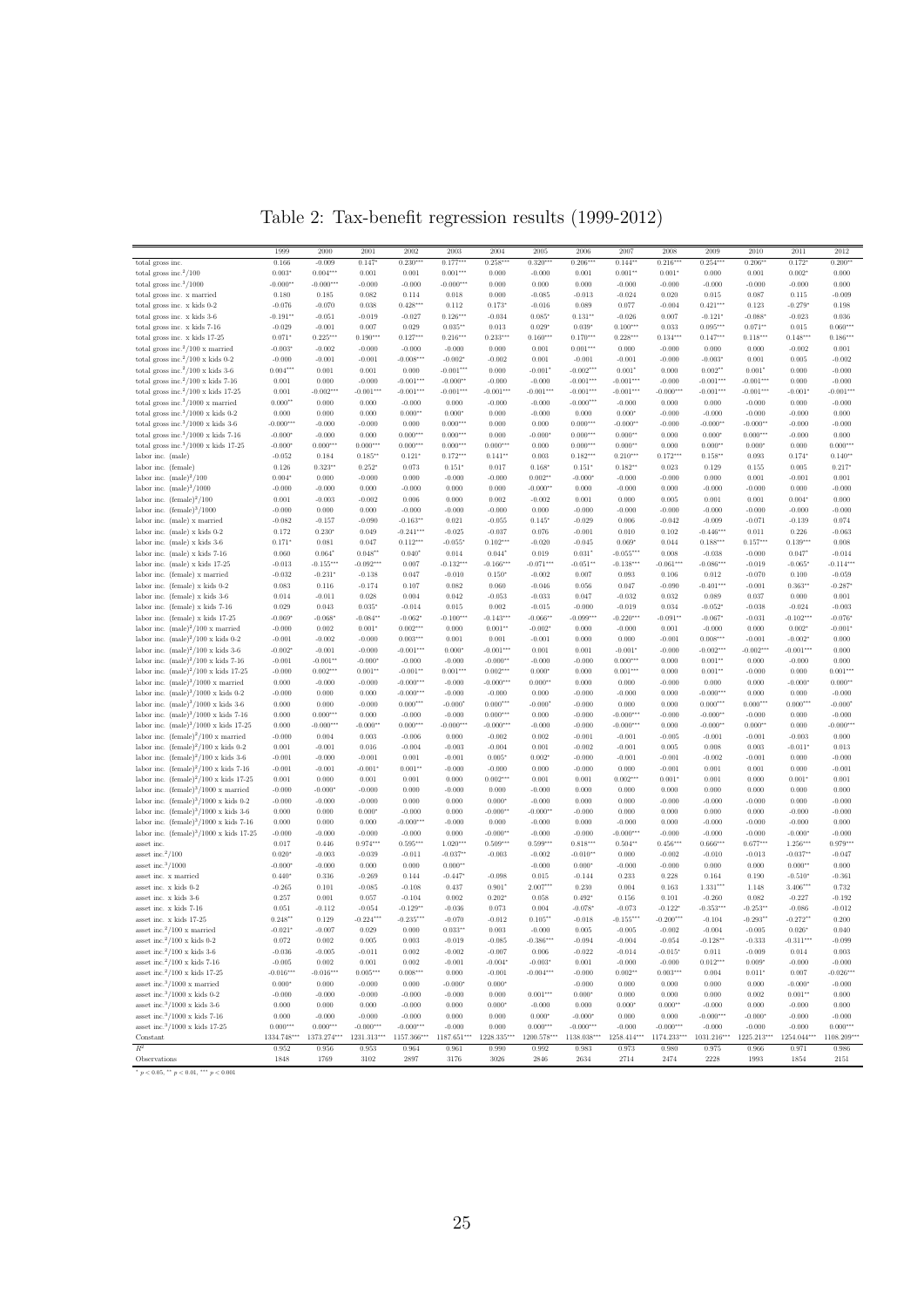|  |  | Table 3: Conditional logit regression results: (flex. couples, 1984-1998) |  |  |  |  |  |  |
|--|--|---------------------------------------------------------------------------|--|--|--|--|--|--|
|--|--|---------------------------------------------------------------------------|--|--|--|--|--|--|

|                                                  | 1984        | 1985        | 1986        | 1987         | 1988        | 1989         | 1990         | 1991         | 1992         | 1993         | 1994                | 1995        | 1996        | 1997         | 1998        |
|--------------------------------------------------|-------------|-------------|-------------|--------------|-------------|--------------|--------------|--------------|--------------|--------------|---------------------|-------------|-------------|--------------|-------------|
| choice                                           |             |             |             |              |             |              |              |              |              |              |                     |             |             |              |             |
| disp. inc.                                       | $0.005***$  | $0.008***$  | $0.001***$  | $0.005***$   | 0.000       | $0.002***$   | $-0.001***$  | $0.003***$   | $0.005***$   | $0.001***$   | $0.002***$          | $0.004***$  | $0.003***$  | $0.001***$   | $0.002***$  |
| disp. inc. $2/100$                               | $-0.000***$ | $-0.000***$ | $-0.000***$ | $-0.000***$  | $-0.000***$ | $-0.000***$  | $-0.000***$  | $-0.000***$  | $-0.000***$  | $-0.000***$  | $-0.000***$         | $-0.000***$ | $-0.000***$ | $-0.000***$  | $-0.000***$ |
| disp. inc. $x$ age (male)/100                    | $-0.008***$ | $-0.019***$ | $-0.003***$ | $-0.006***$  | $-0.007***$ | $-0.012***$  | $0.007***$   | $-0.007***$  | $0.005***$   | $0.010***$   | $-0.010***$         | $-0.023***$ | $-0.006***$ | $-0.003***$  | $-0.023***$ |
| disp. inc. $x \text{ age}^2 \text{ (male)}/100$  | $0.009***$  | $0.020***$  | $0.004***$  | $0.006***$   | $0.007***$  | $0.010***$   | $-0.011***$  | $0.007***$   | $-0.005***$  | $-0.010***$  | $0.012***$          | $0.025***$  | $0.007***$  | $0.004***$   | $0.026***$  |
| disp. inc. $x$ age (female)/100                  | $-0.012***$ | $-0.011***$ | $-0.002***$ | $-0.009***$  | $0.010***$  | $0.011***$   | $0.006***$   | $0.006***$   | $-0.023***$  | $-0.006***$  | $0.003***$          | $0.010***$  | $-0.003***$ | $0.012***$   | $0.028***$  |
| disp. inc. $x \text{ age}^2$ (female)/100        | $0.015***$  | $0.012***$  | $0.001***$  | $0.009***$   | $-0.012***$ | $-0.008***$  | $-0.003***$  | $-0.007***$  | $0.026***$   | $0.005***$   | $-0.004***$         | $-0.010***$ | $0.005***$  | $-0.014***$  | $-0.031***$ |
| disp. inc. $x$ high-skilled $(male)/100$         | $-0.058***$ | $-0.032***$ | $-0.017***$ | $-0.029***$  | $-0.028***$ | $-0.022***$  | $-0.017***$  | $-0.040***$  | $-0.033***$  | $-0.044***$  | $-0.030***$         | $-0.017***$ | $-0.021***$ | $-0.031***$  | $0.004***$  |
| disp. inc. x unskilled (male)/100                | $0.034***$  | $0.019***$  | $0.015***$  | $-0.004***$  | $0.018***$  | $0.014***$   | $0.015***$   | $0.022***$   | $-0.015***$  | $0.022***$   | $0.020***$          | $0.005***$  | $0.024***$  | $0.003***$   | $0.005***$  |
| disp. inc. x high-skilled (female)/100           | $-0.005***$ | $0.038***$  | $0.031***$  | $0.040***$   | $0.004***$  | $-0.016***$  | $-0.020***$  | $0.043***$   | $-0.042***$  | $-0.061***$  | $-0.041***$         | $-0.020***$ | $0.019***$  | $-0.007***$  | $-0.008***$ |
| disp. inc. x unskilled (female)/100              | $-0.048***$ | $-0.004***$ | $-0.009***$ | $-0.020***$  | $-0.018***$ | $-0.044***$  | $-0.014***$  | $-0.019***$  | $-0.003***$  | $-0.035***$  | $-0.021***$         | $-0.030***$ | $-0.023***$ | $-0.027***$  | $-0.025***$ |
| disp. inc. $x$ kids $0-2/100$                    | $-0.002***$ | $-0.003***$ | $-0.028***$ | $-0.007***$  | $0.021***$  | $-0.057***$  | $-0.031***$  | $-0.034***$  | $-0.038***$  | $0.041***$   | $-0.024***$         | $-0.046***$ | $0.050***$  | $-0.019***$  | $0.057***$  |
| disp. inc. $x$ kids $3-6/100$                    | $0.033***$  | $-0.031***$ | $-0.007***$ | $-0.022***$  | $-0.023***$ | $0.023***$   | $0.015***$   | $-0.032***$  | $-0.024***$  | $-0.008***$  | $0.005***$          | $-0.008***$ | $-0.023***$ | $-0.020***$  | $-0.017***$ |
| disp. inc. $x$ kids $7-16/100$                   | $0.024***$  | $-0.006***$ | $0.004***$  | $-0.000***$  | $-0.003***$ | $0.011***$   | $0.011***$   | $0.001***$   | $0.008***$   | $-0.003***$  | $-0.008***$         | $-0.004***$ | $-0.006***$ | $-0.009***$  | $-0.021***$ |
| disp. inc. $x$ married/100                       | $0.015***$  | $0.017***$  | $0.201***$  | $0.052***$   | $0.076***$  | $-0.013***$  | $-0.056***$  | $-0.044***$  | $-0.023***$  | $-0.013***$  | $-0.020***$         | $-0.045***$ | $-0.042***$ | $-0.065***$  | $-0.097***$ |
| disp. inc. $x \text{ care}/100$                  | $0.008***$  | $0.022***$  | $-0.036***$ | $-0.063***$  | $0.080***$  | $-0.064***$  | $-0.008***$  | $-0.008***$  | $0.010***$   | $0.051***$   | $-0.007***$         | $0.032***$  | $0.049***$  | $-0.017***$  | $0.042***$  |
| leisure (male)                                   | $0.448***$  | $0.285***$  | $0.186***$  | $0.629***$   | $0.227***$  | $0.675***$   | $0.485***$   | $0.267***$   | $0.521***$   | $0.654***$   | $0.381***$          | $0.373***$  | $0.488***$  | $0.587***$   | $0.540***$  |
| leisure (female)                                 | $0.217***$  | $0.374***$  | $0.182***$  | $0.215***$   | $0.044***$  | $0.148***$   | $0.170***$   | $0.111***$   | $0.287***$   | $0.324***$   | $0.137***$          | $0.199***$  | $0.311***$  | $0.290***$   | $0.326***$  |
| leisure $(male)^2/100$                           | $-0.381***$ | $-0.227***$ | $-0.241***$ | $-0.664***$  | $-0.279***$ | $-0.761***$  | $-0.688***$  | $-0.568***$  | $-0.797***$  | $-0.664***$  | $-0.595***$         | $-0.324***$ | $-0.430***$ | $-0.680***$  | $-0.384***$ |
| leisure (female) $2/100$                         | $-0.189***$ | $-0.288***$ | $-0.241***$ | $-0.261***$  | $-0.222***$ | $-0.224***$  | $-0.221***$  | $-0.224***$  | $-0.225***$  | $-0.215***$  | $-0.208***$         | $-0.118***$ | $-0.191***$ | $-0.217***$  | $-0.241***$ |
| leisure (male) $x$ age (male)/100                | $-0.820***$ | $-0.592***$ | $-0.364***$ | $-0.695***$  | $-0.129***$ | $-0.625***$  | $0.055***$   | $0.665***$   | $0.193***$   | $-0.874***$  | $-0.172***$         | $-0.843***$ | $-1.017***$ | $-0.733***$  | $-1.376***$ |
| leisure (male) $x \text{ age}^2$ (male)/100      | $0.973***$  | $0.723***$  | $0.513***$  | $0.781***$   | $0.257***$  | $0.751***$   | $0.058***$   | $-0.604***$  | $-0.162***$  | $1.037***$   | $0.282***$          | $1.109***$  | $1.319***$  | $0.964***$   | $1.755***$  |
| leisure (male) x high-skilled (male)/100         | $-4.025***$ | $-2.779***$ | $-1.295***$ | $-3.369***$  | $-4.622***$ | $-3.197***$  | $-3.568***$  | $-2.943***$  | $-4.545***$  | $-3.488***$  | $-2.573***$         | $-1.432***$ | $-2.405***$ | $-2.687***$  | $-1.689***$ |
| leisure (male) x unskilled (male)/100            | $3.908***$  | $2.417***$  | $1.972***$  | $1.454***$   | $2.180***$  | $1.390***$   | $2.958***$   | $2.394***$   | $2.425***$   | $3.184***$   | $3.631***$          | $2.915***$  | $2.455***$  | $2.750***$   | $2.081***$  |
| leisure (male) x married/100                     | $-2.446***$ | $-1.359***$ | $3.949***$  | $-1.488***$  | $-1.641***$ | $-2.563***$  | $-6.002***$  | $-5.669***$  | $-3.297***$  | $-3.976***$  | $-0.216***$         | $-0.935***$ | $-1.241***$ | $-0.034$     | $-1.170***$ |
| leisure (male) $x$ handicap (male)/100           | $1.550***$  | $1.937***$  |             | $2.136***$   | $3.591***$  | $4.591***$   |              | $4.064***$   | $4.945***$   |              | $4.008***$          | $3.398***$  | $4.506***$  | $3.598***$   | $5.442***$  |
| leisure (female) $x$ age (female)/100            | $-0.411***$ | $-0.563***$ | $-0.136***$ | $-0.079***$  | $0.479***$  | $-0.021**$   | $-0.022***$  | $0.355***$   | $-0.380***$  | $-0.564***$  | $0.218***$          | $-0.553***$ | $-0.789***$ | $-0.276***$  | $-0.568***$ |
| leisure (female) x age <sup>2</sup> (female)/100 | $0.778***$  | $0.936***$  | $0.397***$  | $0.375***$   | $-0.226***$ | $0.382***$   | $0.385***$   | $-0.121***$  | $0.689***$   | $0.889***$   | $0.061***$          | $0.967***$  | $1.209***$  | $0.459***$   | $0.957***$  |
| leisure (female) x high-skilled (female)/100     | $-1.232***$ | $1.368***$  | $1.217***$  | $0.704***$   | $-1.086***$ | $-0.821***$  | $-0.831***$  | $-0.296***$  | $-4.126***$  | $-6.736***$  | $-4.497***$         | $-3.396***$ | $-2.354***$ | $-2.695***$  | $-2.173***$ |
| leisure (female) x unskilled (female)/100        | $-0.874***$ | $-0.437***$ | $-0.771***$ | $-1.481***$  | $-1.270***$ | $-1.809***$  | $-0.609***$  | $-0.895***$  | $-0.364***$  | $-1.223***$  | $-0.885***$         | $-0.330***$ | $-0.293***$ | $-1.639***$  | $-0.041***$ |
| leisure (female) x kids $0-2/100$                | $1.070***$  | $4.878***$  | $3.280***$  | $5.779***$   | $6.274***$  | $2.323***$   | $3.341***$   | $5.677***$   | $5.617***$   | $7.440***$   | $6.548***$          | $7.274***$  | $9.376***$  | $3.952***$   | $6.456***$  |
| leisure (female) x kids $3-6/100$                | $4.788***$  | $3.924***$  | $4.683***$  | $3.695***$   | $4.040***$  | $5.243***$   | $4.881***$   | $4.766***$   | $4.028***$   | $4.446***$   | $4.482***$          | $4.390***$  | $3.869***$  | $3.411***$   | $4.080***$  |
| leisure (female) $x$ kids $7-16/100$             | $2.544***$  | $2.423***$  | $2.327***$  | $2.355***$   | $2.166***$  | $2.832***$   | $2.537***$   | $2.028***$   | $2.118***$   | $2.205***$   | $2.035***$          | $2.073***$  | $1.876***$  | $1.892***$   | $1.949***$  |
| leisure (female) $x$ married/100                 | $3.251***$  | $0.311***$  | 7.326***    | 5.307***     | 6.374***    | 5.595***     | $1.742***$   | $2.202***$   | $0.419***$   | $-0.076***$  | $-0.415***$         | $0.040*$    | $3.304***$  | $0.120***$   | $0.548***$  |
| leisure (female) x handicap (female)/100         | $2.369***$  | $-0.895***$ |             | $-2.026***$  | $-2.155***$ | $1.492***$   |              | $0.184***$   | $-0.904***$  |              | $0.517***$          | $-0.835***$ | $-0.982***$ | $2.020***$   | $2.511***$  |
| leisure (female) $x \ncare/100$                  | $2.492***$  | $-2.175***$ | $-0.555***$ | $-0.014$     | $3.571***$  | $0.768***$   | $-0.079**$   | $2.154***$   | $1.022***$   | $5.627***$   | $4.469***$          | $3.242***$  | $2.417***$  | $2.526***$   | $3.456***$  |
| fixed costs (male)                               | $-7.283***$ | $-4.089***$ | $-4.616***$ | $-12.513***$ | $-4.516***$ | $-15.105***$ | $-13.644***$ | $-11.309***$ | $-15.329***$ | $-13.635***$ | $-13.376***$        | $-6.651***$ | $-8.437***$ | $-13.892***$ | $-6.982***$ |
| part-time 20h (male)                             | 0.010       | $-1.290***$ | $-2.125***$ | $0.513***$   | $-2.341***$ | $1.052***$   | $0.798***$   | $0.790***$   | $1.759***$   | $2.109***$   | $1.033***$          | $-0.185***$ | $-0.256***$ | $1.795***$   | $-1.336***$ |
| part-time 40h (male)                             | $1.803***$  | $1.509***$  | $1.617***$  | $1.262***$   | $1.545***$  | $1.309***$   | $1.452***$   | $1.554***$   | $1.252***$   | $1.718***$   | $1.977***$          | $1.600***$  | $1.717***$  | $1.376***$   | $1.355***$  |
| fixed costs (female)                             | $-2.869***$ | $-3.498***$ | $-3.110***$ | $-3.210***$  | $-2.741***$ | $-2.657***$  | $-2.651***$  | $-2.585***$  | $-2.340***$  | $-2.384***$  | $-2.354***$         | $-1.872***$ | $-1.970***$ | $-2.436***$  | $-2.516***$ |
| part-time 20h (female)                           | $0.816***$  | $0.787***$  | $0.770***$  | $0.821***$   | $0.956***$  | $0.795***$   | $0.709***$   | $0.879***$   | $0.671***$   | $0.658***$   | $0.525***$          | $0.616***$  | $0.765***$  | $0.678***$   | $0.408***$  |
| part-time 40h (female)                           | $1.533***$  | $1.261***$  | $1.333***$  | $1.493***$   | $1.611***$  | $1.393***$   | $1.255***$   | $1.364***$   | $1.328***$   | $1.326***$   | $1.383***$          | $1.228***$  | $1.529***$  | $1.422***$   | $1.081***$  |
| Pseudo $R^2$                                     | 0.391       | 0.350       | 0.358       | 0.390        | 0.367       | 0.372        | 0.369        | 0.368        | 0.354        | 0.373        | 0.376               | 0.323       | 0.368       | 0.351        | 0.327       |
| Observations                                     | 289566235   | 285269964   | 287435764   | 286261087    | 289158310   | 293102173    | 301247345    | 291533291    | 288807225    |              | 294499114 300542529 | 305977462   | 310367421   | 303087834    | 307254451   |

<sup>∗</sup> p < <sup>0</sup>.05, ∗∗ p < <sup>0</sup>.01, ∗∗∗ p < <sup>0</sup>.<sup>001</sup>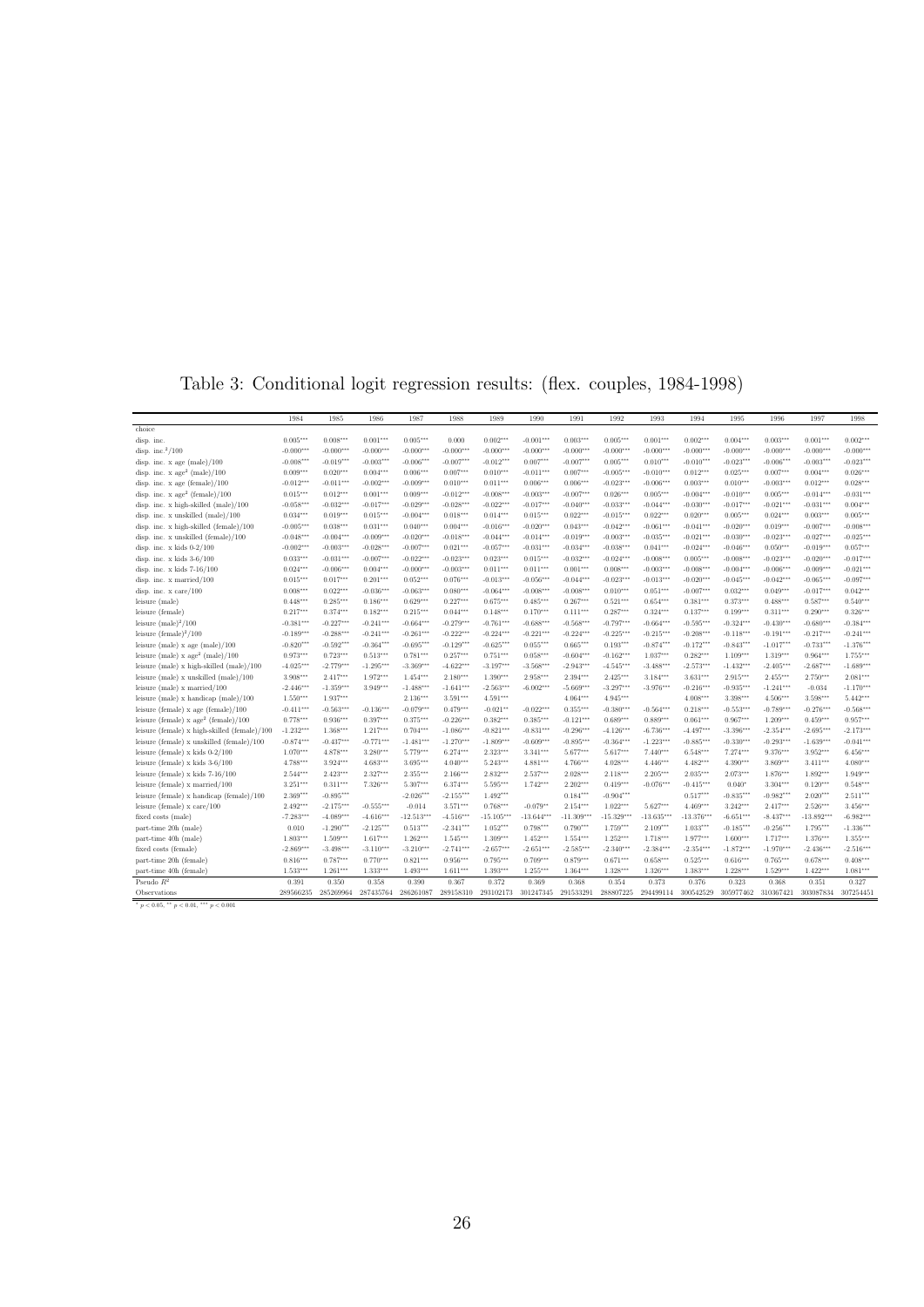Table 4: Conditional logit regression results: (flex. couples, 1999-2012)

| choice<br>$0.001***$<br>$0.004***$<br>$0.002***$<br>$-0.001***$<br>$0.004***$<br>$0.003***$<br>$0.009***$<br>$0.007***$<br>$0.001***$<br>$-0.005***$<br>disp. inc.<br>$-0.002***$<br>$0.004***$<br>$0.002***$<br>$0.006***$<br>disp. inc. $2/100$<br>$-0.000***$<br>$-0.000***$<br>$-0.000***$<br>$-0.000***$<br>$-0.000***$<br>$-0.000***$<br>$-0.000***$<br>$-0.000***$<br>$-0.000***$<br>$-0.000***$<br>$-0.000***$<br>$-0.000***$<br>$-0.000***$<br>$-0.000***$<br>$-0.002***$<br>disp. inc. $x \text{ age (male)}/100$<br>$-0.015***$<br>$-0.020***$<br>$-0.002***$<br>$0.003***$<br>$-0.005***$<br>$-0.003***$<br>$-0.010***$<br>$-0.020***$<br>$-0.019***$<br>$-0.000$<br>$0.015***$<br>$0.013***$<br>$0.012***$<br>disp. inc. $x \text{ age}^2 \text{ (male)}/100$<br>$0.015***$<br>$0.021***$<br>$0.002***$<br>$-0.003***$<br>$0.005***$<br>$0.008***$<br>$0.020***$<br>$-0.001***$<br>$0.018***$<br>$-0.002***$<br>$-0.014***$<br>$-0.014***$<br>$-0.013***$<br>$0.000*$<br>disp. inc. $x$ age (female)/100<br>$0.014***$<br>$-0.003***$<br>$0.019***$<br>$0.006***$<br>$-0.002***$<br>$0.006***$<br>$-0.011***$<br>$0.020***$<br>$0.002***$<br>$0.016***$<br>$-0.010***$<br>$-0.017***$<br>$-0.036***$<br>$-0.009***$<br>disp. inc. $x \text{ age}^2$ (female)/100<br>$-0.008***$<br>$-0.001***$<br>$0.006***$<br>$-0.019***$<br>$0.001***$<br>$-0.014***$<br>$0.007***$<br>$0.013***$<br>$0.021***$<br>$0.039***$<br>$-0.006***$<br>$0.016***$<br>$0.009***$<br>$-0.020***$<br>disp. inc. $x$ high-skilled $(male)/100$<br>$-0.003***$<br>$0.004***$<br>$0.002***$<br>$0.024***$<br>$-0.000$<br>$-0.004***$<br>$0.011***$<br>$0.020***$<br>$0.009***$<br>$0.014***$<br>$-0.017***$<br>$-0.014***$<br>$-0.008***$<br>$-0.010***$<br>$-0.005***$<br>disp. inc. $x$ unskilled (male)/100<br>$-0.013***$<br>$-0.008***$<br>$0.010***$<br>$0.015***$<br>$-0.004***$<br>$-0.032***$<br>$-0.019***$<br>$-0.019***$<br>$-0.036***$<br>$-0.024***$<br>$-0.110***$<br>$-0.016***$<br>0.000<br>$-0.014***$<br>$-0.006***$<br>disp. inc. x high-skilled (female)/100<br>$-0.028***$<br>$-0.007***$<br>$0.001***$<br>$-0.031***$<br>$0.005***$<br>$-0.015***$<br>$-0.015***$<br>$-0.024***$<br>$-0.005***$<br>$-0.003***$<br>$-0.017***$<br>$-0.002***$<br>$-0.028***$<br>$-0.037***$<br>$-0.038***$<br>$-0.044***$<br>$-0.016***$<br>$-0.006***$<br>$-0.038***$<br>$-0.016***$<br>$0.004***$<br>$-0.029***$<br>$-0.051***$<br>$-0.042***$<br>$-0.002***$<br>disp. inc. x unskilled (female)/100<br>0.000<br>disp. inc. $x$ kids $0-2/100$<br>$0.069***$<br>$0.020***$<br>$-0.007***$<br>$0.006***$<br>$0.047***$<br>$0.051***$<br>$-0.008***$<br>$0.037***$<br>$-0.003***$<br>$-0.047***$<br>$-0.014***$<br>$0.015***$<br>$-0.104***$<br>$0.036***$<br>$0.019***$<br>$-0.026***$<br>$0.010***$<br>$0.016***$<br>$-0.016***$<br>$-0.018***$<br>$-0.025***$<br>$-0.047***$<br>$-0.011***$<br>$0.011***$<br>$0.002***$<br>$-0.016***$<br>$-0.009***$<br>$0.003***$<br>disp. inc. $x$ kids $3-6/100$<br>disp. inc. $x$ kids $7-16/100$<br>$0.003***$<br>$-0.010***$<br>$0.002***$<br>$-0.007***$<br>$-0.015***$<br>$-0.022***$<br>$-0.004***$<br>$-0.009***$<br>$-0.010***$<br>$-0.025***$<br>$-0.013***$<br>$0.006***$<br>$0.001***$<br>$-0.012***$<br>$0.009***$<br>$0.009***$<br>$-0.011***$<br>$-0.096***$<br>$-0.015***$<br>$0.008***$<br>$0.016***$<br>$-0.079***$<br>$-0.060***$<br>$-0.028***$<br>$-0.069***$<br>$0.040***$<br>$0.010***$<br>disp. inc. $x$ married/100<br>$0.001*$<br>$-0.005***$<br>$0.048***$<br>$0.003***$<br>$0.058***$<br>$0.039***$<br>$0.056***$<br>$0.056***$<br>$0.040***$<br>$0.014***$<br>$-0.039***$<br>$-0.055***$<br>$0.031***$<br>$-0.100***$<br>$-0.105***$<br>disp. inc. $x \text{ care}/100$<br>$0.545***$<br>$0.555***$<br>$0.463***$<br>$0.609***$<br>$0.523***$<br>$0.558***$<br>$0.521***$<br>$0.191***$<br>leisure (male)<br>$0.856***$<br>$0.454***$<br>$0.528***$<br>$0.491***$<br>$0.729***$<br>$0.611***$<br>leisure (female)<br>$-0.042***$<br>$-0.092***$<br>$0.289***$<br>$0.150***$<br>$0.263***$<br>$0.144***$<br>$0.280***$<br>$0.193***$<br>$0.216***$<br>$0.340***$<br>$0.510***$<br>$0.395***$<br>$0.180***$<br>$0.030***$<br>$-0.525***$<br>$-0.659***$<br>$-0.624***$<br>$-0.656***$<br>$-0.458***$<br>$-0.570***$<br>$-0.656***$<br>$-0.525***$<br>$-0.474***$<br>$-0.535***$<br>$-0.431***$<br>$-0.393***$<br>$-0.500***$<br>$-0.396***$<br>leisure $(male)^2/100$<br>leisure (female) $2/100$<br>$-0.128***$<br>$-0.147***$<br>$-0.133***$<br>$-0.153***$<br>$-0.171***$<br>$-0.150***$<br>$-0.154***$<br>$-0.184***$<br>$-0.159***$<br>$-0.141***$<br>$-0.182***$<br>$-0.170***$<br>$-0.134***$<br>$-0.161***$<br>$-0.980***$<br>$-0.621***$<br>$-0.258***$<br>$-0.759***$<br>$-0.850***$<br>$-0.775***$<br>$-1.038***$<br>$-1.319***$<br>$0.379***$<br>leisure (male) $x$ age (male)/100<br>$-2.014***$<br>$-1.175***$<br>$-0.502***$<br>$-0.994***$<br>$-2.074***$<br>leisure (male) $x \text{ age}^2 \text{ (male)}/100$<br>$1.345***$<br>$2.458***$<br>$0.828***$<br>$0.493***$<br>$0.758***$<br>$0.946***$<br>$1.076***$<br>$1.002***$<br>$1.217***$<br>$1.234***$<br>$2.358***$<br>$1.623***$<br>$-0.367***$<br>$1.535***$<br>$-1.366***$<br>$-2.678***$<br>$-1.675***$<br>$-2.227***$<br>$-1.351***$<br>$0.374***$<br>$-2.375***$<br>leisure (male) x high-skilled (male)/100<br>$-0.718***$<br>$-2.339***$<br>$-0.433***$<br>$-1.300***$<br>$-1.384***$<br>$-0.207***$<br>$-1.694***$<br>$1.239***$<br>$3.436***$<br>$3.119***$<br>$2.630***$<br>$1.946***$<br>$2.214***$<br>$2.266***$<br>$0.898***$<br>$1.181***$<br>$1.029***$<br>leisure (male) x unskilled (male)/100<br>$2.391***$<br>$3.606***$<br>$2.235***$<br>$2.354***$<br>$-2.421***$<br>$-2.596***$<br>$-3.642***$<br>$-0.738***$<br>$0.590***$<br>$1.172***$<br>$-2.267***$<br>$0.464***$<br>$-1.119***$<br>$1.898***$<br>$0.858***$<br>$-1.752***$<br>$1.535***$<br>$0.985***$<br>leisure (male) $x$ married/100<br>$3.475***$<br>$2.543***$<br>$4.078***$<br>leisure (male) $x$ handicap (male)/100<br>$1.259***$<br>$0.890***$<br>$2.572***$<br>$3.493***$<br>$5.039***$<br>$4.969***$<br>$4.140***$<br>$6.354***$<br>$3.925***$<br>$7.219***$<br>$4.288***$<br>$0.640***$<br>$-0.823***$<br>$-0.661***$<br>$-1.552***$<br>$-1.200***$<br>$0.966***$<br>$-0.069***$<br>$-0.521***$<br>$0.060***$<br>$-0.409***$<br>$-0.406***$<br>$-0.748***$<br>$-0.168***$<br>$0.631***$<br>leisure (female) $x$ age (female)/100<br>leisure (female) x age <sup>2</sup> (female)/100<br>$-0.384***$<br>$-0.756***$<br>$1.240***$<br>$0.298***$<br>$0.918***$<br>$0.125***$<br>$1.001***$<br>$0.759***$<br>$0.731***$<br>1.021<br>$1.976***$<br>$1.545***$<br>$0.320***$<br>$-0.552***$<br>$-1.979***$<br>$-2.752***$<br>$-1.971***$<br>$-3.158***$<br>$-1.535***$<br>$-2.243***$<br>$-1.064***$<br>$-2.538***$<br>$-2.839***$<br>$-3.760***$<br>leisure (female) x high-skilled (female)/100<br>$-2.024***$<br>$-1.978***$<br>$-2.362***$<br>$-3.703***$ |
|-------------------------------------------------------------------------------------------------------------------------------------------------------------------------------------------------------------------------------------------------------------------------------------------------------------------------------------------------------------------------------------------------------------------------------------------------------------------------------------------------------------------------------------------------------------------------------------------------------------------------------------------------------------------------------------------------------------------------------------------------------------------------------------------------------------------------------------------------------------------------------------------------------------------------------------------------------------------------------------------------------------------------------------------------------------------------------------------------------------------------------------------------------------------------------------------------------------------------------------------------------------------------------------------------------------------------------------------------------------------------------------------------------------------------------------------------------------------------------------------------------------------------------------------------------------------------------------------------------------------------------------------------------------------------------------------------------------------------------------------------------------------------------------------------------------------------------------------------------------------------------------------------------------------------------------------------------------------------------------------------------------------------------------------------------------------------------------------------------------------------------------------------------------------------------------------------------------------------------------------------------------------------------------------------------------------------------------------------------------------------------------------------------------------------------------------------------------------------------------------------------------------------------------------------------------------------------------------------------------------------------------------------------------------------------------------------------------------------------------------------------------------------------------------------------------------------------------------------------------------------------------------------------------------------------------------------------------------------------------------------------------------------------------------------------------------------------------------------------------------------------------------------------------------------------------------------------------------------------------------------------------------------------------------------------------------------------------------------------------------------------------------------------------------------------------------------------------------------------------------------------------------------------------------------------------------------------------------------------------------------------------------------------------------------------------------------------------------------------------------------------------------------------------------------------------------------------------------------------------------------------------------------------------------------------------------------------------------------------------------------------------------------------------------------------------------------------------------------------------------------------------------------------------------------------------------------------------------------------------------------------------------------------------------------------------------------------------------------------------------------------------------------------------------------------------------------------------------------------------------------------------------------------------------------------------------------------------------------------------------------------------------------------------------------------------------------------------------------------------------------------------------------------------------------------------------------------------------------------------------------------------------------------------------------------------------------------------------------------------------------------------------------------------------------------------------------------------------------------------------------------------------------------------------------------------------------------------------------------------------------------------------------------------------------------------------------------------------------------------------------------------------------------------------------------------------------------------------------------------------------------------------------------------------------------------------------------------------------------------------------------------------------------------------------------------------------------------------------------------------------------------------------------------------------------------------------------------------------------------------------------------------------------------------------------------------------------------------------------------------------------------------------------------------------------------------------------------------------------------------------------------------------------------------------------------------------------------------------------------------------------------------------------------------------------------------------------------------------------------------------------------------------------------------------------------------------------------------------------------------------------------------------------------------------------------------------------------------------------------------------------------------------------------------------------------------------------------------------------------------------------------------------------------------------------------------------------------------------------------------------------------------------------------------------------------------------------------------------------------|
|                                                                                                                                                                                                                                                                                                                                                                                                                                                                                                                                                                                                                                                                                                                                                                                                                                                                                                                                                                                                                                                                                                                                                                                                                                                                                                                                                                                                                                                                                                                                                                                                                                                                                                                                                                                                                                                                                                                                                                                                                                                                                                                                                                                                                                                                                                                                                                                                                                                                                                                                                                                                                                                                                                                                                                                                                                                                                                                                                                                                                                                                                                                                                                                                                                                                                                                                                                                                                                                                                                                                                                                                                                                                                                                                                                                                                                                                                                                                                                                                                                                                                                                                                                                                                                                                                                                                                                                                                                                                                                                                                                                                                                                                                                                                                                                                                                                                                                                                                                                                                                                                                                                                                                                                                                                                                                                                                                                                                                                                                                                                                                                                                                                                                                                                                                                                                                                                                                                                                                                                                                                                                                                                                                                                                                                                                                                                                                                                                                                                                                                                                                                                                                                                                                                                                                                                                                                                                                                                                                                     |
|                                                                                                                                                                                                                                                                                                                                                                                                                                                                                                                                                                                                                                                                                                                                                                                                                                                                                                                                                                                                                                                                                                                                                                                                                                                                                                                                                                                                                                                                                                                                                                                                                                                                                                                                                                                                                                                                                                                                                                                                                                                                                                                                                                                                                                                                                                                                                                                                                                                                                                                                                                                                                                                                                                                                                                                                                                                                                                                                                                                                                                                                                                                                                                                                                                                                                                                                                                                                                                                                                                                                                                                                                                                                                                                                                                                                                                                                                                                                                                                                                                                                                                                                                                                                                                                                                                                                                                                                                                                                                                                                                                                                                                                                                                                                                                                                                                                                                                                                                                                                                                                                                                                                                                                                                                                                                                                                                                                                                                                                                                                                                                                                                                                                                                                                                                                                                                                                                                                                                                                                                                                                                                                                                                                                                                                                                                                                                                                                                                                                                                                                                                                                                                                                                                                                                                                                                                                                                                                                                                                     |
|                                                                                                                                                                                                                                                                                                                                                                                                                                                                                                                                                                                                                                                                                                                                                                                                                                                                                                                                                                                                                                                                                                                                                                                                                                                                                                                                                                                                                                                                                                                                                                                                                                                                                                                                                                                                                                                                                                                                                                                                                                                                                                                                                                                                                                                                                                                                                                                                                                                                                                                                                                                                                                                                                                                                                                                                                                                                                                                                                                                                                                                                                                                                                                                                                                                                                                                                                                                                                                                                                                                                                                                                                                                                                                                                                                                                                                                                                                                                                                                                                                                                                                                                                                                                                                                                                                                                                                                                                                                                                                                                                                                                                                                                                                                                                                                                                                                                                                                                                                                                                                                                                                                                                                                                                                                                                                                                                                                                                                                                                                                                                                                                                                                                                                                                                                                                                                                                                                                                                                                                                                                                                                                                                                                                                                                                                                                                                                                                                                                                                                                                                                                                                                                                                                                                                                                                                                                                                                                                                                                     |
|                                                                                                                                                                                                                                                                                                                                                                                                                                                                                                                                                                                                                                                                                                                                                                                                                                                                                                                                                                                                                                                                                                                                                                                                                                                                                                                                                                                                                                                                                                                                                                                                                                                                                                                                                                                                                                                                                                                                                                                                                                                                                                                                                                                                                                                                                                                                                                                                                                                                                                                                                                                                                                                                                                                                                                                                                                                                                                                                                                                                                                                                                                                                                                                                                                                                                                                                                                                                                                                                                                                                                                                                                                                                                                                                                                                                                                                                                                                                                                                                                                                                                                                                                                                                                                                                                                                                                                                                                                                                                                                                                                                                                                                                                                                                                                                                                                                                                                                                                                                                                                                                                                                                                                                                                                                                                                                                                                                                                                                                                                                                                                                                                                                                                                                                                                                                                                                                                                                                                                                                                                                                                                                                                                                                                                                                                                                                                                                                                                                                                                                                                                                                                                                                                                                                                                                                                                                                                                                                                                                     |
|                                                                                                                                                                                                                                                                                                                                                                                                                                                                                                                                                                                                                                                                                                                                                                                                                                                                                                                                                                                                                                                                                                                                                                                                                                                                                                                                                                                                                                                                                                                                                                                                                                                                                                                                                                                                                                                                                                                                                                                                                                                                                                                                                                                                                                                                                                                                                                                                                                                                                                                                                                                                                                                                                                                                                                                                                                                                                                                                                                                                                                                                                                                                                                                                                                                                                                                                                                                                                                                                                                                                                                                                                                                                                                                                                                                                                                                                                                                                                                                                                                                                                                                                                                                                                                                                                                                                                                                                                                                                                                                                                                                                                                                                                                                                                                                                                                                                                                                                                                                                                                                                                                                                                                                                                                                                                                                                                                                                                                                                                                                                                                                                                                                                                                                                                                                                                                                                                                                                                                                                                                                                                                                                                                                                                                                                                                                                                                                                                                                                                                                                                                                                                                                                                                                                                                                                                                                                                                                                                                                     |
|                                                                                                                                                                                                                                                                                                                                                                                                                                                                                                                                                                                                                                                                                                                                                                                                                                                                                                                                                                                                                                                                                                                                                                                                                                                                                                                                                                                                                                                                                                                                                                                                                                                                                                                                                                                                                                                                                                                                                                                                                                                                                                                                                                                                                                                                                                                                                                                                                                                                                                                                                                                                                                                                                                                                                                                                                                                                                                                                                                                                                                                                                                                                                                                                                                                                                                                                                                                                                                                                                                                                                                                                                                                                                                                                                                                                                                                                                                                                                                                                                                                                                                                                                                                                                                                                                                                                                                                                                                                                                                                                                                                                                                                                                                                                                                                                                                                                                                                                                                                                                                                                                                                                                                                                                                                                                                                                                                                                                                                                                                                                                                                                                                                                                                                                                                                                                                                                                                                                                                                                                                                                                                                                                                                                                                                                                                                                                                                                                                                                                                                                                                                                                                                                                                                                                                                                                                                                                                                                                                                     |
|                                                                                                                                                                                                                                                                                                                                                                                                                                                                                                                                                                                                                                                                                                                                                                                                                                                                                                                                                                                                                                                                                                                                                                                                                                                                                                                                                                                                                                                                                                                                                                                                                                                                                                                                                                                                                                                                                                                                                                                                                                                                                                                                                                                                                                                                                                                                                                                                                                                                                                                                                                                                                                                                                                                                                                                                                                                                                                                                                                                                                                                                                                                                                                                                                                                                                                                                                                                                                                                                                                                                                                                                                                                                                                                                                                                                                                                                                                                                                                                                                                                                                                                                                                                                                                                                                                                                                                                                                                                                                                                                                                                                                                                                                                                                                                                                                                                                                                                                                                                                                                                                                                                                                                                                                                                                                                                                                                                                                                                                                                                                                                                                                                                                                                                                                                                                                                                                                                                                                                                                                                                                                                                                                                                                                                                                                                                                                                                                                                                                                                                                                                                                                                                                                                                                                                                                                                                                                                                                                                                     |
|                                                                                                                                                                                                                                                                                                                                                                                                                                                                                                                                                                                                                                                                                                                                                                                                                                                                                                                                                                                                                                                                                                                                                                                                                                                                                                                                                                                                                                                                                                                                                                                                                                                                                                                                                                                                                                                                                                                                                                                                                                                                                                                                                                                                                                                                                                                                                                                                                                                                                                                                                                                                                                                                                                                                                                                                                                                                                                                                                                                                                                                                                                                                                                                                                                                                                                                                                                                                                                                                                                                                                                                                                                                                                                                                                                                                                                                                                                                                                                                                                                                                                                                                                                                                                                                                                                                                                                                                                                                                                                                                                                                                                                                                                                                                                                                                                                                                                                                                                                                                                                                                                                                                                                                                                                                                                                                                                                                                                                                                                                                                                                                                                                                                                                                                                                                                                                                                                                                                                                                                                                                                                                                                                                                                                                                                                                                                                                                                                                                                                                                                                                                                                                                                                                                                                                                                                                                                                                                                                                                     |
|                                                                                                                                                                                                                                                                                                                                                                                                                                                                                                                                                                                                                                                                                                                                                                                                                                                                                                                                                                                                                                                                                                                                                                                                                                                                                                                                                                                                                                                                                                                                                                                                                                                                                                                                                                                                                                                                                                                                                                                                                                                                                                                                                                                                                                                                                                                                                                                                                                                                                                                                                                                                                                                                                                                                                                                                                                                                                                                                                                                                                                                                                                                                                                                                                                                                                                                                                                                                                                                                                                                                                                                                                                                                                                                                                                                                                                                                                                                                                                                                                                                                                                                                                                                                                                                                                                                                                                                                                                                                                                                                                                                                                                                                                                                                                                                                                                                                                                                                                                                                                                                                                                                                                                                                                                                                                                                                                                                                                                                                                                                                                                                                                                                                                                                                                                                                                                                                                                                                                                                                                                                                                                                                                                                                                                                                                                                                                                                                                                                                                                                                                                                                                                                                                                                                                                                                                                                                                                                                                                                     |
|                                                                                                                                                                                                                                                                                                                                                                                                                                                                                                                                                                                                                                                                                                                                                                                                                                                                                                                                                                                                                                                                                                                                                                                                                                                                                                                                                                                                                                                                                                                                                                                                                                                                                                                                                                                                                                                                                                                                                                                                                                                                                                                                                                                                                                                                                                                                                                                                                                                                                                                                                                                                                                                                                                                                                                                                                                                                                                                                                                                                                                                                                                                                                                                                                                                                                                                                                                                                                                                                                                                                                                                                                                                                                                                                                                                                                                                                                                                                                                                                                                                                                                                                                                                                                                                                                                                                                                                                                                                                                                                                                                                                                                                                                                                                                                                                                                                                                                                                                                                                                                                                                                                                                                                                                                                                                                                                                                                                                                                                                                                                                                                                                                                                                                                                                                                                                                                                                                                                                                                                                                                                                                                                                                                                                                                                                                                                                                                                                                                                                                                                                                                                                                                                                                                                                                                                                                                                                                                                                                                     |
|                                                                                                                                                                                                                                                                                                                                                                                                                                                                                                                                                                                                                                                                                                                                                                                                                                                                                                                                                                                                                                                                                                                                                                                                                                                                                                                                                                                                                                                                                                                                                                                                                                                                                                                                                                                                                                                                                                                                                                                                                                                                                                                                                                                                                                                                                                                                                                                                                                                                                                                                                                                                                                                                                                                                                                                                                                                                                                                                                                                                                                                                                                                                                                                                                                                                                                                                                                                                                                                                                                                                                                                                                                                                                                                                                                                                                                                                                                                                                                                                                                                                                                                                                                                                                                                                                                                                                                                                                                                                                                                                                                                                                                                                                                                                                                                                                                                                                                                                                                                                                                                                                                                                                                                                                                                                                                                                                                                                                                                                                                                                                                                                                                                                                                                                                                                                                                                                                                                                                                                                                                                                                                                                                                                                                                                                                                                                                                                                                                                                                                                                                                                                                                                                                                                                                                                                                                                                                                                                                                                     |
|                                                                                                                                                                                                                                                                                                                                                                                                                                                                                                                                                                                                                                                                                                                                                                                                                                                                                                                                                                                                                                                                                                                                                                                                                                                                                                                                                                                                                                                                                                                                                                                                                                                                                                                                                                                                                                                                                                                                                                                                                                                                                                                                                                                                                                                                                                                                                                                                                                                                                                                                                                                                                                                                                                                                                                                                                                                                                                                                                                                                                                                                                                                                                                                                                                                                                                                                                                                                                                                                                                                                                                                                                                                                                                                                                                                                                                                                                                                                                                                                                                                                                                                                                                                                                                                                                                                                                                                                                                                                                                                                                                                                                                                                                                                                                                                                                                                                                                                                                                                                                                                                                                                                                                                                                                                                                                                                                                                                                                                                                                                                                                                                                                                                                                                                                                                                                                                                                                                                                                                                                                                                                                                                                                                                                                                                                                                                                                                                                                                                                                                                                                                                                                                                                                                                                                                                                                                                                                                                                                                     |
|                                                                                                                                                                                                                                                                                                                                                                                                                                                                                                                                                                                                                                                                                                                                                                                                                                                                                                                                                                                                                                                                                                                                                                                                                                                                                                                                                                                                                                                                                                                                                                                                                                                                                                                                                                                                                                                                                                                                                                                                                                                                                                                                                                                                                                                                                                                                                                                                                                                                                                                                                                                                                                                                                                                                                                                                                                                                                                                                                                                                                                                                                                                                                                                                                                                                                                                                                                                                                                                                                                                                                                                                                                                                                                                                                                                                                                                                                                                                                                                                                                                                                                                                                                                                                                                                                                                                                                                                                                                                                                                                                                                                                                                                                                                                                                                                                                                                                                                                                                                                                                                                                                                                                                                                                                                                                                                                                                                                                                                                                                                                                                                                                                                                                                                                                                                                                                                                                                                                                                                                                                                                                                                                                                                                                                                                                                                                                                                                                                                                                                                                                                                                                                                                                                                                                                                                                                                                                                                                                                                     |
|                                                                                                                                                                                                                                                                                                                                                                                                                                                                                                                                                                                                                                                                                                                                                                                                                                                                                                                                                                                                                                                                                                                                                                                                                                                                                                                                                                                                                                                                                                                                                                                                                                                                                                                                                                                                                                                                                                                                                                                                                                                                                                                                                                                                                                                                                                                                                                                                                                                                                                                                                                                                                                                                                                                                                                                                                                                                                                                                                                                                                                                                                                                                                                                                                                                                                                                                                                                                                                                                                                                                                                                                                                                                                                                                                                                                                                                                                                                                                                                                                                                                                                                                                                                                                                                                                                                                                                                                                                                                                                                                                                                                                                                                                                                                                                                                                                                                                                                                                                                                                                                                                                                                                                                                                                                                                                                                                                                                                                                                                                                                                                                                                                                                                                                                                                                                                                                                                                                                                                                                                                                                                                                                                                                                                                                                                                                                                                                                                                                                                                                                                                                                                                                                                                                                                                                                                                                                                                                                                                                     |
|                                                                                                                                                                                                                                                                                                                                                                                                                                                                                                                                                                                                                                                                                                                                                                                                                                                                                                                                                                                                                                                                                                                                                                                                                                                                                                                                                                                                                                                                                                                                                                                                                                                                                                                                                                                                                                                                                                                                                                                                                                                                                                                                                                                                                                                                                                                                                                                                                                                                                                                                                                                                                                                                                                                                                                                                                                                                                                                                                                                                                                                                                                                                                                                                                                                                                                                                                                                                                                                                                                                                                                                                                                                                                                                                                                                                                                                                                                                                                                                                                                                                                                                                                                                                                                                                                                                                                                                                                                                                                                                                                                                                                                                                                                                                                                                                                                                                                                                                                                                                                                                                                                                                                                                                                                                                                                                                                                                                                                                                                                                                                                                                                                                                                                                                                                                                                                                                                                                                                                                                                                                                                                                                                                                                                                                                                                                                                                                                                                                                                                                                                                                                                                                                                                                                                                                                                                                                                                                                                                                     |
|                                                                                                                                                                                                                                                                                                                                                                                                                                                                                                                                                                                                                                                                                                                                                                                                                                                                                                                                                                                                                                                                                                                                                                                                                                                                                                                                                                                                                                                                                                                                                                                                                                                                                                                                                                                                                                                                                                                                                                                                                                                                                                                                                                                                                                                                                                                                                                                                                                                                                                                                                                                                                                                                                                                                                                                                                                                                                                                                                                                                                                                                                                                                                                                                                                                                                                                                                                                                                                                                                                                                                                                                                                                                                                                                                                                                                                                                                                                                                                                                                                                                                                                                                                                                                                                                                                                                                                                                                                                                                                                                                                                                                                                                                                                                                                                                                                                                                                                                                                                                                                                                                                                                                                                                                                                                                                                                                                                                                                                                                                                                                                                                                                                                                                                                                                                                                                                                                                                                                                                                                                                                                                                                                                                                                                                                                                                                                                                                                                                                                                                                                                                                                                                                                                                                                                                                                                                                                                                                                                                     |
|                                                                                                                                                                                                                                                                                                                                                                                                                                                                                                                                                                                                                                                                                                                                                                                                                                                                                                                                                                                                                                                                                                                                                                                                                                                                                                                                                                                                                                                                                                                                                                                                                                                                                                                                                                                                                                                                                                                                                                                                                                                                                                                                                                                                                                                                                                                                                                                                                                                                                                                                                                                                                                                                                                                                                                                                                                                                                                                                                                                                                                                                                                                                                                                                                                                                                                                                                                                                                                                                                                                                                                                                                                                                                                                                                                                                                                                                                                                                                                                                                                                                                                                                                                                                                                                                                                                                                                                                                                                                                                                                                                                                                                                                                                                                                                                                                                                                                                                                                                                                                                                                                                                                                                                                                                                                                                                                                                                                                                                                                                                                                                                                                                                                                                                                                                                                                                                                                                                                                                                                                                                                                                                                                                                                                                                                                                                                                                                                                                                                                                                                                                                                                                                                                                                                                                                                                                                                                                                                                                                     |
|                                                                                                                                                                                                                                                                                                                                                                                                                                                                                                                                                                                                                                                                                                                                                                                                                                                                                                                                                                                                                                                                                                                                                                                                                                                                                                                                                                                                                                                                                                                                                                                                                                                                                                                                                                                                                                                                                                                                                                                                                                                                                                                                                                                                                                                                                                                                                                                                                                                                                                                                                                                                                                                                                                                                                                                                                                                                                                                                                                                                                                                                                                                                                                                                                                                                                                                                                                                                                                                                                                                                                                                                                                                                                                                                                                                                                                                                                                                                                                                                                                                                                                                                                                                                                                                                                                                                                                                                                                                                                                                                                                                                                                                                                                                                                                                                                                                                                                                                                                                                                                                                                                                                                                                                                                                                                                                                                                                                                                                                                                                                                                                                                                                                                                                                                                                                                                                                                                                                                                                                                                                                                                                                                                                                                                                                                                                                                                                                                                                                                                                                                                                                                                                                                                                                                                                                                                                                                                                                                                                     |
|                                                                                                                                                                                                                                                                                                                                                                                                                                                                                                                                                                                                                                                                                                                                                                                                                                                                                                                                                                                                                                                                                                                                                                                                                                                                                                                                                                                                                                                                                                                                                                                                                                                                                                                                                                                                                                                                                                                                                                                                                                                                                                                                                                                                                                                                                                                                                                                                                                                                                                                                                                                                                                                                                                                                                                                                                                                                                                                                                                                                                                                                                                                                                                                                                                                                                                                                                                                                                                                                                                                                                                                                                                                                                                                                                                                                                                                                                                                                                                                                                                                                                                                                                                                                                                                                                                                                                                                                                                                                                                                                                                                                                                                                                                                                                                                                                                                                                                                                                                                                                                                                                                                                                                                                                                                                                                                                                                                                                                                                                                                                                                                                                                                                                                                                                                                                                                                                                                                                                                                                                                                                                                                                                                                                                                                                                                                                                                                                                                                                                                                                                                                                                                                                                                                                                                                                                                                                                                                                                                                     |
|                                                                                                                                                                                                                                                                                                                                                                                                                                                                                                                                                                                                                                                                                                                                                                                                                                                                                                                                                                                                                                                                                                                                                                                                                                                                                                                                                                                                                                                                                                                                                                                                                                                                                                                                                                                                                                                                                                                                                                                                                                                                                                                                                                                                                                                                                                                                                                                                                                                                                                                                                                                                                                                                                                                                                                                                                                                                                                                                                                                                                                                                                                                                                                                                                                                                                                                                                                                                                                                                                                                                                                                                                                                                                                                                                                                                                                                                                                                                                                                                                                                                                                                                                                                                                                                                                                                                                                                                                                                                                                                                                                                                                                                                                                                                                                                                                                                                                                                                                                                                                                                                                                                                                                                                                                                                                                                                                                                                                                                                                                                                                                                                                                                                                                                                                                                                                                                                                                                                                                                                                                                                                                                                                                                                                                                                                                                                                                                                                                                                                                                                                                                                                                                                                                                                                                                                                                                                                                                                                                                     |
|                                                                                                                                                                                                                                                                                                                                                                                                                                                                                                                                                                                                                                                                                                                                                                                                                                                                                                                                                                                                                                                                                                                                                                                                                                                                                                                                                                                                                                                                                                                                                                                                                                                                                                                                                                                                                                                                                                                                                                                                                                                                                                                                                                                                                                                                                                                                                                                                                                                                                                                                                                                                                                                                                                                                                                                                                                                                                                                                                                                                                                                                                                                                                                                                                                                                                                                                                                                                                                                                                                                                                                                                                                                                                                                                                                                                                                                                                                                                                                                                                                                                                                                                                                                                                                                                                                                                                                                                                                                                                                                                                                                                                                                                                                                                                                                                                                                                                                                                                                                                                                                                                                                                                                                                                                                                                                                                                                                                                                                                                                                                                                                                                                                                                                                                                                                                                                                                                                                                                                                                                                                                                                                                                                                                                                                                                                                                                                                                                                                                                                                                                                                                                                                                                                                                                                                                                                                                                                                                                                                     |
|                                                                                                                                                                                                                                                                                                                                                                                                                                                                                                                                                                                                                                                                                                                                                                                                                                                                                                                                                                                                                                                                                                                                                                                                                                                                                                                                                                                                                                                                                                                                                                                                                                                                                                                                                                                                                                                                                                                                                                                                                                                                                                                                                                                                                                                                                                                                                                                                                                                                                                                                                                                                                                                                                                                                                                                                                                                                                                                                                                                                                                                                                                                                                                                                                                                                                                                                                                                                                                                                                                                                                                                                                                                                                                                                                                                                                                                                                                                                                                                                                                                                                                                                                                                                                                                                                                                                                                                                                                                                                                                                                                                                                                                                                                                                                                                                                                                                                                                                                                                                                                                                                                                                                                                                                                                                                                                                                                                                                                                                                                                                                                                                                                                                                                                                                                                                                                                                                                                                                                                                                                                                                                                                                                                                                                                                                                                                                                                                                                                                                                                                                                                                                                                                                                                                                                                                                                                                                                                                                                                     |
|                                                                                                                                                                                                                                                                                                                                                                                                                                                                                                                                                                                                                                                                                                                                                                                                                                                                                                                                                                                                                                                                                                                                                                                                                                                                                                                                                                                                                                                                                                                                                                                                                                                                                                                                                                                                                                                                                                                                                                                                                                                                                                                                                                                                                                                                                                                                                                                                                                                                                                                                                                                                                                                                                                                                                                                                                                                                                                                                                                                                                                                                                                                                                                                                                                                                                                                                                                                                                                                                                                                                                                                                                                                                                                                                                                                                                                                                                                                                                                                                                                                                                                                                                                                                                                                                                                                                                                                                                                                                                                                                                                                                                                                                                                                                                                                                                                                                                                                                                                                                                                                                                                                                                                                                                                                                                                                                                                                                                                                                                                                                                                                                                                                                                                                                                                                                                                                                                                                                                                                                                                                                                                                                                                                                                                                                                                                                                                                                                                                                                                                                                                                                                                                                                                                                                                                                                                                                                                                                                                                     |
|                                                                                                                                                                                                                                                                                                                                                                                                                                                                                                                                                                                                                                                                                                                                                                                                                                                                                                                                                                                                                                                                                                                                                                                                                                                                                                                                                                                                                                                                                                                                                                                                                                                                                                                                                                                                                                                                                                                                                                                                                                                                                                                                                                                                                                                                                                                                                                                                                                                                                                                                                                                                                                                                                                                                                                                                                                                                                                                                                                                                                                                                                                                                                                                                                                                                                                                                                                                                                                                                                                                                                                                                                                                                                                                                                                                                                                                                                                                                                                                                                                                                                                                                                                                                                                                                                                                                                                                                                                                                                                                                                                                                                                                                                                                                                                                                                                                                                                                                                                                                                                                                                                                                                                                                                                                                                                                                                                                                                                                                                                                                                                                                                                                                                                                                                                                                                                                                                                                                                                                                                                                                                                                                                                                                                                                                                                                                                                                                                                                                                                                                                                                                                                                                                                                                                                                                                                                                                                                                                                                     |
|                                                                                                                                                                                                                                                                                                                                                                                                                                                                                                                                                                                                                                                                                                                                                                                                                                                                                                                                                                                                                                                                                                                                                                                                                                                                                                                                                                                                                                                                                                                                                                                                                                                                                                                                                                                                                                                                                                                                                                                                                                                                                                                                                                                                                                                                                                                                                                                                                                                                                                                                                                                                                                                                                                                                                                                                                                                                                                                                                                                                                                                                                                                                                                                                                                                                                                                                                                                                                                                                                                                                                                                                                                                                                                                                                                                                                                                                                                                                                                                                                                                                                                                                                                                                                                                                                                                                                                                                                                                                                                                                                                                                                                                                                                                                                                                                                                                                                                                                                                                                                                                                                                                                                                                                                                                                                                                                                                                                                                                                                                                                                                                                                                                                                                                                                                                                                                                                                                                                                                                                                                                                                                                                                                                                                                                                                                                                                                                                                                                                                                                                                                                                                                                                                                                                                                                                                                                                                                                                                                                     |
|                                                                                                                                                                                                                                                                                                                                                                                                                                                                                                                                                                                                                                                                                                                                                                                                                                                                                                                                                                                                                                                                                                                                                                                                                                                                                                                                                                                                                                                                                                                                                                                                                                                                                                                                                                                                                                                                                                                                                                                                                                                                                                                                                                                                                                                                                                                                                                                                                                                                                                                                                                                                                                                                                                                                                                                                                                                                                                                                                                                                                                                                                                                                                                                                                                                                                                                                                                                                                                                                                                                                                                                                                                                                                                                                                                                                                                                                                                                                                                                                                                                                                                                                                                                                                                                                                                                                                                                                                                                                                                                                                                                                                                                                                                                                                                                                                                                                                                                                                                                                                                                                                                                                                                                                                                                                                                                                                                                                                                                                                                                                                                                                                                                                                                                                                                                                                                                                                                                                                                                                                                                                                                                                                                                                                                                                                                                                                                                                                                                                                                                                                                                                                                                                                                                                                                                                                                                                                                                                                                                     |
|                                                                                                                                                                                                                                                                                                                                                                                                                                                                                                                                                                                                                                                                                                                                                                                                                                                                                                                                                                                                                                                                                                                                                                                                                                                                                                                                                                                                                                                                                                                                                                                                                                                                                                                                                                                                                                                                                                                                                                                                                                                                                                                                                                                                                                                                                                                                                                                                                                                                                                                                                                                                                                                                                                                                                                                                                                                                                                                                                                                                                                                                                                                                                                                                                                                                                                                                                                                                                                                                                                                                                                                                                                                                                                                                                                                                                                                                                                                                                                                                                                                                                                                                                                                                                                                                                                                                                                                                                                                                                                                                                                                                                                                                                                                                                                                                                                                                                                                                                                                                                                                                                                                                                                                                                                                                                                                                                                                                                                                                                                                                                                                                                                                                                                                                                                                                                                                                                                                                                                                                                                                                                                                                                                                                                                                                                                                                                                                                                                                                                                                                                                                                                                                                                                                                                                                                                                                                                                                                                                                     |
|                                                                                                                                                                                                                                                                                                                                                                                                                                                                                                                                                                                                                                                                                                                                                                                                                                                                                                                                                                                                                                                                                                                                                                                                                                                                                                                                                                                                                                                                                                                                                                                                                                                                                                                                                                                                                                                                                                                                                                                                                                                                                                                                                                                                                                                                                                                                                                                                                                                                                                                                                                                                                                                                                                                                                                                                                                                                                                                                                                                                                                                                                                                                                                                                                                                                                                                                                                                                                                                                                                                                                                                                                                                                                                                                                                                                                                                                                                                                                                                                                                                                                                                                                                                                                                                                                                                                                                                                                                                                                                                                                                                                                                                                                                                                                                                                                                                                                                                                                                                                                                                                                                                                                                                                                                                                                                                                                                                                                                                                                                                                                                                                                                                                                                                                                                                                                                                                                                                                                                                                                                                                                                                                                                                                                                                                                                                                                                                                                                                                                                                                                                                                                                                                                                                                                                                                                                                                                                                                                                                     |
|                                                                                                                                                                                                                                                                                                                                                                                                                                                                                                                                                                                                                                                                                                                                                                                                                                                                                                                                                                                                                                                                                                                                                                                                                                                                                                                                                                                                                                                                                                                                                                                                                                                                                                                                                                                                                                                                                                                                                                                                                                                                                                                                                                                                                                                                                                                                                                                                                                                                                                                                                                                                                                                                                                                                                                                                                                                                                                                                                                                                                                                                                                                                                                                                                                                                                                                                                                                                                                                                                                                                                                                                                                                                                                                                                                                                                                                                                                                                                                                                                                                                                                                                                                                                                                                                                                                                                                                                                                                                                                                                                                                                                                                                                                                                                                                                                                                                                                                                                                                                                                                                                                                                                                                                                                                                                                                                                                                                                                                                                                                                                                                                                                                                                                                                                                                                                                                                                                                                                                                                                                                                                                                                                                                                                                                                                                                                                                                                                                                                                                                                                                                                                                                                                                                                                                                                                                                                                                                                                                                     |
| $-0.217***$<br>$2.208***$<br>$0.818***$<br>$1.687***$<br>leisure (female) x unskilled (female)/100<br>$0.643***$<br>$-0.639***$<br>$0.125***$<br>$-0.089***$<br>$0.265***$<br>$-0.761***$<br>$-0.626***$<br>$1.894***$<br>$0.212***$<br>$-0.143***$                                                                                                                                                                                                                                                                                                                                                                                                                                                                                                                                                                                                                                                                                                                                                                                                                                                                                                                                                                                                                                                                                                                                                                                                                                                                                                                                                                                                                                                                                                                                                                                                                                                                                                                                                                                                                                                                                                                                                                                                                                                                                                                                                                                                                                                                                                                                                                                                                                                                                                                                                                                                                                                                                                                                                                                                                                                                                                                                                                                                                                                                                                                                                                                                                                                                                                                                                                                                                                                                                                                                                                                                                                                                                                                                                                                                                                                                                                                                                                                                                                                                                                                                                                                                                                                                                                                                                                                                                                                                                                                                                                                                                                                                                                                                                                                                                                                                                                                                                                                                                                                                                                                                                                                                                                                                                                                                                                                                                                                                                                                                                                                                                                                                                                                                                                                                                                                                                                                                                                                                                                                                                                                                                                                                                                                                                                                                                                                                                                                                                                                                                                                                                                                                                                                                 |
| 8.740***<br>8.795***<br>$4.761***$<br>$6.262***$<br>$2.740***$<br>$4.343***$<br>$2.842***$<br>$4.417***$<br>$1.907***$<br>8.975***<br>$6.569***$<br>leisure (female) x kids $0-2/100$<br>$6.057***$<br>$6.534***$<br>$4.488***$                                                                                                                                                                                                                                                                                                                                                                                                                                                                                                                                                                                                                                                                                                                                                                                                                                                                                                                                                                                                                                                                                                                                                                                                                                                                                                                                                                                                                                                                                                                                                                                                                                                                                                                                                                                                                                                                                                                                                                                                                                                                                                                                                                                                                                                                                                                                                                                                                                                                                                                                                                                                                                                                                                                                                                                                                                                                                                                                                                                                                                                                                                                                                                                                                                                                                                                                                                                                                                                                                                                                                                                                                                                                                                                                                                                                                                                                                                                                                                                                                                                                                                                                                                                                                                                                                                                                                                                                                                                                                                                                                                                                                                                                                                                                                                                                                                                                                                                                                                                                                                                                                                                                                                                                                                                                                                                                                                                                                                                                                                                                                                                                                                                                                                                                                                                                                                                                                                                                                                                                                                                                                                                                                                                                                                                                                                                                                                                                                                                                                                                                                                                                                                                                                                                                                     |
| $4.303***$<br>$5.221***$<br>$2.427***$<br>$0.988***$<br>leisure (female) x kids $3-6/100$<br>$6.049***$<br>$5.284***$<br>$3.696***$<br>$3.700***$<br>$4.072***$<br>$2.648***$<br>$3.615***$<br>$4.146***$<br>$2.003***$<br>$4.243***$                                                                                                                                                                                                                                                                                                                                                                                                                                                                                                                                                                                                                                                                                                                                                                                                                                                                                                                                                                                                                                                                                                                                                                                                                                                                                                                                                                                                                                                                                                                                                                                                                                                                                                                                                                                                                                                                                                                                                                                                                                                                                                                                                                                                                                                                                                                                                                                                                                                                                                                                                                                                                                                                                                                                                                                                                                                                                                                                                                                                                                                                                                                                                                                                                                                                                                                                                                                                                                                                                                                                                                                                                                                                                                                                                                                                                                                                                                                                                                                                                                                                                                                                                                                                                                                                                                                                                                                                                                                                                                                                                                                                                                                                                                                                                                                                                                                                                                                                                                                                                                                                                                                                                                                                                                                                                                                                                                                                                                                                                                                                                                                                                                                                                                                                                                                                                                                                                                                                                                                                                                                                                                                                                                                                                                                                                                                                                                                                                                                                                                                                                                                                                                                                                                                                               |
| $2.423***$<br>$2.095***$<br>$2.417***$<br>$2.569***$<br>$1.778***$<br>leisure (female) $x$ kids $7-16/100$<br>$1.984***$<br>$2.178***$<br>$1.901***$<br>$1.852***$<br>$1.519***$<br>$1.814***$<br>$2.459***$<br>$2.200***$<br>$1.466***$                                                                                                                                                                                                                                                                                                                                                                                                                                                                                                                                                                                                                                                                                                                                                                                                                                                                                                                                                                                                                                                                                                                                                                                                                                                                                                                                                                                                                                                                                                                                                                                                                                                                                                                                                                                                                                                                                                                                                                                                                                                                                                                                                                                                                                                                                                                                                                                                                                                                                                                                                                                                                                                                                                                                                                                                                                                                                                                                                                                                                                                                                                                                                                                                                                                                                                                                                                                                                                                                                                                                                                                                                                                                                                                                                                                                                                                                                                                                                                                                                                                                                                                                                                                                                                                                                                                                                                                                                                                                                                                                                                                                                                                                                                                                                                                                                                                                                                                                                                                                                                                                                                                                                                                                                                                                                                                                                                                                                                                                                                                                                                                                                                                                                                                                                                                                                                                                                                                                                                                                                                                                                                                                                                                                                                                                                                                                                                                                                                                                                                                                                                                                                                                                                                                                            |
| $2.982***$<br>$3.369***$<br>$1.740***$<br>$1.165***$<br>$2.308***$<br>$2.749***$<br>$3.441***$<br>$-0.111***$<br>$1.423***$<br>$1.947***$<br>$1.574***$<br>$0.965***$<br>$2.564***$<br>$2.479***$<br>leisure (female) x married/100                                                                                                                                                                                                                                                                                                                                                                                                                                                                                                                                                                                                                                                                                                                                                                                                                                                                                                                                                                                                                                                                                                                                                                                                                                                                                                                                                                                                                                                                                                                                                                                                                                                                                                                                                                                                                                                                                                                                                                                                                                                                                                                                                                                                                                                                                                                                                                                                                                                                                                                                                                                                                                                                                                                                                                                                                                                                                                                                                                                                                                                                                                                                                                                                                                                                                                                                                                                                                                                                                                                                                                                                                                                                                                                                                                                                                                                                                                                                                                                                                                                                                                                                                                                                                                                                                                                                                                                                                                                                                                                                                                                                                                                                                                                                                                                                                                                                                                                                                                                                                                                                                                                                                                                                                                                                                                                                                                                                                                                                                                                                                                                                                                                                                                                                                                                                                                                                                                                                                                                                                                                                                                                                                                                                                                                                                                                                                                                                                                                                                                                                                                                                                                                                                                                                                 |
| $1.094***$<br>$1.611***$<br>$-3.048***$<br>$0.226***$<br>$1.537***$<br>$2.681***$<br>$4.748***$<br>leisure (female) $x$ handicap (female)/100<br>$2.860***$<br>$0.065**$<br>$-0.048$<br>$-3.422***$<br>$2.516***$<br>$-0.262***$<br>$3.960***$                                                                                                                                                                                                                                                                                                                                                                                                                                                                                                                                                                                                                                                                                                                                                                                                                                                                                                                                                                                                                                                                                                                                                                                                                                                                                                                                                                                                                                                                                                                                                                                                                                                                                                                                                                                                                                                                                                                                                                                                                                                                                                                                                                                                                                                                                                                                                                                                                                                                                                                                                                                                                                                                                                                                                                                                                                                                                                                                                                                                                                                                                                                                                                                                                                                                                                                                                                                                                                                                                                                                                                                                                                                                                                                                                                                                                                                                                                                                                                                                                                                                                                                                                                                                                                                                                                                                                                                                                                                                                                                                                                                                                                                                                                                                                                                                                                                                                                                                                                                                                                                                                                                                                                                                                                                                                                                                                                                                                                                                                                                                                                                                                                                                                                                                                                                                                                                                                                                                                                                                                                                                                                                                                                                                                                                                                                                                                                                                                                                                                                                                                                                                                                                                                                                                      |
| leisure (female) $x \text{ care}/100$<br>$4.326***$<br>$2.389***$<br>$2.846***$<br>$4.890***$<br>$8.024***$<br>$6.197***$<br>$4.322***$<br>$2.151***$<br>$3.409***$<br>$3.675***$<br>$5.279***$<br>$3.001***$<br>$-1.960***$<br>$3.515***$                                                                                                                                                                                                                                                                                                                                                                                                                                                                                                                                                                                                                                                                                                                                                                                                                                                                                                                                                                                                                                                                                                                                                                                                                                                                                                                                                                                                                                                                                                                                                                                                                                                                                                                                                                                                                                                                                                                                                                                                                                                                                                                                                                                                                                                                                                                                                                                                                                                                                                                                                                                                                                                                                                                                                                                                                                                                                                                                                                                                                                                                                                                                                                                                                                                                                                                                                                                                                                                                                                                                                                                                                                                                                                                                                                                                                                                                                                                                                                                                                                                                                                                                                                                                                                                                                                                                                                                                                                                                                                                                                                                                                                                                                                                                                                                                                                                                                                                                                                                                                                                                                                                                                                                                                                                                                                                                                                                                                                                                                                                                                                                                                                                                                                                                                                                                                                                                                                                                                                                                                                                                                                                                                                                                                                                                                                                                                                                                                                                                                                                                                                                                                                                                                                                                          |
| $-10.051***$<br>$-12.626***$<br>$-12.611***$<br>$-13.484***$<br>$-8.553***$<br>$-11.254***$<br>$-14.116***$<br>$-10.337***$<br>$-8.928***$<br>$-10.062***$<br>$-8.002***$<br>$-7.985***$<br>$-8.497***$<br>$-7.150***$<br>fixed costs (male)                                                                                                                                                                                                                                                                                                                                                                                                                                                                                                                                                                                                                                                                                                                                                                                                                                                                                                                                                                                                                                                                                                                                                                                                                                                                                                                                                                                                                                                                                                                                                                                                                                                                                                                                                                                                                                                                                                                                                                                                                                                                                                                                                                                                                                                                                                                                                                                                                                                                                                                                                                                                                                                                                                                                                                                                                                                                                                                                                                                                                                                                                                                                                                                                                                                                                                                                                                                                                                                                                                                                                                                                                                                                                                                                                                                                                                                                                                                                                                                                                                                                                                                                                                                                                                                                                                                                                                                                                                                                                                                                                                                                                                                                                                                                                                                                                                                                                                                                                                                                                                                                                                                                                                                                                                                                                                                                                                                                                                                                                                                                                                                                                                                                                                                                                                                                                                                                                                                                                                                                                                                                                                                                                                                                                                                                                                                                                                                                                                                                                                                                                                                                                                                                                                                                        |
| $1.009***$<br>$1.364***$<br>$1.812***$<br>$2.588***$<br>$0.883***$<br>$1.351***$<br>$2.362***$<br>$1.246***$<br>$0.679***$<br>$0.697***$<br>$0.438***$<br>$0.953***$<br>$0.140***$<br>$0.490***$<br>part-time 20h (male)                                                                                                                                                                                                                                                                                                                                                                                                                                                                                                                                                                                                                                                                                                                                                                                                                                                                                                                                                                                                                                                                                                                                                                                                                                                                                                                                                                                                                                                                                                                                                                                                                                                                                                                                                                                                                                                                                                                                                                                                                                                                                                                                                                                                                                                                                                                                                                                                                                                                                                                                                                                                                                                                                                                                                                                                                                                                                                                                                                                                                                                                                                                                                                                                                                                                                                                                                                                                                                                                                                                                                                                                                                                                                                                                                                                                                                                                                                                                                                                                                                                                                                                                                                                                                                                                                                                                                                                                                                                                                                                                                                                                                                                                                                                                                                                                                                                                                                                                                                                                                                                                                                                                                                                                                                                                                                                                                                                                                                                                                                                                                                                                                                                                                                                                                                                                                                                                                                                                                                                                                                                                                                                                                                                                                                                                                                                                                                                                                                                                                                                                                                                                                                                                                                                                                            |
| $1.408***$<br>$1.184***$<br>$1.365***$<br>$1.318***$<br>$1.363***$<br>$1.328***$<br>$1.426***$<br>$1.047***$<br>$0.960***$<br>$1.045***$<br>$1.221***$<br>$1.186***$<br>$0.908***$<br>$1.188***$<br>part-time 40h (male)                                                                                                                                                                                                                                                                                                                                                                                                                                                                                                                                                                                                                                                                                                                                                                                                                                                                                                                                                                                                                                                                                                                                                                                                                                                                                                                                                                                                                                                                                                                                                                                                                                                                                                                                                                                                                                                                                                                                                                                                                                                                                                                                                                                                                                                                                                                                                                                                                                                                                                                                                                                                                                                                                                                                                                                                                                                                                                                                                                                                                                                                                                                                                                                                                                                                                                                                                                                                                                                                                                                                                                                                                                                                                                                                                                                                                                                                                                                                                                                                                                                                                                                                                                                                                                                                                                                                                                                                                                                                                                                                                                                                                                                                                                                                                                                                                                                                                                                                                                                                                                                                                                                                                                                                                                                                                                                                                                                                                                                                                                                                                                                                                                                                                                                                                                                                                                                                                                                                                                                                                                                                                                                                                                                                                                                                                                                                                                                                                                                                                                                                                                                                                                                                                                                                                            |
| $-1.215***$<br>$-1.459***$<br>$-1.284***$<br>$-1.004***$<br>$-0.972***$<br>$-0.764***$<br>$-0.781***$<br>$-0.702***$<br>$-0.935***$<br>$-0.765***$<br>$-0.687***$<br>$-0.849***$<br>fixed costs (female)<br>$-0.926***$<br>$-0.415***$                                                                                                                                                                                                                                                                                                                                                                                                                                                                                                                                                                                                                                                                                                                                                                                                                                                                                                                                                                                                                                                                                                                                                                                                                                                                                                                                                                                                                                                                                                                                                                                                                                                                                                                                                                                                                                                                                                                                                                                                                                                                                                                                                                                                                                                                                                                                                                                                                                                                                                                                                                                                                                                                                                                                                                                                                                                                                                                                                                                                                                                                                                                                                                                                                                                                                                                                                                                                                                                                                                                                                                                                                                                                                                                                                                                                                                                                                                                                                                                                                                                                                                                                                                                                                                                                                                                                                                                                                                                                                                                                                                                                                                                                                                                                                                                                                                                                                                                                                                                                                                                                                                                                                                                                                                                                                                                                                                                                                                                                                                                                                                                                                                                                                                                                                                                                                                                                                                                                                                                                                                                                                                                                                                                                                                                                                                                                                                                                                                                                                                                                                                                                                                                                                                                                              |
| $0.334***$<br>$0.322***$<br>$0.575***$<br>$0.458***$<br>$0.362***$<br>$0.480***$<br>$0.364***$<br>$0.288***$<br>$0.198***$<br>$0.111***$<br>$-0.191***$<br>$-0.125***$<br>$-0.038***$<br>$-0.076***$<br>part-time 20h (female)                                                                                                                                                                                                                                                                                                                                                                                                                                                                                                                                                                                                                                                                                                                                                                                                                                                                                                                                                                                                                                                                                                                                                                                                                                                                                                                                                                                                                                                                                                                                                                                                                                                                                                                                                                                                                                                                                                                                                                                                                                                                                                                                                                                                                                                                                                                                                                                                                                                                                                                                                                                                                                                                                                                                                                                                                                                                                                                                                                                                                                                                                                                                                                                                                                                                                                                                                                                                                                                                                                                                                                                                                                                                                                                                                                                                                                                                                                                                                                                                                                                                                                                                                                                                                                                                                                                                                                                                                                                                                                                                                                                                                                                                                                                                                                                                                                                                                                                                                                                                                                                                                                                                                                                                                                                                                                                                                                                                                                                                                                                                                                                                                                                                                                                                                                                                                                                                                                                                                                                                                                                                                                                                                                                                                                                                                                                                                                                                                                                                                                                                                                                                                                                                                                                                                      |
| $1.525***$<br>$0.695***$<br>$0.831***$<br>$0.771***$<br>$0.861***$<br>$0.662***$<br>$0.672***$<br>part-time 40h (female)<br>$1.071***$<br>$1.170***$<br>$1.065***$<br>$1.145***$<br>$1.111***$<br>$1.180***$<br>$0.832***$                                                                                                                                                                                                                                                                                                                                                                                                                                                                                                                                                                                                                                                                                                                                                                                                                                                                                                                                                                                                                                                                                                                                                                                                                                                                                                                                                                                                                                                                                                                                                                                                                                                                                                                                                                                                                                                                                                                                                                                                                                                                                                                                                                                                                                                                                                                                                                                                                                                                                                                                                                                                                                                                                                                                                                                                                                                                                                                                                                                                                                                                                                                                                                                                                                                                                                                                                                                                                                                                                                                                                                                                                                                                                                                                                                                                                                                                                                                                                                                                                                                                                                                                                                                                                                                                                                                                                                                                                                                                                                                                                                                                                                                                                                                                                                                                                                                                                                                                                                                                                                                                                                                                                                                                                                                                                                                                                                                                                                                                                                                                                                                                                                                                                                                                                                                                                                                                                                                                                                                                                                                                                                                                                                                                                                                                                                                                                                                                                                                                                                                                                                                                                                                                                                                                                          |
| Pseudo $R^2$<br>0.326<br>0.306<br>0.303<br>0.296<br>0.300<br>0.300<br>0.262<br>0.256<br>0.273<br>0.273<br>0.248<br>0.259<br>0.300<br>0.268                                                                                                                                                                                                                                                                                                                                                                                                                                                                                                                                                                                                                                                                                                                                                                                                                                                                                                                                                                                                                                                                                                                                                                                                                                                                                                                                                                                                                                                                                                                                                                                                                                                                                                                                                                                                                                                                                                                                                                                                                                                                                                                                                                                                                                                                                                                                                                                                                                                                                                                                                                                                                                                                                                                                                                                                                                                                                                                                                                                                                                                                                                                                                                                                                                                                                                                                                                                                                                                                                                                                                                                                                                                                                                                                                                                                                                                                                                                                                                                                                                                                                                                                                                                                                                                                                                                                                                                                                                                                                                                                                                                                                                                                                                                                                                                                                                                                                                                                                                                                                                                                                                                                                                                                                                                                                                                                                                                                                                                                                                                                                                                                                                                                                                                                                                                                                                                                                                                                                                                                                                                                                                                                                                                                                                                                                                                                                                                                                                                                                                                                                                                                                                                                                                                                                                                                                                          |
| Observations<br>311246726<br>298640741<br>300957804<br>320500915<br>308123760<br>296706172 300014554<br>292811015<br>285755260<br>282551738<br>277570202<br>264023270<br>262334975<br>279370021                                                                                                                                                                                                                                                                                                                                                                                                                                                                                                                                                                                                                                                                                                                                                                                                                                                                                                                                                                                                                                                                                                                                                                                                                                                                                                                                                                                                                                                                                                                                                                                                                                                                                                                                                                                                                                                                                                                                                                                                                                                                                                                                                                                                                                                                                                                                                                                                                                                                                                                                                                                                                                                                                                                                                                                                                                                                                                                                                                                                                                                                                                                                                                                                                                                                                                                                                                                                                                                                                                                                                                                                                                                                                                                                                                                                                                                                                                                                                                                                                                                                                                                                                                                                                                                                                                                                                                                                                                                                                                                                                                                                                                                                                                                                                                                                                                                                                                                                                                                                                                                                                                                                                                                                                                                                                                                                                                                                                                                                                                                                                                                                                                                                                                                                                                                                                                                                                                                                                                                                                                                                                                                                                                                                                                                                                                                                                                                                                                                                                                                                                                                                                                                                                                                                                                                     |

 $\frac{\text{ }+}{\text{ }p<0.05,\text{ }^{**}$   $p<0.01,\text{ }^{***}$   $p<0.001$ 

Table 5: Conditional logit regression results: (semi-flex. couples, male, 1984-1998)

|                                                     | 1984        | 1985         | 1986        | 1987         | 1988        | 1989        | 1990        | 1991         | 1992         | 1993         | 1994         | 1995        | 1996         | 1997        | 1998         |
|-----------------------------------------------------|-------------|--------------|-------------|--------------|-------------|-------------|-------------|--------------|--------------|--------------|--------------|-------------|--------------|-------------|--------------|
| choice                                              |             |              |             |              |             |             |             |              |              |              |              |             |              |             |              |
| disp. inc.                                          | $-0.005***$ | $-0.028***$  | $-0.012***$ | $0.011***$   | $-0.042***$ | $-0.017***$ | $-0.002***$ | $0.009***$   | $-0.018***$  | $0.023***$   | $-0.014***$  | $-0.052***$ | $-0.004***$  | $0.011***$  | $0.018***$   |
| disp. inc. $2/100$                                  | $0.000***$  | $-0.000***$  | $-0.000***$ | $0.000***$   | $0.000***$  | $0.000***$  | $-0.000***$ | $-0.000***$  | $-0.000*$    | $0.000***$   | $-0.000***$  | $-0.000***$ | $-0.000***$  | $0.000***$  | $-0.000***$  |
| disp. inc. $x \text{ age (male)}/100$               | $0.188***$  | $0.236***$   | $0.137***$  | $0.016***$   | $0.097***$  | $0.095***$  | $-0.040***$ | $-0.001$     | $-0.041***$  | $-0.052***$  | $-0.016***$  | $0.231***$  | $0.079***$   | $0.018***$  | $-0.196***$  |
| disp. inc. $x \text{ age}^2 \text{ (male)}/100$     | $-0.241***$ | $-0.270***$  | $-0.168***$ | $-0.013***$  | $-0.101***$ | $-0.069***$ | $0.044***$  | $0.033***$   | $0.066***$   | $0.087***$   | $0.022***$   | $-0.273***$ | $-0.075***$  | $-0.003*$   | $0.239***$   |
| disp. inc. $x$ age (female)/100                     | $-0.138***$ | $-0.051***$  | $-0.064***$ | $-0.069***$  | $0.065***$  | $-0.041***$ | $0.077***$  | $-0.021***$  | $0.131***$   | $-0.061***$  | $0.092***$   | $0.011***$  | $-0.059***$  | $-0.063***$ | $0.115***$   |
| disp. inc. $x \text{ age}^2 \text{ (female)}/100$   | $0.166***$  | $0.050***$   | $0.072***$  | $0.080***$   | $-0.087***$ | $0.021***$  | $-0.092***$ | $0.005***$   | $-0.172***$  | $0.028***$   | $-0.122***$  | $0.010***$  | $0.063***$   | $0.055***$  | $-0.145***$  |
| disp. inc. $x$ high-skilled (male)/100              | $0.091***$  | $0.375***$   | $0.077***$  | $0.142***$   | $0.553***$  | $-0.130***$ | $-0.203***$ | $0.372***$   | $-0.169***$  | $0.478***$   | $0.653***$   | $0.404***$  | $0.115***$   | $0.160***$  | $0.062***$   |
| disp. inc. $x$ unskilled $(male)/100$               | $0.844***$  | $0.158***$   | $-0.055***$ | $0.244***$   | $0.581***$  | $0.341***$  | $-0.079***$ | $0.015***$   | $0.100***$   | $0.637***$   | $-0.558***$  | $0.136***$  | $-0.096***$  | $0.051***$  | $0.193***$   |
| disp. inc. x high-skilled (female)/100              | $-0.103***$ | $0.027***$   | $-0.017***$ | $-0.035***$  | $-0.060***$ | $-0.028***$ | $0.079***$  | $-0.210***$  | $-0.054***$  | $-0.132***$  | $-0.106***$  | $-0.076***$ | $0.041***$   | $-0.064***$ | $0.103***$   |
| disp. inc. $x$ unskilled (female)/100               | $-0.086***$ | $-0.197***$  | $0.020***$  | $-0.085***$  | $0.147***$  | $-0.031***$ | $0.100***$  | $0.016***$   | $0.025***$   | $-0.127***$  | $0.173***$   | $0.062***$  | $-0.084***$  | $0.145***$  | $-0.105***$  |
| disp. inc. $x$ kids $0-2/100$                       | $0.097***$  | $-0.045***$  | $0.120***$  | $-0.050***$  | $-0.067***$ | $-0.119***$ | $-0.128***$ | $-0.058***$  | $0.093***$   | $-0.089***$  | $-0.116***$  | $0.007***$  | $0.043***$   | $0.170***$  | $-0.086***$  |
| disp. inc. $x$ kids $3-6/100$                       | $-0.226***$ | $0.030***$   | $0.110***$  | $0.190***$   | $-0.151***$ | $0.108***$  | $0.192***$  | $-0.023***$  | $-0.010***$  | $-0.121***$  | $-0.023***$  | $-0.015***$ | $-0.031***$  | $0.050***$  | $-0.116***$  |
| disp. inc. $x$ kids $7-16/100$                      | $-0.020***$ | $0.029***$   | $0.004***$  | $0.015***$   | $-0.122***$ | $-0.076***$ | $-0.023***$ | $0.006***$   | $-0.080***$  | $0.137***$   | $0.029***$   | $0.007***$  | $-0.020***$  | $-0.075***$ | $-0.037***$  |
| disp. inc. $x$ married/100                          | $-0.212***$ | $-0.935***$  | $0.095***$  | $-0.236***$  | $0.433***$  | $0.051***$  | $-0.156***$ | $-0.197***$  | $0.076***$   | $0.095***$   | $-0.173***$  | $-0.058***$ | $-0.210***$  | $-0.296***$ | $0.013***$   |
| disp. inc. $x \text{ care}/100$                     | $-0.175***$ | $0.298***$   | $0.120***$  | $-0.099***$  | $-0.058***$ | $-0.576***$ |             | $-0.160***$  | $-0.239***$  | $-0.094***$  | $-0.129***$  | $-0.210***$ | $-0.114***$  | $0.403***$  | $-0.030***$  |
| leisure (male)                                      | $0.339***$  | $-1.578***$  | $-0.139***$ | $0.591***$   | $-0.797***$ | $1.612***$  | $0.400***$  | $1.710***$   | $1.250***$   | $2.493***$   | $0.609***$   | $-0.952***$ | $0.797***$   | $3.292***$  | $1.578***$   |
| leisure $(male)^2/100$                              | $-0.359***$ | $-0.294***$  | $-0.274***$ | $-0.202***$  | $-0.385***$ | $-3.790***$ | $-0.516***$ | $-1.062***$  | $-1.093***$  | $-1.987***$  | $-1.229***$  | $-0.580***$ | $-1.098***$  | $-4.231***$ | $-1.141***$  |
| leisure (male) $x$ age (male)/100                   | $0.573***$  | $10.314***$  | $1.828***$  | $-1.802***$  | $3.772***$  | $0.893***$  | $0.293***$  | $-4.811***$  | $-2.201***$  | $-5.374***$  | $-0.638***$  | $5.417***$  | $-1.003***$  | $-4.743***$ | $-4.567***$  |
| leisure (male) $x \text{ age}^2 \text{ (male)}/100$ | $-1.451***$ | $-12.392***$ | $-2.508***$ | $2.147***$   | $-4.179***$ | $-0.052$    | $-0.332***$ | $6.269***$   | $2.539***$   | $6.229***$   | $1.143***$   | $-5.155***$ | $1.776***$   | $5.770***$  | $5.894***$   |
| leisure (male) x high-skilled (male)/100            | $1.564***$  | $10.505***$  | $2.505***$  | $9.503***$   | $25.020***$ | $-5.847***$ | $-2.799***$ | 19.598***    | $-1.755***$  | 22.875***    | 33.235***    | $13.358***$ | $3.146***$   | $4.413***$  | $1.520***$   |
| leisure (male) $x$ unskilled (male)/100             | $26.264***$ | $4.467***$   | $-0.979***$ | $11.513***$  | $31.134***$ | 12.084***   | $2.425***$  | $5.977***$   | $4.647***$   | 17.164***    | $-8.229***$  | $12.286***$ | $-3.920***$  | $5.719***$  | $1.101***$   |
| leisure (male) $x$ married/100                      | $-9.987***$ | $-24.596***$ | $3.528***$  | $-12.524***$ | 7.495***    | $-5.895***$ | $-6.947***$ | $-5.157***$  | $-7.681***$  | $9.079***$   | $11.302***$  | $-0.762***$ | $1.761***$   | $-0.522**$  | $-1.812***$  |
| leisure (male) $x$ handicap (male)/100              | $14.864***$ | $-2.037***$  |             | $13.634***$  | $-2.001***$ | $-2.478***$ |             | $-13.108***$ | $-10.485***$ |              | $-6.239***$  | $9.201***$  | $2.870***$   | $-1.053***$ | $-4.876***$  |
| fixed costs (male)                                  | $-4.950***$ | $-2.584***$  | $-5.349***$ | $-1.309***$  | $-4.827***$ | $-104.332$  | $-8.792***$ | $-16.809***$ | $-19.031***$ | $-28.223***$ | $-20.698***$ | $-6.705***$ | $-21.625***$ | $-111.624$  | $-24.447***$ |
| part-time 20h (male)                                | $-21.413$   | $0.270***$   | $-22.130$   | $-22.291$    | $-0.294***$ | 2.905       | $0.773***$  | $-19.357$    | $5.021***$   | $-17.934$    | $-18.650$    | $0.376***$  | $4.304***$   | $40.626***$ | $5.730***$   |
| part-time 40h (male)                                | $1.742***$  | $1.440***$   | $1.322***$  | $1.697***$   | $1.650***$  | $7.296***$  | $1.653***$  | $0.827***$   | $1.073***$   | $0.419***$   | $2.076***$   | $1.433***$  | $1.414***$   | $6.946***$  | $1.922***$   |
| Pseudo $R^2$                                        | 0.477       | 0.380        | 0.370       | 0.426        | 0.460       | 0.529       | 0.481       | 0.518        | 0.459        | 0.637        | 0.641        | 0.491       | 0.513        | 0.518       | 0.517        |
| Observations                                        | 2434866     | 2369605      | 2590301     | 2871701      | 2898203     | 3338713     | 3184167     | 4423510      | 5271203      | 5031075      | 5434065      | 6177696     | 5570019      | 6523958     | 6843473      |

 $\frac{1}{\alpha}$   $p$   $<$  0.05,  $^{**}$   $p$   $<$  0.01,  $^{***}$   $p$   $<$  0.001  $\,$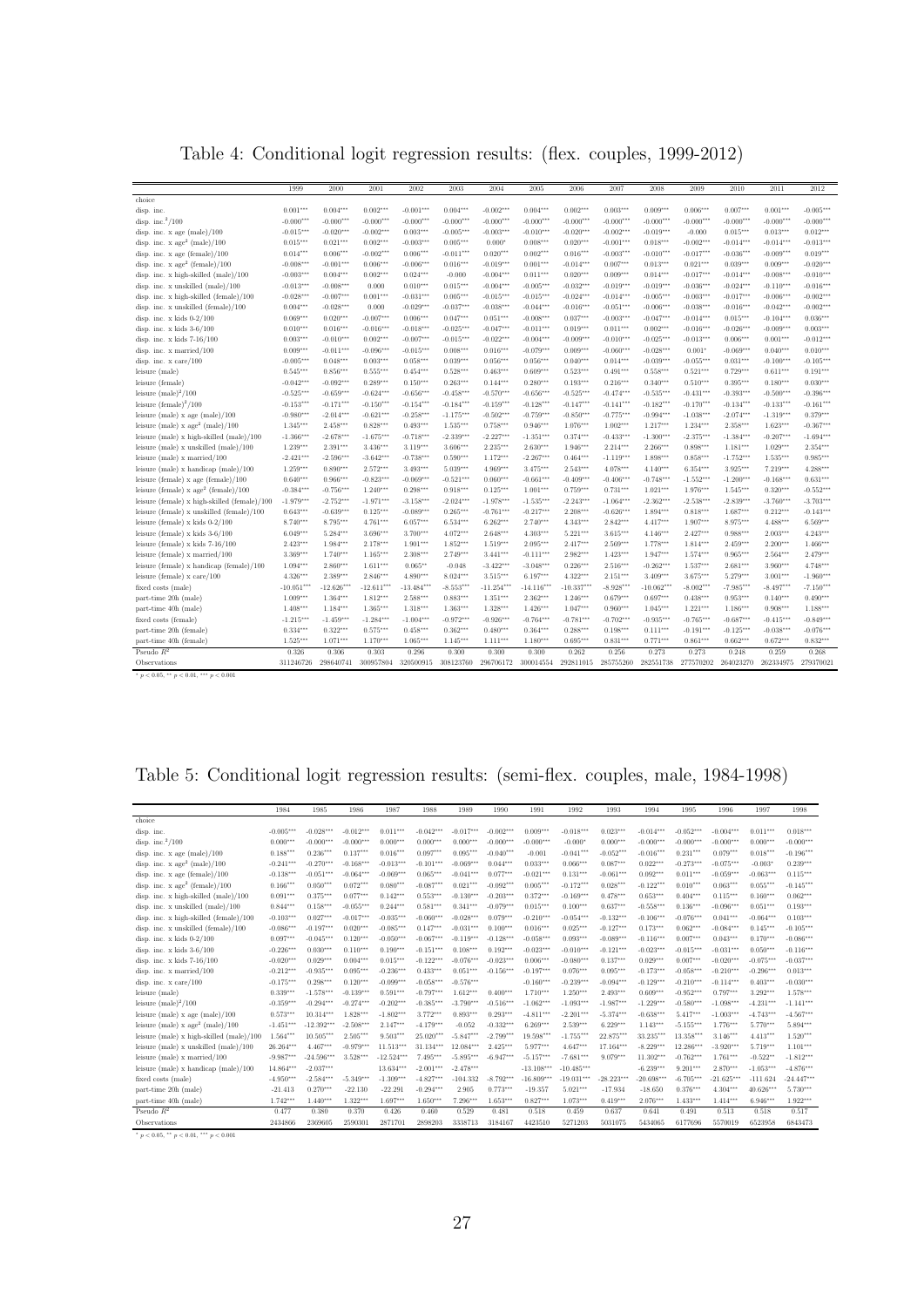Table 6: Conditional logit regression results: (semi-flex. couples, male, 1999-2012)

|                                                 | 1999         | 2000         | 2001         | 2002         | 2003         | 2004         | 2005        | 2006        | 2007         | 2008         | 2009         | 2010         | 2011         | 2012        |
|-------------------------------------------------|--------------|--------------|--------------|--------------|--------------|--------------|-------------|-------------|--------------|--------------|--------------|--------------|--------------|-------------|
| choice                                          |              |              |              |              |              |              |             |             |              |              |              |              |              |             |
| disp. inc.                                      | $-0.011***$  | $-0.024***$  | $0.019***$   | $-0.009***$  | $0.009***$   | $-0.013***$  | $0.032***$  | $0.012***$  | $-0.006***$  | $0.008***$   | $0.005***$   | $-0.007***$  | $-0.023***$  | $0.015***$  |
| disp. inc. $2/100$                              | $0.000***$   | $0.000***$   | 0.000        | $-0.000***$  | $0.000***$   | $-0.000***$  | $0.000***$  | $-0.000***$ | $-0.000***$  | $-0.000***$  | $-0.000***$  | $-0.000***$  | $-0.000***$  | $-0.000***$ |
| disp. inc. $x \text{ age (male)}/100$           | $0.049***$   | $0.146***$   | $-0.150***$  | $0.041***$   | $-0.026***$  | $0.021***$   | $-0.170***$ | $-0.071***$ | $0.084***$   | $-0.089***$  | $0.048***$   | $0.004***$   | $0.027***$   | $-0.114***$ |
| disp. inc. $x \text{ age}^2 \text{ (male)}/100$ | $-0.051***$  | $-0.147***$  | $0.178***$   | $-0.046***$  | $0.024***$   | $-0.023***$  | $0.180***$  | $0.081***$  | $-0.106***$  | $0.114***$   | $-0.052***$  | $-0.006***$  | $-0.022***$  | $0.131***$  |
| disp. inc. x age (female)/100                   | $0.021***$   | $-0.027***$  | $0.064***$   | $0.006***$   | $-0.010***$  | $0.032***$   | $0.029***$  | $0.038***$  | $-0.048***$  | $0.047***$   | $-0.079***$  | $0.036***$   | $0.074***$   | $0.061***$  |
| disp. inc. $x \text{ age}^2$ (female)/100       | $-0.023***$  | $0.024***$   | $-0.087***$  | $-0.002**$   | $0.019***$   | $-0.034***$  | $-0.032***$ | $-0.042***$ | $0.067***$   | $-0.054***$  | $0.090***$   | $-0.040***$  | $-0.081***$  | $-0.075***$ |
| disp. inc. x high-skilled (male)/100            | $-0.221***$  | $0.267***$   | $0.087***$   | $0.040***$   | $0.121***$   | $0.124***$   | $-0.019***$ | $-0.050***$ | $0.017***$   | $-0.030***$  | $-0.072***$  | $0.006***$   | $0.005***$   | $0.020***$  |
| disp. inc. $x$ unskilled $(male)/100$           | $-0.176***$  | $0.389***$   | $-0.117***$  | $0.058***$   | $0.167***$   | $0.044***$   | $-0.093***$ | $-0.245***$ | $-0.151***$  | $-0.793***$  | $-0.573***$  | $-0.046***$  | $1.166***$   | $0.673***$  |
| disp. inc. x high-skilled (female)/100          | $0.023***$   | $0.054***$   | $-0.069***$  | $0.020***$   | $0.037***$   | $0.030***$   | $0.026***$  | $0.035***$  | $0.048***$   | $-0.027***$  | $-0.001*$    | $-0.032***$  | $-0.052***$  | $-0.045***$ |
| disp. inc. x unskilled (female)/100             | $-0.092***$  | $-0.102***$  | $-0.014***$  | $0.041***$   | $0.121***$   | $0.012***$   | $-0.016***$ | $0.230***$  | $0.030***$   | $-0.010***$  | $-0.056***$  | $0.064***$   | $0.053***$   | $0.145***$  |
| disp. inc. $x$ kids $0-2/100$                   | $-0.004***$  | $-0.092***$  | $-0.068***$  | $0.015***$   | $0.016***$   | $-0.009***$  | $-0.000$    | $-0.040***$ | $0.049***$   | $0.010***$   | $-0.088***$  | $0.138***$   | $-0.017***$  | $-0.029***$ |
| disp. inc. $x$ kids $3-6/100$                   | $0.052***$   | $-0.058***$  | $-0.019***$  | $0.015***$   | $-0.024***$  | 0.000        | $0.012***$  | $-0.056***$ | $0.005***$   | $0.027***$   | $-0.019***$  | $-0.003***$  | $0.045***$   | $0.031***$  |
| disp. inc. $x$ kids $7-16/100$                  | $-0.023***$  | $-0.031***$  | $-0.039***$  | $-0.014***$  | $0.008***$   | $0.001***$   | $-0.006***$ | $-0.021***$ | $0.026***$   | $0.008***$   | $0.001*$     | $-0.005***$  | $-0.009***$  | $0.002***$  |
| disp. inc. $x$ married/100                      | $-0.318***$  | $-0.571***$  | $0.131***$   | $-0.149***$  | $-0.193***$  | $0.205***$   | $-0.025***$ | $-0.341***$ | $-0.066***$  | $-0.125***$  | $0.282***$   | $-0.093***$  | $0.053***$   | $-0.066***$ |
| disp. inc. $x \text{ care}/100$                 | $-0.128***$  |              | $-0.177***$  | $0.022***$   | $-0.137***$  | $-0.043***$  | $-0.009***$ | $0.032***$  | $0.044***$   | $-0.112***$  | $-0.022***$  | $-0.298***$  | $-0.176***$  | $-0.370***$ |
| leisure (male)                                  | $0.316***$   | $0.140***$   | $2.109***$   | $-0.014$     | $1.002***$   | $0.455***$   | $2.161***$  | $1.308***$  | $0.275***$   | $1.408***$   | $-0.032***$  | $0.656***$   | $0.146***$   | $1.231***$  |
| leisure $(male)^2/100$                          | $-0.455***$  | $-0.992***$  | $-0.814***$  | $-1.037***$  | $-0.786***$  | $-0.748***$  | $-0.449***$ | $-0.510***$ | $-0.762***$  | $-0.471***$  | $-0.709***$  | $-0.726***$  | $-0.637***$  | $-0.451***$ |
| leisure (male) $x$ age (male)/100               | $0.393***$   | $1.950***$   | $-7.612***$  | $3.239***$   | $-2.136***$  | $-0.630***$  | $-8.524***$ | $-4.583***$ | $1.614***$   | $-5.102***$  | $1.577***$   | $-0.094**$   | $1.026***$   | $-4.006***$ |
| leisure (male) $x \text{ age}^2$ (male)/100     | $-0.158***$  | $-1.189***$  | $8.826***$   | $-3.434***$  | $2.588***$   | $1.097***$   | $9.402***$  | $5.457***$  | $-2.195***$  | $6.122***$   | $-1.484***$  | $-0.019$     | $-0.688***$  | $4.222***$  |
| leisure (male) x high-skilled (male)/100        | $-12.150***$ | $8.010***$   | $0.747***$   | $4.708***$   | $6.763***$   | $4.192***$   | $-0.391***$ | $-1.897***$ | $-1.672***$  | $-3.360***$  | $-5.964***$  | $-10.143***$ | $-3.776***$  | $1.048***$  |
| leisure (male) x unskilled (male)/100           | $-9.182***$  | 18.060***    | 7.545***     | $9.081***$   | 8.967***     | $5.063***$   | $1.569***$  | $2.273***$  | $-1.305***$  | $-18.705***$ | $-14.611***$ | $-9.184***$  | 14.838***    | 12.924***   |
| leisure (male) $x$ married/100                  | $-12.540***$ | $-19.779***$ | $-1.508***$  | $-9.397***$  | $-8.426***$  | $11.903***$  | $-1.291***$ | $-2.941***$ | $-4.359***$  | $-9.554***$  | $12.616***$  | $-8.774***$  | $1.559***$   | $-1.030***$ |
| leisure (male) $x$ handicap (male)/100          | $-0.824***$  | $-9.291***$  | $-8.114***$  | $-0.712***$  | $-6.284***$  | $-6.124***$  | $6.862***$  | $7.024***$  | $9.434***$   | $10.259***$  | $1.856***$   | $11.912***$  | $4.897***$   | $-3.535***$ |
| fixed costs (male)                              | $-8.176***$  | $-18.042***$ | $-13.954***$ | $-22.503***$ | $-14.686***$ | $-14.418***$ | $-7.846***$ | $-9.304***$ | $-15.557***$ | $-7.751***$  | $-12.642***$ | $-12.735***$ | $-10.065***$ | $-7.729***$ |
| part-time 20h (male)                            | $-1.030***$  | $3.870***$   | $1.548***$   | $4.016***$   | $2.688***$   | $1.744***$   | $0.149***$  | $1.512***$  | $3.323***$   | $1.594***$   | $2.940***$   | $-0.085**$   | $-0.862***$  | $1.928***$  |
| part-time 40h (male)                            | $1.431***$   | $1.478***$   | $1.070***$   | $1.500***$   | $1.041***$   | $1.021***$   | $1.081***$  | $1.051***$  | $0.901***$   | $0.930***$   | $0.839***$   | $0.652***$   | $0.701***$   | $0.933***$  |
| Pseudo $R^2$                                    | 0.421        | 0.487        | 0.448        | 0.457        | 0.417        | 0.418        | 0.364       | 0.367       | 0.361        | 0.343        | 0.385        | 0.408        | 0.411        | 0.327       |
| Observations                                    | 6781306      | 8056125      | 7447811      | 6009815      | 6468203      | 6841044      | 6720707     | 6339025     | 5683860      | 5995584      | 5845665      | 6107612      | 6197541      | 5689635     |

 $^{\ast}$   $p$   $<$  0.05,  $^{\ast\ast}$   $p$   $<$  0.01,  $^{\ast\ast\ast}$   $p$   $<$  0.001

Table 7: Conditional logit regression results: (semi-flex. couples, female, 1984-1998)

| choice<br>$0.012***$<br>$0.013***$<br>$0.010***$<br>$0.018***$<br>$0.018***$<br>$0.019***$<br>$-0.002***$<br>$0.010***$<br>$-0.011***$<br>$-0.010***$<br>$-0.004***$<br>$-0.020***$<br>$0.004***$<br>$-0.000$<br>$0.011***$<br>disp. inc. $2/100$<br>$-0.000***$<br>$0.000***$<br>$0.000***$<br>$-0.000***$<br>$0.000***$<br>$0.000***$<br>$-0.000***$<br>$-0.000***$<br>$0.000***$<br>$-0.000***$<br>$-0.000***$<br>$-0.000***$<br>$0.000***$<br>$-0.000***$<br>$-0.000***$<br>$0.028***$<br>$0.043***$<br>$-0.017***$<br>$-0.012***$<br>$-0.036***$<br>$-0.028***$<br>$-0.037***$<br>$-0.011***$<br>$-0.005***$<br>$-0.019***$<br>$0.014***$<br>$0.035***$<br>$0.019***$<br>$0.028***$<br>$0.057***$<br>$-0.047***$<br>disp. inc. $x \text{ age}^2 \text{ (male)}/100$<br>$0.015***$<br>$0.037***$<br>$0.025***$<br>$0.041***$<br>$0.007***$<br>$0.003***$<br>$-0.028***$<br>$0.014***$<br>$-0.017***$<br>$-0.040***$<br>$-0.015***$<br>$-0.030***$<br>$-0.064***$<br>$0.020***$<br>$0.017***$<br>$-0.037***$<br>$-0.050***$<br>$0.033***$<br>$-0.018***$<br>$-0.030***$<br>$-0.071***$<br>$0.058***$<br>$-0.063***$<br>$0.008***$<br>$0.053***$<br>$-0.045***$<br>$-0.103***$<br>$-0.029***$<br>$-0.001$<br>$0.053***$<br>$-0.021***$<br>$0.030***$<br>$0.034***$<br>$0.091***$<br>$-0.062***$<br>$-0.017***$<br>$0.074***$<br>$-0.005***$<br>$-0.056***$<br>$-0.003***$<br>$0.035***$<br>$0.040***$<br>$0.046***$<br>$0.119***$<br>$-0.107***$<br>$-0.090***$<br>$-0.067***$<br>$-0.093***$<br>$-0.045***$<br>$-0.030***$<br>$-0.047***$<br>$-0.048***$<br>$-0.072***$<br>$-0.100***$<br>$-0.081***$<br>$-0.104***$<br>$-0.046***$<br>$-0.036***$<br>$-0.057***$<br>$0.081***$<br>$-0.091***$<br>$-0.015***$<br>$-0.003***$<br>$-0.007***$<br>$0.108***$<br>$-0.078***$<br>$-0.009***$<br>$-0.018***$<br>$0.067***$<br>$0.032***$<br>$0.012***$<br>$-0.000$<br>$0.014***$<br>$0.014***$<br>$0.112***$<br>$0.023***$<br>$0.017***$<br>$-0.069***$<br>$0.056***$<br>$-0.096***$<br>$-0.050***$<br>$0.020***$<br>$0.049***$<br>$-0.015***$<br>$0.179***$<br>$-0.026***$<br>$-0.395***$<br>$-0.023***$<br>$-0.001$<br>$0.046***$<br>$0.097***$<br>$0.026***$<br>$0.068***$<br>$-0.027***$<br>$0.029***$<br>$0.102***$<br>$-0.105***$<br>$0.114***$<br>$0.080***$<br>$0.049***$<br>$-0.092***$<br>$0.126***$<br>$0.437***$<br>$-0.162***$<br>$-0.033***$<br>$-0.106***$<br>$-0.018***$<br>$-0.007***$<br>$-0.218***$<br>$-0.246***$<br>$-0.091***$<br>$-0.165***$<br>$-0.166***$<br>$0.110***$<br>$-0.123***$<br>$0.050***$<br>$-0.272***$<br>$0.032***$<br>$0.084***$<br>$-0.113***$<br>$-0.160***$<br>$-0.058***$<br>$0.154***$<br>$-0.114***$<br>$-0.051***$<br>$-0.068***$<br>$0.081***$<br>$0.111***$<br>$-0.094***$<br>$0.089***$<br>$0.050***$<br>$0.090***$<br>$-0.077***$<br>$-0.002$<br>$0.027***$<br>$-0.068***$<br>$-0.017***$<br>$-0.075***$<br>$-0.016***$<br>$-0.019***$<br>$-0.039***$<br>$-0.077***$<br>$0.003***$<br>$-0.050***$<br>$-0.045***$<br>$-0.060***$<br>$-0.035***$<br>$0.031***$<br>$0.004***$<br>$0.137***$<br>$0.188***$<br>$-1.044***$<br>$0.027***$<br>$-0.231***$<br>$-0.020***$<br>$0.077***$<br>$-0.021***$<br>$0.086***$<br>$-0.130***$<br>$0.186***$<br>$0.095***$<br>$0.126***$<br>$-0.264***$<br>$-0.047***$<br>$-0.475***$<br>$0.073***$<br>$-0.168***$<br>$0.188***$<br>$0.210***$<br>$0.072***$<br>$0.212***$<br>$-0.268***$<br>$-0.174***$<br>$0.359***$<br>$-0.356***$<br>$-0.032***$<br>$2.646***$<br>$0.332***$<br>$0.170***$<br>$0.395***$<br>$0.157***$<br>$0.277***$<br>$0.426***$<br>$0.704***$<br>$-0.118***$<br>$0.095***$<br>$0.469***$<br>$-0.007$<br>$0.724***$<br>$0.210***$<br>$-0.250***$<br>$0.176***$<br>$0.038***$<br>$0.661***$<br>$-0.148***$<br>$-0.205***$<br>$-0.164***$<br>$-0.163***$<br>$-0.165***$<br>$-0.162***$<br>$-0.262***$<br>$-0.181***$<br>$-0.105***$<br>$-0.157***$<br>$-0.118***$<br>$-0.274***$<br>$-0.152***$<br>$-0.264***$<br>$-0.238***$<br>$-2.080***$<br>$-1.513***$<br>$0.415***$<br>$-0.814***$<br>$-1.091***$<br>$-2.642***$<br>$0.911***$<br>$0.146***$<br>$-2.429***$<br>$-0.275***$<br>$1.847***$<br>$-0.414***$<br>$1.428***$<br>$-2.211***$<br>$0.558***$<br>$2.634***$<br>$1.916***$<br>$0.223***$<br>$1.327***$<br>$1.573***$<br>$3.354***$<br>$-0.858***$<br>$0.144***$<br>$2.706***$<br>$0.528***$<br>$-1.814***$<br>$0.638***$<br>$-1.289***$<br>$2.859***$<br>$-0.447***$<br>$0.590***$<br>$-2.921***$<br>$-3.728***$<br>$-0.576***$<br>$1.145***$<br>$2.108***$<br>$-3.270***$<br>$-0.574***$<br>$2.688***$<br>$-3.210***$<br>$3.679***$<br>$-4.233***$<br>$-13.101***$<br>$-3.145***$<br>$-2.979***$<br>$4.613***$<br>$4.143***$<br>$3.738***$<br>$3.035***$<br>$3.551***$<br>$3.818***$<br>$4.022***$<br>$-0.710***$<br>$-0.830***$<br>$2.676***$<br>$4.433***$<br>$5.520***$<br>$9.802***$<br>$0.139**$<br>5.076***<br>$0.818***$<br>$4.480***$<br>$-2.067***$<br>$1.393***$<br>$-1.395***$<br>$1.017***$<br>$-1.570***$<br>$-0.195**$<br>$7.036***$<br>$-9.095***$<br>$0.495***$<br>$4.454***$<br>$4.302***$<br>$-0.434***$<br>$7.487***$<br>$2.762***$<br>$6.908***$<br>$1.488***$<br>$1.045***$<br>$5.007***$<br>$9.525***$<br>$2.512***$<br>$1.882***$<br>$4.760***$<br>$0.250***$<br>6.059***<br>$4.350***$<br>$6.527***$<br>$9.700***$<br>$2.592***$<br>$-0.186***$<br>$1.760***$<br>$0.679***$<br>$3.182***$<br>$2.432***$<br>$2.422***$<br>$2.218***$<br>$1.666***$<br>$0.646***$<br>$0.911***$<br>$4.152***$<br>$3.048***$<br>$3.838***$<br>$1.491***$<br>0.014<br>$8.208***$<br>$-19.353***$<br>$-1.992***$<br>$7.199***$<br>$3.650***$<br>$1.344***$<br>$-7.471***$<br>$8.439***$<br>$-0.884***$<br>$10.721***$<br>$-9.190***$<br>$11.320***$<br>$3.539***$<br>$-9.051***$<br>$-2.070***$<br>$-2.382***$<br>$4.478***$<br>$4.260***$<br>$0.635***$<br>$1.598***$<br>$-3.142***$<br>$-3.176***$<br>$-2.314***$<br>$-3.592***$<br>$-5.929***$<br>$-1.891***$<br>$0.108**$<br>$-1.333***$<br>$1.498***$<br>$2.437***$<br>$-11.511***$<br>$-6.818***$<br>$2.996***$<br>$-2.332***$<br>$-2.474***$<br>45.487***<br>$4.637***$<br>$-10.260***$<br>21.394***<br>$16.081***$<br>$2.279***$<br>$15.131***$ |                                                  |      |      |      |      |      |      |      |      |      |      |      |      |      |      |      |
|------------------------------------------------------------------------------------------------------------------------------------------------------------------------------------------------------------------------------------------------------------------------------------------------------------------------------------------------------------------------------------------------------------------------------------------------------------------------------------------------------------------------------------------------------------------------------------------------------------------------------------------------------------------------------------------------------------------------------------------------------------------------------------------------------------------------------------------------------------------------------------------------------------------------------------------------------------------------------------------------------------------------------------------------------------------------------------------------------------------------------------------------------------------------------------------------------------------------------------------------------------------------------------------------------------------------------------------------------------------------------------------------------------------------------------------------------------------------------------------------------------------------------------------------------------------------------------------------------------------------------------------------------------------------------------------------------------------------------------------------------------------------------------------------------------------------------------------------------------------------------------------------------------------------------------------------------------------------------------------------------------------------------------------------------------------------------------------------------------------------------------------------------------------------------------------------------------------------------------------------------------------------------------------------------------------------------------------------------------------------------------------------------------------------------------------------------------------------------------------------------------------------------------------------------------------------------------------------------------------------------------------------------------------------------------------------------------------------------------------------------------------------------------------------------------------------------------------------------------------------------------------------------------------------------------------------------------------------------------------------------------------------------------------------------------------------------------------------------------------------------------------------------------------------------------------------------------------------------------------------------------------------------------------------------------------------------------------------------------------------------------------------------------------------------------------------------------------------------------------------------------------------------------------------------------------------------------------------------------------------------------------------------------------------------------------------------------------------------------------------------------------------------------------------------------------------------------------------------------------------------------------------------------------------------------------------------------------------------------------------------------------------------------------------------------------------------------------------------------------------------------------------------------------------------------------------------------------------------------------------------------------------------------------------------------------------------------------------------------------------------------------------------------------------------------------------------------------------------------------------------------------------------------------------------------------------------------------------------------------------------------------------------------------------------------------------------------------------------------------------------------------------------------------------------------------------------------------------------------------------------------------------------------------------------------------------------------------------------------------------------------------------------------------------------------------------------------------------------------------------------------------------------------------------------------------------------------------------------------------------------------------------------------------------------------------------------------------------------------------------------------------------------------------------------------------------------------------------------------------------------------------------------------------------------------------------------------------------------------------------------------------------------------------------------------------------------------------------------------------------------------------------------------------------------------------------------------------------------------------------------------------------------------------------------------------------------------------------------------------------------------------------------------------------------------------------------------------------------------------------|--------------------------------------------------|------|------|------|------|------|------|------|------|------|------|------|------|------|------|------|
|                                                                                                                                                                                                                                                                                                                                                                                                                                                                                                                                                                                                                                                                                                                                                                                                                                                                                                                                                                                                                                                                                                                                                                                                                                                                                                                                                                                                                                                                                                                                                                                                                                                                                                                                                                                                                                                                                                                                                                                                                                                                                                                                                                                                                                                                                                                                                                                                                                                                                                                                                                                                                                                                                                                                                                                                                                                                                                                                                                                                                                                                                                                                                                                                                                                                                                                                                                                                                                                                                                                                                                                                                                                                                                                                                                                                                                                                                                                                                                                                                                                                                                                                                                                                                                                                                                                                                                                                                                                                                                                                                                                                                                                                                                                                                                                                                                                                                                                                                                                                                                                                                                                                                                                                                                                                                                                                                                                                                                                                                                                                                                                                                                                                                                                                                                                                                                                                                                                                                                                                                                                                                                                        |                                                  | 1984 | 1985 | 1986 | 1987 | 1988 | 1989 | 1990 | 1991 | 1992 | 1993 | 1994 | 1995 | 1996 | 1997 | 1998 |
|                                                                                                                                                                                                                                                                                                                                                                                                                                                                                                                                                                                                                                                                                                                                                                                                                                                                                                                                                                                                                                                                                                                                                                                                                                                                                                                                                                                                                                                                                                                                                                                                                                                                                                                                                                                                                                                                                                                                                                                                                                                                                                                                                                                                                                                                                                                                                                                                                                                                                                                                                                                                                                                                                                                                                                                                                                                                                                                                                                                                                                                                                                                                                                                                                                                                                                                                                                                                                                                                                                                                                                                                                                                                                                                                                                                                                                                                                                                                                                                                                                                                                                                                                                                                                                                                                                                                                                                                                                                                                                                                                                                                                                                                                                                                                                                                                                                                                                                                                                                                                                                                                                                                                                                                                                                                                                                                                                                                                                                                                                                                                                                                                                                                                                                                                                                                                                                                                                                                                                                                                                                                                                                        |                                                  |      |      |      |      |      |      |      |      |      |      |      |      |      |      |      |
|                                                                                                                                                                                                                                                                                                                                                                                                                                                                                                                                                                                                                                                                                                                                                                                                                                                                                                                                                                                                                                                                                                                                                                                                                                                                                                                                                                                                                                                                                                                                                                                                                                                                                                                                                                                                                                                                                                                                                                                                                                                                                                                                                                                                                                                                                                                                                                                                                                                                                                                                                                                                                                                                                                                                                                                                                                                                                                                                                                                                                                                                                                                                                                                                                                                                                                                                                                                                                                                                                                                                                                                                                                                                                                                                                                                                                                                                                                                                                                                                                                                                                                                                                                                                                                                                                                                                                                                                                                                                                                                                                                                                                                                                                                                                                                                                                                                                                                                                                                                                                                                                                                                                                                                                                                                                                                                                                                                                                                                                                                                                                                                                                                                                                                                                                                                                                                                                                                                                                                                                                                                                                                                        | disp. inc.                                       |      |      |      |      |      |      |      |      |      |      |      |      |      |      |      |
|                                                                                                                                                                                                                                                                                                                                                                                                                                                                                                                                                                                                                                                                                                                                                                                                                                                                                                                                                                                                                                                                                                                                                                                                                                                                                                                                                                                                                                                                                                                                                                                                                                                                                                                                                                                                                                                                                                                                                                                                                                                                                                                                                                                                                                                                                                                                                                                                                                                                                                                                                                                                                                                                                                                                                                                                                                                                                                                                                                                                                                                                                                                                                                                                                                                                                                                                                                                                                                                                                                                                                                                                                                                                                                                                                                                                                                                                                                                                                                                                                                                                                                                                                                                                                                                                                                                                                                                                                                                                                                                                                                                                                                                                                                                                                                                                                                                                                                                                                                                                                                                                                                                                                                                                                                                                                                                                                                                                                                                                                                                                                                                                                                                                                                                                                                                                                                                                                                                                                                                                                                                                                                                        |                                                  |      |      |      |      |      |      |      |      |      |      |      |      |      |      |      |
|                                                                                                                                                                                                                                                                                                                                                                                                                                                                                                                                                                                                                                                                                                                                                                                                                                                                                                                                                                                                                                                                                                                                                                                                                                                                                                                                                                                                                                                                                                                                                                                                                                                                                                                                                                                                                                                                                                                                                                                                                                                                                                                                                                                                                                                                                                                                                                                                                                                                                                                                                                                                                                                                                                                                                                                                                                                                                                                                                                                                                                                                                                                                                                                                                                                                                                                                                                                                                                                                                                                                                                                                                                                                                                                                                                                                                                                                                                                                                                                                                                                                                                                                                                                                                                                                                                                                                                                                                                                                                                                                                                                                                                                                                                                                                                                                                                                                                                                                                                                                                                                                                                                                                                                                                                                                                                                                                                                                                                                                                                                                                                                                                                                                                                                                                                                                                                                                                                                                                                                                                                                                                                                        | disp. inc. $x \text{ age (male)}/100$            |      |      |      |      |      |      |      |      |      |      |      |      |      |      |      |
|                                                                                                                                                                                                                                                                                                                                                                                                                                                                                                                                                                                                                                                                                                                                                                                                                                                                                                                                                                                                                                                                                                                                                                                                                                                                                                                                                                                                                                                                                                                                                                                                                                                                                                                                                                                                                                                                                                                                                                                                                                                                                                                                                                                                                                                                                                                                                                                                                                                                                                                                                                                                                                                                                                                                                                                                                                                                                                                                                                                                                                                                                                                                                                                                                                                                                                                                                                                                                                                                                                                                                                                                                                                                                                                                                                                                                                                                                                                                                                                                                                                                                                                                                                                                                                                                                                                                                                                                                                                                                                                                                                                                                                                                                                                                                                                                                                                                                                                                                                                                                                                                                                                                                                                                                                                                                                                                                                                                                                                                                                                                                                                                                                                                                                                                                                                                                                                                                                                                                                                                                                                                                                                        |                                                  |      |      |      |      |      |      |      |      |      |      |      |      |      |      |      |
|                                                                                                                                                                                                                                                                                                                                                                                                                                                                                                                                                                                                                                                                                                                                                                                                                                                                                                                                                                                                                                                                                                                                                                                                                                                                                                                                                                                                                                                                                                                                                                                                                                                                                                                                                                                                                                                                                                                                                                                                                                                                                                                                                                                                                                                                                                                                                                                                                                                                                                                                                                                                                                                                                                                                                                                                                                                                                                                                                                                                                                                                                                                                                                                                                                                                                                                                                                                                                                                                                                                                                                                                                                                                                                                                                                                                                                                                                                                                                                                                                                                                                                                                                                                                                                                                                                                                                                                                                                                                                                                                                                                                                                                                                                                                                                                                                                                                                                                                                                                                                                                                                                                                                                                                                                                                                                                                                                                                                                                                                                                                                                                                                                                                                                                                                                                                                                                                                                                                                                                                                                                                                                                        | disp. inc. $x$ age (female)/100                  |      |      |      |      |      |      |      |      |      |      |      |      |      |      |      |
|                                                                                                                                                                                                                                                                                                                                                                                                                                                                                                                                                                                                                                                                                                                                                                                                                                                                                                                                                                                                                                                                                                                                                                                                                                                                                                                                                                                                                                                                                                                                                                                                                                                                                                                                                                                                                                                                                                                                                                                                                                                                                                                                                                                                                                                                                                                                                                                                                                                                                                                                                                                                                                                                                                                                                                                                                                                                                                                                                                                                                                                                                                                                                                                                                                                                                                                                                                                                                                                                                                                                                                                                                                                                                                                                                                                                                                                                                                                                                                                                                                                                                                                                                                                                                                                                                                                                                                                                                                                                                                                                                                                                                                                                                                                                                                                                                                                                                                                                                                                                                                                                                                                                                                                                                                                                                                                                                                                                                                                                                                                                                                                                                                                                                                                                                                                                                                                                                                                                                                                                                                                                                                                        | disp. inc. $x \text{ age}^2$ (female)/100        |      |      |      |      |      |      |      |      |      |      |      |      |      |      |      |
|                                                                                                                                                                                                                                                                                                                                                                                                                                                                                                                                                                                                                                                                                                                                                                                                                                                                                                                                                                                                                                                                                                                                                                                                                                                                                                                                                                                                                                                                                                                                                                                                                                                                                                                                                                                                                                                                                                                                                                                                                                                                                                                                                                                                                                                                                                                                                                                                                                                                                                                                                                                                                                                                                                                                                                                                                                                                                                                                                                                                                                                                                                                                                                                                                                                                                                                                                                                                                                                                                                                                                                                                                                                                                                                                                                                                                                                                                                                                                                                                                                                                                                                                                                                                                                                                                                                                                                                                                                                                                                                                                                                                                                                                                                                                                                                                                                                                                                                                                                                                                                                                                                                                                                                                                                                                                                                                                                                                                                                                                                                                                                                                                                                                                                                                                                                                                                                                                                                                                                                                                                                                                                                        | disp. inc. x high-skilled (male)/100             |      |      |      |      |      |      |      |      |      |      |      |      |      |      |      |
|                                                                                                                                                                                                                                                                                                                                                                                                                                                                                                                                                                                                                                                                                                                                                                                                                                                                                                                                                                                                                                                                                                                                                                                                                                                                                                                                                                                                                                                                                                                                                                                                                                                                                                                                                                                                                                                                                                                                                                                                                                                                                                                                                                                                                                                                                                                                                                                                                                                                                                                                                                                                                                                                                                                                                                                                                                                                                                                                                                                                                                                                                                                                                                                                                                                                                                                                                                                                                                                                                                                                                                                                                                                                                                                                                                                                                                                                                                                                                                                                                                                                                                                                                                                                                                                                                                                                                                                                                                                                                                                                                                                                                                                                                                                                                                                                                                                                                                                                                                                                                                                                                                                                                                                                                                                                                                                                                                                                                                                                                                                                                                                                                                                                                                                                                                                                                                                                                                                                                                                                                                                                                                                        | disp. inc. $x$ unskilled $(male)/100$            |      |      |      |      |      |      |      |      |      |      |      |      |      |      |      |
|                                                                                                                                                                                                                                                                                                                                                                                                                                                                                                                                                                                                                                                                                                                                                                                                                                                                                                                                                                                                                                                                                                                                                                                                                                                                                                                                                                                                                                                                                                                                                                                                                                                                                                                                                                                                                                                                                                                                                                                                                                                                                                                                                                                                                                                                                                                                                                                                                                                                                                                                                                                                                                                                                                                                                                                                                                                                                                                                                                                                                                                                                                                                                                                                                                                                                                                                                                                                                                                                                                                                                                                                                                                                                                                                                                                                                                                                                                                                                                                                                                                                                                                                                                                                                                                                                                                                                                                                                                                                                                                                                                                                                                                                                                                                                                                                                                                                                                                                                                                                                                                                                                                                                                                                                                                                                                                                                                                                                                                                                                                                                                                                                                                                                                                                                                                                                                                                                                                                                                                                                                                                                                                        | disp. inc. x high-skilled (female)/100           |      |      |      |      |      |      |      |      |      |      |      |      |      |      |      |
|                                                                                                                                                                                                                                                                                                                                                                                                                                                                                                                                                                                                                                                                                                                                                                                                                                                                                                                                                                                                                                                                                                                                                                                                                                                                                                                                                                                                                                                                                                                                                                                                                                                                                                                                                                                                                                                                                                                                                                                                                                                                                                                                                                                                                                                                                                                                                                                                                                                                                                                                                                                                                                                                                                                                                                                                                                                                                                                                                                                                                                                                                                                                                                                                                                                                                                                                                                                                                                                                                                                                                                                                                                                                                                                                                                                                                                                                                                                                                                                                                                                                                                                                                                                                                                                                                                                                                                                                                                                                                                                                                                                                                                                                                                                                                                                                                                                                                                                                                                                                                                                                                                                                                                                                                                                                                                                                                                                                                                                                                                                                                                                                                                                                                                                                                                                                                                                                                                                                                                                                                                                                                                                        | disp. inc. $x$ unskilled (female)/100            |      |      |      |      |      |      |      |      |      |      |      |      |      |      |      |
|                                                                                                                                                                                                                                                                                                                                                                                                                                                                                                                                                                                                                                                                                                                                                                                                                                                                                                                                                                                                                                                                                                                                                                                                                                                                                                                                                                                                                                                                                                                                                                                                                                                                                                                                                                                                                                                                                                                                                                                                                                                                                                                                                                                                                                                                                                                                                                                                                                                                                                                                                                                                                                                                                                                                                                                                                                                                                                                                                                                                                                                                                                                                                                                                                                                                                                                                                                                                                                                                                                                                                                                                                                                                                                                                                                                                                                                                                                                                                                                                                                                                                                                                                                                                                                                                                                                                                                                                                                                                                                                                                                                                                                                                                                                                                                                                                                                                                                                                                                                                                                                                                                                                                                                                                                                                                                                                                                                                                                                                                                                                                                                                                                                                                                                                                                                                                                                                                                                                                                                                                                                                                                                        | disp. inc. $x$ kids $0-2/100$                    |      |      |      |      |      |      |      |      |      |      |      |      |      |      |      |
|                                                                                                                                                                                                                                                                                                                                                                                                                                                                                                                                                                                                                                                                                                                                                                                                                                                                                                                                                                                                                                                                                                                                                                                                                                                                                                                                                                                                                                                                                                                                                                                                                                                                                                                                                                                                                                                                                                                                                                                                                                                                                                                                                                                                                                                                                                                                                                                                                                                                                                                                                                                                                                                                                                                                                                                                                                                                                                                                                                                                                                                                                                                                                                                                                                                                                                                                                                                                                                                                                                                                                                                                                                                                                                                                                                                                                                                                                                                                                                                                                                                                                                                                                                                                                                                                                                                                                                                                                                                                                                                                                                                                                                                                                                                                                                                                                                                                                                                                                                                                                                                                                                                                                                                                                                                                                                                                                                                                                                                                                                                                                                                                                                                                                                                                                                                                                                                                                                                                                                                                                                                                                                                        | disp. inc. $x$ kids $3-6/100$                    |      |      |      |      |      |      |      |      |      |      |      |      |      |      |      |
|                                                                                                                                                                                                                                                                                                                                                                                                                                                                                                                                                                                                                                                                                                                                                                                                                                                                                                                                                                                                                                                                                                                                                                                                                                                                                                                                                                                                                                                                                                                                                                                                                                                                                                                                                                                                                                                                                                                                                                                                                                                                                                                                                                                                                                                                                                                                                                                                                                                                                                                                                                                                                                                                                                                                                                                                                                                                                                                                                                                                                                                                                                                                                                                                                                                                                                                                                                                                                                                                                                                                                                                                                                                                                                                                                                                                                                                                                                                                                                                                                                                                                                                                                                                                                                                                                                                                                                                                                                                                                                                                                                                                                                                                                                                                                                                                                                                                                                                                                                                                                                                                                                                                                                                                                                                                                                                                                                                                                                                                                                                                                                                                                                                                                                                                                                                                                                                                                                                                                                                                                                                                                                                        | disp. inc. $x$ kids $7-16/100$                   |      |      |      |      |      |      |      |      |      |      |      |      |      |      |      |
|                                                                                                                                                                                                                                                                                                                                                                                                                                                                                                                                                                                                                                                                                                                                                                                                                                                                                                                                                                                                                                                                                                                                                                                                                                                                                                                                                                                                                                                                                                                                                                                                                                                                                                                                                                                                                                                                                                                                                                                                                                                                                                                                                                                                                                                                                                                                                                                                                                                                                                                                                                                                                                                                                                                                                                                                                                                                                                                                                                                                                                                                                                                                                                                                                                                                                                                                                                                                                                                                                                                                                                                                                                                                                                                                                                                                                                                                                                                                                                                                                                                                                                                                                                                                                                                                                                                                                                                                                                                                                                                                                                                                                                                                                                                                                                                                                                                                                                                                                                                                                                                                                                                                                                                                                                                                                                                                                                                                                                                                                                                                                                                                                                                                                                                                                                                                                                                                                                                                                                                                                                                                                                                        | disp. inc. $x$ married/100                       |      |      |      |      |      |      |      |      |      |      |      |      |      |      |      |
|                                                                                                                                                                                                                                                                                                                                                                                                                                                                                                                                                                                                                                                                                                                                                                                                                                                                                                                                                                                                                                                                                                                                                                                                                                                                                                                                                                                                                                                                                                                                                                                                                                                                                                                                                                                                                                                                                                                                                                                                                                                                                                                                                                                                                                                                                                                                                                                                                                                                                                                                                                                                                                                                                                                                                                                                                                                                                                                                                                                                                                                                                                                                                                                                                                                                                                                                                                                                                                                                                                                                                                                                                                                                                                                                                                                                                                                                                                                                                                                                                                                                                                                                                                                                                                                                                                                                                                                                                                                                                                                                                                                                                                                                                                                                                                                                                                                                                                                                                                                                                                                                                                                                                                                                                                                                                                                                                                                                                                                                                                                                                                                                                                                                                                                                                                                                                                                                                                                                                                                                                                                                                                                        | disp. inc. $x \text{ care}/100$                  |      |      |      |      |      |      |      |      |      |      |      |      |      |      |      |
|                                                                                                                                                                                                                                                                                                                                                                                                                                                                                                                                                                                                                                                                                                                                                                                                                                                                                                                                                                                                                                                                                                                                                                                                                                                                                                                                                                                                                                                                                                                                                                                                                                                                                                                                                                                                                                                                                                                                                                                                                                                                                                                                                                                                                                                                                                                                                                                                                                                                                                                                                                                                                                                                                                                                                                                                                                                                                                                                                                                                                                                                                                                                                                                                                                                                                                                                                                                                                                                                                                                                                                                                                                                                                                                                                                                                                                                                                                                                                                                                                                                                                                                                                                                                                                                                                                                                                                                                                                                                                                                                                                                                                                                                                                                                                                                                                                                                                                                                                                                                                                                                                                                                                                                                                                                                                                                                                                                                                                                                                                                                                                                                                                                                                                                                                                                                                                                                                                                                                                                                                                                                                                                        | leisure (female)                                 |      |      |      |      |      |      |      |      |      |      |      |      |      |      |      |
|                                                                                                                                                                                                                                                                                                                                                                                                                                                                                                                                                                                                                                                                                                                                                                                                                                                                                                                                                                                                                                                                                                                                                                                                                                                                                                                                                                                                                                                                                                                                                                                                                                                                                                                                                                                                                                                                                                                                                                                                                                                                                                                                                                                                                                                                                                                                                                                                                                                                                                                                                                                                                                                                                                                                                                                                                                                                                                                                                                                                                                                                                                                                                                                                                                                                                                                                                                                                                                                                                                                                                                                                                                                                                                                                                                                                                                                                                                                                                                                                                                                                                                                                                                                                                                                                                                                                                                                                                                                                                                                                                                                                                                                                                                                                                                                                                                                                                                                                                                                                                                                                                                                                                                                                                                                                                                                                                                                                                                                                                                                                                                                                                                                                                                                                                                                                                                                                                                                                                                                                                                                                                                                        | leisure (female) $2/100$                         |      |      |      |      |      |      |      |      |      |      |      |      |      |      |      |
|                                                                                                                                                                                                                                                                                                                                                                                                                                                                                                                                                                                                                                                                                                                                                                                                                                                                                                                                                                                                                                                                                                                                                                                                                                                                                                                                                                                                                                                                                                                                                                                                                                                                                                                                                                                                                                                                                                                                                                                                                                                                                                                                                                                                                                                                                                                                                                                                                                                                                                                                                                                                                                                                                                                                                                                                                                                                                                                                                                                                                                                                                                                                                                                                                                                                                                                                                                                                                                                                                                                                                                                                                                                                                                                                                                                                                                                                                                                                                                                                                                                                                                                                                                                                                                                                                                                                                                                                                                                                                                                                                                                                                                                                                                                                                                                                                                                                                                                                                                                                                                                                                                                                                                                                                                                                                                                                                                                                                                                                                                                                                                                                                                                                                                                                                                                                                                                                                                                                                                                                                                                                                                                        | leisure (female) $x$ age (female)/100            |      |      |      |      |      |      |      |      |      |      |      |      |      |      |      |
|                                                                                                                                                                                                                                                                                                                                                                                                                                                                                                                                                                                                                                                                                                                                                                                                                                                                                                                                                                                                                                                                                                                                                                                                                                                                                                                                                                                                                                                                                                                                                                                                                                                                                                                                                                                                                                                                                                                                                                                                                                                                                                                                                                                                                                                                                                                                                                                                                                                                                                                                                                                                                                                                                                                                                                                                                                                                                                                                                                                                                                                                                                                                                                                                                                                                                                                                                                                                                                                                                                                                                                                                                                                                                                                                                                                                                                                                                                                                                                                                                                                                                                                                                                                                                                                                                                                                                                                                                                                                                                                                                                                                                                                                                                                                                                                                                                                                                                                                                                                                                                                                                                                                                                                                                                                                                                                                                                                                                                                                                                                                                                                                                                                                                                                                                                                                                                                                                                                                                                                                                                                                                                                        | leisure (female) x age <sup>2</sup> (female)/100 |      |      |      |      |      |      |      |      |      |      |      |      |      |      |      |
|                                                                                                                                                                                                                                                                                                                                                                                                                                                                                                                                                                                                                                                                                                                                                                                                                                                                                                                                                                                                                                                                                                                                                                                                                                                                                                                                                                                                                                                                                                                                                                                                                                                                                                                                                                                                                                                                                                                                                                                                                                                                                                                                                                                                                                                                                                                                                                                                                                                                                                                                                                                                                                                                                                                                                                                                                                                                                                                                                                                                                                                                                                                                                                                                                                                                                                                                                                                                                                                                                                                                                                                                                                                                                                                                                                                                                                                                                                                                                                                                                                                                                                                                                                                                                                                                                                                                                                                                                                                                                                                                                                                                                                                                                                                                                                                                                                                                                                                                                                                                                                                                                                                                                                                                                                                                                                                                                                                                                                                                                                                                                                                                                                                                                                                                                                                                                                                                                                                                                                                                                                                                                                                        | leisure (female) x high-skilled (female)/100     |      |      |      |      |      |      |      |      |      |      |      |      |      |      |      |
|                                                                                                                                                                                                                                                                                                                                                                                                                                                                                                                                                                                                                                                                                                                                                                                                                                                                                                                                                                                                                                                                                                                                                                                                                                                                                                                                                                                                                                                                                                                                                                                                                                                                                                                                                                                                                                                                                                                                                                                                                                                                                                                                                                                                                                                                                                                                                                                                                                                                                                                                                                                                                                                                                                                                                                                                                                                                                                                                                                                                                                                                                                                                                                                                                                                                                                                                                                                                                                                                                                                                                                                                                                                                                                                                                                                                                                                                                                                                                                                                                                                                                                                                                                                                                                                                                                                                                                                                                                                                                                                                                                                                                                                                                                                                                                                                                                                                                                                                                                                                                                                                                                                                                                                                                                                                                                                                                                                                                                                                                                                                                                                                                                                                                                                                                                                                                                                                                                                                                                                                                                                                                                                        | leisure (female) x unskilled (female)/100        |      |      |      |      |      |      |      |      |      |      |      |      |      |      |      |
|                                                                                                                                                                                                                                                                                                                                                                                                                                                                                                                                                                                                                                                                                                                                                                                                                                                                                                                                                                                                                                                                                                                                                                                                                                                                                                                                                                                                                                                                                                                                                                                                                                                                                                                                                                                                                                                                                                                                                                                                                                                                                                                                                                                                                                                                                                                                                                                                                                                                                                                                                                                                                                                                                                                                                                                                                                                                                                                                                                                                                                                                                                                                                                                                                                                                                                                                                                                                                                                                                                                                                                                                                                                                                                                                                                                                                                                                                                                                                                                                                                                                                                                                                                                                                                                                                                                                                                                                                                                                                                                                                                                                                                                                                                                                                                                                                                                                                                                                                                                                                                                                                                                                                                                                                                                                                                                                                                                                                                                                                                                                                                                                                                                                                                                                                                                                                                                                                                                                                                                                                                                                                                                        | leisure (female) x kids $0-2/100$                |      |      |      |      |      |      |      |      |      |      |      |      |      |      |      |
|                                                                                                                                                                                                                                                                                                                                                                                                                                                                                                                                                                                                                                                                                                                                                                                                                                                                                                                                                                                                                                                                                                                                                                                                                                                                                                                                                                                                                                                                                                                                                                                                                                                                                                                                                                                                                                                                                                                                                                                                                                                                                                                                                                                                                                                                                                                                                                                                                                                                                                                                                                                                                                                                                                                                                                                                                                                                                                                                                                                                                                                                                                                                                                                                                                                                                                                                                                                                                                                                                                                                                                                                                                                                                                                                                                                                                                                                                                                                                                                                                                                                                                                                                                                                                                                                                                                                                                                                                                                                                                                                                                                                                                                                                                                                                                                                                                                                                                                                                                                                                                                                                                                                                                                                                                                                                                                                                                                                                                                                                                                                                                                                                                                                                                                                                                                                                                                                                                                                                                                                                                                                                                                        | leisure (female) x kids $3-6/100$                |      |      |      |      |      |      |      |      |      |      |      |      |      |      |      |
|                                                                                                                                                                                                                                                                                                                                                                                                                                                                                                                                                                                                                                                                                                                                                                                                                                                                                                                                                                                                                                                                                                                                                                                                                                                                                                                                                                                                                                                                                                                                                                                                                                                                                                                                                                                                                                                                                                                                                                                                                                                                                                                                                                                                                                                                                                                                                                                                                                                                                                                                                                                                                                                                                                                                                                                                                                                                                                                                                                                                                                                                                                                                                                                                                                                                                                                                                                                                                                                                                                                                                                                                                                                                                                                                                                                                                                                                                                                                                                                                                                                                                                                                                                                                                                                                                                                                                                                                                                                                                                                                                                                                                                                                                                                                                                                                                                                                                                                                                                                                                                                                                                                                                                                                                                                                                                                                                                                                                                                                                                                                                                                                                                                                                                                                                                                                                                                                                                                                                                                                                                                                                                                        | leisure (female) $x$ kids $7-16/100$             |      |      |      |      |      |      |      |      |      |      |      |      |      |      |      |
|                                                                                                                                                                                                                                                                                                                                                                                                                                                                                                                                                                                                                                                                                                                                                                                                                                                                                                                                                                                                                                                                                                                                                                                                                                                                                                                                                                                                                                                                                                                                                                                                                                                                                                                                                                                                                                                                                                                                                                                                                                                                                                                                                                                                                                                                                                                                                                                                                                                                                                                                                                                                                                                                                                                                                                                                                                                                                                                                                                                                                                                                                                                                                                                                                                                                                                                                                                                                                                                                                                                                                                                                                                                                                                                                                                                                                                                                                                                                                                                                                                                                                                                                                                                                                                                                                                                                                                                                                                                                                                                                                                                                                                                                                                                                                                                                                                                                                                                                                                                                                                                                                                                                                                                                                                                                                                                                                                                                                                                                                                                                                                                                                                                                                                                                                                                                                                                                                                                                                                                                                                                                                                                        | leisure (female) $x$ married/100                 |      |      |      |      |      |      |      |      |      |      |      |      |      |      |      |
|                                                                                                                                                                                                                                                                                                                                                                                                                                                                                                                                                                                                                                                                                                                                                                                                                                                                                                                                                                                                                                                                                                                                                                                                                                                                                                                                                                                                                                                                                                                                                                                                                                                                                                                                                                                                                                                                                                                                                                                                                                                                                                                                                                                                                                                                                                                                                                                                                                                                                                                                                                                                                                                                                                                                                                                                                                                                                                                                                                                                                                                                                                                                                                                                                                                                                                                                                                                                                                                                                                                                                                                                                                                                                                                                                                                                                                                                                                                                                                                                                                                                                                                                                                                                                                                                                                                                                                                                                                                                                                                                                                                                                                                                                                                                                                                                                                                                                                                                                                                                                                                                                                                                                                                                                                                                                                                                                                                                                                                                                                                                                                                                                                                                                                                                                                                                                                                                                                                                                                                                                                                                                                                        | leisure (female) x handicap (female)/100         |      |      |      |      |      |      |      |      |      |      |      |      |      |      |      |
|                                                                                                                                                                                                                                                                                                                                                                                                                                                                                                                                                                                                                                                                                                                                                                                                                                                                                                                                                                                                                                                                                                                                                                                                                                                                                                                                                                                                                                                                                                                                                                                                                                                                                                                                                                                                                                                                                                                                                                                                                                                                                                                                                                                                                                                                                                                                                                                                                                                                                                                                                                                                                                                                                                                                                                                                                                                                                                                                                                                                                                                                                                                                                                                                                                                                                                                                                                                                                                                                                                                                                                                                                                                                                                                                                                                                                                                                                                                                                                                                                                                                                                                                                                                                                                                                                                                                                                                                                                                                                                                                                                                                                                                                                                                                                                                                                                                                                                                                                                                                                                                                                                                                                                                                                                                                                                                                                                                                                                                                                                                                                                                                                                                                                                                                                                                                                                                                                                                                                                                                                                                                                                                        | leisure (female) $x \ncare/100$                  |      |      |      |      |      |      |      |      |      |      |      |      |      |      |      |
| $-2.230***$<br>$-2.835***$<br>$-2.798***$<br>$-2.836***$<br>$-2.748***$<br>$-2.865***$<br>$-2.188***$<br>$-2.954***$<br>$-1.637***$<br>$-1.720***$<br>$-1.828***$<br>$-2.831***$<br>$-1.915***$<br>$-1.759***$<br>$-2.484***$                                                                                                                                                                                                                                                                                                                                                                                                                                                                                                                                                                                                                                                                                                                                                                                                                                                                                                                                                                                                                                                                                                                                                                                                                                                                                                                                                                                                                                                                                                                                                                                                                                                                                                                                                                                                                                                                                                                                                                                                                                                                                                                                                                                                                                                                                                                                                                                                                                                                                                                                                                                                                                                                                                                                                                                                                                                                                                                                                                                                                                                                                                                                                                                                                                                                                                                                                                                                                                                                                                                                                                                                                                                                                                                                                                                                                                                                                                                                                                                                                                                                                                                                                                                                                                                                                                                                                                                                                                                                                                                                                                                                                                                                                                                                                                                                                                                                                                                                                                                                                                                                                                                                                                                                                                                                                                                                                                                                                                                                                                                                                                                                                                                                                                                                                                                                                                                                                          | fixed costs (female)                             |      |      |      |      |      |      |      |      |      |      |      |      |      |      |      |
| $0.668***$<br>$0.642***$<br>$0.722***$<br>$1.072***$<br>$0.710***$<br>$0.490***$<br>$0.752***$<br>$0.795***$<br>$0.628***$<br>$0.579***$<br>$0.850***$<br>1.199<br>$0.563***$<br>$0.552***$<br>$0.788***$                                                                                                                                                                                                                                                                                                                                                                                                                                                                                                                                                                                                                                                                                                                                                                                                                                                                                                                                                                                                                                                                                                                                                                                                                                                                                                                                                                                                                                                                                                                                                                                                                                                                                                                                                                                                                                                                                                                                                                                                                                                                                                                                                                                                                                                                                                                                                                                                                                                                                                                                                                                                                                                                                                                                                                                                                                                                                                                                                                                                                                                                                                                                                                                                                                                                                                                                                                                                                                                                                                                                                                                                                                                                                                                                                                                                                                                                                                                                                                                                                                                                                                                                                                                                                                                                                                                                                                                                                                                                                                                                                                                                                                                                                                                                                                                                                                                                                                                                                                                                                                                                                                                                                                                                                                                                                                                                                                                                                                                                                                                                                                                                                                                                                                                                                                                                                                                                                                              | part-time 20h (female)                           |      |      |      |      |      |      |      |      |      |      |      |      |      |      |      |
| $1.351***$<br>$0.959***$<br>$1.293***$<br>$1.399***$<br>$0.977***$<br>$0.721***$<br>$1.026***$<br>$0.961***$<br>$1.259***$<br>$1.068***$<br>$0.976***$<br>$0.889***$<br>$1.468***$<br>$0.582***$<br>$1.261***$                                                                                                                                                                                                                                                                                                                                                                                                                                                                                                                                                                                                                                                                                                                                                                                                                                                                                                                                                                                                                                                                                                                                                                                                                                                                                                                                                                                                                                                                                                                                                                                                                                                                                                                                                                                                                                                                                                                                                                                                                                                                                                                                                                                                                                                                                                                                                                                                                                                                                                                                                                                                                                                                                                                                                                                                                                                                                                                                                                                                                                                                                                                                                                                                                                                                                                                                                                                                                                                                                                                                                                                                                                                                                                                                                                                                                                                                                                                                                                                                                                                                                                                                                                                                                                                                                                                                                                                                                                                                                                                                                                                                                                                                                                                                                                                                                                                                                                                                                                                                                                                                                                                                                                                                                                                                                                                                                                                                                                                                                                                                                                                                                                                                                                                                                                                                                                                                                                         | part-time 40h (female)                           |      |      |      |      |      |      |      |      |      |      |      |      |      |      |      |
| 0.364<br>0.346<br>0.371<br>0.327<br>0.281<br>0.255<br>0.257<br>0.214<br>0.233<br>0.201<br>0.241<br>0.213<br>0.291<br>0.250<br>0.214                                                                                                                                                                                                                                                                                                                                                                                                                                                                                                                                                                                                                                                                                                                                                                                                                                                                                                                                                                                                                                                                                                                                                                                                                                                                                                                                                                                                                                                                                                                                                                                                                                                                                                                                                                                                                                                                                                                                                                                                                                                                                                                                                                                                                                                                                                                                                                                                                                                                                                                                                                                                                                                                                                                                                                                                                                                                                                                                                                                                                                                                                                                                                                                                                                                                                                                                                                                                                                                                                                                                                                                                                                                                                                                                                                                                                                                                                                                                                                                                                                                                                                                                                                                                                                                                                                                                                                                                                                                                                                                                                                                                                                                                                                                                                                                                                                                                                                                                                                                                                                                                                                                                                                                                                                                                                                                                                                                                                                                                                                                                                                                                                                                                                                                                                                                                                                                                                                                                                                                    | Pseudo $\overline{R^2}$                          |      |      |      |      |      |      |      |      |      |      |      |      |      |      |      |
| 11673865<br>11126388<br>10979675<br>10576258<br>11386760<br>12622519<br>12177760<br>12229560<br>11211879<br>10701691<br>10616928<br>10596775<br>10811073<br>10969721<br>11952199                                                                                                                                                                                                                                                                                                                                                                                                                                                                                                                                                                                                                                                                                                                                                                                                                                                                                                                                                                                                                                                                                                                                                                                                                                                                                                                                                                                                                                                                                                                                                                                                                                                                                                                                                                                                                                                                                                                                                                                                                                                                                                                                                                                                                                                                                                                                                                                                                                                                                                                                                                                                                                                                                                                                                                                                                                                                                                                                                                                                                                                                                                                                                                                                                                                                                                                                                                                                                                                                                                                                                                                                                                                                                                                                                                                                                                                                                                                                                                                                                                                                                                                                                                                                                                                                                                                                                                                                                                                                                                                                                                                                                                                                                                                                                                                                                                                                                                                                                                                                                                                                                                                                                                                                                                                                                                                                                                                                                                                                                                                                                                                                                                                                                                                                                                                                                                                                                                                                       | Observations                                     |      |      |      |      |      |      |      |      |      |      |      |      |      |      |      |

 $^{\ast}$   $p$   $<$  0.05,  $^{\ast\ast}$   $p$   $<$  0.01,  $^{\ast\ast\ast}$   $p$   $<$  0.001